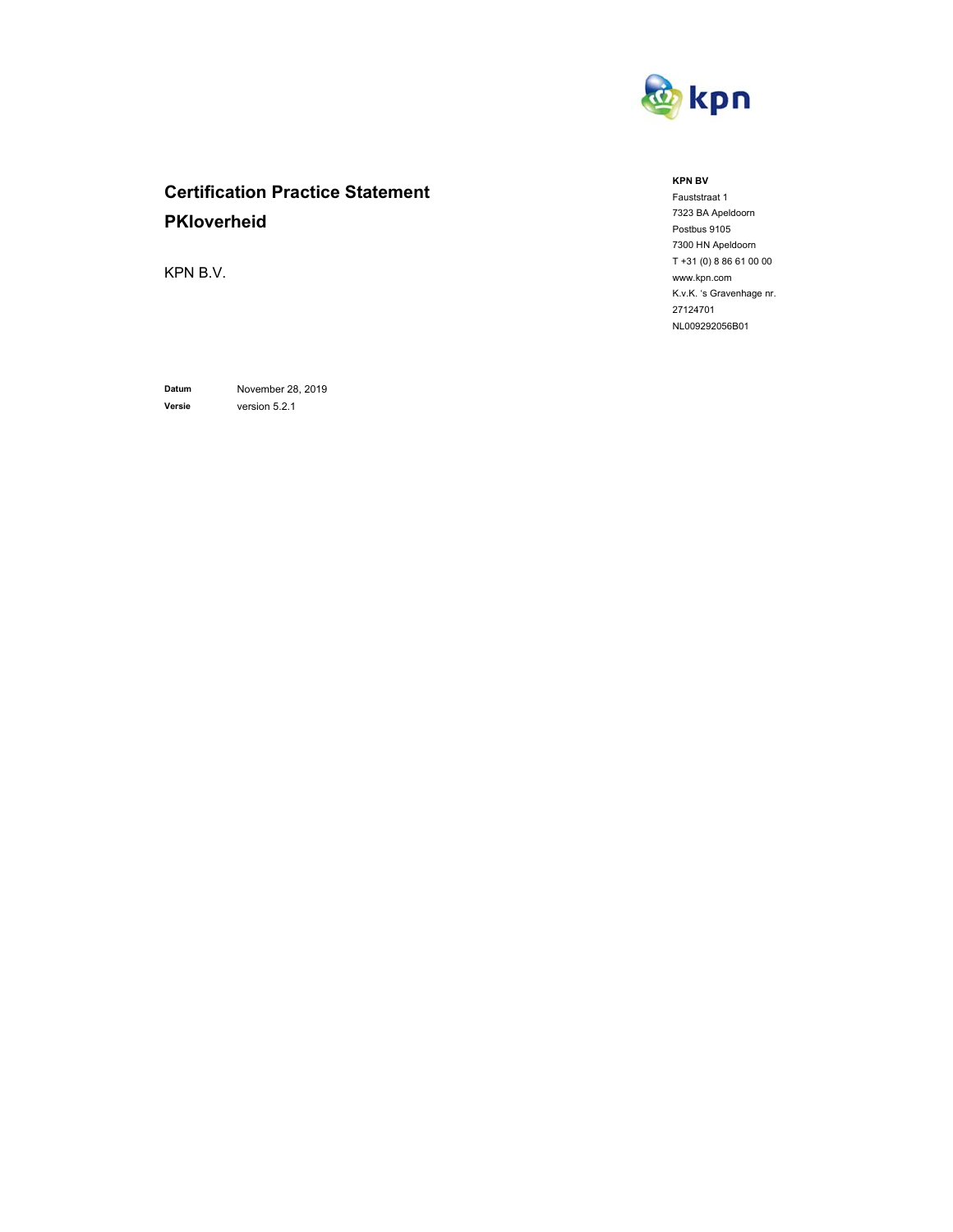

## **Table of contents**

| 1            |                                                                                                   |  |
|--------------|---------------------------------------------------------------------------------------------------|--|
|              | 1.1                                                                                               |  |
|              | 1.1.1                                                                                             |  |
|              | 1.1.2                                                                                             |  |
|              | 1.1.3                                                                                             |  |
|              | 1.1.4                                                                                             |  |
|              | 1.1.5                                                                                             |  |
|              | 1.2                                                                                               |  |
|              | 1.3                                                                                               |  |
|              | 1, 3, 1                                                                                           |  |
|              | 1.3.2                                                                                             |  |
|              | 1.4                                                                                               |  |
|              | 1.4.1                                                                                             |  |
|              | 1.4.2                                                                                             |  |
|              | 1.5                                                                                               |  |
|              | 1.6                                                                                               |  |
| $\mathbf{2}$ |                                                                                                   |  |
|              |                                                                                                   |  |
|              | 2.1                                                                                               |  |
|              | 2.2                                                                                               |  |
|              | 2.2.1                                                                                             |  |
|              | 2.2.2                                                                                             |  |
|              | 2.3                                                                                               |  |
|              | 2.4                                                                                               |  |
| 3            |                                                                                                   |  |
|              | 3.1                                                                                               |  |
|              | 3.1.1                                                                                             |  |
|              | 3.1.2                                                                                             |  |
|              | 3.1.3                                                                                             |  |
|              | 3.1.4                                                                                             |  |
|              | 3.1.5                                                                                             |  |
|              | 3.1.6                                                                                             |  |
|              | 3.2                                                                                               |  |
|              | 3.2.1                                                                                             |  |
|              | 3.2.2<br>Authentication of organization identity (Subscriber authentication) 19                   |  |
|              | 3.2.3                                                                                             |  |
|              | 3.2.3.1                                                                                           |  |
|              | 3.2.3.2                                                                                           |  |
|              | 3.2.3.3                                                                                           |  |
|              | 3.2.3.4                                                                                           |  |
|              | 3.2.3.5<br>Authentication for the purpose of an EXTENDED VALIDATION-certificate  24               |  |
|              | 3.2.3.5.1                                                                                         |  |
|              | 3.2.3.5.2                                                                                         |  |
|              | 3.2.3.6                                                                                           |  |
|              | 3.2.3.6.1                                                                                         |  |
|              | Authentication for the purpose of a Private Services server certificate  26<br>3.2.3.6.2<br>3.2.4 |  |
|              | 3.3                                                                                               |  |
|              | 3.3.1                                                                                             |  |
|              |                                                                                                   |  |

KPN B.V.

CPS PKIoverheid - English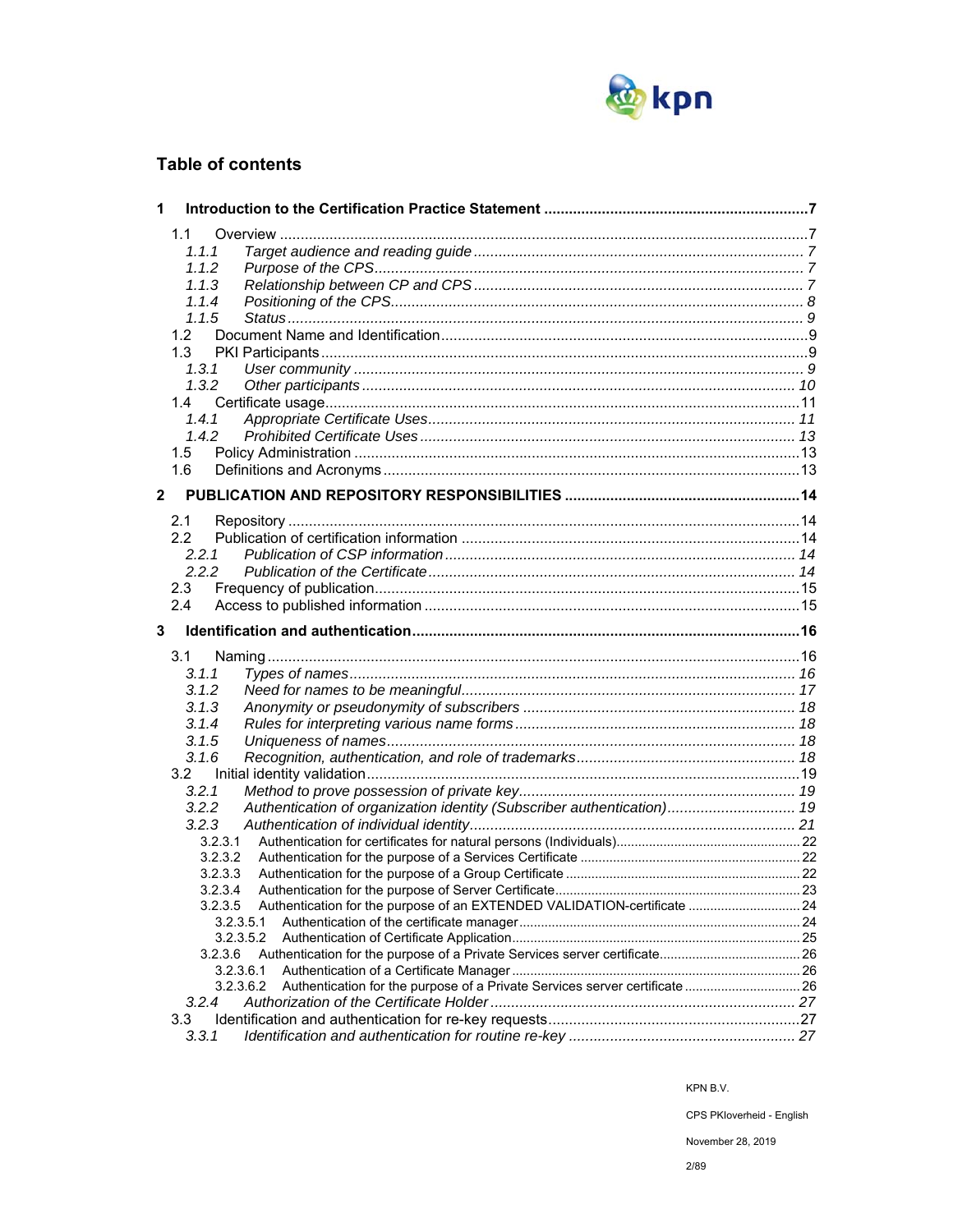

|   | 3.3.2   | Identification en Authentication for routine re-key of the CA certificate 28            |  |
|---|---------|-----------------------------------------------------------------------------------------|--|
|   | 3.3.3   |                                                                                         |  |
|   | 3.4     |                                                                                         |  |
| 4 |         |                                                                                         |  |
|   |         |                                                                                         |  |
|   | 4.1     |                                                                                         |  |
|   | 4.1.1   |                                                                                         |  |
|   | 4.1.2   |                                                                                         |  |
|   | 4.1.2.1 |                                                                                         |  |
|   | 4.1.2.2 |                                                                                         |  |
|   | 4.1.2.3 |                                                                                         |  |
|   | 4.1.2.4 |                                                                                         |  |
|   | 4.1.2.5 |                                                                                         |  |
|   |         |                                                                                         |  |
|   | 4.2.1   |                                                                                         |  |
|   | 4.2.2   |                                                                                         |  |
|   | 4.2.2.1 |                                                                                         |  |
|   | 4.2.2.2 |                                                                                         |  |
|   | 4.2.2.3 |                                                                                         |  |
|   | 4.2.2.4 |                                                                                         |  |
|   | 4.2.2.5 |                                                                                         |  |
|   | 4.2.3   |                                                                                         |  |
|   |         |                                                                                         |  |
|   | 4.3.1   |                                                                                         |  |
|   | 4.3.1.1 |                                                                                         |  |
|   | 4.3.1.2 | Issuance of (Extended Validation) Server and Private Services Server Certificates 36    |  |
|   | 4.3.2   | Notification of certificate issuance to the Certificate Holder or Manager 36            |  |
|   |         |                                                                                         |  |
|   | 4.4.1   |                                                                                         |  |
|   | 4.4.2   | Acceptance of (Extended Validation) Server and Private Services Server Certificates. 36 |  |
|   | 4.4.3   |                                                                                         |  |
|   | 4.5     |                                                                                         |  |
|   | 4.6     |                                                                                         |  |
|   | 4.7     |                                                                                         |  |
|   | 4.8     |                                                                                         |  |
|   | 4.9     |                                                                                         |  |
|   | 4.9.1   |                                                                                         |  |
|   | 4.9.2   |                                                                                         |  |
|   | 4.9.3   |                                                                                         |  |
|   | 4.9.4   |                                                                                         |  |
|   | 4.9.5   | Verification conditions when consulting certificate status information 40               |  |
|   | 4.9.6   |                                                                                         |  |
|   | 4.9.7   |                                                                                         |  |
|   | 4.9.8   |                                                                                         |  |
|   | 4.10    |                                                                                         |  |
|   | 4.11    |                                                                                         |  |
|   | 4.12    |                                                                                         |  |
| 5 |         |                                                                                         |  |
|   |         |                                                                                         |  |
|   | 5.1     |                                                                                         |  |
|   | 5.1.1   |                                                                                         |  |
|   | 5.1.2   |                                                                                         |  |
|   | 5.1.3   |                                                                                         |  |
|   | 5.1.4   |                                                                                         |  |

CPS PKIoverheid - English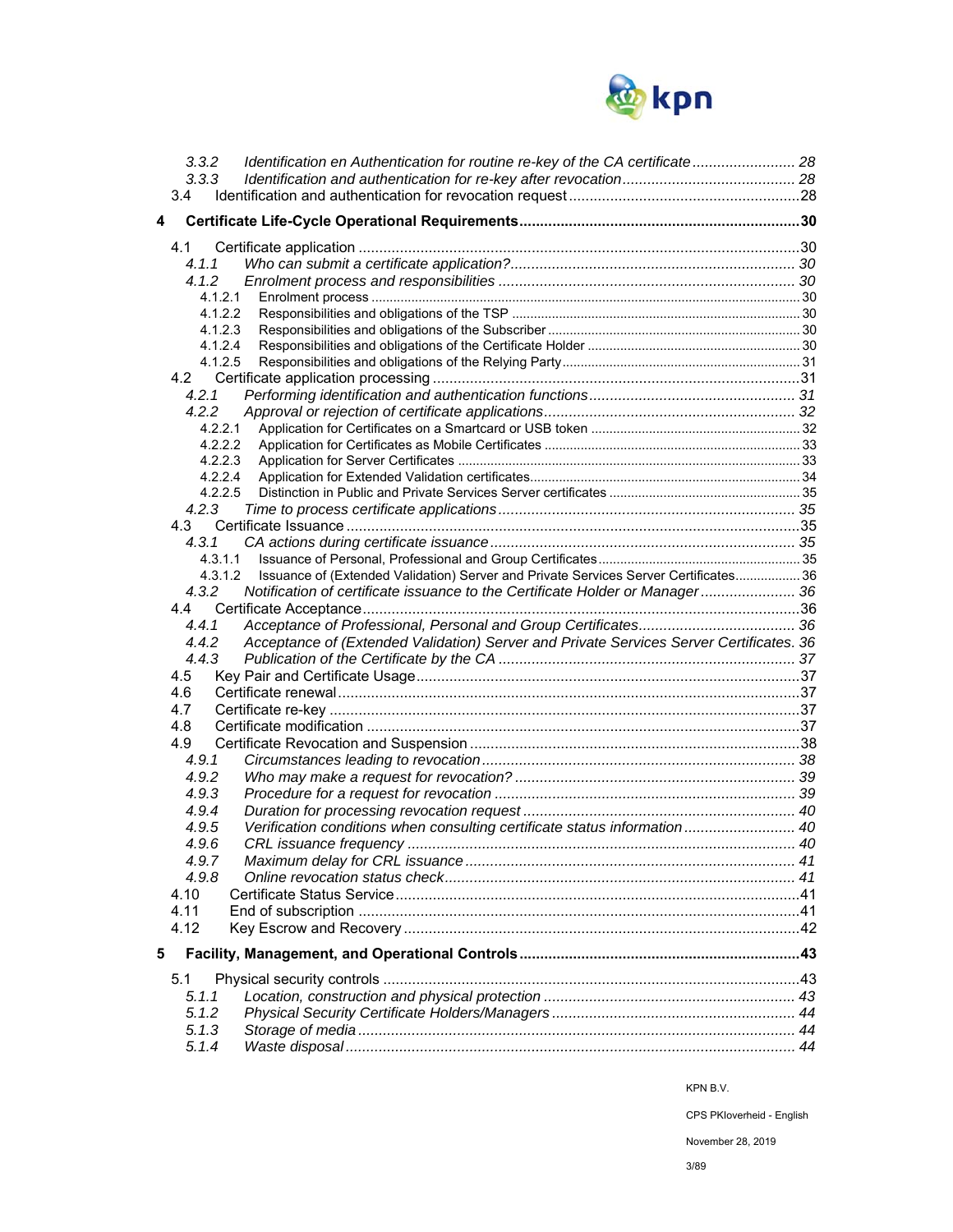

| 5.1.5          |                                                                         |  |
|----------------|-------------------------------------------------------------------------|--|
| 5.2            |                                                                         |  |
| 5.2.1          |                                                                         |  |
| 5.2.2          |                                                                         |  |
| 5.2.3          |                                                                         |  |
| 5.2.4          |                                                                         |  |
| 5.3            |                                                                         |  |
| 5.3.1          |                                                                         |  |
| 5.3.2          |                                                                         |  |
| 5.4            |                                                                         |  |
| 5.4.1          |                                                                         |  |
| 5.4.2          |                                                                         |  |
|                |                                                                         |  |
| 5.4.3          |                                                                         |  |
| 5.4.4          |                                                                         |  |
| 5.5            |                                                                         |  |
| 5.5.1          |                                                                         |  |
| 5.5.2          |                                                                         |  |
| 5.5.3          |                                                                         |  |
| 5.5.4          |                                                                         |  |
| 5.5.5          |                                                                         |  |
| 5.6            |                                                                         |  |
| 5.7            |                                                                         |  |
| 5.7.1          |                                                                         |  |
| 5.7.2          |                                                                         |  |
| 5.8            |                                                                         |  |
| 5.8.1          |                                                                         |  |
|                |                                                                         |  |
| 5.8.2          |                                                                         |  |
|                |                                                                         |  |
| 6              |                                                                         |  |
| 6.1            |                                                                         |  |
| 6.1.1          |                                                                         |  |
| 6.1.2          |                                                                         |  |
| 6.1.3          |                                                                         |  |
| 6.1.4          |                                                                         |  |
| 6.1.5          |                                                                         |  |
| 6.1.6          |                                                                         |  |
| 6.1.7          |                                                                         |  |
| 6.1.8          |                                                                         |  |
| 6.2            | Private Key Protection and Cryptographic Module Engineering Controls 52 |  |
| 6.2.1          |                                                                         |  |
| 6.2.2          |                                                                         |  |
| 6.2.3          |                                                                         |  |
| 6.2.4          |                                                                         |  |
|                |                                                                         |  |
| 6.2.5<br>6.2.6 |                                                                         |  |
|                |                                                                         |  |
| 6.2.7          |                                                                         |  |
| 6.2.8          |                                                                         |  |
| 6.2.9          |                                                                         |  |
| 6.2.10         |                                                                         |  |
| 6.2.11         | Requirements for safe means of storage and use of certificates  54      |  |
| 6.3            |                                                                         |  |
| 6.3.1<br>6.3.2 |                                                                         |  |

KPN B.V.

CPS PKloverheid - English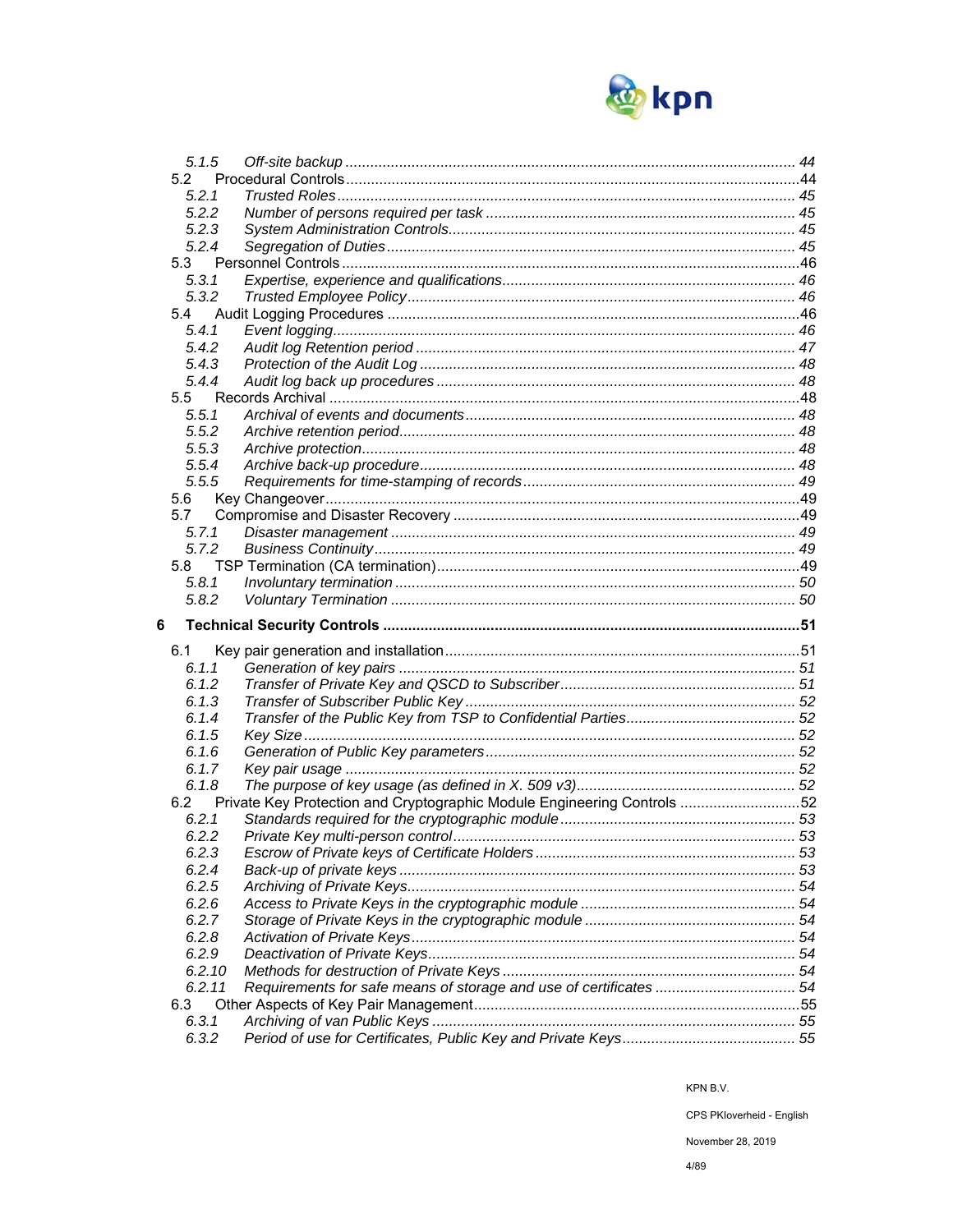

|                | 6.4            |                                                                          |  |
|----------------|----------------|--------------------------------------------------------------------------|--|
|                | 6.4.1          |                                                                          |  |
|                | 6.4.2          |                                                                          |  |
|                | 6.4.3          |                                                                          |  |
|                | 6.5            |                                                                          |  |
|                | 6.5.1          |                                                                          |  |
|                | 6.5.2          |                                                                          |  |
|                | 6.6            |                                                                          |  |
|                | 6.6.1          |                                                                          |  |
|                | 6.6.2          |                                                                          |  |
|                | 6.7<br>6.8     |                                                                          |  |
|                |                |                                                                          |  |
| $\overline{7}$ |                |                                                                          |  |
|                | 7.1            |                                                                          |  |
|                | 7.1.1          |                                                                          |  |
|                | 7.1.2          |                                                                          |  |
|                | 7.1.3          |                                                                          |  |
|                | 7.1.4          |                                                                          |  |
|                | 7.1.5          |                                                                          |  |
|                | 7.2            |                                                                          |  |
|                | 7.2.1          |                                                                          |  |
|                | 7.2.2          |                                                                          |  |
|                | 7.2.3          |                                                                          |  |
|                | 7.2.5          |                                                                          |  |
|                | 7.3            |                                                                          |  |
|                | 7.3.1          |                                                                          |  |
|                |                |                                                                          |  |
| 8              |                |                                                                          |  |
| 9              |                |                                                                          |  |
|                |                |                                                                          |  |
|                | 9.1<br>9.2     |                                                                          |  |
|                | 9.3            |                                                                          |  |
|                | 9, 3, 1        |                                                                          |  |
|                | 9.3.2          |                                                                          |  |
|                | 9.3.3          |                                                                          |  |
|                | 9.4            |                                                                          |  |
|                | 9.4.1          |                                                                          |  |
|                | 9.4.2          |                                                                          |  |
|                | 9.4.3          |                                                                          |  |
|                | 9.4.4          |                                                                          |  |
|                | 9.4.5          |                                                                          |  |
|                | 9.46           |                                                                          |  |
|                | 9.4.7          |                                                                          |  |
|                | 9.4.8          |                                                                          |  |
|                | 9.4.9          | Disclosure of information with respect to revocation of a certificate 78 |  |
|                | 9.4.10         | Other circumstances which may lead to the provision of information 78    |  |
|                | 9.5            |                                                                          |  |
|                | 9.6            |                                                                          |  |
|                | 9.7            |                                                                          |  |
|                | 9.7.1<br>9.7.2 |                                                                          |  |

CPS PKloverheid - English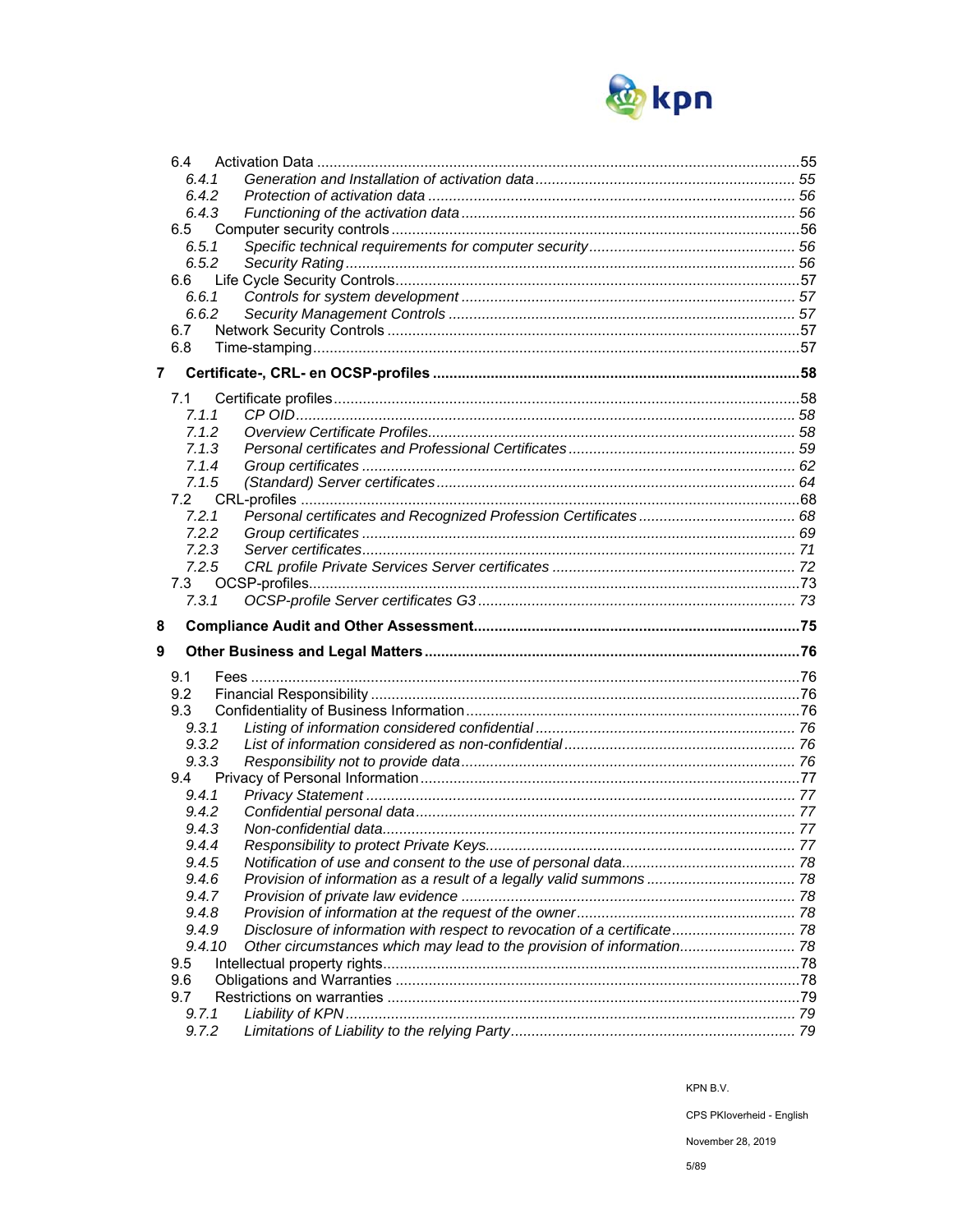

| 9.8  |  |
|------|--|
| 9.9  |  |
| 9.10 |  |
| 9.11 |  |
|      |  |
|      |  |
| 9.12 |  |
| 9.13 |  |
| 9.14 |  |
| 9.15 |  |
| 9.16 |  |
|      |  |
|      |  |

KPN B.V. CPS PKloverheid - English November 28, 2019  $6/89$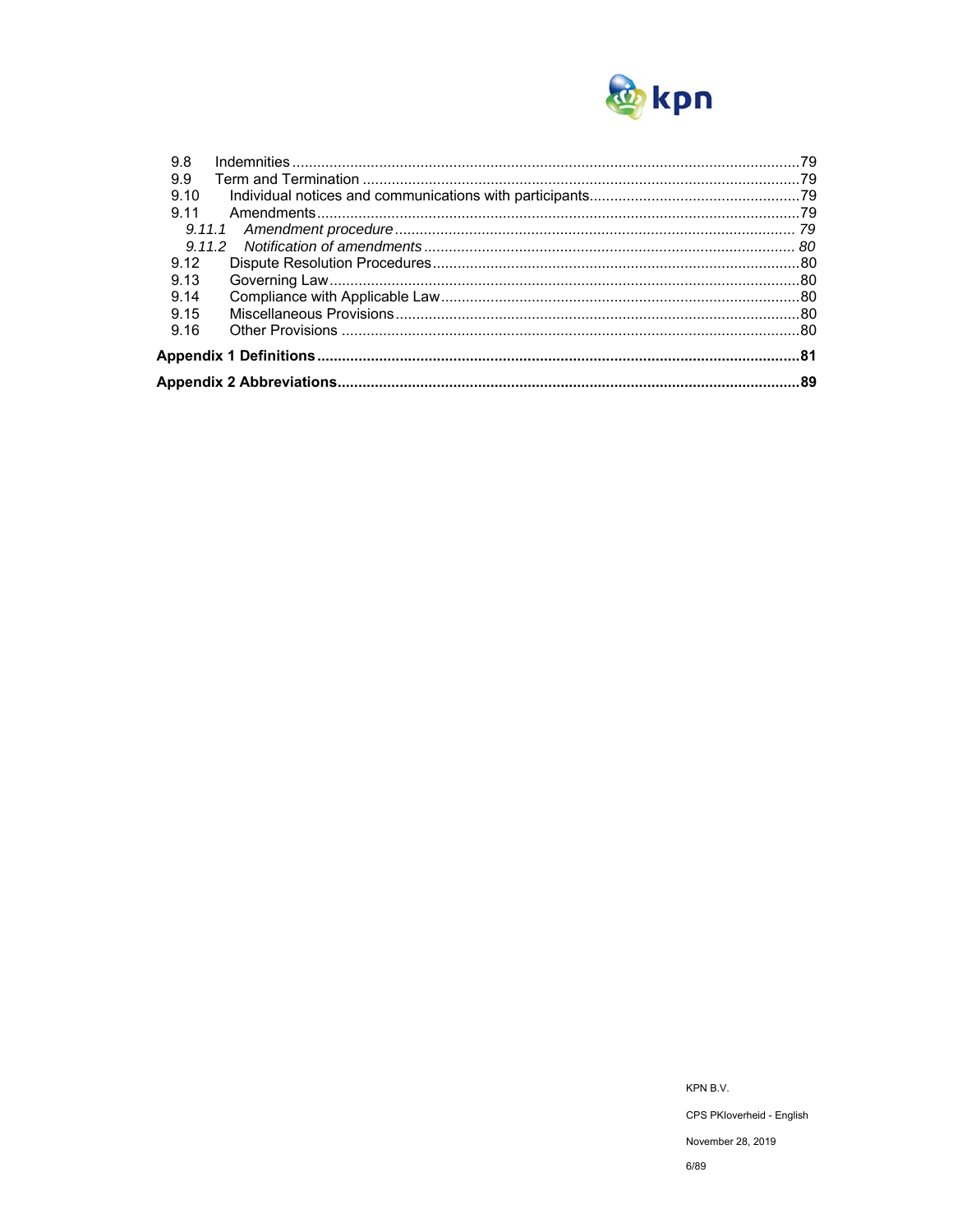

## **1 Introduction to the Certification Practice Statement**

The PKI for the government, shortly PKI government, is an agreements system for enabling the generic and large-scale use of the Electronic Signature, remote identification and confidential electronic communications. All agreements are described in the Program of Requirements (Logius).

Within the PKI government, KPN BV operates as Trust Service Provider (or TSP). Hereinafter referred to as KPN. This means KPN as a Trust Service Provider, as a distinction to the other services provided by KPN.

KPN BV is the legal successor to KPN Corporate Market BV as of April 1, 2016. All agreements entered into with KPN Corporate Market BV by subscribers and relying parties, including all obligations and warranties mentioned in this document, are transferred to KPN BV One of the requirements in the Program of Requirements is that each Trust Service Provider within the PKI government describes its practices in a so-called Certification Practice Statement (further: CPS).

The present document is the CPS of KPN. This document describes the practices of KPN. This chapter contains an introduction to this CPS document. It briefly addresses several important aspects of this document.

## **1.1 Overview**

The format of this CPS is as far as possible in accordance with the RFC3647 Standard (Internet Technology Task Force Internet X.509 Public Key Infrastructure Certificate Policy and Certification Practices Framework). For more information see https://www.ietf.org.

## *1.1.1 Target audience and reading guide*

The primary target group of this CPS is:

- KPN subscribers.
- Subscriber Contacts.
- Certificate Holder and Subscriber Certificate Managers.
- Relying Parties.

## *1.1.2 Purpose of the CPS*

The CPS is a description of the way in which KPN operates its certification service in the Organization domain of the PKI government. The CPS contains, among other things, a description of the procedures that KPN applies to the creation, issuance and revocation of PKI Government Certificates.

## *1.1.3 Relationship between CP and CPS*

The CP describes the requirements for issuing and using a Certificate within the Organization domain of PKI Government. This CP, Certificate Policy - Programme of Requirements (PoR) Organization (G2) and Organization Person(G3) Domains, has been established and is maintained by the Policy Authority of the PKI for the government and is part (part 3a, 3b, and 3e) of the Program of Requirements of the PKI for the government https://www.logius.nl/english/pkioverheid ). The CP PoR

KPN B.V.

CPS PKIoverheid - English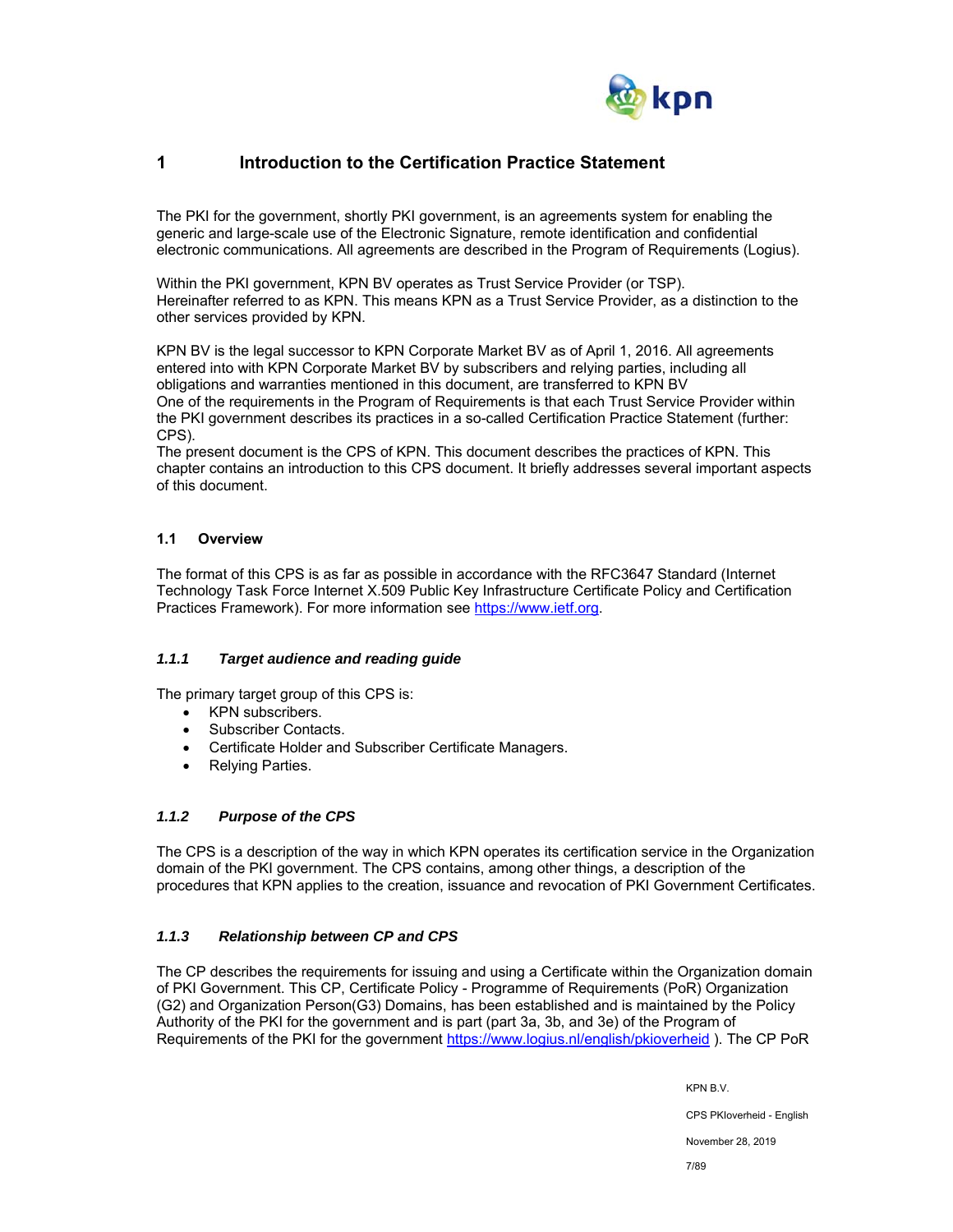

part 3f describes the minimum requirements set for KPN's services within PKIoverheid Extended Validation certificates.

The CPS describes how KPN fulfils these requirements and meets these requirements.

#### *1.1.4 Positioning of the CPS*

All types of Certificates issued by the KPN have the same level of trust, in accordance with Program of Requirements within the PKI Government. For this reason, the CPS applies to all Certificates under the following hierarchies:

#### **Staat der Nederlanden Root CA ‐ G2 Staat der Nederlanden Organisatie CA**  *KPN Corporate Market CSP Organisatie CA ‐ G2*  ■ Authenticiteit (2.16.528.1.1003.1.2.5.1) Onweerlegbaarheid (2.16.528.1.1003.1.2.5.2) Vertrouwelijkheid (2.16.528.1.1003.1.2.5.3) Services – Authenticiteit (2.16.528.1.1003.1.2.5.4) Services ‐ Vertrouwelijkheid (2.16.528.1.1003.1.2.5.5) Services ‐ Server (2.16.528.1.1003.1.2.5.6) *KPN PKIOverheid Organisatie CA ‐ G2*  Authenticiteit (2.16.528.1.1003.1.2.5.1) Additions.com Vertrouwelijkheid (2.16.528.1.1003.1.2.5.3) Services – Authenticiteit (2.16.528.1.1003.1.2.5.4) Services ‐ Vertrouwelijkheid (2.16.528.1.1003.1.2.5.5) ■ Services - Server (2.16.528.1.1003.1.2.5.6) **Staat der Nederlanden Root CA ‐ G3 Staat der Nederlanden Organisatie Persoon CA ‐ G3**  *KPN PKIOverheid Organisatie Persoon CA ‐ G3*  Persoon – Authenticiteit (2.16.528.1.1003.1.2.5.1) ■ Persoon - Onweerlegbaarheid (2.16.528.1.1003.1.2.5.2) ■ Persoon - Vertrouwelijkheid (2.16.528.1.1003.1.2.5.3) *KPN BV PKIOverheid Organisatie Persoon CA ‐ G3*  ■ Persoon - Authenticiteit (2.16.528.1.1003.1.2.5.1) Persoon ‐ Onweerlegbaarheid (2.16.528.1.1003.1.2.5.2) **Persoon – Vertrouwelijkheid**  $(2.16.528.1.1003.1.2.5.3)$ **Staat der Nederlanden Organisatie Services CA ‐ G3**  *KPN PKIOverheid Organisatie Services CA ‐ G3*  Services – Authenticiteit (2.16.528.1.1003.1.2.5.4) Services ‐ Vertrouwelijkheid (2.16.528.1.1003.1.2.5.5) *KPN BV PKIOverheid Organisatie Services CA ‐ G3*  Services - Authenticiteit  $(2.16.528.1.1003.1.2.5.4)$  Services ‐ Vertrouwelijkheid (2.16.528.1.1003.1.2.5.5) *KPN PKIOverheid Organisatie Server CA ‐ G3*  ■ Services - Server (2.16.528.1.1003.1.2.5.6) *KPN BV PKIOverheid Organisatie Server CA ‐ G3*  ■ Services - Server (2.16.528.1.1003.1.2.5.6)

KPN B.V.

CPS PKIoverheid - English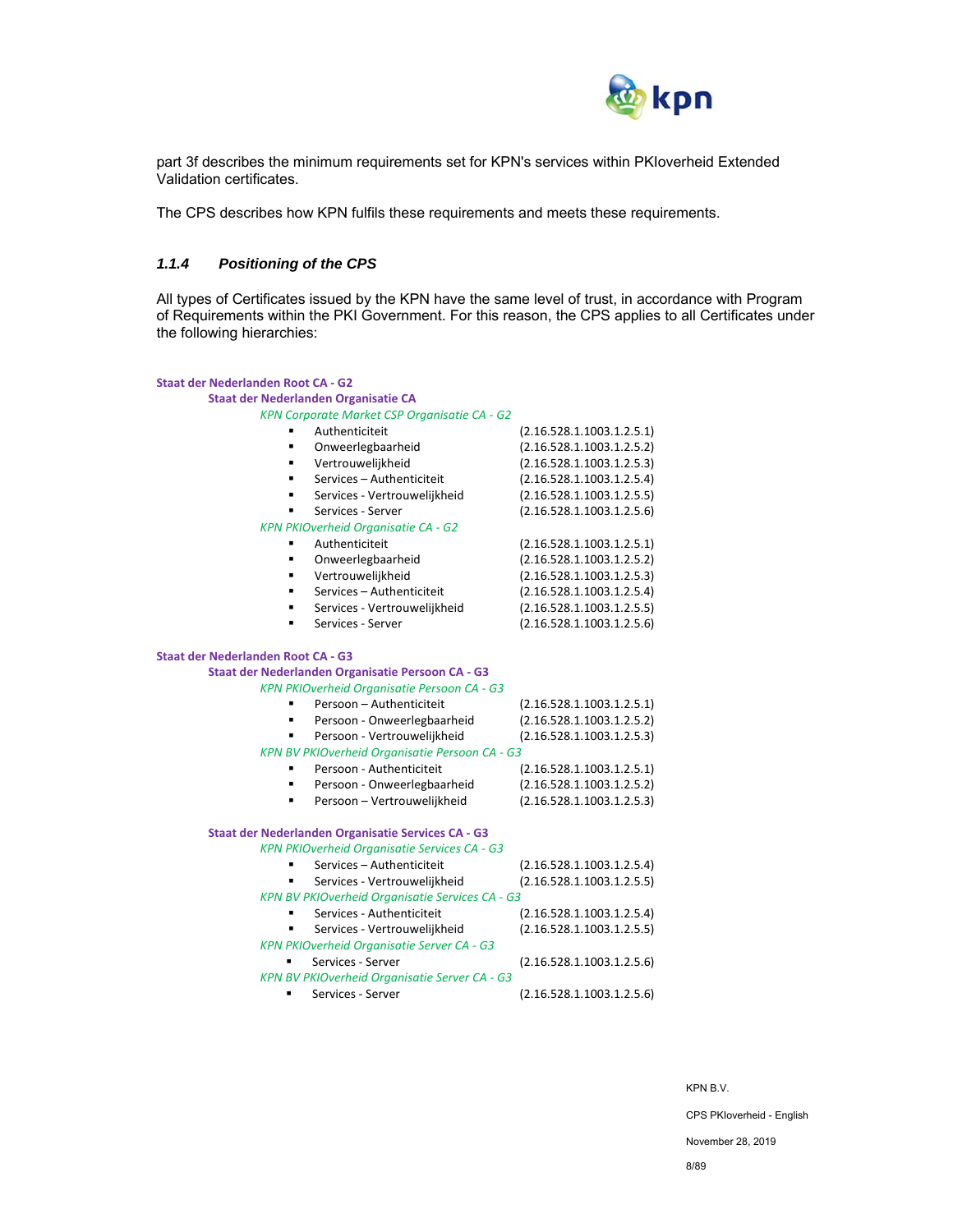

| Staat der Nederlanden EV Root CA                |                           |
|-------------------------------------------------|---------------------------|
| Staat der Nederlanden EV Intermediair CA        |                           |
| <b>KPN CM PKI Overheid EV CA</b>                |                           |
| EV policy OID<br>٠                              | (2.16.528.1.1003.1.2.7)   |
| <b>KPN PKIOverheid EV CA</b>                    |                           |
| EV policy OID<br>٠                              | (2.16.528.1.1003.1.2.7)   |
| Staat der Nederlanden Private Root CA - G1      |                           |
| Staat der Nederlanden Private Services CA - G1  |                           |
| <b>KPN PKIoverheid Private Services CA - G1</b> |                           |
| Server                                          | (2.16.528.1.1003.1.2.8.6) |

The foregoing statement is fully described in PKI Government Program of Requirements (Part 1, of Programme of Requirements - Introduction). Both the Root CAs and the CAs are managed by PKI government. A description of the management of these CAs can be found in the CPS Policy Authority for certificates issued by the Policy Authority PKI Government. Both documents can be found on https://logius.nl/diensten/pkioverheid/aansluiten-als-tsp/pogramma-van-eisen

#### *1.1.5 Status*

The date on which the validity of this CPS starts is given on the title page of this CPS. The CPS is valid for as long as the KPN service continues, or until the CPS is replaced by a newer version (indicated in the version number with +1 in major changes and +0.1 in editorial edits).

#### **1.2 Document Name and Identification**

Formally this document is referred to as 'Certification Practice Statement PKIoverheid'. In the context of this document, it is also referred to as 'PKIoverheid CPS', but usually shortly as 'CPS'. Where this abbreviation is concerned, this document is intended.

This CPS can be identified through the following Object Identifier (OID): 2.16.528.1.1005.1.1.1.2

## **1.3 PKI Participants**

#### *1.3.1 User community*

The user community within the Organization domain consists, on the one hand, of Trust Service Providers and, on the other hand, of Subscribers, organizational entities in government and business, Certification Holders, Certificate Managers and Relying Parties. There are also individuals working in a recognized profession who are both Subscriber and Certificate Holder. For a description of these concepts, see paragraph 1.7 Definitions and abbreviations.

The Program of Requirements within PKI for the Government (Part 3a, 3b, 3e and 3f) applies to this user community. In addition, the KPN Special Terms and Conditions PKI Overheid Certificates (further: Special Terms) apply. Please refer to the Repository of KPN https://certificaat.kpn.com/elektronische-opslagplaats/

The KPN PKI Government Special Terms and Conditions are binding for all parties involved in the certification service. In case of conflict between the CPS and the Special Conditions, the latter will prevail.

KPN B.V.

CPS PKIoverheid - English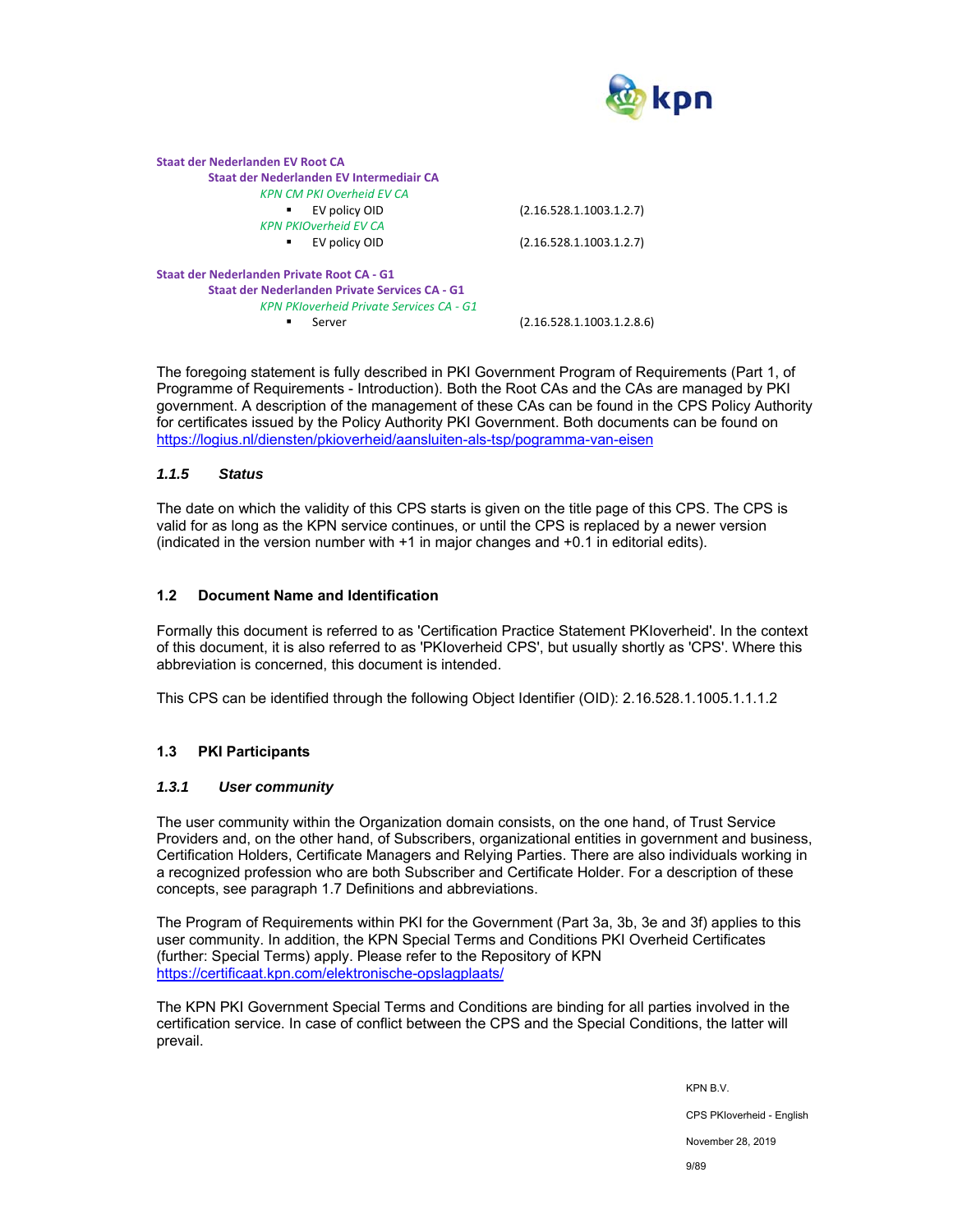

KPN conforms to the current version of the Baseline Requirements for Issuance and Management of Publicly-Trusted Certificates and the CA/Browser Forum Guidelines for Issuance and Management of Extended Validation Certificates as published at https://www.cabforum.org . Should there be an inconsistency between the PKI Government Program of Requirements and the relevant Baseline Requirements, which does not at least meet the minimum requirements described herein, this is to be determined by the PKI Policy Authority, then the stipulated in the Baseline Requirements prevails.

## *1.3.2 Other participants*

Cooperation with the Ministry of Security and Justice (dutch: Ministerie van Veiligheid en Justitie) KPN concluded a cooperation agreement on certification services with the Ministry of Security and Justice (further: the Ministry). Within that agreement, KPN outsourced the RA activities to the Ministry for applications for certificates, submitted by or on behalf of the Ministry. The Ministry has set up a RA office. In short, the Ministry has handled the certificate applications submitted by or on behalf of the Ministry. The Ministry received the applications, registered them, assessed the accuracy and completeness of the application and decided on the application. KPN continued to perform the CA operations, KPN produced the certificates, placed them on SSCD, if applicable, and sent the certificates to the Ministry. The Ministry took care of the issuance of certificates, including the identification of certificate managers and certificate holders. After notification of receipt of the SSCD at the RA office, KPN provided the shipment of inter alia the revocation data.

The Ministry has not extended this original cooperation agreement by the end of the agreement, June 8, 2015. Cooperation will continue in limited form. The services from June 8, 2015 are briefly described as follows.

- No new certificates will be issued anymore.
- All certificates issued under section 3A were revoked.
- This also applies to the Services Certificates (Group Certificates).
- The Server Certificates are / are not revoked.
- The revocation service and revocation status service will remain available.

Meanwhile, the last Server certificate expired in May 2018. So there are no more certificates active from this service. A CRL will still be published.

The last remnant of this service is the supervision of the Ministry from KPN on the retention obligation of the files. These must be kept for another 7 years after the expiry of the last certificate. This means a retention period up to and including May 2025.

The CPS for services provided by the Ministry, which up to and including version 4.29 as appendix 1 formed part of this CPS, has been removed with effect from the present version 5.0. The earlier versions of this CPS are still present in the archive.

#### Cooperation with Multi-Post Services B.V.

KPN has concluded a cooperation agreement on certificate services with Multi-Post Services B.V. (further: Multi-Post). Under that agreement, KPN has subcontracted out the following work to Multi-Post.

- Stock management of QSCDs / SUD's.
- Generating key pairs for the SSCDs / QSCDs and the insertion of keys in the SSCDs / SUD's.
- Generate activation and revocation code and print that data on a PIN mailer
- Archiving and personalizing QSCDs / SUD's;
- Hand over the QSCD's/SUD's and PINs to the distribution channel.

KPN B.V.

CPS PKIoverheid - English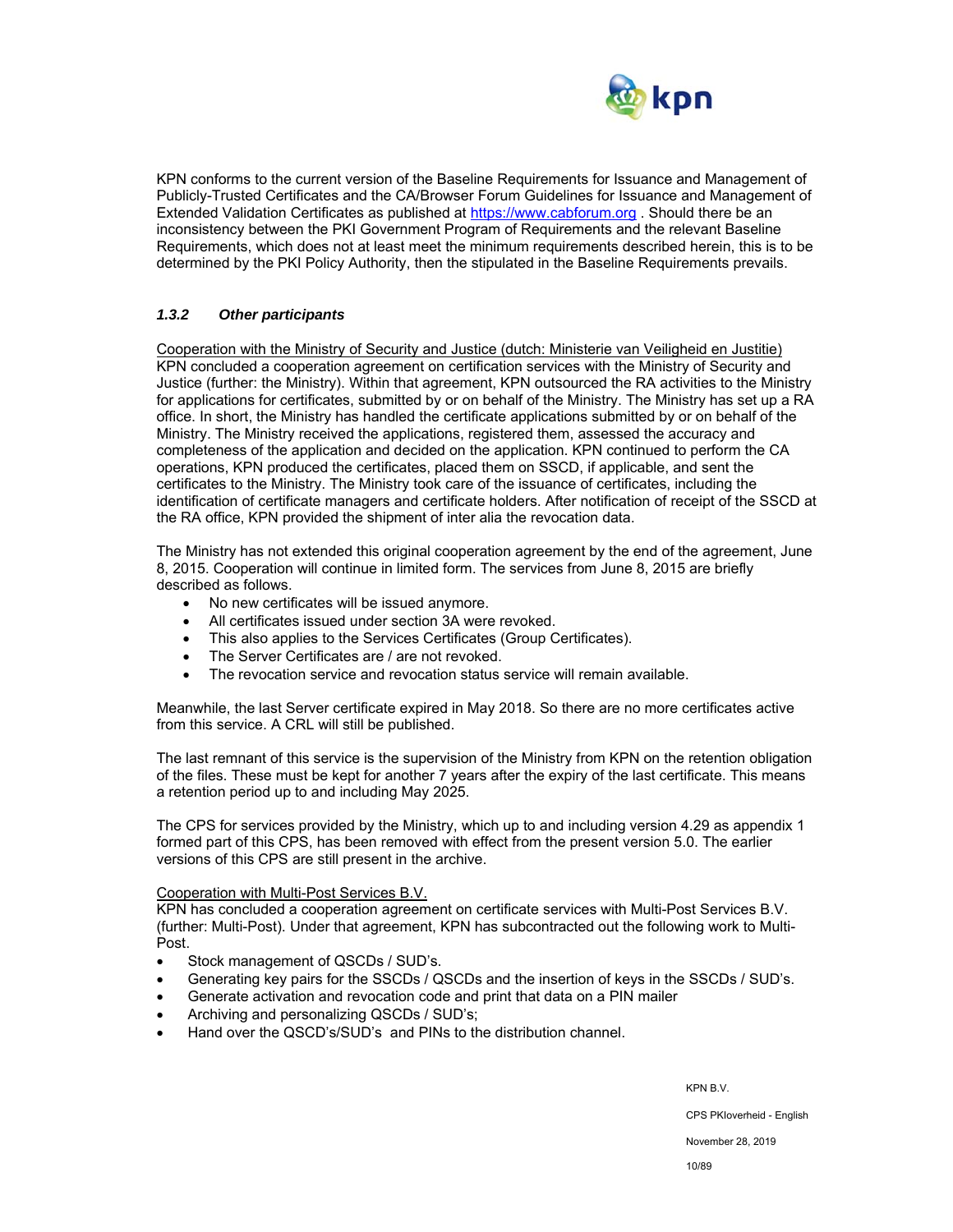

#### Cooperation with AMP Logistics B.V

KPN has signed a cooperation agreement on certificate services with AMP Logistics BV (further: AMP). Within that agreement, KPN subcontracts the identification of the Certificate Manager and Certificate Holder to AMP. Identification is done by an AMP employee at a time and place agreed on with the Certificate Manager.

#### Cooperation with Ubiqu Access B.V.

KPN has entered into a cooperation agreement with Ubiqu Access B.V. (hereafter: Ubiqu) regarding the certification services for the mobile smart card. Within this agreement, Ubiqu will provide amongst others the Authentication App and API with which the certificate holder has Sole control over his private key.

#### **1.4 Certificate usage**

The certificates issued by KPN are issued in accordance with the Program of Requirements (PoR) PKI Government (sections 3a, 3b and 3e).

#### *1.4.1 Appropriate Certificate Uses*

Personal and Professional certificates (PoR PKI Government part 3a)

Within the domain Organization (g2) and Organization Person (g3), Program of Requirements PKI Government part 3a, KPN issues three types of Certificates on behalf of Subscribers to Certificate Holders. These certificates each have their own function, each also has its own policy. These policies are uniquely identified by an OID. It concerns:

- 1. Signature Certificates
- 2. Authenticity Certificates
- 3. Confidentiality Certificates

Signature Certificates, also called Qualified Certificates, as described in the eIDAS regulation), and also called nonrepudiation certificates are intended to provide electronic documents with a qualified electronic signature [domain Government / Business OID 2.16.528.1.1003.1.2.2.2, domain Organization OID 2.16.528.1.1003.1.2.5.2]. This Qualified Electronic Signature, the Electronic Signature Based on a Qualified Certificate, and which has been created by a Qualified Signature Creation Device (QSCD), meets all legal requirements for a signature and has the same legal force as a handwritten signature for paper documents.

Authenticity certificates are intended to reliably identify and authenticate persons, organizations and resources by electronic means. This concerns both the identification of people and between people and resources [domain Government / Business 2.16.528.1.1003.1.2.2.1 OID, OID 2.16.528.1.1003.1.2.5.1 domain Organization]. Authenticity Certificates are not Qualified Certificates.

Confidentiality Certificates are intended to protect the confidentiality of data exchanged and / or stored in electronic form. This concerns both the exchange of information between people and between people and automated means [domain Government / Business 2.16.528.1.1003.1.2.2.3 OID, domain Organization OID 2.16.528.1.1003.1.2.5.3].

Confidentiality Certificates are not Qualified Certificates.

These 3 types of certificates are issued as Certificates for persons with a recognized profession (dutch:"beroepsgebonden certificaten") and as Personal Certificates (Actually Organizational, as a distinction to the recognized profession certificates) on one of the following data media: Smartcard and USB token. In addition, these certificates can be requested as Mobile certificates, however, no confidentiality certificate will be received. For definitions see 1.11 Definitions and abbreviations.

KPN B.V.

CPS PKIoverheid - English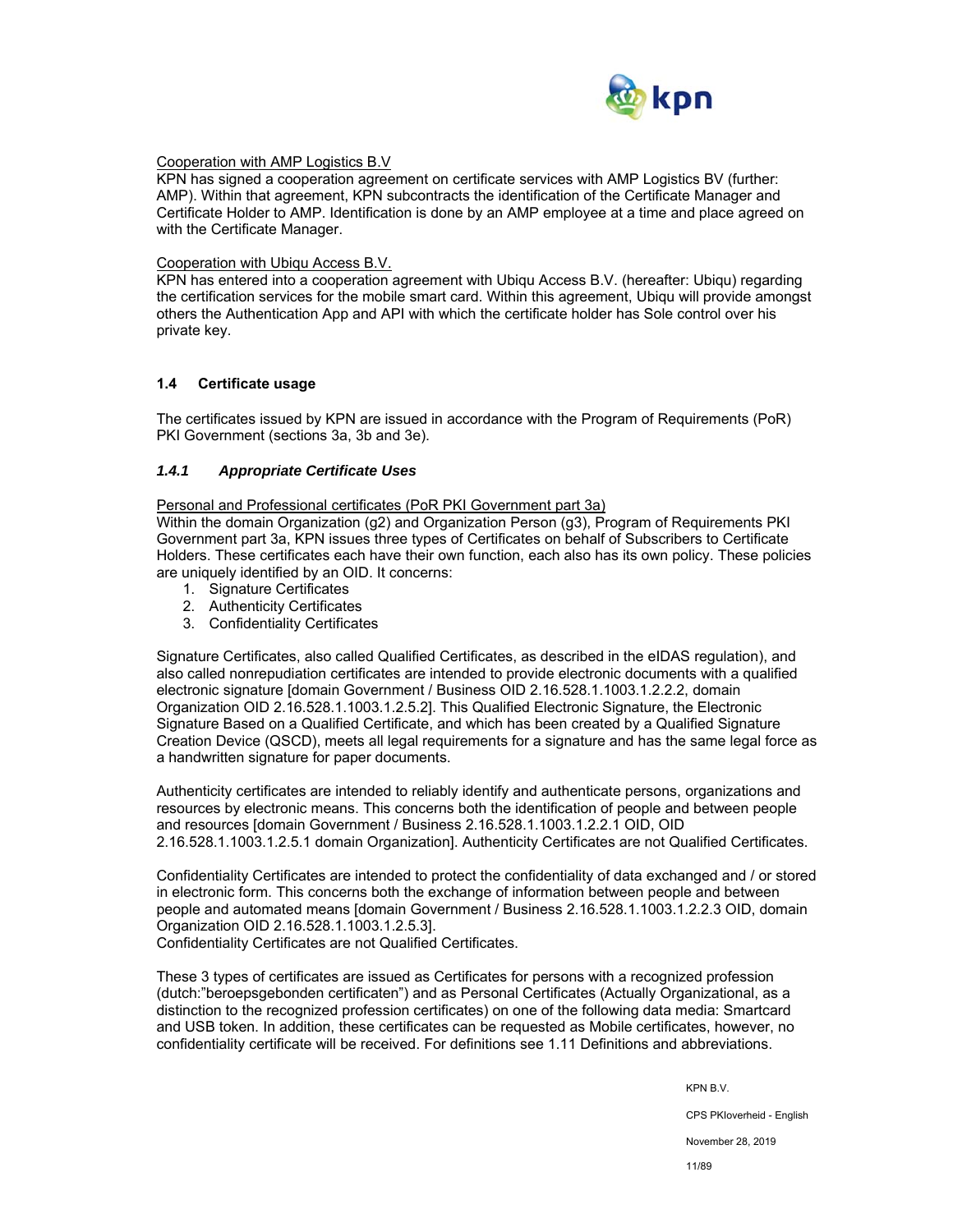

## Group certificates (PoR PKI Government part 3b)

Within the domain of Government / Companies (g1) and Organization (g2), PoR PKIoverheid part 3b, KPN issues two types of certificates to Subscribers. These certificates each have their own function, also have their own policy. This policy is uniquely identified by an OID. It concerns:

- 1. Authenticity Certificates;
- 2. Confidentiality Certificates;

Authenticity Certificates are intended to reliably identify and authenticate a service as belonging to the organizational entity that is responsible for the service by electronic means [Public domain / Business OID 2.16.528.1.1003.1.2.2.4, domain organization OID 2.16. 528.1.1003.1.2.5.4].

Confidentiality Certificates are designed to protect the confidentiality of information exchanged in electronic form [domain Government / Business OID 2.16.528.1.1003.1.2.2.5, domain Organization OID 2.16.528.1.1003.1.2.5.5].

These 2 types of certificates, together with the Server Certificates, are issued as Service Certificates. The Authenticity Certificate and Confidentiality Certificate together are called the Group Certificate. For definitions see 1.11 Definitions and abbreviations.

#### (Standard) server certificates (PoR PKI Government part 3e)

Within the domain of Government / Business (g1) and Organization (g2), PoR PKIoverheid part 3e, KPN also issues server certificates to Subscribers. These certificates have their own function, also have their own policy. This policy is uniquely identified by an OID.

Server certificates are intended for use, where the confidentiality key is not used to encrypt the data but only aims to encrypt the connection between a particular client and a server [domain Government / Business OID 2.16.528.1.1003.1.2.2.6 , Domain Organization OID 2.16.528.1.1003.1.2.5.6]. This server must belong to the organizational entity named as the Subscriber in the certificate.

The Server Certificates, together with Group Certificates, are called the Services Certificates. For definitions see Definitions and abbreviations

#### Extended Validation server certificates (PoR PKIoverheid part 3f)

Within PKIoverheid Extended Validation, EXTENDED VALIDATION certificates are used to secure a connection between a particular client and a server by means of the TLS/SSL protocol. The PKIoverheid EV certificates can be recognised by the specific unique PKIoverheid EV Policy Object Identifier (OID) 2.16.528.1.1003.1.2.7. This OID refers to the CP PoR part 3f and appears in the Certificate Policies field of the Certificate Staat der Nederlanden EV Intermediair CA (State of the Netherlands EV Intermediate CA), the EV CSP CA certificates and the end user EXTENDED VALIDATION certificates.

#### Private Services (PoR PKIoverheid part 3h)

The Private Services Server certificates issued by KPN are issued in accordance with the PKIoverheid Program of Requirements (part 3h).

Within PKIoverheid Private Services, Private Services Server certificates are used to secure a connection between a particular client and a server via the TLS/SSL protocol. The PKIoverheid Private Services certificates are identified by the specific unique PKIoverheid Private Services Policy Object Identifier (OID) 2.16.528.1.1003.1.2.8.6. This OID refers to the CP PoR part 3h and is listed in the Certificate Policy (certificatePolicies) field of the State of the Netherlands Private Services CA certificate, the KPN PKIoverheid Private Services CA certificates and the end user Private Services Private Services Server certificates.

KPN B.V.

CPS PKIoverheid - English

November 28, 2019

12/89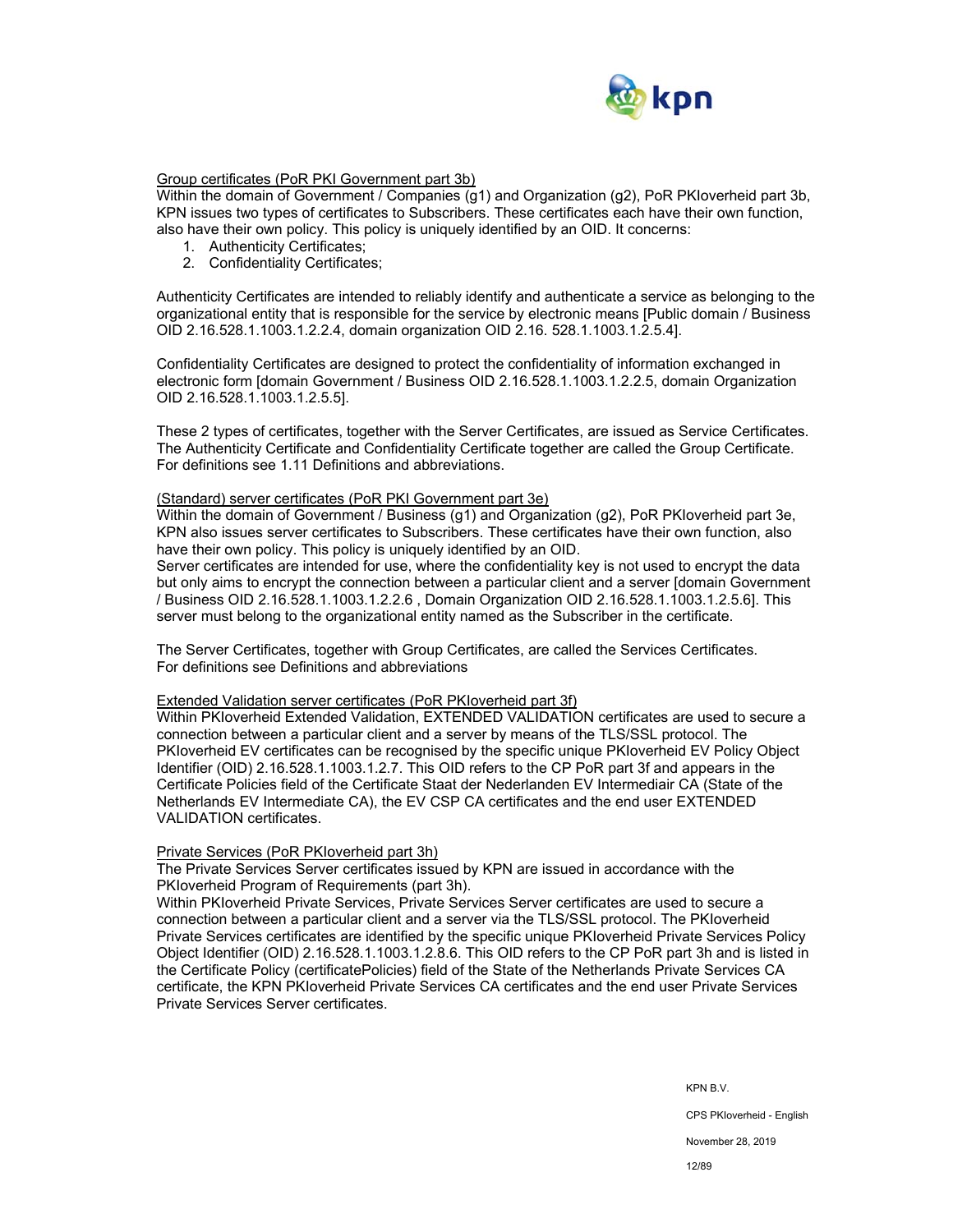

The "Staat der Nederlanden" (State of the Netherlands) Private Root CA - G1 is NOT publicly trusted by browsers and other applications.

KPN issues Private Server Certificates under the 'State of the Netherlands Private Root CA - G1'. This root certificate is part of the central part of the hierarchy of the PKI for the government. The root certificate is the anchor point for trust in electronic transactions within a closed user group. Trust is derived from the fact that this root certificate was issued by the State of the Netherlands and published in the Netherlands Government Gazette (Staatscourant). All participating parties must install and trust this certificate manually. Therefore, Private server certificates are intended for application in private user groups as opposed to publicly trusted server certificates where the master certificate is automatically trusted by the important operating systems (such as Windows, Mac OS, Linux, Android and iOS) and browsers (e.g. Mozilla FireFox).

#### *1.4.2 Prohibited Certificate Uses*

Certificates issued under this CPS may not be used other than as described in this CPS.

#### **1.5 Policy Administration**

The KPN CPS is managed by a dedicated Policy Management Authority (PMA). Information regarding this CPS and comments can be directed to:

KPN Attn. KPN Security Services, Policy Management Authority PO Box 9105 7300 HN Apeldoorn Pkisupport@kpn.com

Other documents related to the service of PKI Government Certificates from KPN can be found in the Repository. (dutch: Elektronische opslagplaats) on https://certificaat.kpn.com/support/downloads/repository

The PKI Government Certificates are a service of KPN. For more information about KPN, refer to the Electronic Storage.

As required by the Baseline Requirements, the CPS is reviewed at least once a year and given a higher version number.

#### **1.6 Definitions and Acronyms**

For an overview of the definitions and acronyms used, refer to Annexes 1 and 2, respectively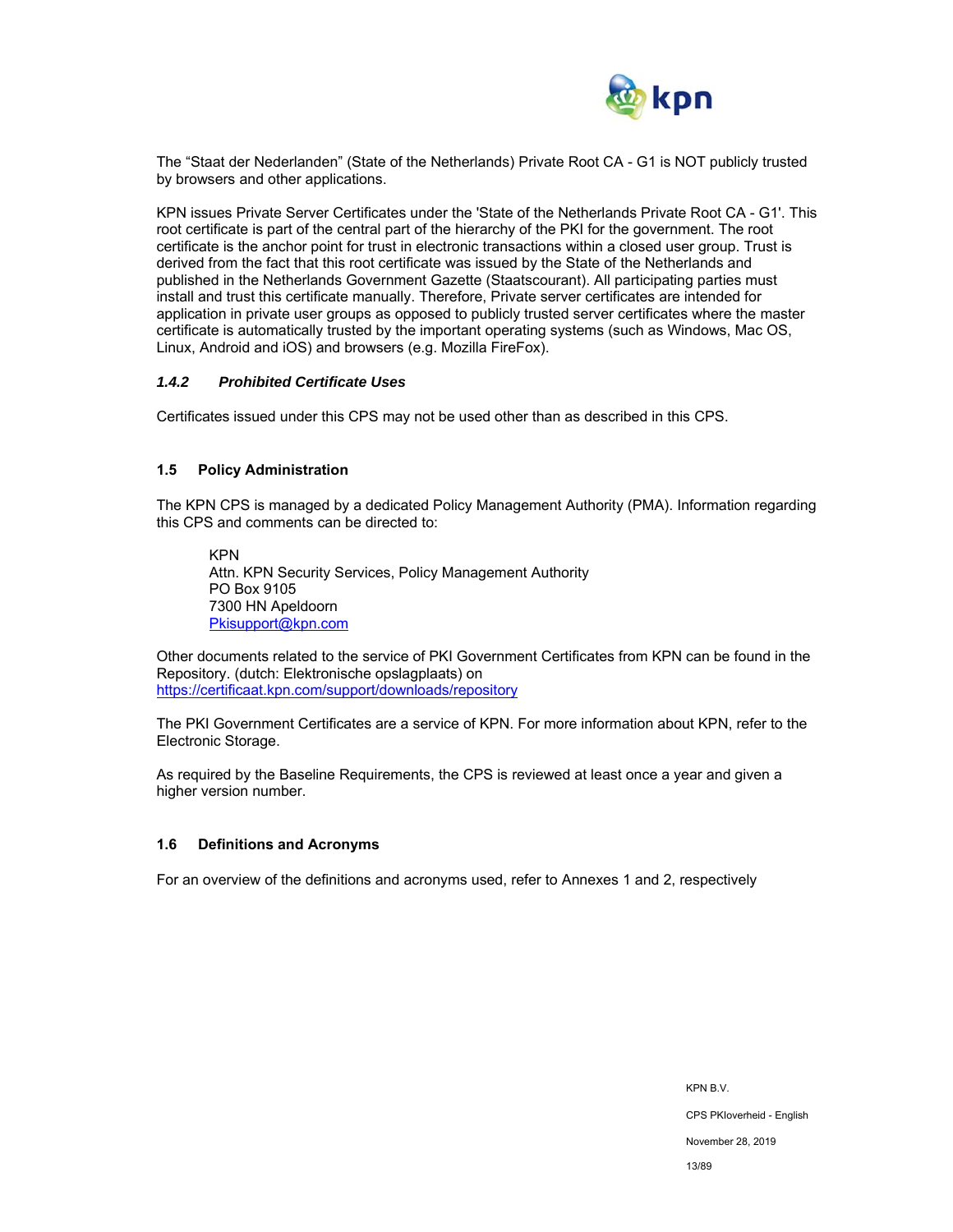

## **2 PUBLICATION AND REPOSITORY RESPONSIBILITIES**

## **2.1 Repository**

KPN ensures the availability of relevant information in the Repository https://certificaat.kpn.com/elektronische-opslagplaats/repository

## **2.2 Publication of certification information**

#### *2.2.1 Publication of CSP information*

At least the following online is available through the Repository:

- 1. Root certificate;
- 2. Certificate status information;
	- a. In the CRL;
	- b. In the Directory Service (see 7);
	- c. Using OCSP;
- 3. Special Conditions;
- 4. CPS;
- 5. Certificate Policy Domains Government / Business (g1), Organization (g2) and Organization Person (g3) Certificate
- 6. Policy authenticiteit- and confidentiality certificates Services Organization (g3) Annex CP Domains Government / Companies (g1) and Organization (g2); Certificate Policy Server Certificate - Domain Services Organization (g3) Annex CP Domains Government / Companies (g1) and Organization (g2)
- 7. Directory Service;
- 8. Copies of the (full) ETSI EN 319 411- 1 and ETSI EN 319 411-2 certificates of KPN and ETSI EN 319 411- 1 and ETSI EN 319 411-2 partial certificates acquired by KPN on behalf of and together with other Trust Service Provider's.

## *2.2.2 Publication of the Certificate*

Certificates are published using a Directory Service. Through the Directory Service, the Certificate may be consulted by Subscribers, Certificate Managers, Certificate Holders and Relying Parties.

The Directory Service is adequately protected from manipulation and is accessible online. Information regarding the revocation status is available twenty-four hours a day and seven days a week.

The ETSI EN 319 411-2 and ETSI EN 319 411-1 certificates of KPN BV, together with ETSI EN 319 411-2 and ETSI EN 319 411-1 partial certificates, are published in the repository. The relevant certificates indicate that KPN BV complies with ETSI EN 319 411-2 Policy and security requirements for Trust Service Providers issuing certificates; Part 2: Policy requirements for certification authorities issuing qualified certificates and ETSI EN 319 411-1 Electronic Signatures and Infrastructures (ESI); Policy and security requirements for Trust Service Providers issuing certificates; Part 1: General requirements and thus meeting the requirements of The European eIDAS. The audit reports relating to KPN BV's normative references are not stored in the Repository as a result of its security policy.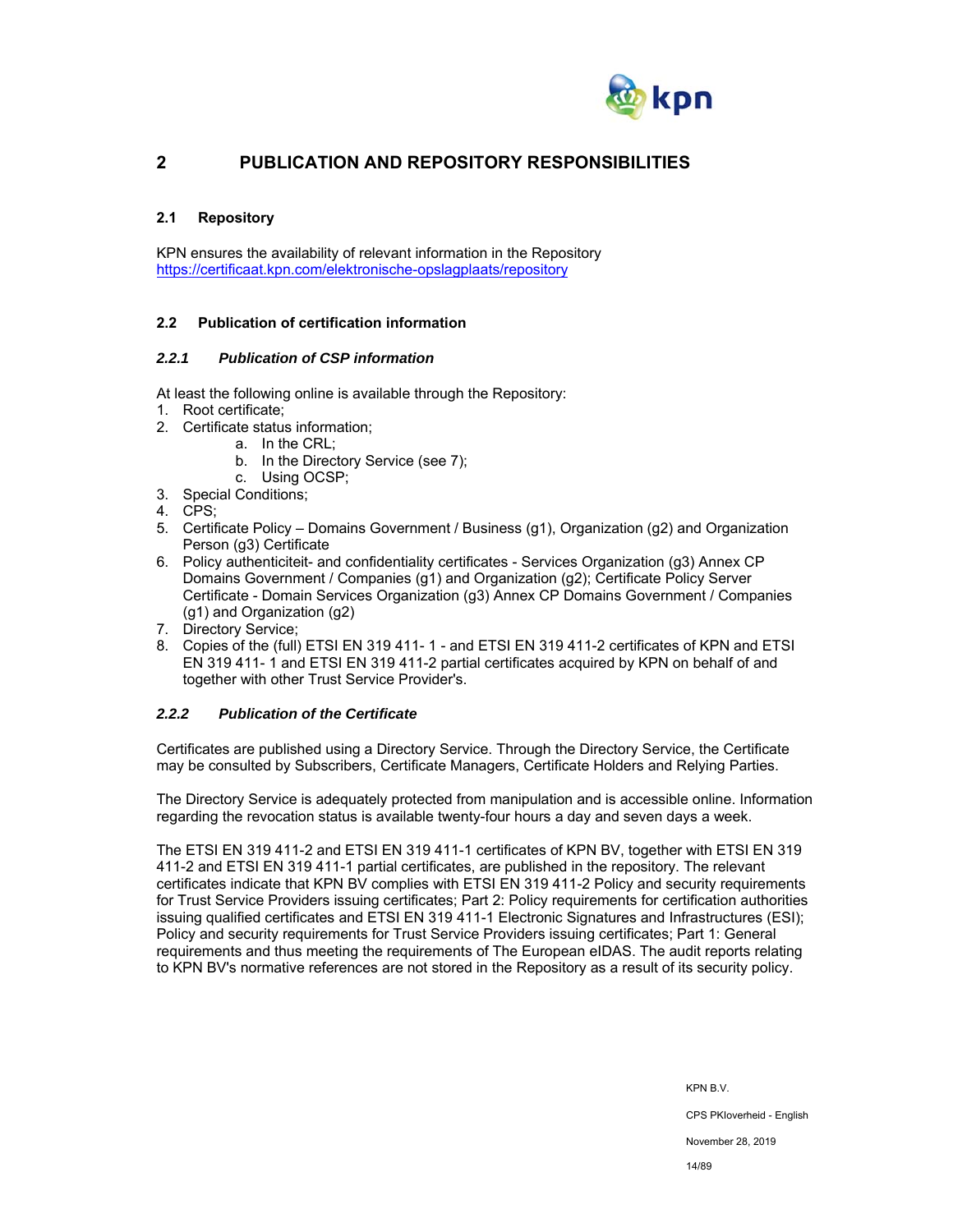

## **2.3 Frequency of publication**

Changes to CSP information shall be published, except as set out in this section, at the time of their occurrence or as soon as possible thereafter and subject to the applicable provisions. See, for example, paragraph 9.12 Changes.

The publication of Certificates takes place immediately after production. The CRL's are renewed every 60 minutes.

#### **2.4 Access to published information**

Information in the Repository is public in nature and freely accessible. The Repository can be consulted twenty-four hours a day and seven days a week. The Repository is protected against unauthorized changes.

For the occurrence of system failure or other factors that negatively affect the availability of the Repository, an appropriate set of continuity measures has been implemented to ensure that the CRL is reachable again within 4 hours and the remaining parts of the repository within 24 hours. An example of such a measure is to have realized a disaster recovery location and -scenario in combination with the regular testing of its functionality.

KPN is not responsible for the unavailability of the Repository due to circumstances where KPN cannot be held responsible.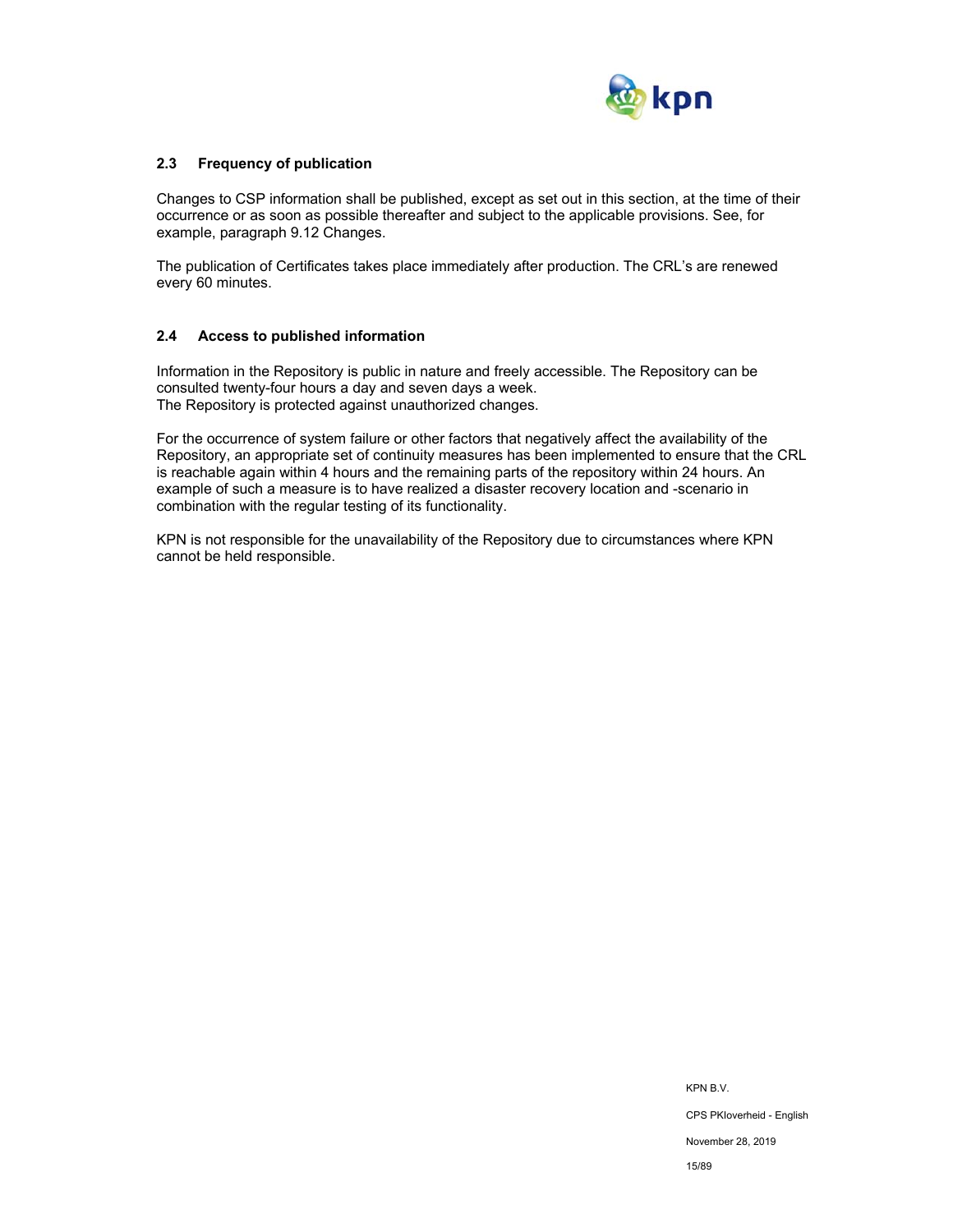

## **3 Identification and authentication**

This section describes how the identification and authentication of certificate applicants takes place during the initial registration process and the criteria that KPN uses regarding the naming.

## **3.1 Naming**

## *3.1.1 Types of names*

The names used in **Personal and Professional Certificates** comply with the X.501 name recommendation. The names consist of the following parts:

| <b>Attribute</b>        | Value                                         |
|-------------------------|-----------------------------------------------|
| Country (C)             | .NL                                           |
| Organization (O)        | Name of the subscriber                        |
| Common Name (CN)        | full name of the Certificate holder           |
| Subjectserienummer (SN) | Subjectserialnumber of the Certificate holder |

The names used in **Server certificates and Group certificates** comply with the X.501 name recommendation. The names consist of the following parts:

| <b>Attribute</b>         | Value                                                        |
|--------------------------|--------------------------------------------------------------|
| Country (C)              | NL.                                                          |
| Organization (O)         | Name of the subscriber                                       |
| Common Name (CN)         | (group) roll name of the Certificate holder<br>(server) FQDN |
| State or Province (S)    | Province where the Subscriber is located                     |
| Locality (L)             | Place where the Subscriber is located                        |
| Optional:                |                                                              |
| Organizational Unit (OU) | Department of the subscribers' organization                  |

The names used in Extended validation Server certificates comply with the X.501 name recommendation. The names consist of the following parts:

| <b>Attribute</b>        | <b>Value</b>                                                                                                   |
|-------------------------|----------------------------------------------------------------------------------------------------------------|
| Subject                 | Certificate                                                                                                    |
| <b>BusinessCategory</b> | Must contain either:<br><b>Private Organization</b><br>٠<br><b>Government Entity</b><br><b>Business Entity</b> |

KPN B.V.

CPS PKIoverheid - English

November 28, 2019

16/89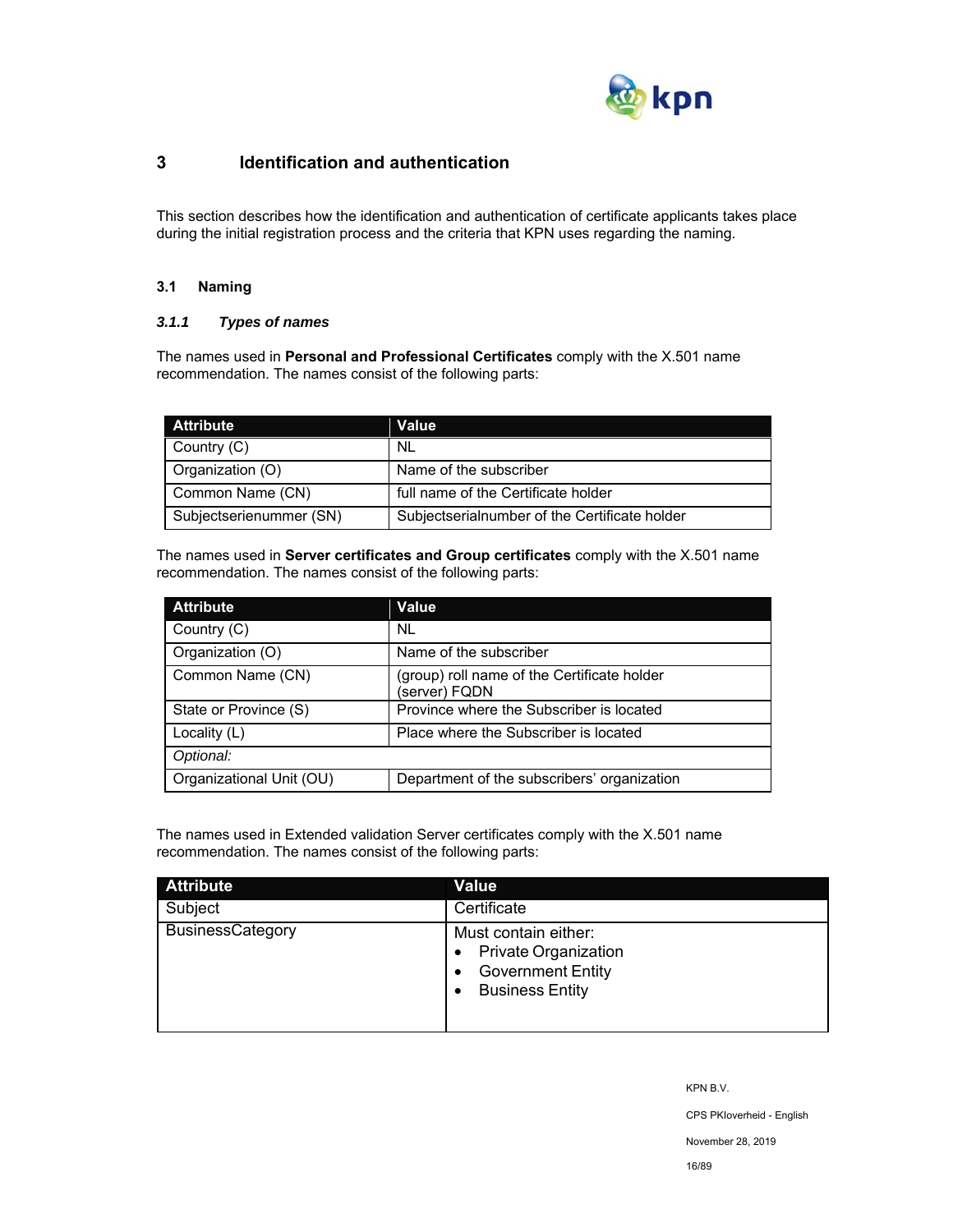

| Common Name (CN)                                | <b>FODN</b>                                 |  |
|-------------------------------------------------|---------------------------------------------|--|
| CountryName (C)                                 | NL                                          |  |
| Organization (O)                                | Name of the subscriber                      |  |
| State or Province (S)                           | Province where the subscriber is located    |  |
| Locality (L)                                    | Place where the Subscriber is located       |  |
| SerialNumber                                    | Number Chamber of Commerce                  |  |
| PublicKeyInfo                                   | <b>Public Key</b>                           |  |
| <b>Optional:</b>                                |                                             |  |
| Organizational UnitName (OU)                    | Department of the subscribers' organization |  |
| <b>StreetAddress</b>                            | Address where the Subscriber is located     |  |
| PostalCode                                      | Postal code where the Subscriber is located |  |
| JurisdictionOfIncorporationCountryName<br>(Jur) | <b>NL</b>                                   |  |

The names used in **Private Services Server** certificates comply with the X.501 name standard. The names consist of the following parts:

| <b>Attribute</b>                                | Value                                       |  |
|-------------------------------------------------|---------------------------------------------|--|
| Subject                                         | Certificaat                                 |  |
| <b>BusinessCategory</b>                         | Must contain either:                        |  |
|                                                 | Private Organization                        |  |
|                                                 | <b>Government Entity</b>                    |  |
|                                                 | <b>Business Entity</b>                      |  |
| Common Name (CN)                                | FQDN                                        |  |
| CountryName (C)                                 | <b>NL</b>                                   |  |
| Organization (O)                                | Name of the subscriber                      |  |
| State or Province (S)                           | Province where the subscriber is located    |  |
| Locality (L)                                    | Place where the Subscriber is located       |  |
| SerialNumber                                    | Number Chamber of Commerce                  |  |
| PublicKeyInfo                                   | Public Key                                  |  |
| <b>Optional:</b>                                |                                             |  |
| Organizational UnitName (OU)                    | Department of the subscribers' organization |  |
| <b>StreetAddress</b>                            | Address where the Subscriber is located     |  |
| PostalCode                                      | Postal code where the Subscriber is located |  |
| JurisdictionOfIncorporationCountryName<br>(Jur) | <b>NL</b>                                   |  |

## *3.1.2 Need for names to be meaningful*

No further stipulations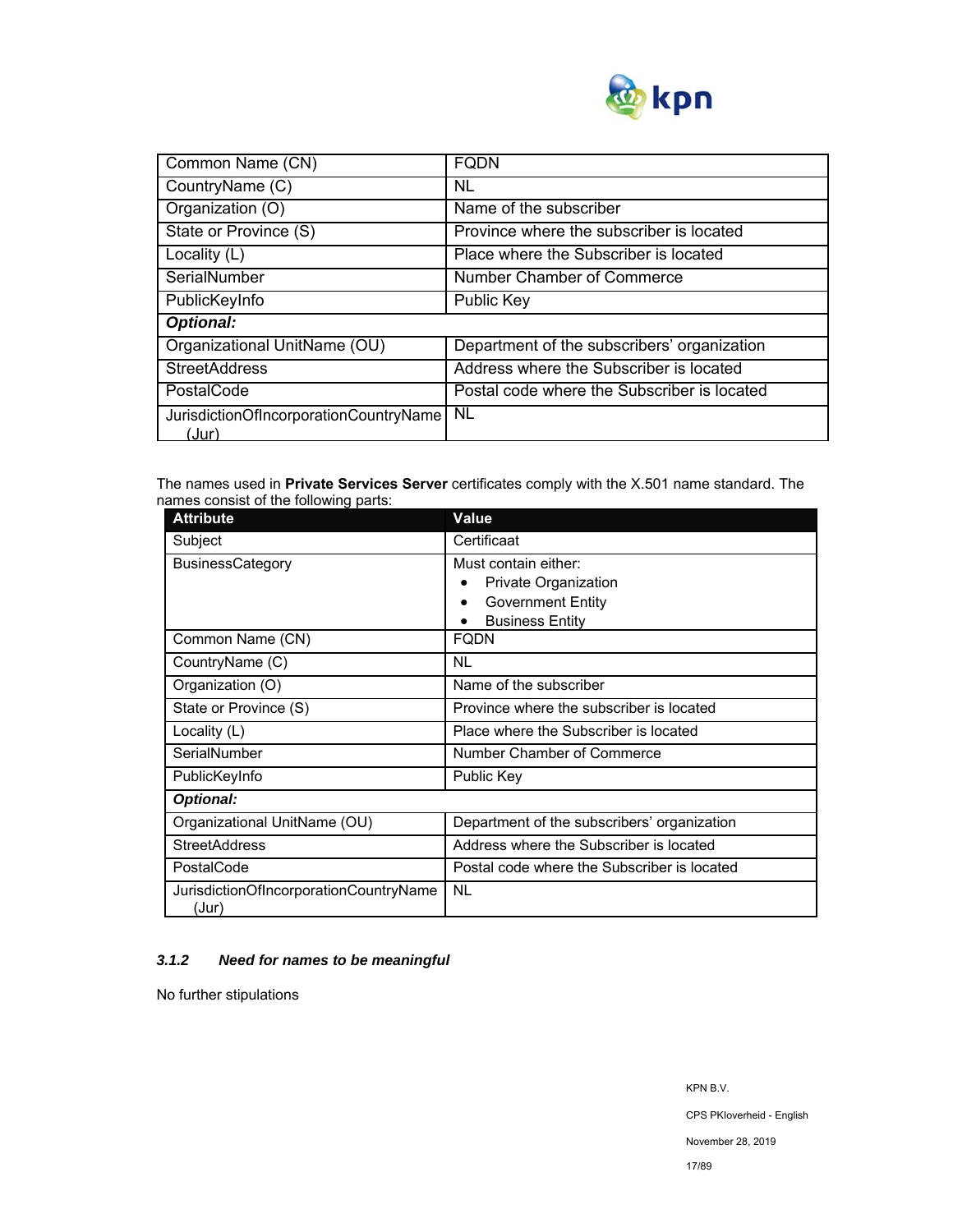

## *3.1.3 Anonymity or pseudonymity of subscribers*

The use of pseudonyms is not allowed within the PKI government.

## *3.1.4 Rules for interpreting various name forms*

Names of persons included in the Certificate meet the requirements as stated in the Program of Requirements, Part 3a Certificate Policy - Domain Government / Business and Organization, ANNEX A Profiles and Certificate Status Information.

All names are, in principle, exactly copied from the presented identification documents. The However, the name data may contain special characters that are not part of the standard character set conforming to ISO8859-1 (Latin-1). If the name contains special characters which are no part of this character set, KPN will perform a transition. KPN reserves the right to change the requested name upon registration if this is legally or technically necessary.

#### *3.1.5 Uniqueness of names*

The names used identify the Certificate Holder in a unique way. Uniqueness of names within the X.501 name space is the starting point.

KPN ensures the uniqueness of the 'subjectaltname' field. This means that the distinguishing name used in an issued certificate can never be assigned to another subject. This is done by including a unique subject serial number in that field.

For personal certificates and group certificates, KPN generates a number for this purpose. In case of a (Extended Validation) Server Certificate, the CSR number is used for this purpose.

In specific cases, if explicit agreements have been made, a specific number may be added to this subject number.

In cases where parties disagree with the use of names, KPN decides after considering the interests concerned, insofar as this is not provided by mandatory Dutch law or other applicable regulations.

#### *3.1.6 Recognition, authentication, and role of trademarks*

Subscribers bear full responsibility for any legal consequences of using the name provided by them.

The name of an organizational entity as mentioned in the extract of a recognized registry, or in the law or decision by which the organizational entity is established, is used in the Certificate.

KPN is not required to investigate possible infringements of trademarks arising from the use of a name that is part of the data contained in the Certificate.

KPN has the right to make changes to name attributes when it appears to be in violation of a trademark or other intellectual property rights.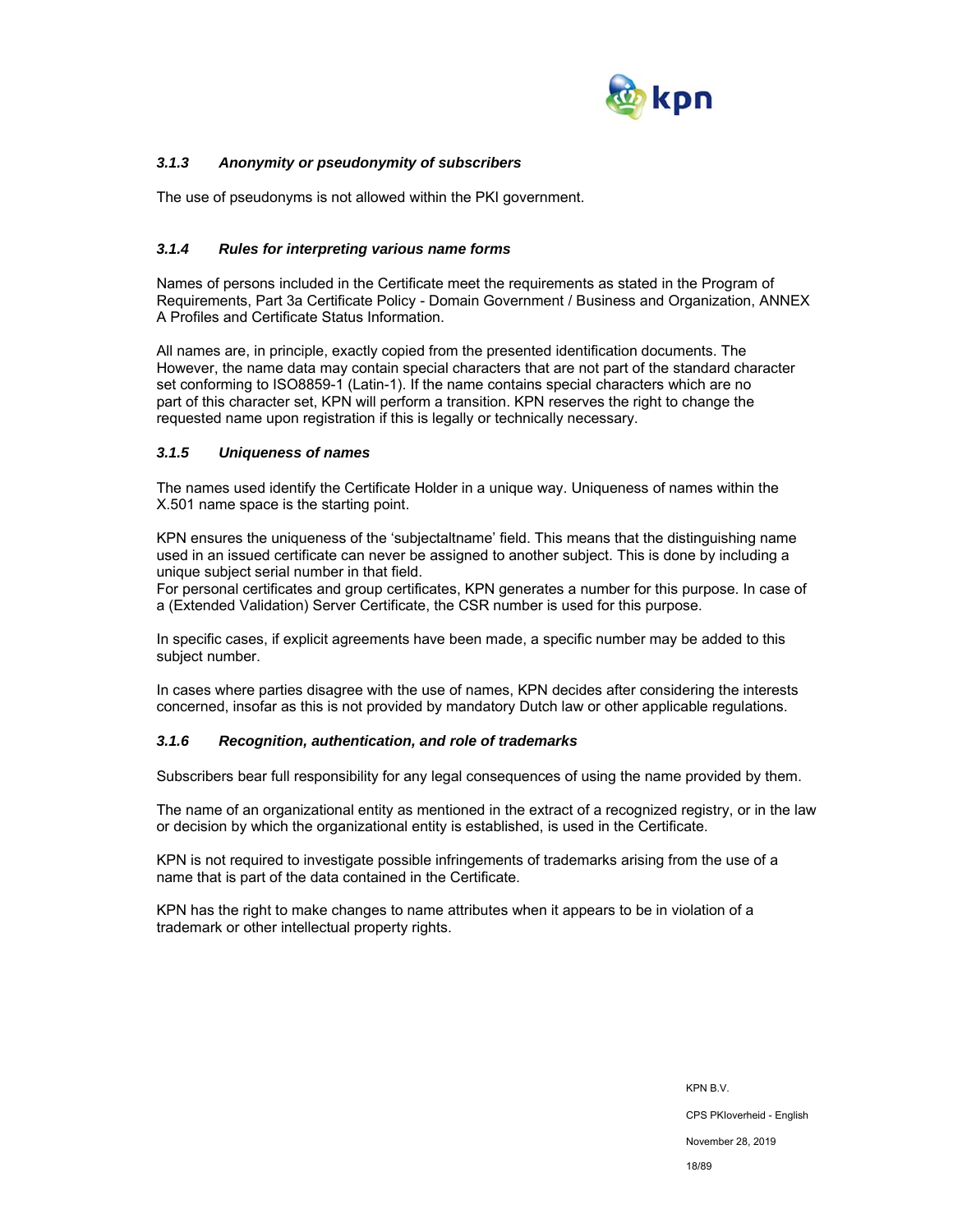

## **3.2 Initial identity validation**

#### *3.2.1 Method to prove possession of private key*

The key pair, whose Public Key is Certified, is created by KPN.

However, this does not apply to the (Extended Validation) Server Certificate. The server certificate key pair is created by or on behalf of the Subscriber in the Subscriber's Secure Environment and entered on the (HTTPS) website of KPN. To ensure that that has indeed happened, the Subscriber must sign for this on the Certificate Request form for the Server Certificate.

See Further 3.2.3.3 (Extended Validation) Server Certificates Authentication and 6.2.11 Requirements for Secure Resources for Storage and Use of Certificates.

#### *3.2.2 Authentication of organization identity (Subscriber authentication)*

If an organization wishes to become a subscriber of KPN, it is necessary to complete the web form PKI Overheid Subscriber Registration. This form contains an extensive explanation. With this form the Subscriber must send along several supporting documents.

The information requested is:

- The Chamber of Commerce number
- Name of the subscriber. The Subscriber may, if desired, use a trade name, provided that it is registered;
- Subscriber contact information:
- Name and function of his authorized representative;
- Billing data;
- Data of the contact to be authorized, such as name and contact details.

The PKIoverheid Subscriber Registration form must be signed by the Subscriber's Authorized Representative. With this signature the Authorized Representative declares:

- to have filled in the Subscriber Registration application completely and truthfully,
- agreeing to the Special Conditions and
- that the contact person (s) listed on the form are authorized, trusted and knowledgeable in the area, may apply on behalf of the Subscriber for certificates in order to install, administer and, if necessary, revoke.

The signature must be a valid signature, so it must be a handwritten or qualified electronic signature. The electronic signature must comply with REGULATION (EU) No. 910/2014 OF THE EUROPEAN PARLIAMENT (eIDAS). If the electronic signing is on behalf of an organization (Subscriber), the Qualified Certificate with which the electronic signature is created must also be issued to the Certificate Holder on behalf of the same Subscriber within the Government / Business and Organization PKI Government domain.

The term "Subscriber" is used below. If a Subscriber is to perform an activity, the contact person generally acts on behalf of the Subscriber. However, this is not explicitly indicated. The proofs that must be submitted at the same time as the form are:

 copy of the identity of the Authorized Representative that meets the requirements of the Law on Identification Act (hereafter Wid) the Authorized Representative foresees the application of a handwritten signature;

> KPN B.V. CPS PKIoverheid - English November 28, 2019

> > 19/89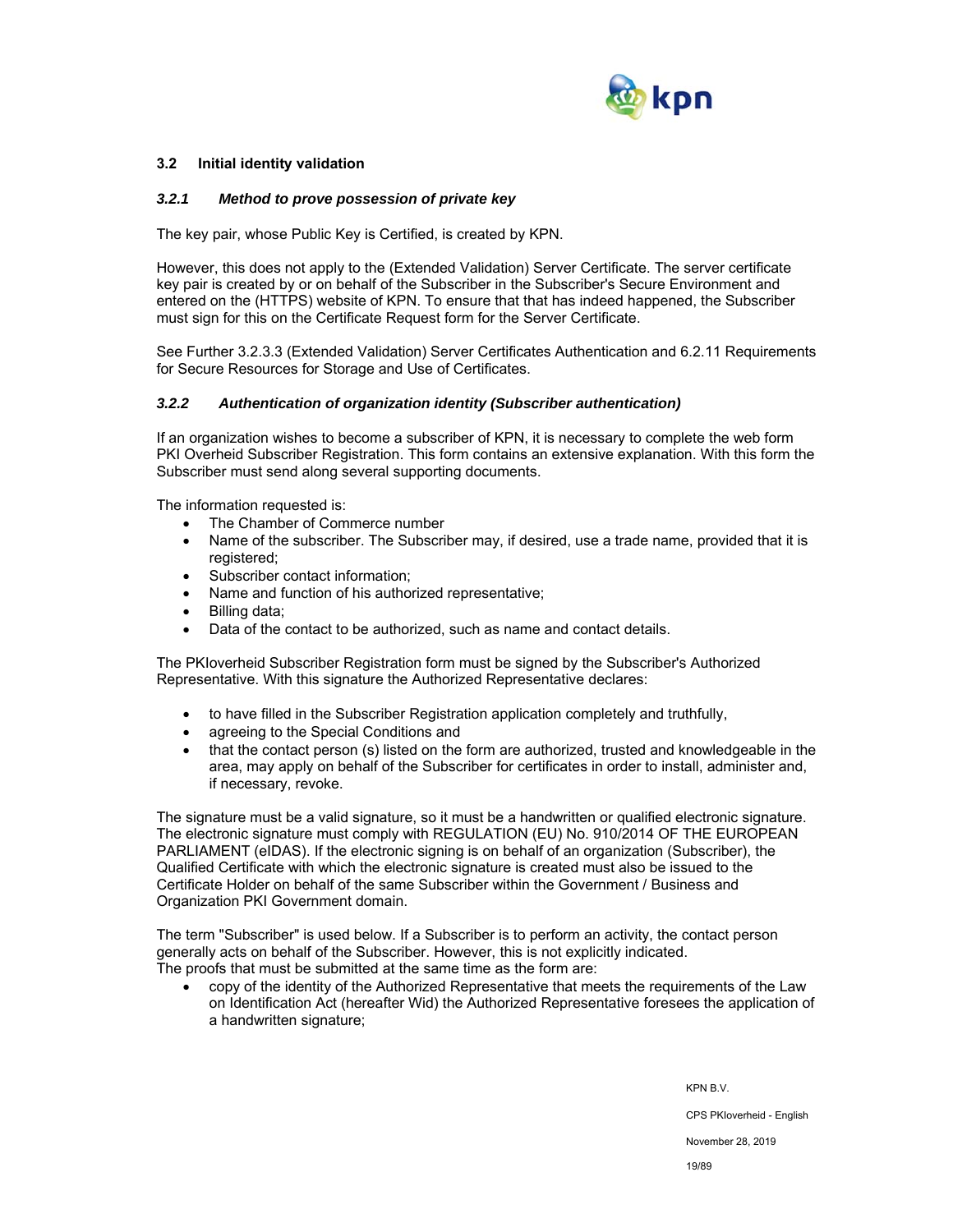

 copy of the identity of each contact that is authorized on the form. This ID must also meet the requirements of the Wid.

If KPN is unable to find evidence of the Competent Representative's competence, it will be requested during the processing of the application to provide that evidence.

For municipalities that arise in the context of a municipal reorganization, but at the time of the application for becoming subscriber not yet formally exist, it is now also possible to apply for a subscription. These (new) municipalities must demonstrate that they will exist on a particular date. For example, by sending a copy of the law in which the relevant municipal reorganization has been arranged. These municipalities may request (Extended Validation) Server Certificates after approval of the subscriber application. Upon approval of the license application, the requested certificates will be issued under the restrictive condition that the (Extended Validation) Server Certificates will only be used on or after the date of the (new) municipality formally starts to exist.

If a practitioner of a recognized Profession wishes to become a subscriber of KPN, he / she must fill in the appropriate web form Request PKI government recognized profession Certificates (dutch: webformulier Aanvraag PKIoverheid Beroepsgebonden Certificates). In this form, the application of a Subscription and Certificates has been merged into one form. This is because Subscriber and Certificate holder are one and the same person. This web form is available when you start the application via https://certificaat.kpn.com/pkioverheidcertificaten/beroepscertificaten. This form contains an extensive explanation.

The above does not apply to those recognized professions as mentioned in the Act of 11 November 1993, governing occupations in the field of individual healthcare.

The information requested for the subscriber registration is:

- the name of the subscriber:
- contact details.

The application for a PKI government Recognized Profession Certificate must be signed by the Subscriber. By signing, the Subscriber confirms that the certificate request was completed correctly, fully and truthfully, and that the subscriber agrees to the KPN Special Terms.

The signature must be a valid signature, so it must be a handwritten or electronic signature. The electronic signature must comply with Regulation (EU) No. 910/2014 OF THE EUROPEAN PARLIAMENT (eIDAS)

The application for a PKI government Recognized Profession Certificate shall provide proof that the certificate holder is authorized to exercise the Recognized Profession. This evidence must be authentic. As authentic evidence to exert a Recognized Profession is only Considered:

- either a valid certificate of registration in an approved (profession) register where disciplinary actions are legally regulated;
- or a valid nomination by the Minister;
- or a valid (e.g., a license) compliance with the legal requirements for exercising the profession.

A validate a certificate means that certificate has not expired or (provisionally) revoked. For a limited number of professional groups (notaries and bailiffs) KPN itself will check the registers maintained by the professional groups in question.

In Addition, the application for PKI government Recognized Profession Certificates shall be accompanied by a copy of the ID of the Certificate holder. This identification must meet the requirements of the Wid (Dutch law concerning Identification). The identification is used to compare the data of the certificate with the details of the evidence for exercising the Recognized Profession. It

KPN B.V.

CPS PKIoverheid - English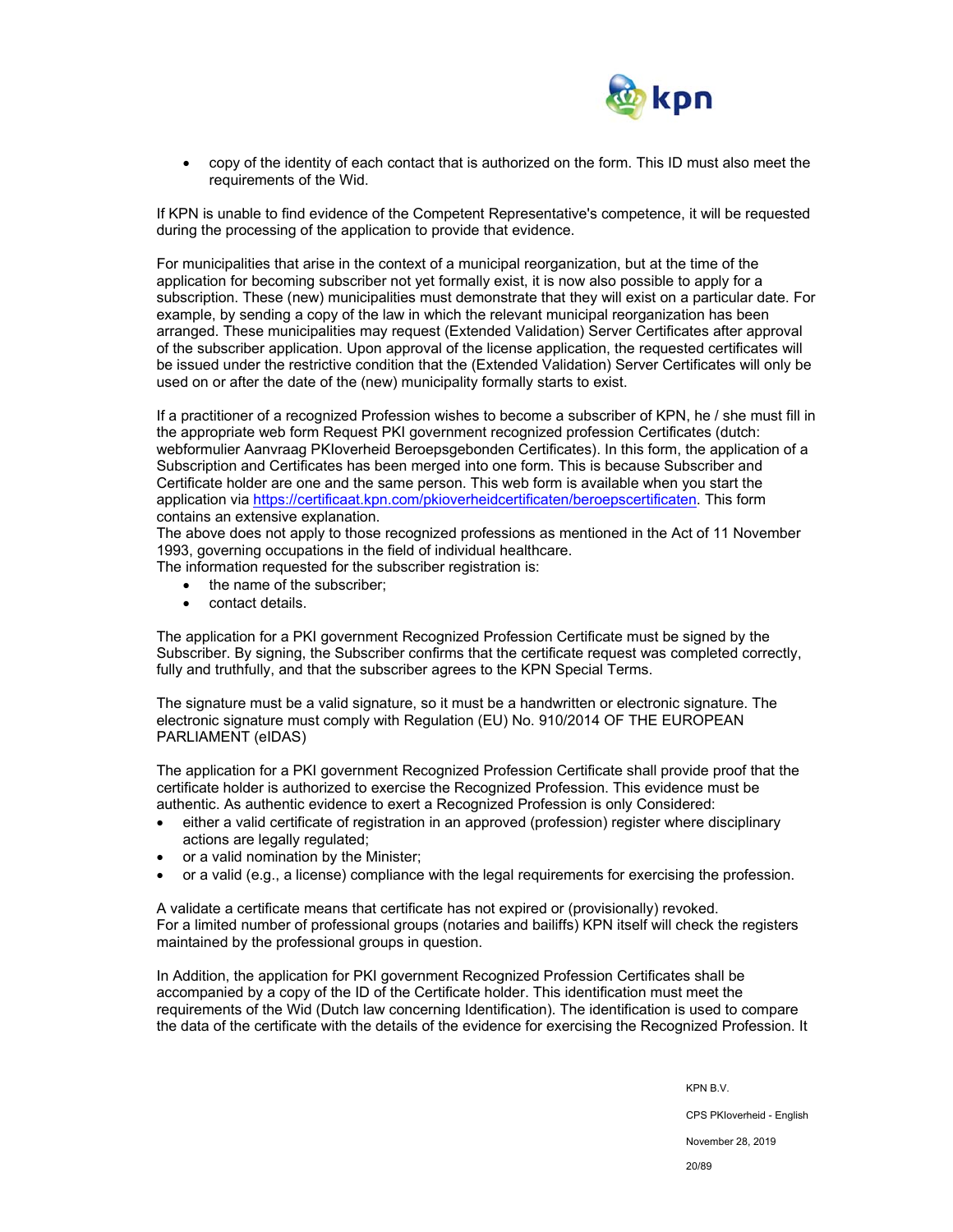

also will be used to compare the signature on the application with the signature on the ID. The ID must still be valid at least six weeks after submission of the application.

KPN will receive the application form and supporting documents and will assess the completeness and correctness by, among other things, consulting other external sources. Segregation of duties is applied between he / she that assesses (Check) and he / she that approves (Decision). Only if the form is complete and correct, KPN will approve the form, proceed to registration, assign a subscriber number and inform the Subscriber. The subscriber number should always be used in the communication between subscriber and KPN. Only if an organization is registered as a subscriber with KPN it may apply for certificates from KPN.

If changes Occur in the data provided by the Subscriber to KPN, the Subscriber is obliged to inform KPN in an early stage. Early means at least 10 working days before the change becomes effective. Changes cannot be made retrospectively.

Changes which must be communicated are for example the departure of the Authorized Representative or contact or change in the contact of the Subscriber. For the communication of these changes forms available on the site (https://certificaat.kpn.com/support/mijn-registratie). These forms are also provided with a detailed explanation. Here too, KPN will review the changes for completeness and accuracy and that the Subscriber will be informed on making changes in the subscriber registration.

#### *3.2.3 Authentication of individual identity*

If a subscriber wants to apply for a certificate, it must complete a specially developed electronic application form and send it to KPN. These forms:

- Request PKIoverheid Personal Certificates;
- Request PKIoverheid Professional Certificates;
- Request PKIoverheid Group Certificates;
- Request PKIoverheid Application Server Certificates.
- Request PKIoverheid Extended Validation Server Certificates

The application form (electronic) is shall be signed by the Subscriber. By signing the form, the Certificate holder or Certificate Administrator are authorized to receive the requested certificate on behalf of the Subscriber and to use and / or manage it.

KPN offers customers the ability to use a self-service portal. After registration Authorized Representatives and Contact persons of the subscriber can use the portal. The login is based on a PKIoverheid personal certificate. The portal gives users access to the main subscriber data and an overview of the certificates already issued. It also offers the opportunity to apply for certificates with reuse of already recorded data.

When applying for a certificate the Subscriber has (if requested) to enclose a photocopy of the identity of each Certificate holder for which a certificate is requested.

The identification must meet the requirements of the Wid (Dutch law on Identification). At the time of establishing the identity, the relevant ID must not be expired.

The identification is carried out on an agreed time and place by a member of AMP.

KPN B.V. CPS PKIoverheid - English November 28, 2019 21/89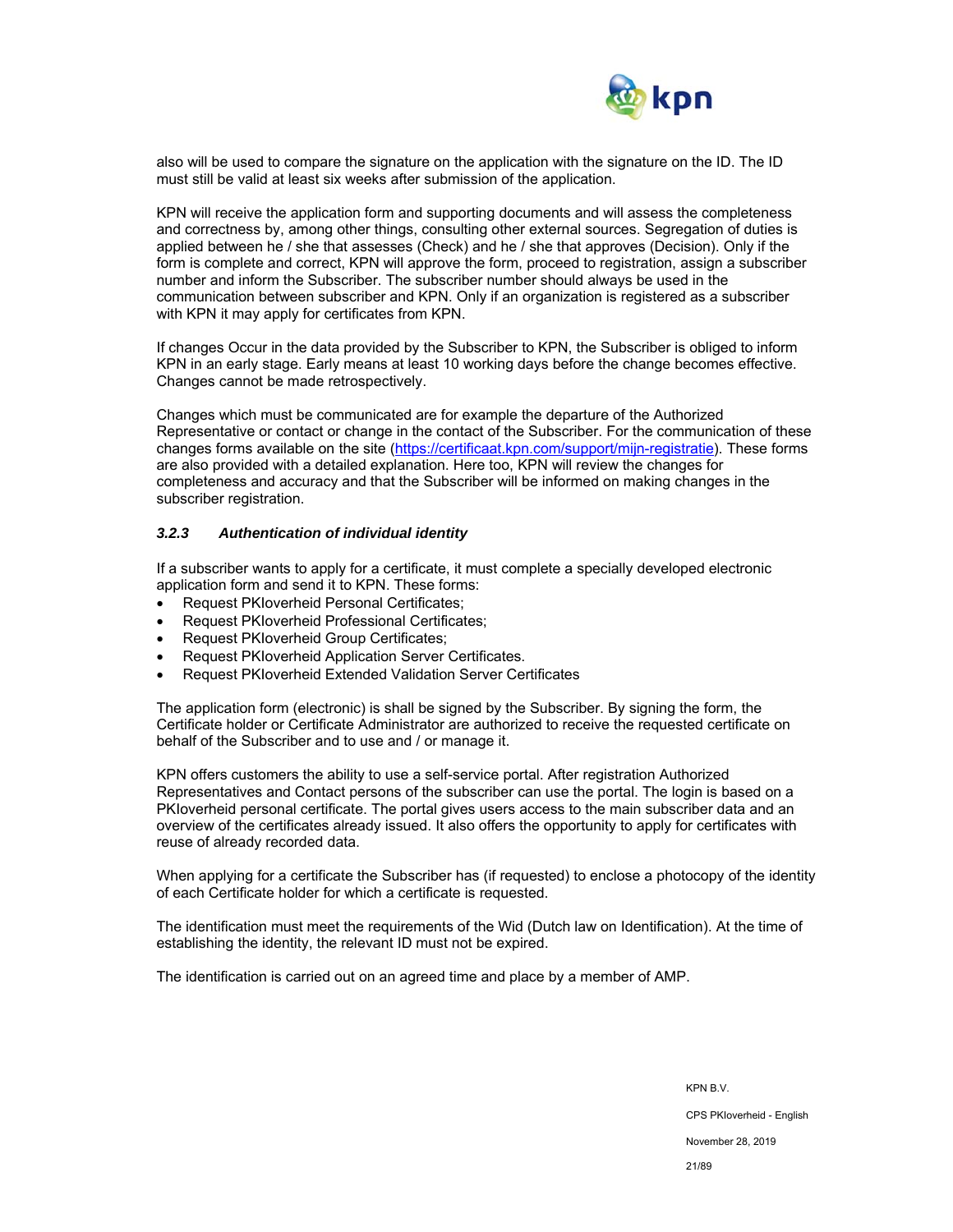

## *3.2.3.1 Authentication for certificates for natural persons (Individuals)*

Certificates for natural persons are requests for either Occupational Certificates or Personal Certificates. On the application form for such a certificate the following data must be filled in.

Of the Subscriber:

- subscriber number
- name Contact person (only for Personal Certificates).

Of the Certificate at least:

• full names;

 other data required for identification like Nationality, gender, date of birth and - place; the delivery address (business or private postal address), for sending the smartcard /usb token and PIN-mail respectively. If the choice has been made for the issuance of a mobile smart card for the delivery of the installation instruction and PUK code.

Other data, such as:

- if once before a certificate is issued to the certificate holder (in that case the earlier obtained subject serial number must be included in the application);
- Universal principal name (UPN, general Windows login name);
- the Desired product.

#### *3.2.3.2 Authentication for the purpose of a Services Certificate*

Services Certificates must be managed by a Certificate Manager specially designated and authorized by the Subscriber. In principle Certificate Managers can manage multiple Services Certificates.

Intended Certificate Managers, who are not yet registered, can be included in the application for a services certificate by the Subscriber as a new Certificate Manager.

The application form must then contain the following information of the Certificate Manager:

- full names;
- data needed for identification like date of birth and place;
- the name of the organization where the Certificate Manager is employed
- e-mail address and telephone number;
- delivery address (postal address).

KPN will review this data for completeness and accuracy while handling the Services Certificate application. Segregation of duties is applied between he / she that assesses (Check) and he / she that approves (Decision). Only if the data are complete and accurate, KPN will register the Certificate Manager and as a result can act as a Certificate manager of a Services Certificate.

KPN will inform the subscriber about the registration in writing or by e-mail.

#### *3.2.3.3 Authentication for the purpose of a Group Certificate*

The Certificate Request for a Server Certificate must be completed with the following information.

Of the subscriber's organization:

• the subscriber number.

KPN B.V. CPS PKIoverheid - English November 28, 2019 22/89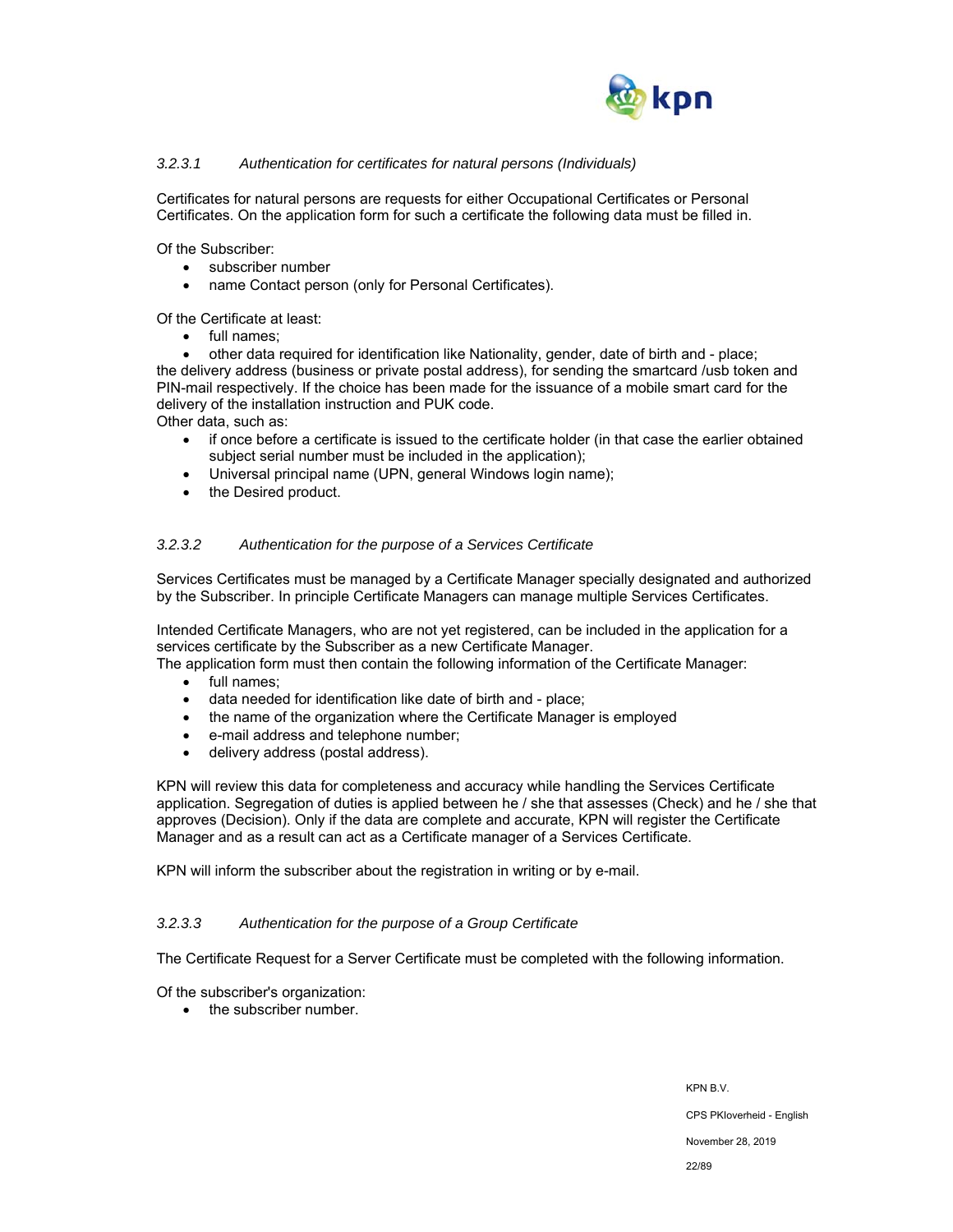

Of the Contact Person:

- last name;
- date of birth

Of a new Certificate Manager:

- full names;
- data needed for identification such as date of birth and place;
- the name of the organization where the Certificate Manager is employed;
- e-mail address and telephone number;
- delivery address (postal address).

Of an existing Certificate Manager:

- last name:
- e-mail address;
- Registration number.

Other data, such as:

- If an organization wants to participate in the digital government services, such as Digikoppeling and Digipoort: the Government Identification number (for government organisations) or Chamber of Commerce number (for private sector organizations);
- Universal principal name (UPN, general Windows login name);
- if once before a certificate is issued to the certificate holder;
- the desired product.

KPN will review the Certificate Application for completeness and accuracy, including the signature and submitted evidence. Segregation of duties is applied between he / she that assesses (Check) and he / she that approves (Decision). Only if the Certificate Application is complete and correct, KPN will approve the Certificate Application.

KPN will inform the Subscriber in writing or by e-mail on approval of the Certificate Application.

#### *3.2.3.4 Authentication for the purpose of Server Certificate*

The Certificate Request for a Server Certificate must be completed with the following information. Of the subscriber's organization:

the subscriber number.

Of the Contact Person:

- the subscriber number and last name;
- date of birth.

#### Of a new Certificate Manager:

- full names:
- data needed for identification like date of birth and place;
- the name of the organization where the Certificate Manager is employed;
- e-mail address and telephone number;
- delivery address (postal address).

Of an existing Certificate Manager:

- last name:
- e-mail address;
- Registration No.

KPN B.V.

CPS PKIoverheid - English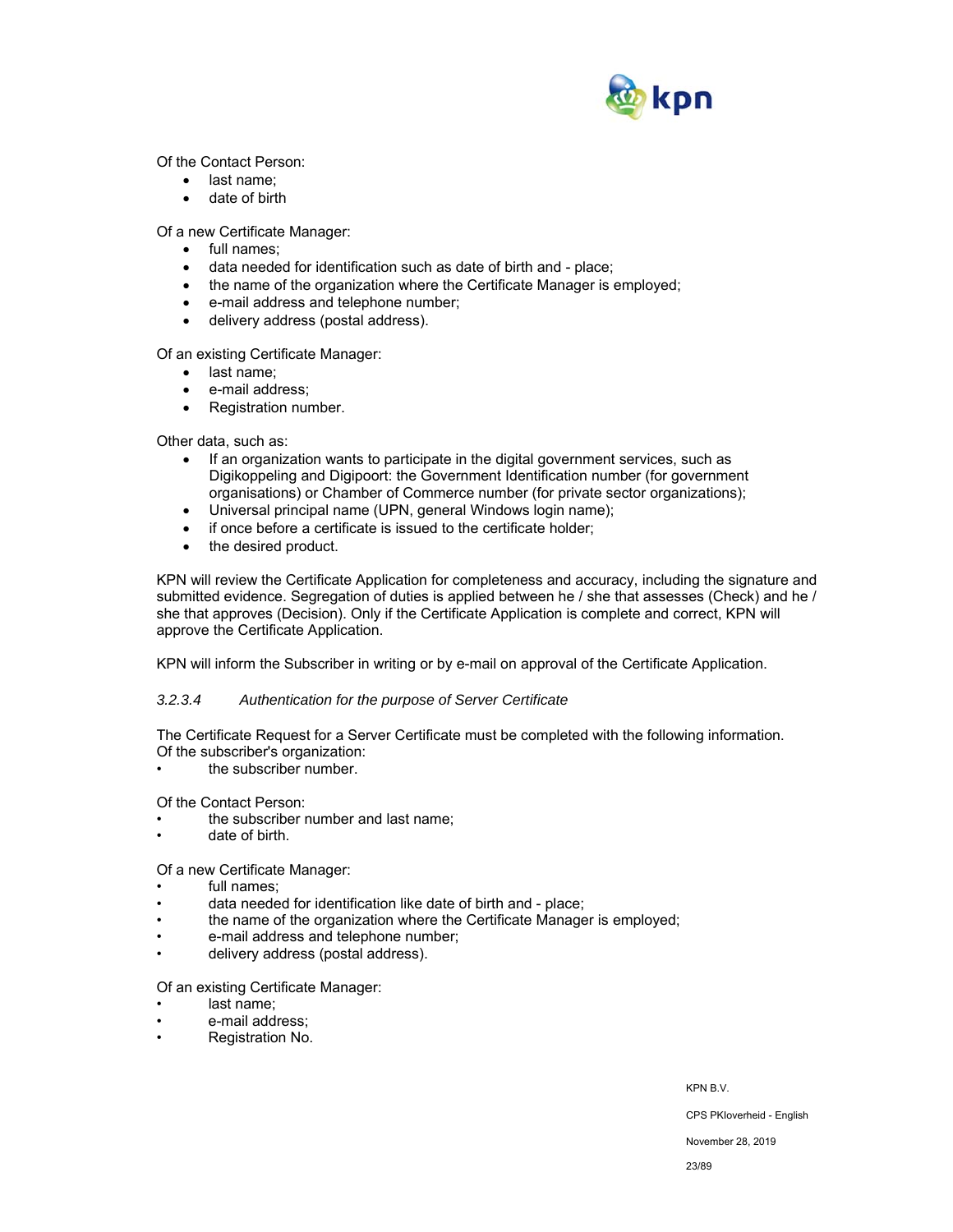

Of the Certificate Holder at least:

Certificate Signing Request data from the server;

• (primary) identifier or name of the server,

the primary name of the server will be included in the Subject.commonName and in the SubjectAltName.dNSName of the certificate;

• Optional additional identifier 's or names of the server can be specified, additional names are in addition to the primary name included in the SubjectAltName.dNSName of the certificate, in the order as provided in the application.

Other data such as:

- province name;
- country name and country code in accordance with ISO 3166;

• If an organization wants to participate in the digital government services, such as Digikoppeling and Digipoort: the Government Identification number (for government organisations) or Chamber of Commerce number (for private sector organizations);

The subscriber must demonstrate entitlement to use the organization's primary and additional names that identify the server or service. The primary and additional names of the server MUST be referred to as "fully qualified domain name" (FQDN, see definitions). In this field, a Plurality or FQDN "s MAY be used.

KPN will review the Certificate Application for completeness and accuracy, including the signature and submitted evidence. Segregation of duties is applied between he / she that assesses (Check) and he / she that approves (Decision). Only if the Certificate Application is complete and correct, KPN will approve the Certificate Application.

KPN will inform the Subscriber in writing or by e-mail on approval of the Certificate Application.

#### *3.2.3.5 Authentication for the purpose of an EXTENDED VALIDATION-certificate*

#### *3.2.3.5.1 Authentication of the certificate manager*

EXTENDED VALIDATION Certificates must be managed by a Certificate Manager, explicitly designated and authorised by the Subscriber. In principle, Certificate Managers can manage multiple EXTENDED VALIDATION certificates. Because this is a frequently occurring practice, the identification and authentication of the Certificate Administrator is disconnected from the certificate request of the Extended Validation certificate itself. KPN has implemented the following working method

Certificate Managers must be registered separately by the Subscriber, by each Subscriber for whom he/she is or will be working. A registration form is available for this purpose. The following information must be entered on the registration form for Certificate Managers.

From the Contact person:

- subscriber number and name;
- Name and contact details.

From the Certificate Manager:

- Full names;
- data required for identification as nationality, sex, date and place of birth;

KPN B.V. CPS PKIoverheid - English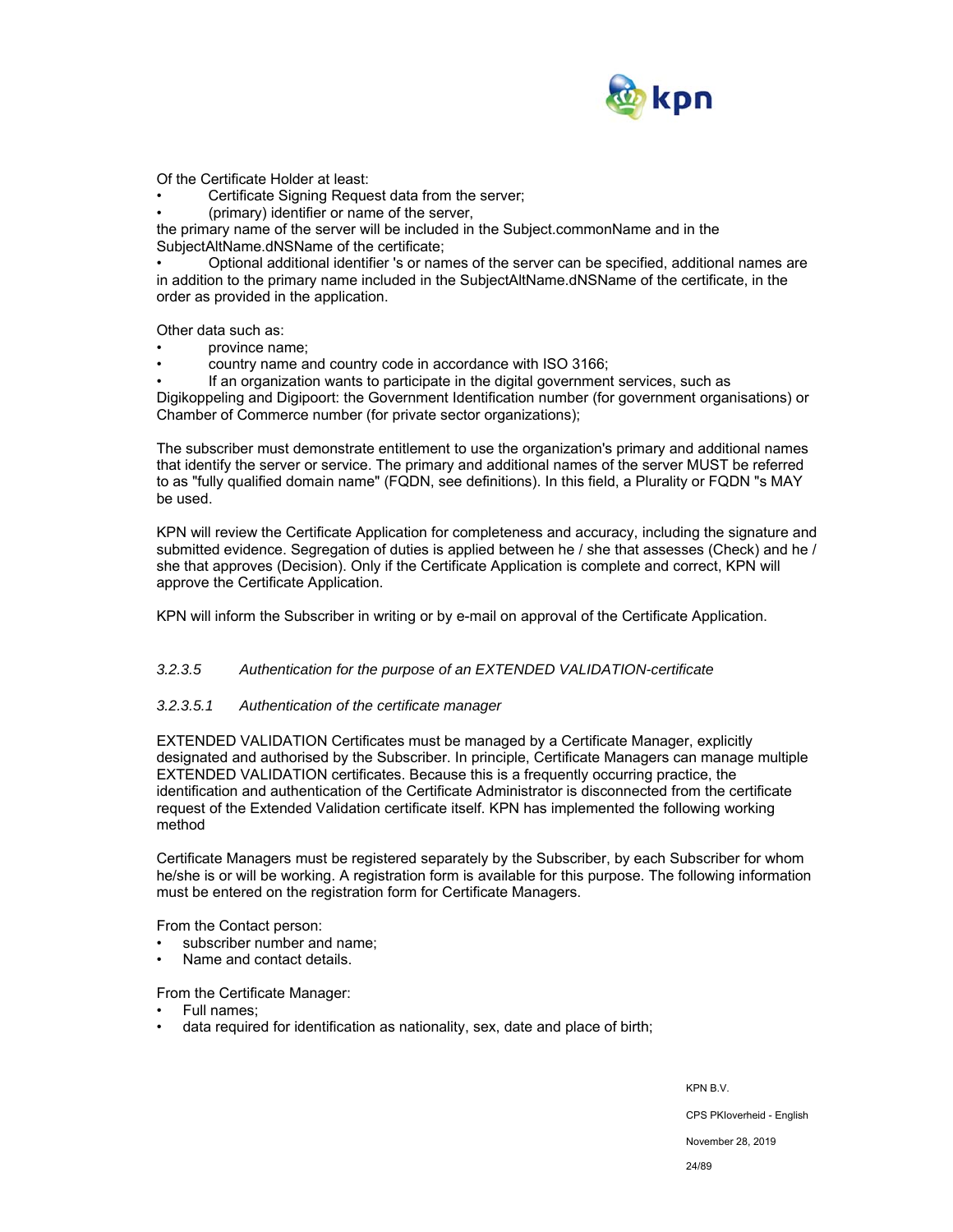

- the name of the organisation for which the Certificate Manager is working (only if the Certificate Manager is not working for the Subscriber);
- e-mail address and telephone number;
- delivery address (postal address).

Other data, such as:

- whether, if applicable, identification of the Certificate Manager should be done by AMP;
- or can be relied on a previously performed identification.

This evidence must not be older than 13 months otherwise the data must be retrieved and verified again unless the agreement with the subscriber explicitly provides that the certificate manager retains his or her authorisation until it is revised by the subscriber or until the agreement expires or is terminated. KPN will receive the registration form and assess it for completeness and accuracy, including the signature and evidence provided. In doing so, a separation of functions is applied between the person who assesses (checks) and the person who decides (has). Only if the registration form is complete and correct will KPN register the Certificate Manager and an Extended Validation certificate can be requested.

KPN will inform the Subscriber of the registration in writing or by e-mail.

## *3.2.3.5.2 Authentication of Certificate Application*

The following information must be entered on the Certificate Application for an Extended Validation Certificate.

From the subscriber organization:

• if an organisation wants to participate in the digital services of the government, such as Digikoppeling and Digipoort: Government Identification Number (for government organisations) or Chamber of Commerce number (for private organisations);

From the Contact Person:

- subscriber number and name;
- name and contact details.

From the Certificate Manager:

- Full names;
- telephone number;
- Registration number.

Other information such as:

whether it is an initial application or a replacement;

- provincial name;
- Country name and country code according to ISO 3166.

The subscriber must demonstrate that the organization may use the primary and additional names identifying the server or service. The primary and additional server names MUST be listed as fullyqualified domain names (FQDN, see definitions). Multiple FQDNs may be used in this field. These FQDNs MUST come from the same domain name range. (e.g. www.logius.nl, application.logius.nl, secure.logius.nl etc.).

If a government organization wishes to participate in Digikoppeling, an extract from the Digikoppeling Service Register must be provided, if this has not already happened at the time of the subscriber registration.

KPN B.V.

CPS PKIoverheid - English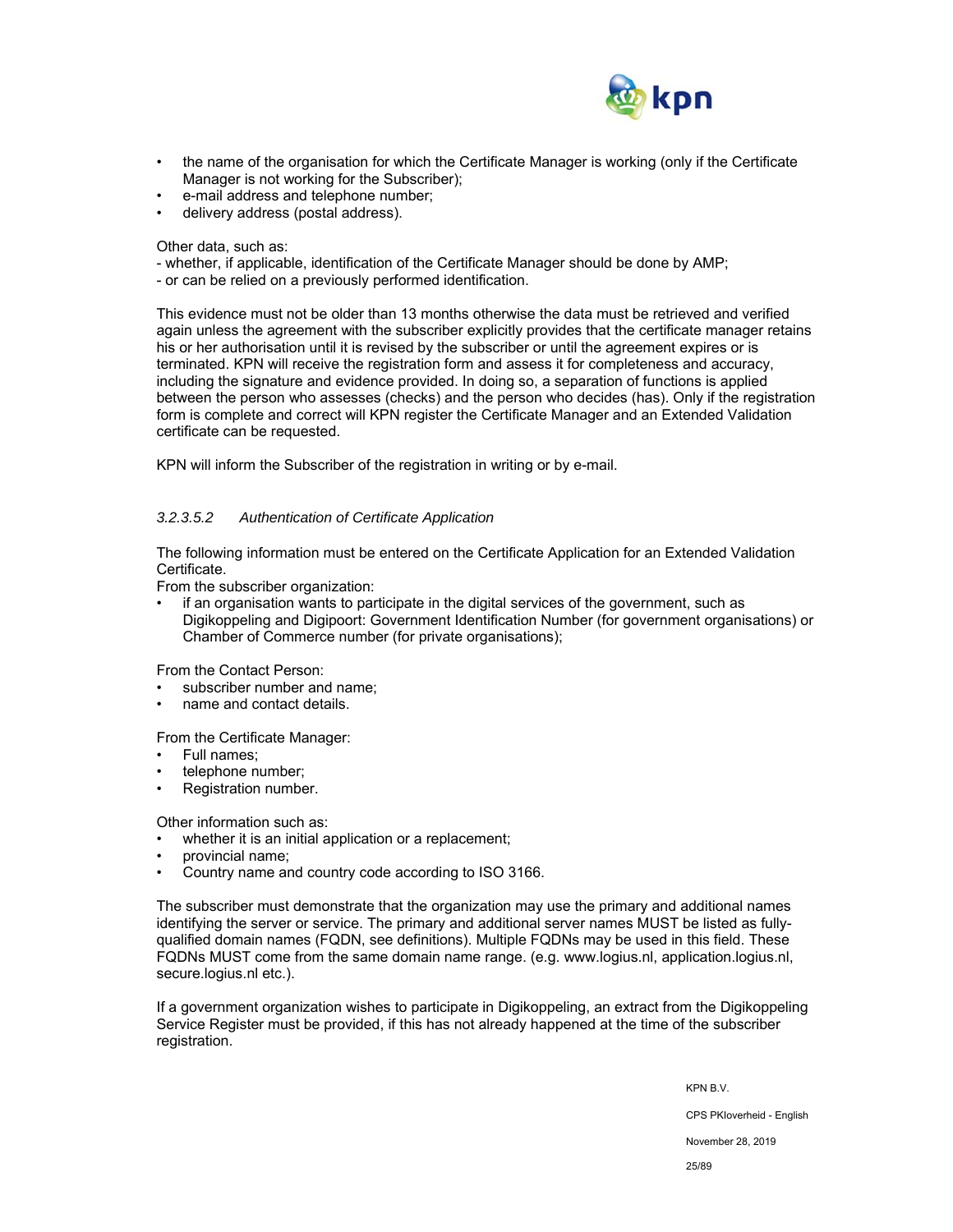

KPN will receive the Certificate Application and assess it for completeness and accuracy, including the signature and the evidence provided. In this case, a segregation of duties is applied between the person who assesses (checks) and the person who decides (has). KPN will only approve the Certificate Application if the Certificate Application is complete and correct.

KPN will inform the Subscriber of the approval of the Certificate Application in writing or by e-mail.

#### *3.2.3.6 Authentication for the purpose of a Private Services server certificate*

#### *3.2.3.6.1 Authentication of a Certificate Manager*

Private Services Server certificates must be managed by a Certificate Manager explicitly designated and authorised by the Subscriber. In principle, Certificate Managers can manage several certificates. Because this is a very common practice, the identification and authentication of the Certificate Manager is disconnected from the certificate request of the Private Services Server certificate itself. KPN has implemented the following working method.

Certificate managers must be registered separately by the Subscriber, for each Subscriber for whom he/she is or will be working. A registration form is available for this purpose. The following information must be entered on the registration form for Certificate Managers.

From the Contact Person:

- Subscriber number and name;
- name and contact details.

From the Certificate Manager:

- Full names;
- data required for identification as nationality, sex, date and place of birth;
- the name of the organisation for which the Certificate Manager is working (only if the Certificate Manager is not working for the Subscriber);
- e-mail address and telephone number;
- delivery address (postal address).

This evidence must not be older than 13 months otherwise the data must be resubmitted and verified unless the agreement with the subscriber explicitly provides that the certificate manager retains his or her authorisation until such time as it is reviewed by the subscriber or until the agreement expires or is terminated. KPN will receive the registration form and assess it for completeness and accuracy, including the signature and evidence provided. In doing so, a separation of functions is applied between the person who assesses (checks) and the person who decides (has). Only if the registration form is complete and correct will KPN register the Certificate Manager and a Private Services Server certificate can be requested.

KPN will inform the Subscriber about the registration in writing or by e-mail.

#### *3.2.3.6.2 Authentication for the purpose of a Private Services server certificate*

On the Certificate request for a Private Services Server certificate, the following information must be provided: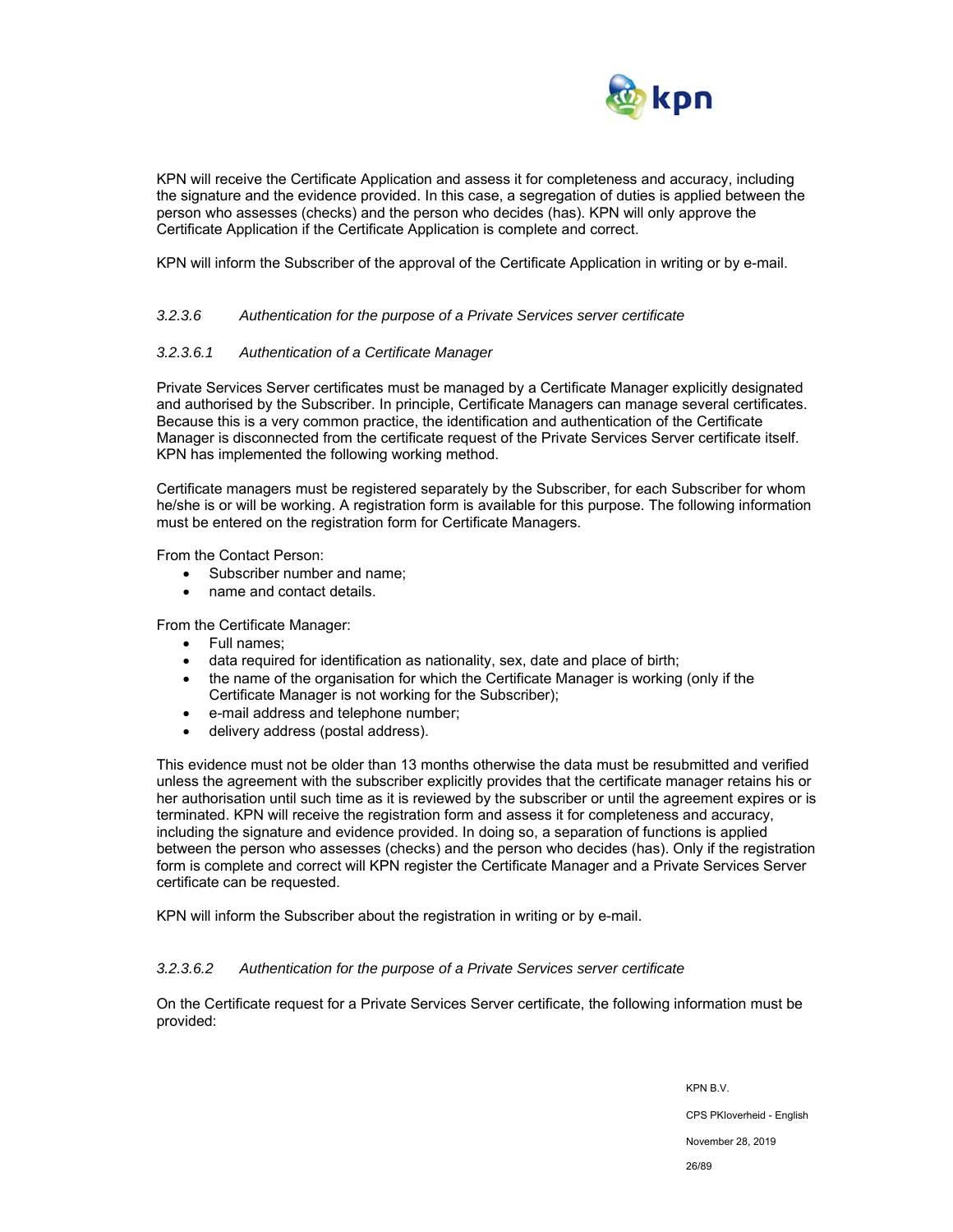

From the subscriber organization:

• The subscriber number.

From the Contact Person:

- Subscriber number and name;
- name and contact details.

From the Certificate Administrator:

- Full names:
- telephone number;
- Registration number.

Other information such as:

- whether it is an initial application or a replacement;
- provincial name;
- Country name and country code according to ISO 3166.

The subscriber must demonstrate that the organization may use the primary and additional names identifying the server or service. The primary and additional server names MUST be listed as fullyqualified domain names (FQDN, see definitions). Multiple FQDNs are used in this field MUST be used. These FQDNs MUST come from the same domain name range. (e.g. www.logius.nl, application.logius.nl, secure.logius.nl etc.).

KPN will receive the Certificate Application and assess it for completeness and correctness, including the signature and evidence provided. In this case, a segregation of duties is applied between the person who assesses and the person who decides. KPN will only approve the Certificate Application if the Certificate Application is complete and correct.

KPN will inform the Subscriber of the approval of the Certificate Application in writing or by e-mail.

## *3.2.4 Authorization of the Certificate Holder*

The authorization of the Certificate Holder to receive and use a certificate from the organization is demonstrated by signing the certificate application by or on behalf of the subscriber. In case of a Server Certificate, the Subscriber must supply proof of the identifier of the device or system, so that reference can be made to it.

The KPN special conditions stipulates that the Subscriber has the obligation, if relevant changes occur in the relationship between the subscriber and Certificate Holder, to revoke the certificate immediately. Significant changes in this regard may include suspension or termination of employment or professional practice.

## **3.3 Identification and authentication for re-key requests**

#### *3.3.1 Identification and authentication for routine re-key*

Currently KPN does not allow for renewal of certified keys.

KPN B.V. CPS PKIoverheid - English November 28, 2019 27/89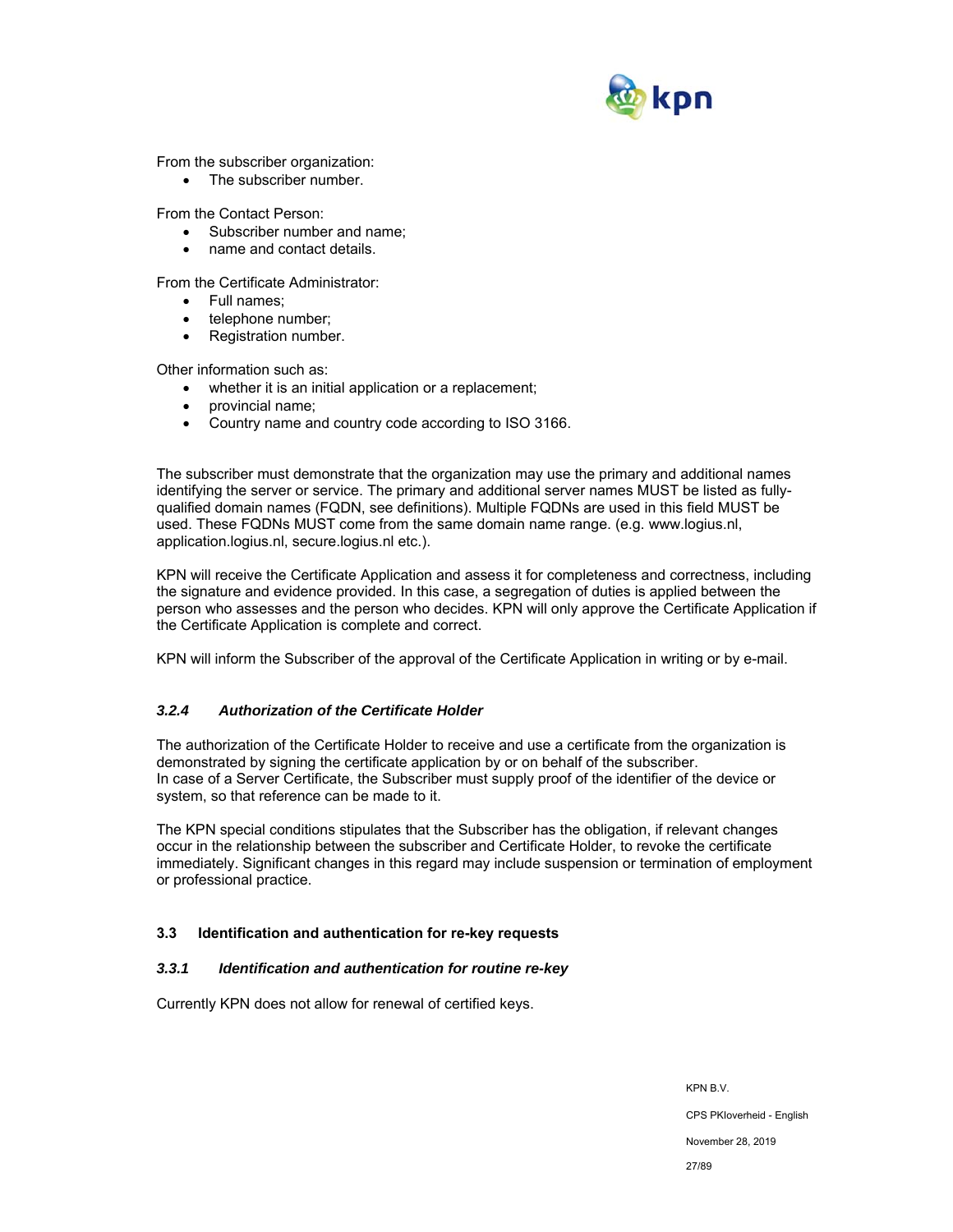

## *3.3.2 Identification en Authentication for routine re-key of the CA certificate*

The CA Certificate is not routinely renewed. The CA Certificate (If Desired) renewed around three or five years before the end of his life. Renewal of the CA certificate will be subject to a strict procedure in consultation and in cooperation with the Policy Authority of PKIoverheid.

KPN offers no possibility for routine renewal of PKIoverheid Certificates. A request for renewal will be treated as an application for a new certificate

#### *3.3.3 Identification and authentication for re-key after revocation*

Currently KPN does not allow for renewal of certified keys

#### **3.4 Identification and authentication for revocation request**

In Section 4.9 Revocation and suspension of certificates is described who may submit a request for revocation.

Only the Subscriber or the Certificate holder, or in the case of the Services Certificate, the Certificate Manager, may submit a request to revoke a certificate. This can be done Electronically / online through the KPN website (https://certificaat.kpn.com/pkioverheidcertificaten/intrekken/). In order to revoke the Certificate. The Certificate Holder/ Certificate Manager is required to make use of a revocation pass code.

The revocation code for Professional Certificates, and Personal certificates is sent to the Certificate Holder or the Certificate Manager (PIN-mail). The revocation code for Services Certificates and (Extended validation) Server and Private services server certificates is sent to the Certificate Manager. In case of a server certificate the revocation code can also be sent by encrypted e-mail.

In some cases, the Subscriber is obliged to revoke its certificate (see the KPN Special Conditions). In the event that the Certificate Holder / Certificate Manager fails to do this, the subscriber needs to be able to do this. For this purpose, the Certificate / Certificate Administrator must provide the revocation code to the Subscriber or The Subscriber must obtain the revocation code from the Certificate Holder / Certificate Manager immediately after issuing and record carefully this carefully.

For non-urgent revocations the Subscriber and / or the Certificate Holder / Certificate Manager can submit a revocation request using the form "Request Revocation Certificates.

On the form " Certificates Revocation Request ", the following information must be completed. Of the Contact person:

- Subscriber number and –name;
- name en contact data.

Of the Certificate

- name in the Certificate:
- subject serial number in the Certificate;
- certificate type;
- serial number(s) the Certificate (s)
- revocation code:
- reason for revocation.

CPS PKIoverheid - English

November 28, 2019

KPN B.V.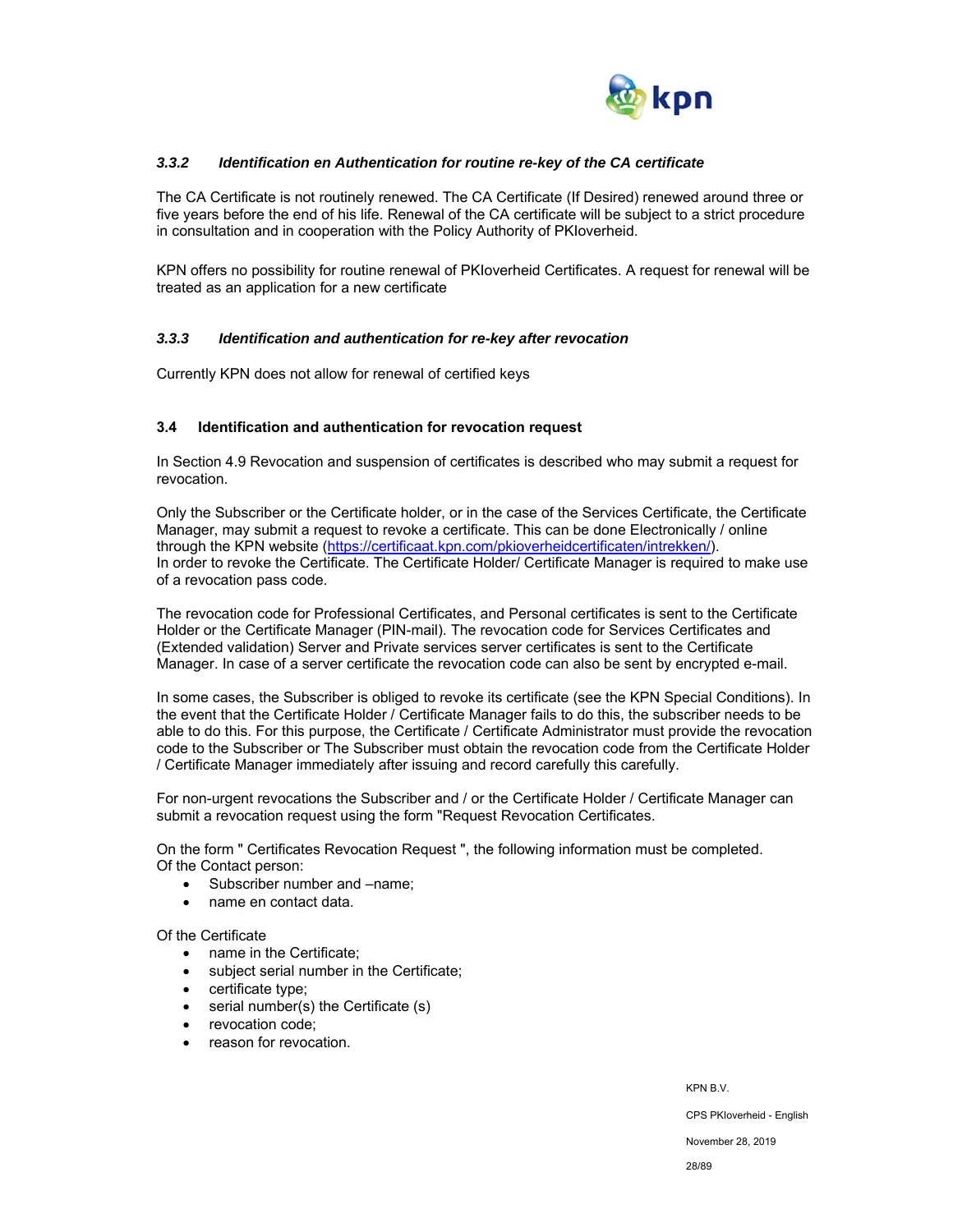

The form "Certificate Revocation Request" will be accepted by KPN and reviewed for completeness and accuracy. If the application is complete and accurate KPN will execute the revocation. With this segregation of duties is applied between he / she that assesses (Check) and he / she that approves (Decision). This revocation will be executed within four hours after the receipt of the revocation request.

The Subscriber and the Certificate Holder / Certificate Manager will be informed in writing or by e-mail concerning the outcome of the revocation request.

If KPN has good cause to doubt the authenticity of a revocation request, KPN can require that he /she who submitted the request will produce proof of Identity to KPN before the revocation is executed.

KPN is also entitled to revoke certificates independently if: (see Section 4.9.2):

- Subscriber acts Contrary to the conditions Imposed on him for use, as defined in this CPS and in the Special Conditions or;
- the Private Key of the KPN CA or from the State of the Netherlands, is stolen or otherwise compromised or;
- The algorithm used is compromised, or is liable to be compromised or, in general, becomes too weak for the purpose for which it is used.

KPN is able to revoke a certificate without the revocation code.

A relying party may report a subscriber who does not or does not fully comply with the conditions imposed. This can be done using the contact form https://certificaat.kpn.com/support/mijnregistratie/intrekken

In the field 'Betreft' (subject) option '10. Melding omstandigheid intrekking Certificates' should be chosen. (eng:"10. Notification conditions that can lead to revocation").

This form can contain the following: details of the reporter such as his name, organization name and contact information;

- data of the condition, such as a description and date and time of the notification;
- details of the relevant certificate such as the name and subject serial number of the Certificate holder, the Certificate type and serial number.

KPN will receive the notification, review the form for completeness and accuracy, and possibly try to collect additional information and decide whether to proceed with revocation. With this segregation of duties is applied between he / she that assesses (Check) and he / she that approves (Decision). Revocation will be executed within four hours after the decision to do so.

The detector, the Subscriber, Certificate holder/ Certificate Manager in question will be informed in writing or by e-mail about the notification and its handling.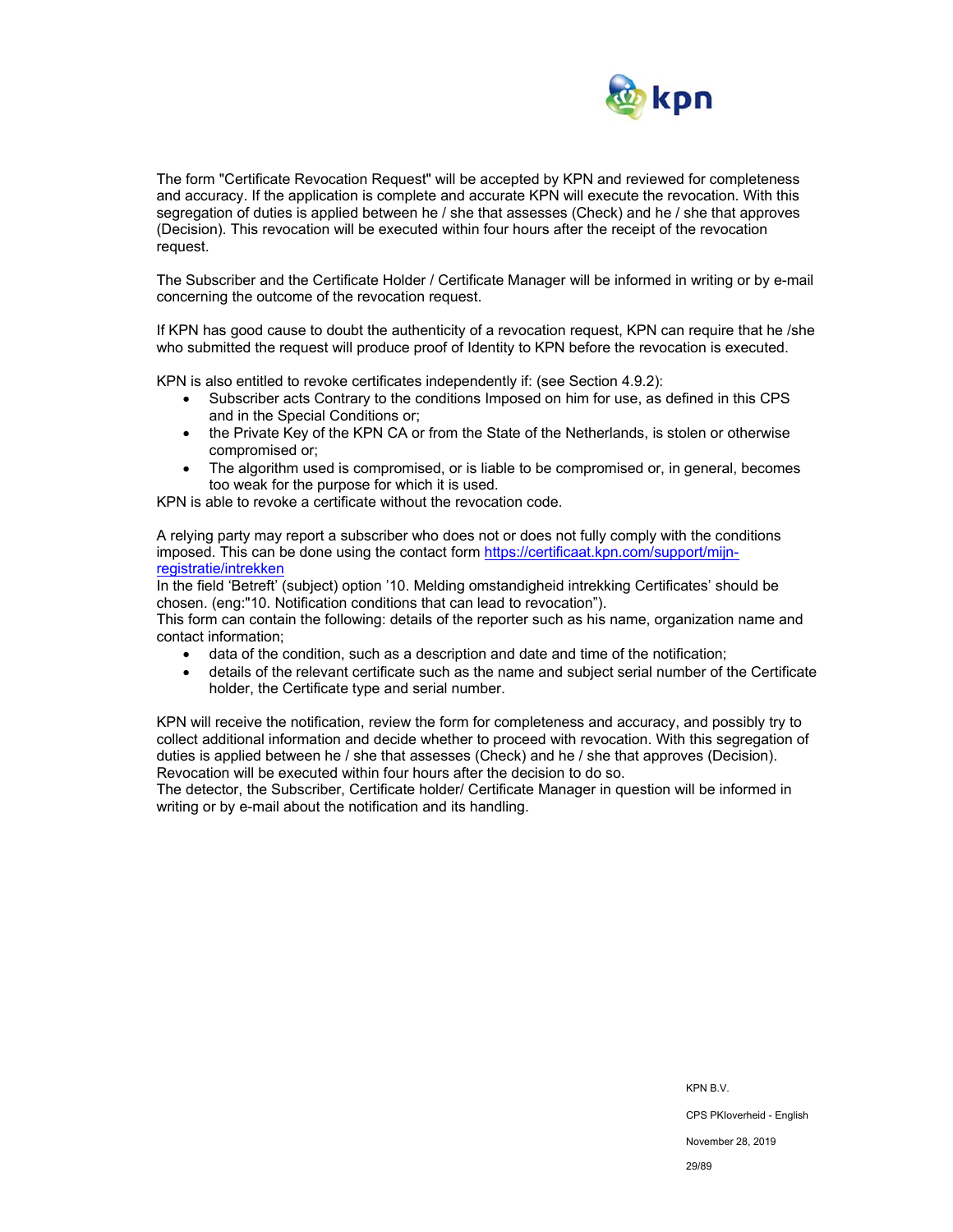

## **4 Certificate Life-Cycle Operational Requirements**

## **4.1 Certificate application**

## *4.1.1 Who can submit a certificate application?*

In principle, only the Authorized Representative of the Subscriber can apply for a subscriber registration. By signing the subscriber registration, the Authorized Representative authorizes one or more contacts mentioned in the form to apply for, install, manage and revoke certificates and to Authorize other contacts and Certificate Managers, on behalf of the Subscriber.

## *4.1.2 Enrolment process and responsibilities*

#### *4.1.2.1 Enrolment process*

The processes defined by KPN for the realization of its certification service are in general divided two parts, based on the principle of segregation of duties. The first part is the assessment and the second part is the execution. In the assessment the receipt of the application is recorded, the completeness of the application and the presence of supporting documents are determined(acceptance) and evaluated on accuracy. Last part of this section is to take a decision on the application. The second part, the execution, is to implement the decision and informing stakeholders about it. In the following sections, the processes will be described in more detail.

The duties and responsibilities of those involved, KPN, Subscriber, Certificate Holder / Certificate Manager and Relying Party are described in the KPN Special Conditions.

#### *4.1.2.2 Responsibilities and obligations of the TSP*

KPN is responsible for all certification services and guarantees Subscribers, Certificate Holders and Relying Parties that it will abide by the Special Conditions, the CPS and the applicable CPs. KPN is obviously responsible for outsourcing (parts of) services to other parties. An example of this is the outsourcing to AMP of the identification of Certificate Holders and Certificate Managers. But KPN has outsourced multiple services. As final responsible Trust Service Provider, as an outsourcer of services, KPN ensures the quality of the outsourced services by applying (forms of) management, coordination, supervision and mutual assurance. The implementation will depend on the specific situation.

If a subcontracting reaches a certain extent, the outsourcing will be described in an appendix to this CPS.

#### *4.1.2.3 Responsibilities and obligations of the Subscriber*

The Subscriber is responsible for the correctness of all data required for the creation and delivery of certificates and for the proper use of those certificates. Subscriber warrants to KPN and Relying Parties that it will abide by the Special Conditions, the CPS and the applicable CPs.

#### *4.1.2.4 Responsibilities and obligations of the Certificate Holder*

The Certificate Holder (including, in the case of a server certificate or Group Certificate, the Certificate Manager), as holder of the certificate that is requested on behalf of the Subscriber of the Certificate Holder is also responsible for the correct delivery of all data needed for creating and delivering

KPN B.V.

CPS PKIoverheid - English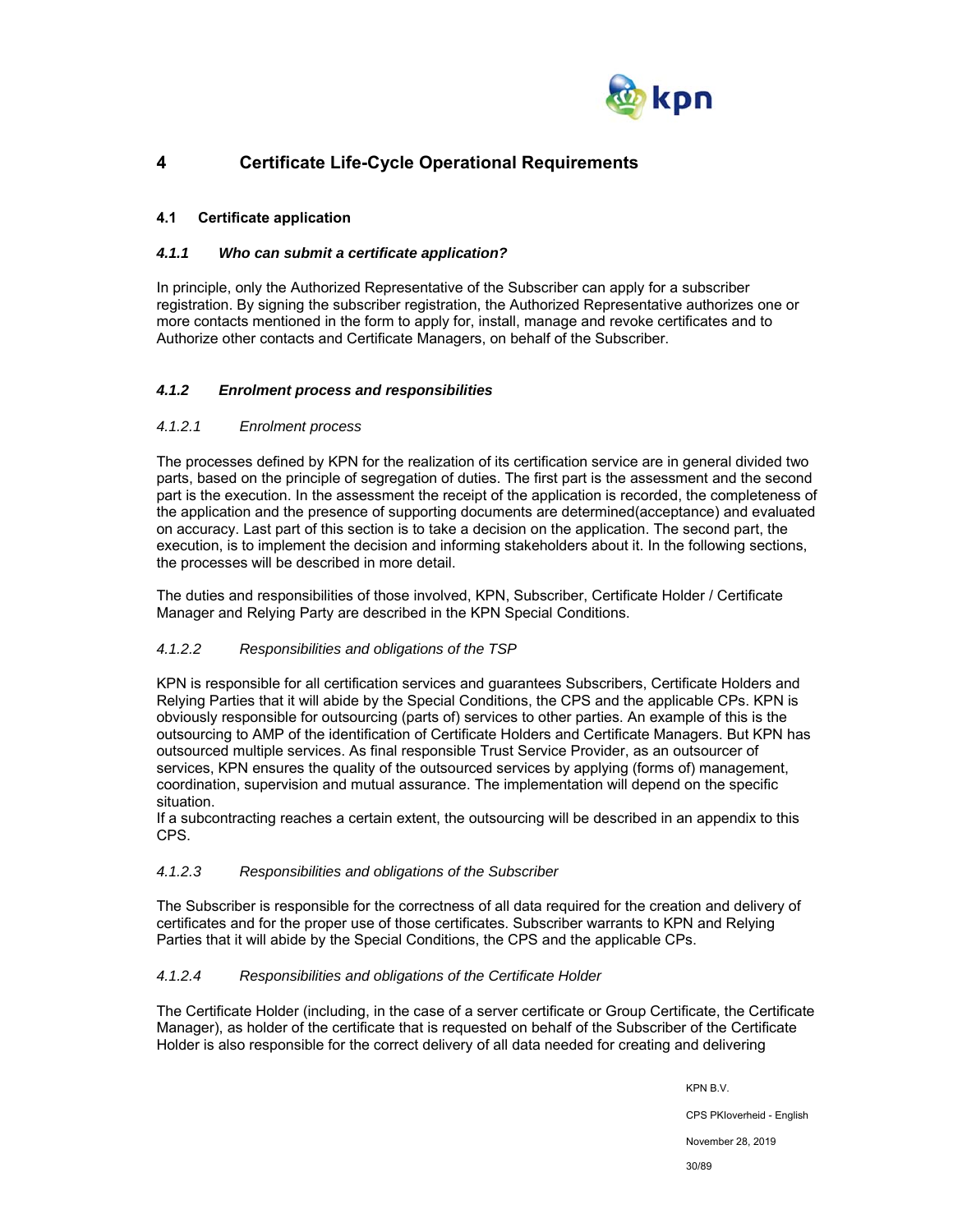

certificates and the proper use of those certificates. The Certificate Holder warrants to KPN, the Subscriber and Relying Parties that he / she will abide by the Special Conditions, the CPS and the applicable CPs.

#### *4.1.2.5 Responsibilities and obligations of the Relying Party*

Relying Party is responsible for correctly Relying on a certificate and Warrants to KPN, the Subscriber and the Certificate Holder that it will abide by the Special Conditions, the CPS and the applicable CPs.

#### **4.2 Certificate application processing**

#### *4.2.1 Performing identification and authentication functions*

Organizations must, before being able to apply for certificates, register as a subscriber of the certification services from KPN. This can be done by completing a web form "PKIoverheid Subscriber Registration", attach the required evidence (see Section 3.2.2) and send all by mail to KPN. Detailed instructions for using the form are attached to this form. Other forms are available for maintaining the data supplied to KPN. See the website https://certificaat.kpn.com/support/wijzigen-abonneeregistratie/

Part of the registration of a subscriber, is the authorization of one or more contact persons. These contact persons need to be authorized to apply for certificates, to authorize other contact persons and to be allowed to revoke certificates. The authorization is done by signing the form "Abonnee Registratie (subscriber registration)" by the Authorized Representative of the subscriber (see Section 3.2.2).

KPN will receive the forms and assess the completeness and accuracy of the forms. A registration form must be complete in order to be accepted and to proceed to assess the accuracy. In case of deficiencies the subscriber that submitted the PKIoverheid Subscriber Registration web form will be contacted.

If the subscriber registration has been approved, the subscriber is registered and can request for certificates. The Subscriber will be informed in writing of approval or disapproval.

In addition to registering the organization as a Subscriber, also Certificate Managers of Services Certificates can be registered. Certificate Managers can manage multiple certificates in principle but must first be registered to do so. This can be done during the application for a Services Certificate by adding a not yet registered Certificate Manager. This can also be accomplished by filling out the form Registration Certificate Managers, attach the requested evidence (see section 3.2.3.2) and send all by mail or Electronically to KPN. Detailed instructions for using the form are attached to the form. There are also forms available for maintaining the data supplied to KPN.

Also for registering Certificate Managers it applies that KPN will accept the application for registration of a Certificate Manager, assess the completeness and accuracy and will come to an approval or disapproval. The Subscriber will be informed in writing of the decision. Part of the registration of the Certificate Manager is his personal identification. This is handled in the same way as for Certificate Holders, by AMP (see also section 4.2.2).

Once a Certificate Manager is identified and registered, applications for Server and Group Certificates can be handled as described in section 4.2.

If the Certificate Manager's personal details changes, the Contact Person must pass this modified data to KPN using the form: "Wijziging gegevens Certificaatbeheerder ( Change information

KPN B.V.

CPS PKIoverheid - English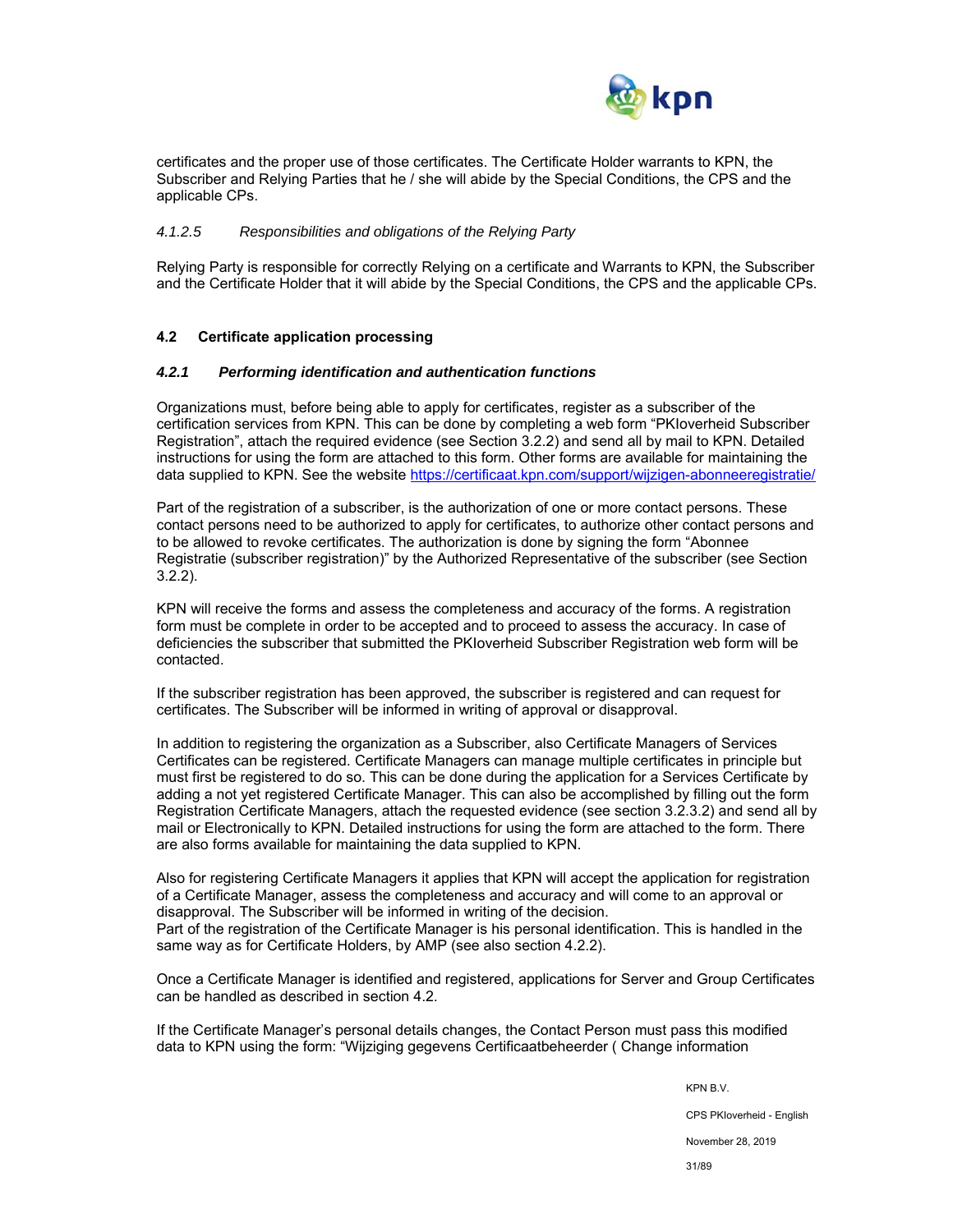

Certificate Manager)" (see Electronic storage), and if a Certificate Manager is no longer able to manage the assigned certificates, the Subscriber has to report this by means of the form "Verwijdering Certificaatbeheerders(Removal of Certificate Manager)". KPN will review this form for completeness and accuracy. After a positive decision KPN will remove the Certificate Manager from the corresponding registration. Prerequisite for that removal is that the management of the certificates is transferred to another registered Certificate Manager.

## *4.2.2 Approval or rejection of certificate applications*

There are different procedures for different types of applications:

- Applications for Personal Certificates, Professional Certificates and Group Certificates on a Smartcard or USB token, whereby the key pair is created by KPN;
- Applications for Professional Certificates and professional Certificates in the form of a Mobile smartcard (HSM) where the key pair is created in the HSM by the App of Ubiqu by means of a smart phone.
- Requesting (Extended Validation) Server Certificates, where the key pair is created by the Subscriber in the Subscriber's Safe Environment.
- Requesting Private Services Server Certificates, where the key pair is created by the Subscriber in the Subscriber's Safe Environment.

#### *4.2.2.1 Application for Certificates on a Smartcard or USB token*

The following steps must be taken by default for applying for a Personal, Professional or Group Certificate on a smartcard or USB token.

- 1. The Subscriber fills out a certificate application form for a (prospective) Certificate Holder (or a Certificate Manager for the latter) and hereby declares that he agrees with the Special Terms and Conditions. Further instructions on how to use the form are enclosed with the form.
- 2. The Subscriber signs the application form and sends it to KPN.
- 3. KPN receives the Certificate Application, evaluates the completeness and correctness of the Certificate Application and makes a decision on it. Among other things, it is checked at recognised registries such as Stichting Internet Domeinregistratie Nederland (SIDN) or Internet Assigned Numbers Authority (IANA) whether Subscriber is the owner of the domain name, as it forms part of the e-mail address.
- 4. In the case of professional certificates, the authenticity of the proof of exercise of the Recognised Profession is verified.
- 5. AMP identifies the Certificate Holder, makes a copy of his identity document (with shielding the passport photo and BSN) and sends this copy together with the signed identification electronically to KPN. If KPN can rely on an identification previously carried out by KPN, this identification does not need to be repeated. KPN can rely for Certificate Managers on an identification previously carried out by or on behalf of KPN if the identity document used is used again in the new application, it is not registered as stolen or missing and it is still valid until six weeks after submission of the application. The date of receipt of the application by KPN is the decisive factor.
- 6. If KPN approves the Certificate Application, the key material in the QSCD/SSCD will be generated and the Certificate generated. KPN also generates the secret PIN and PUK code for the QSCD/SSCD and the revocation code for the Certificates.
- 7. The smartcard/token containing the certificates is sent by post to the delivery address of the Certificate Holder/Certificate Manager. The smartcard/token is accompanied by an acknowledgement of receipt notification with a code. The Certificate Holder/Certificate Manager must confirm receipt of the smartcard/token via a link in the email using this code. AMP identifies the Certificate Holder, makes a copy of his identity document, sends this copy to KPN electronically together with the signed identification.

KPN B.V.

CPS PKIoverheid - English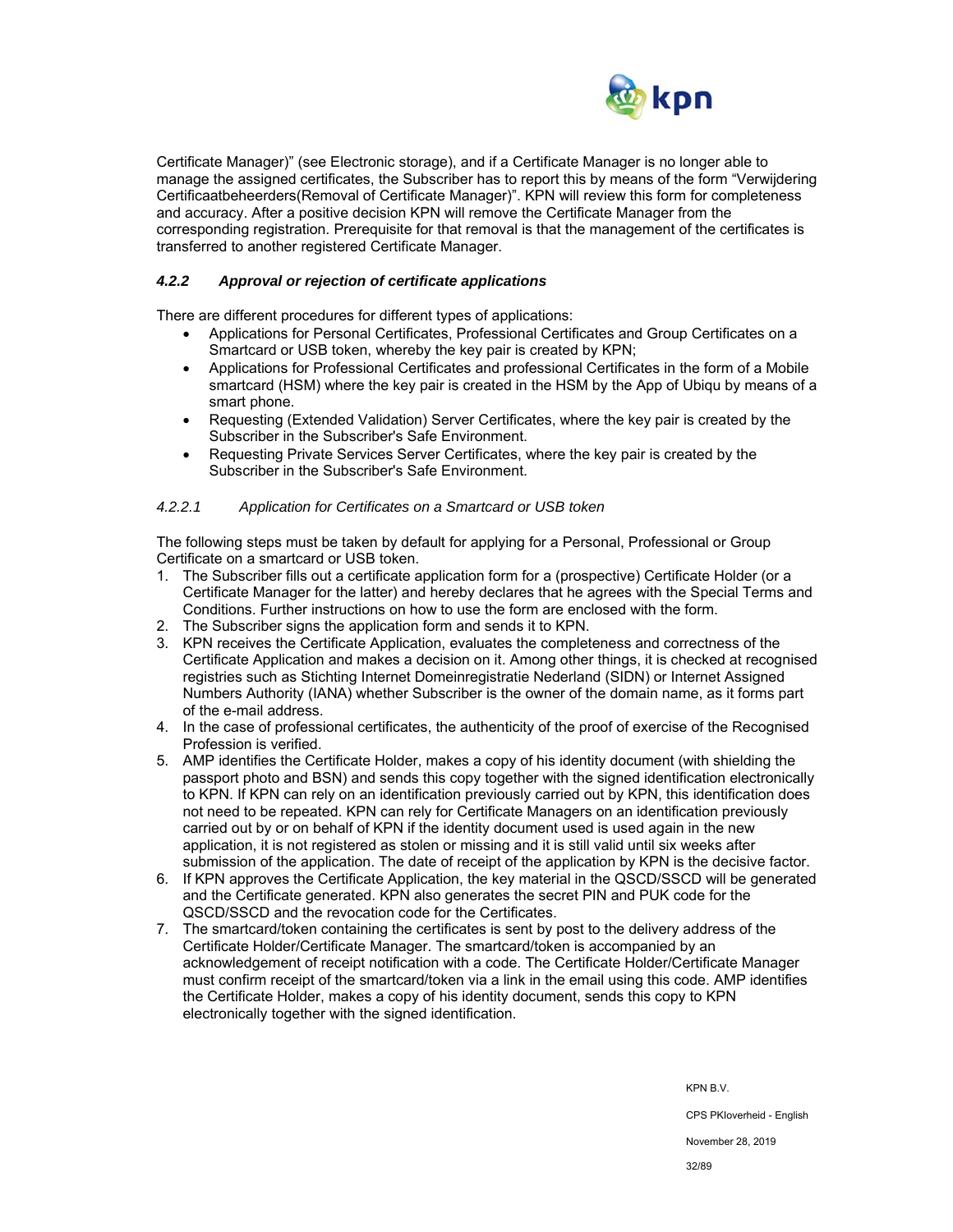

8. Upon receipt of the electronic AMP confirmation, KPN will send the document containing the secret PIN and PUK codes for the QSCD/SUD and the certificate revocation code for the Certificates by post to the specified delivery address of the Certificate Holder.

KPN will continue to offer the possibility of allowing identification and issuance at a time/location to be agreed upon.

#### *4.2.2.2 Application for Certificates as Mobile Certificates*

For the application of a Mobile Certificate, in principle the same steps (1 to 6) are followed as for the physical Smart Card or USB token. See 4.2.2.1.

The validation of the data and identification take place in exactly the same way. However, no physical product is received in the form of a smart card or token.

7. A PINmailer is sent in which the PUK code of the certificate is included.

8. KPN sends an order to Ubiqu to generate the key pairs.

9. KPN sends a registration and activation code by email and the corresponding CSR to the customer by letter.

10. The customer installs the app with the obtained registration and activation code and chooses a pin code.

11. With the chosen PIN code, the certificate holder confirms the creation of the certificate.

#### *4.2.2.3 Application for Server Certificates*

#### **CAA DNS records.**

The CAA record is a DNS record that gives domain owners extra control over SSL certificates issued for their domains - you use it to indicate which CA may issue certificates for your domains. The CAA record already became a recognised standard in 2013. Although it is often used, it was not compulsory. As of September 2017, it is mandatory for Certificate Authorities to check the CAA record of a domain name as part of the issuance of a certificate. Domain owners are not obliged to fill the record.

#### **What is a CAA DNS Record?**

A Certificate Authority Authorization record, or a CAA DNS record, is designed to allow domain owners to indicate which CA root certificate can be used to sign certificates for the domain in question. Because this certificate belongs to a certain certificate authority, it can effectively indicate which certificates may be issued for a domain. This prevents the issuing of a certificate by another CA that the selected CA.

KPN identifies itself as KPN.COM. If a domain owner wants KPN to be able to issue certificates for its domain, this identification must be included in the CAA record.

Example: IN CAA 0 issue "kpn.com".

KPN is therefore entitled to issue certificates for a certain domain if:

- The DNS of the domain in question does not contain a CAA record.
- The applicant has entered the identification "kpn.com" in the CAA record for the domain concerned.

In all other cases, KPN cannot issue the certificate and will contact the certificate applicant.

KPN B.V. CPS PKIoverheid - English November 28, 2019 33/89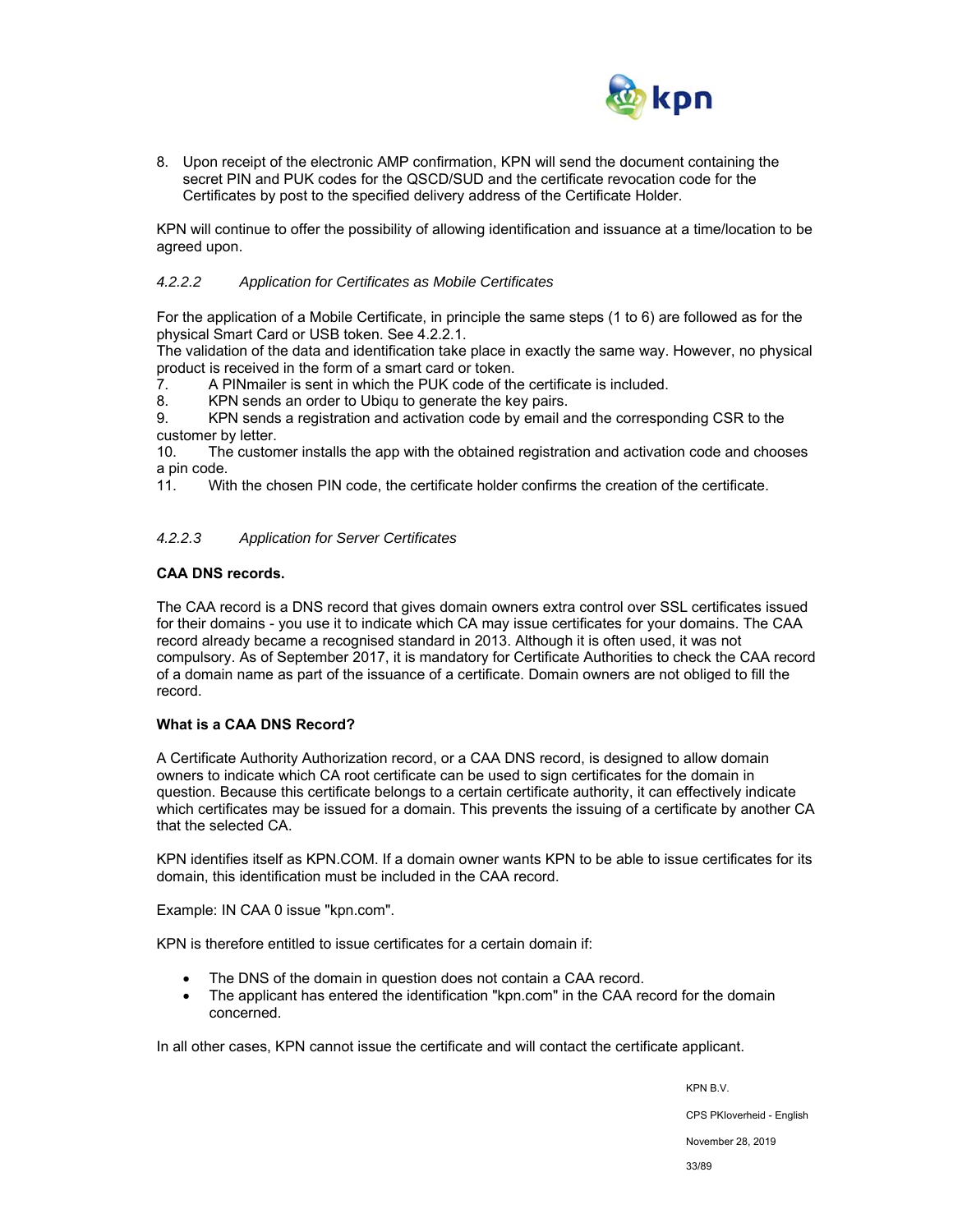

The Certificate Application for a Server Certificate largely follows the same procedure as mentioned under 4.2.2.1, considering the following difference.

- 1. The Certificate Administrator creates the key pair (length is 2048 bits) in the Subscriber's Safe Environment and sends a Certificate Signing Request (CSR) containing the Public Key. Subscriber completes the electronic application form PKIoverheid Server Certificates for a (future) Certificate Holder. This form can be found on the KPN website (https://certificaat.kpn.com ). This site also contains further instructions on how to use the form.
- 2. KPN receives the Certificate Application and assesses the completeness and correctness of the Application. Among other things, it is checked at recognised registries such as Stichting Internet Domeinregistratie Nederland (SIDN) or Internet Assigned Numbers Authority (IANA) whether Subscriber is the owner of the domain name.

KPN has 3 permitted methods for domain validation according to the Baseline Requirements of the CA/BROWSER forum. (https://cabforum.org/ ) It concerns the methods:

NB. The numbers below are the corresponding section numbers from the Baseline Requirements of the CABforum, where these requirements are described.

- a) 3.2.2.4.2 Email, Fax, SMS, or Postal Mail to Domain Contact In the Whois application the administrative contact is determined and the administrative contact is asked by email for approval to use the domain in question If the whois data is not available (or if no answer is received from the administrative contact) an email is sent (method b) to the contact person who submitted the application for the certificate containing a code, with the request to put this code in a certain directory on the site (/.well-known/pki-validation) or in a TXT field of the DNS registration of the domain in question (method c);
- b) 3.2.2.4.6 Agreed-Upon Change to Website
- c) 3.2.2.4.7 DNS Change
- 3. KPN will determine whether there is a CAA DNS record for the domain (s) involved and if this occurs whether KPN has been included through its identification kpn.com as a permitted certificate issuer for these domain (s). If this is not the case, KPN will contact the applicant and reject the relevant certificate application.
- 4. In addition, it is also assess whether there is url-spoofing or phishing, therefore https://www.phishtank.com or similar will be consulted to see if the domain name does not appear on a spam and/or phishing blacklist. If KPN suspects phishing or other possible abuse, KPN will report this suspicion to https://www.phishtank.com.
- 5. Subscriber's KvK data are read in real time from the Chamber of Commerce systems. An OIN is generated automatically from the data of the Chamber of Commerce.
- 6. If KPN approves the Certificate Application, the Certificate is created and sent to the Certificate Manager by e-mail.

#### *4.2.2.4 Application for Extended Validation certificates*

The Certificate request for an Extended Validation certificate is basically the same as the request for a server certificate. (see 4.2.2.3)

There is a difference in the validation process with respect to the subscriber process.

If, based on the requested data, it appears that the subscriber's organization exists for less than three years (calculated from the date of registration in the Trade Register or the date of publication of the

KPN B.V.

CPS PKIoverheid - English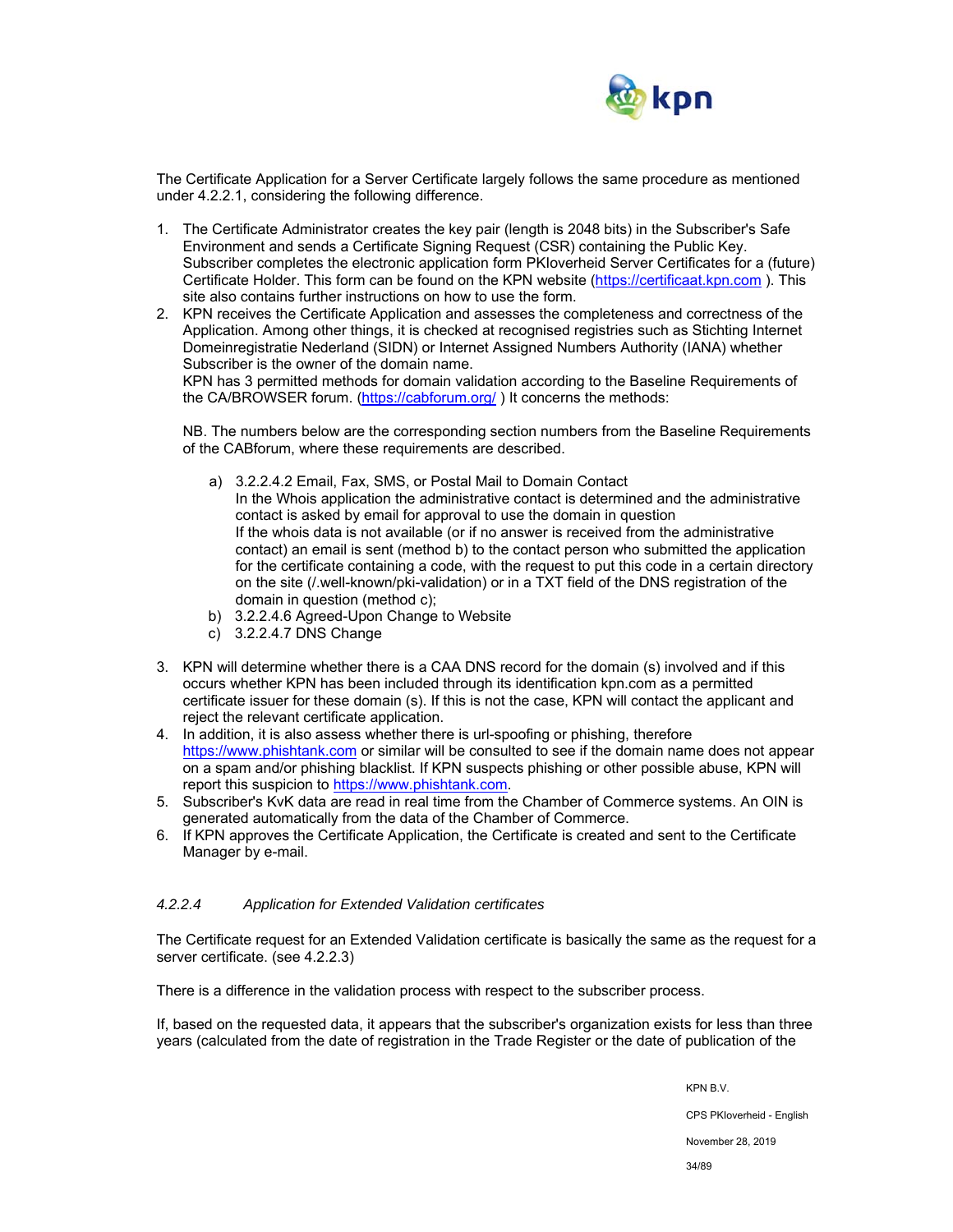

law or general order in council until the date of signature of the Extended Validation certificate application), KPN will verify that the subscriber is able to participate in business traffic.

As proof of the accuracy and existence of the specified payment account, KPN will request and verify at least one of the following supporting documents from the Subscriber:

- a statement from a financial institution licensed by DNB in the Netherlands and covered by the Dutch deposit guarantee scheme showing that the subscriber has an active payment account;
- a statement by an external auditor that the subscriber has an active payment account with a financial institution licensed by DNB in the Netherlands and covered by the Dutch deposit guarantee scheme.

#### *4.2.2.5 Distinction in Public and Private Services Server certificates*

A PKIoverheid services server certificate comes in two types, a Public Root and a Private Root server certificate. Server certificates are suitable for securing traffic between systems and traffic to/from websites. Both types of certificates meet the requirements of PKIoverheid, are securely managed and audited by a third, independent party. However, the certificates differ in two respects, the validity period and the applicability of the certificate.

A Public Root certificate is valid for approximately 1 year and 1 month (397 days max). This applies to new certificates to be issued with effect of November 1, 2019. Certificates already issued retain their validity period. This type of certificate is registered with software suppliers and is automatically trusted by web browsers.

A Private Root certificate is valid for 3 years. This type of certificate is not registered with software suppliers and is not automatically trusted by browsers. However, this is not an obstacle if the certificate is used for messaging between systems.

The Certificate request for a Private Services Server certificate is essentially similar to the request for a server certificate. See 4.2.2.3.

#### *4.2.3 Time to process certificate applications*

In principle, KPN uses a period of 10 working days to process a Certificate Application. In principle, because this deadline also depends on the quality of the application submitted.

#### **4.3 Certificate Issuance**

#### *4.3.1 CA actions during certificate issuance*

#### *4.3.1.1 Issuance of Personal, Professional and Group Certificates*

AMP informs KPN about the result of the identification. After a positive message, KPN sends out the document containing the access codes for the smart card and the revocation codes of the certificates.

In the event that the certificate holder fails to identify himself, he will be reminded of this after 3 weeks. If after 6 weeks the identification has not taken place, the certificate applications will be revoked without further notice.

> KPN B.V. CPS PKIoverheid - English November 28, 2019 35/89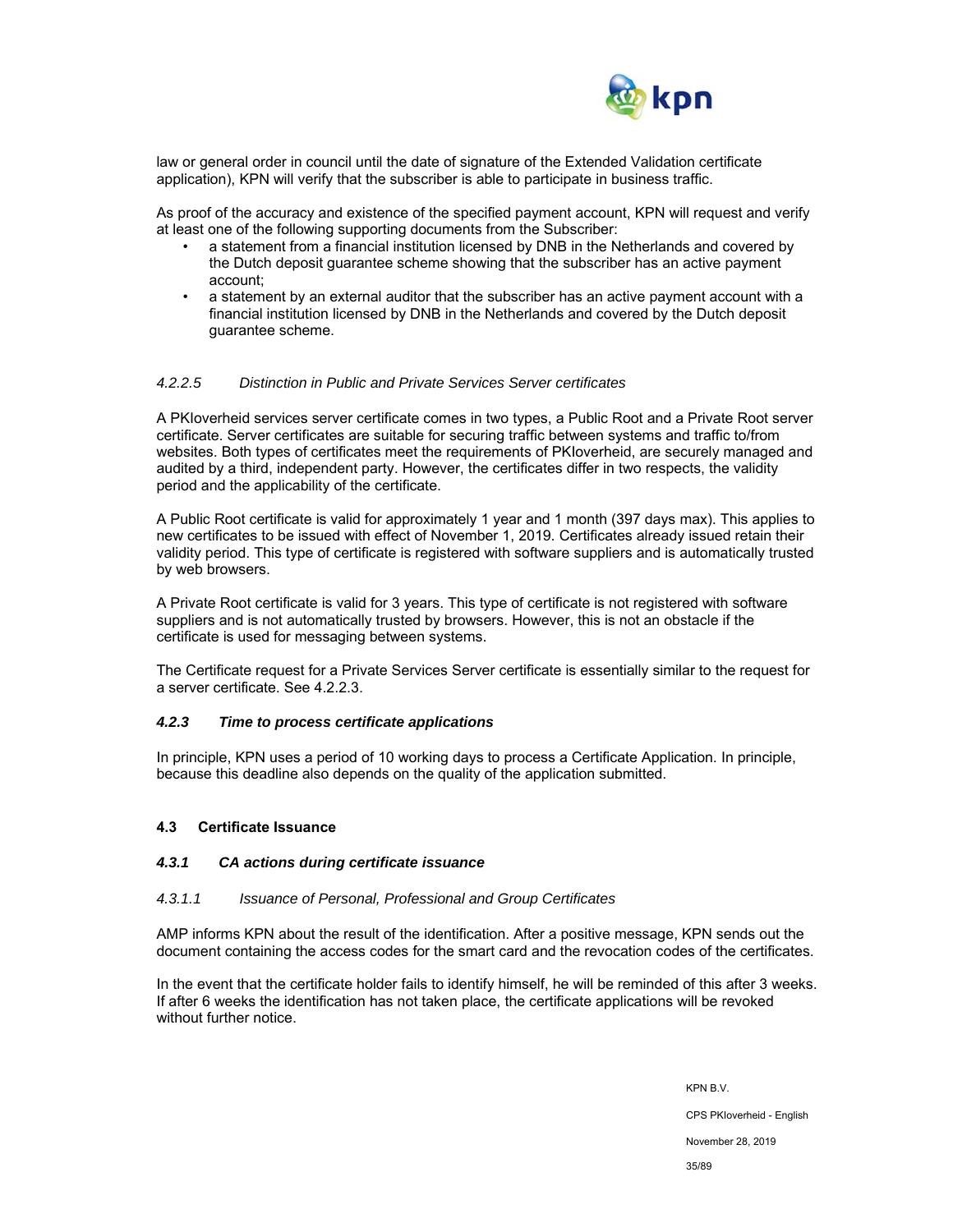

If the Certificate Holder / Certificate Manager has not confirmed receipt within 3 weeks, KPN will send a reminder. If the Certificate Holder / Certificate Manager has not confirmed receipt within 6 weeks, KPN will revoke the Certificates concerned without further notice.

KPN shall confirm the issuance of the Certificate in writing or by e-mail to the Subscriber.

## *4.3.1.2 Issuance of (Extended Validation) Server and Private Services Server Certificates*

For applications from registered Certificate Managers, KPN sends the created Certificates by e-mail to the specified e-mail address of the Certificate Manager and to the requesting Contact Person.

#### *4.3.2 Notification of certificate issuance to the Certificate Holder or Manager*

Immediately after the generation of the Certificate, completion can be seen via Directory Service. However, because the physical transfer to Subscriber takes place at a later time, this has limited value.

The Certificate Holder shall be explicitly informed of the production by physical transmission of the smartcard, including the certificate produced. The Certificate Manager is explicitly informed of the production by sending the Server Certificate by e-mail to the specified e-mail address.

In the case of a Mobile Smart Card no physical Smartcard is sent. Only a PINmailer is sent containing the PUKcode of the certificate.

The Subscriber (not applicable to Professional Certificates) will be informed by e-mail or post of the creation and transmission of the certificate.

#### **4.4 Certificate Acceptance**

#### *4.4.1 Acceptance of Professional, Personal and Group Certificates*

The Professional, Personal or Group Certificate is deemed to have been issued and accepted as soon as it is received by the (Subscriber/) Certificate holder or Certificate Manager. He/she shall acknowledge receipt via the link provided by e-mail with the code supplied with the smart Card.

The following applies to the Mobile certificate: The customer installs an app with the obtained registration and activation code and chooses a PIN code. With the chosen PIN code, the creation of the certificate is confirmed by the certificate holder.

#### *4.4.2 Acceptance of (Extended Validation) Server and Private Services Server Certificates*

The Server Certificate is deemed to have been issued and accepted as soon as the Certificate Manager uses the Server Certificate obtained. The Certificate Manager must check the content of the certificate for completeness and correctness before installing and using it.

In the specific case of municipalities that are likely to arise (see section 3.2.2), the Certificate Manager must explicitly and as soon as possible confirm receipt of the Server Certificate to KPN. The

KPN B.V.

CPS PKIoverheid - English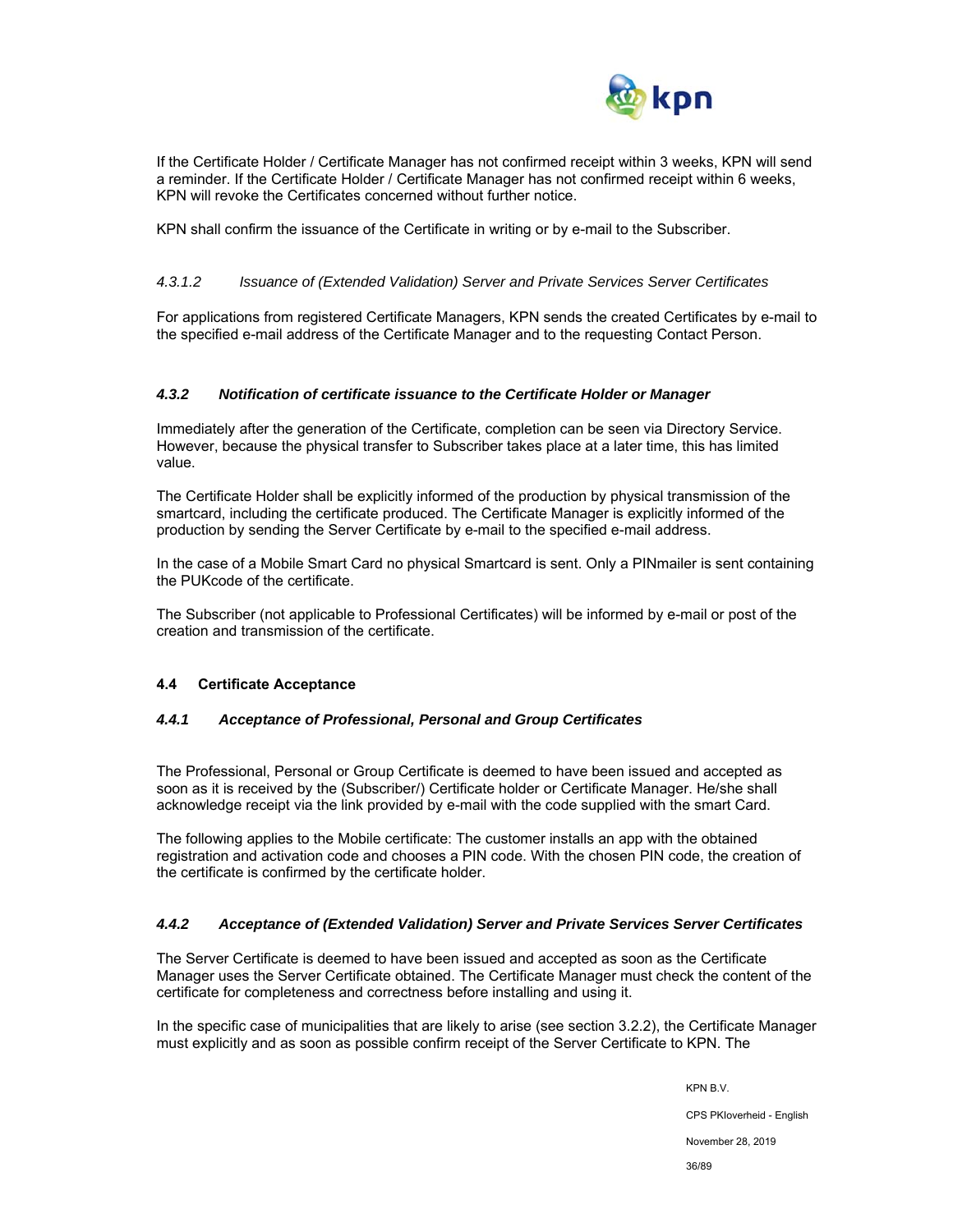

Certificate Manager ultimately has 6 weeks to do so. KPN will remind the Certificate Manager of its obligation after 3 weeks if KPN has not received the acknowledgement of receipt within this period. If the confirmation of receipt has not been received by KPN within 6 weeks, the relevant Server Certificate will be revoked without further notice. KPN will inform the Subscriber about the revocation of the Server Certificate. However, the payment obligation shall remain in full force and effect.

### *4.4.3 Publication of the Certificate by the CA*

After the Certificate has been issued, it will be included directly in the Directory service.

#### **4.5 Key Pair and Certificate Usage**

The responsibilities and in particular the associated obligations of the Subscriber and the Certificate Holder/Certificate Manager are described in the Special Terms and Conditions. By signing the various forms or by relying on them, the parties concerned agree to these Special Terms and Conditions. In addition, it is important for them to take note of the Programme of Requirements of PKIoverheid in general and the applicable CP in particular. The CP sets out all the requirements to which all parties involved in the certification service delivery must comply.

Before relying on a Certificate, it is particularly important for relying parties to first check the validity of the entire chain from the Certificate to the Root Certificate.

Furthermore, the validity of a Certificate should not be confused with the authority of the Certificate Holder to perform a certain action on behalf of an organization or on the grounds of his/her profession. The PKI government does not regulate authorisation. The trustee must convince himself/herself of the authorisation of the Certificate Holder in another way.

#### **4.6 Certificate renewal**

KPN does not offer any possibility to renew PKIoverheid Certificates. A request for renewal shall be treated as a request for a new certificate.

#### **4.7 Certificate re-key**

Keys of Certificate Holders shall not be reused after expiry of the validity period or after the corresponding Certificates have been revoked.

#### **4.8 Certificate modification**

KPN does not offer any possibility to modify the content of PKIoverheid Certificates. If the information in the Certificate no longer corresponds to the actual situation, the Subscriber is obliged to revoke the Certificate in question immediately. If desired, the Subscriber can then apply for a new Certificate.

> KPN B.V. CPS PKIoverheid - English November 28, 2019 37/89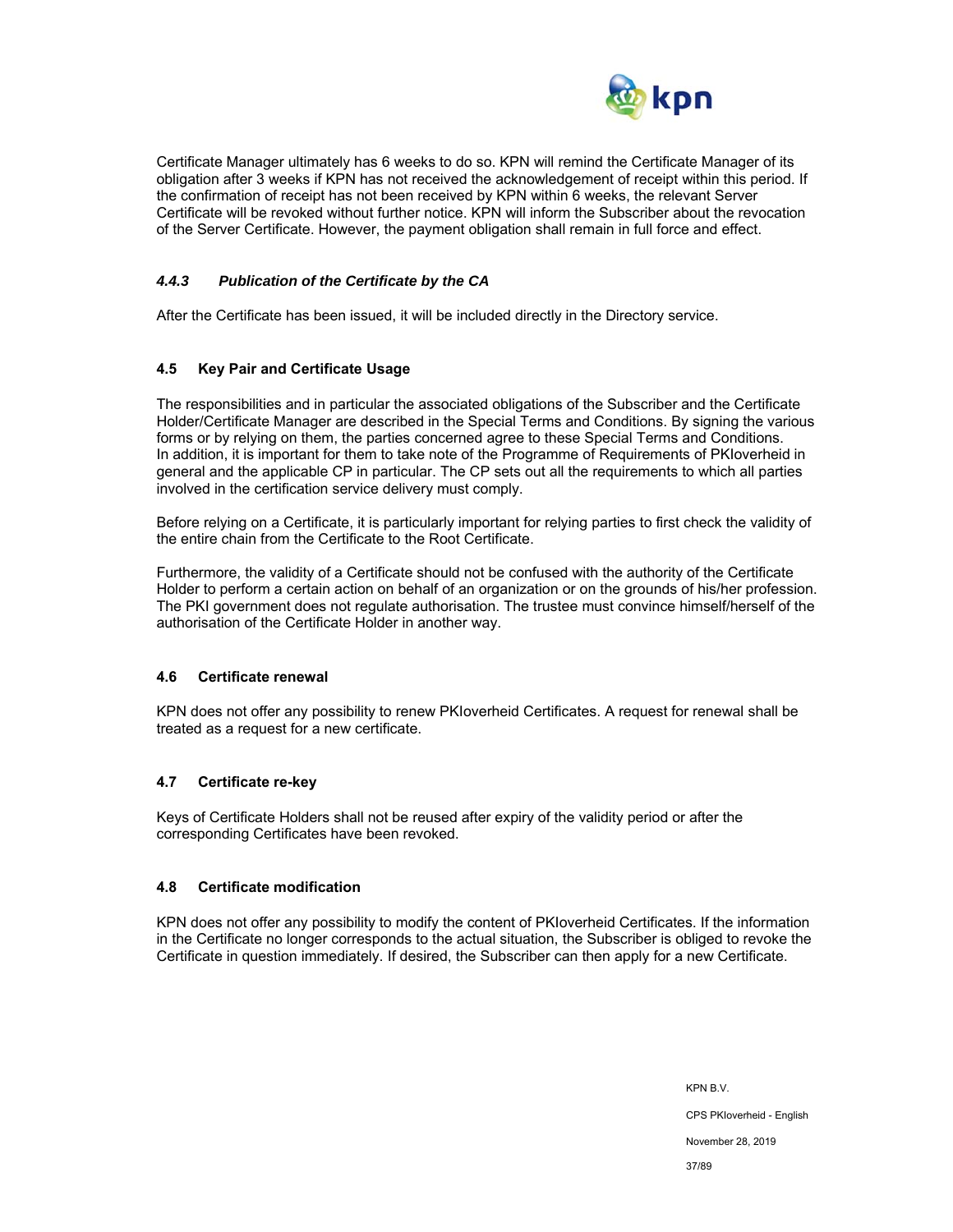

### **4.9 Certificate Revocation and Suspension**

### *4.9.1 Circumstances leading to revocation*

In the following cases, the Subscriber and/or the Certificate Holder is obliged to submit a request to KPN to revoke the Certificate immediately and without delay:

- loss, theft or compromise of the Certificate, the private key, the QSCD/SUD, the PIN code and/or PUK code;
- errors in the content of the Certificate;
- changes in the information contained in the Certificate (name, e-mail, etc.);
- changes in the particulars necessary for the reliability of the Certificate, such as termination of employment or professional activity;
- death of the Certificate Holder (in the case of Personal or Professional Certificates);
- Termination or bankruptcy of the organization of the Subscriber (in the case of Organizationrelated Certificates);

In addition, certificates will be revoked in the following cases if:

- the subscriber indicates that the original request for a certificate was not allowed and the subscriber does not give his consent with retroactive effect.
- KPN possesses sufficient evidence:
	- o that the subscriber's private key (corresponding to the public key in the certificate) is affected and/or
	- o a suspicion of compromise and/or
	- o an inherent security weakness and/or
	- o that the certificate has been misused in some other way. A key shall be considered impaired in the event of unauthorized access or suspected unauthorized access to the private key, lost or suspected lost private key or QSCD/SUD, stolen or suspected stolen key or QSCD/SUD or destroyed key or QSCD/SUD.
- A subscriber does not fulfil his obligations as set out in
	- o this CP and/or
	- o KPN's corresponding CPS and/or
	- o the agreement that KPN has concluded with the subscriber.
- KPN is informed or otherwise becomes aware of a material change in the information contained in the certificate. An example of this is: a change in the name of the certificate holder.
- KPN determines that the certificate has not been issued in accordance with this CP or KPN's CPS or the agreement entered into by KPN with the subscriber.
- KPN determines that information in the certificate is not correct or misleading.
- KPN ceases to operate and the CRL and OCSP services are not taken over by another Trust Service Provider.

Note: In addition, certificates may be revoked as a measure to prevent or combat a disaster. The compromise or alleged compromise of KPN's private key, with which certificates are signed, is certainly considered to be a disaster.

Also, if the algorithm used has been compromised, threatens to be compromised or in general becomes too weak for the purpose for which it is used, revocation can be applied where appropriate.

For (EXTENDED VALIDATION) server certificates also the following reasons apply

- KPN is informed or becomes aware that the use of the domain name in the certificate is no longer legally permitted (e. g. by a court order).
- The Subscriber uses a "code signing" certificate to digitally sign "hostile code" (including spyware, malware, trojans etc.).

KPN B.V.

CPS PKIoverheid - English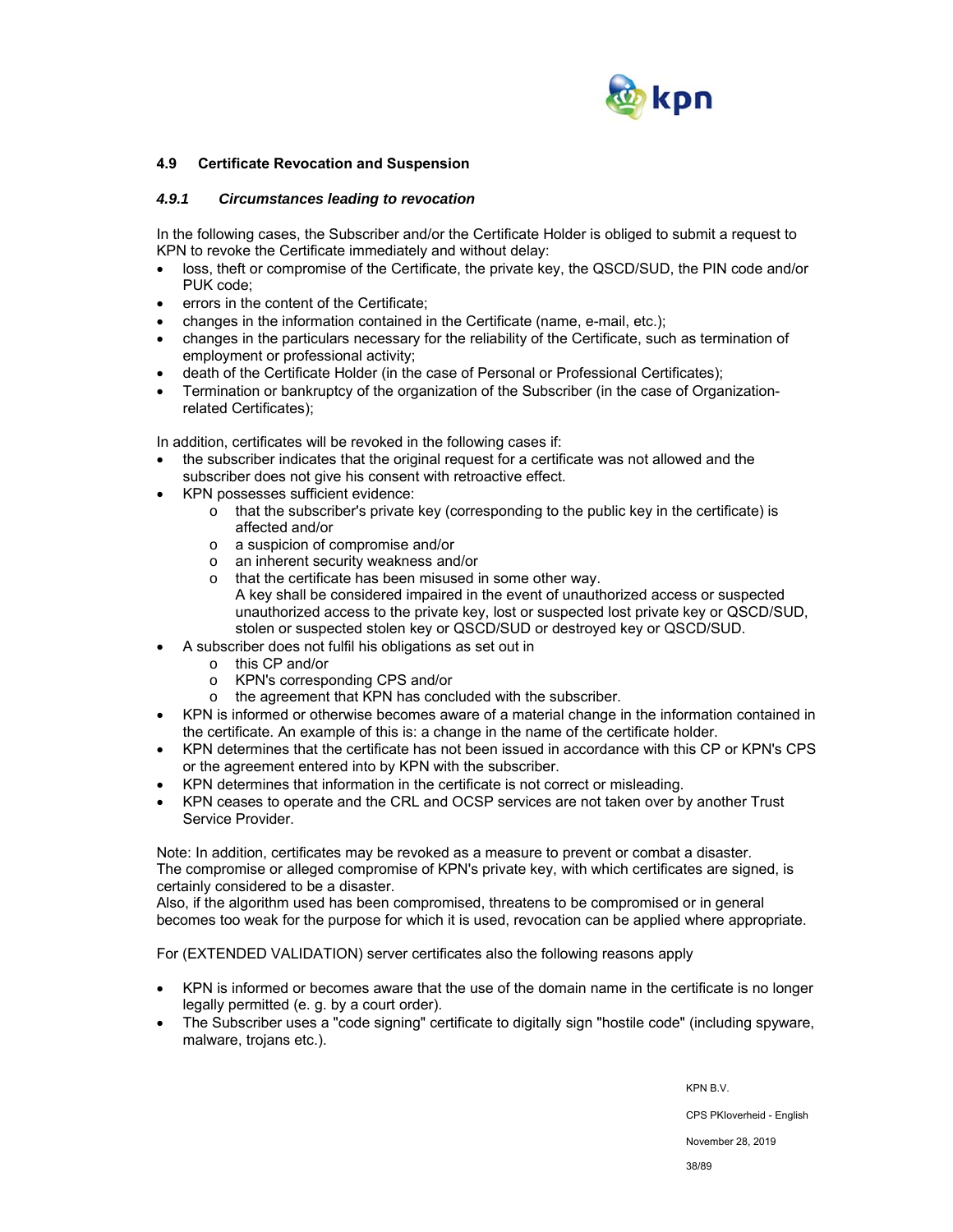

 The PKIoverheid Policy Authority concludes that the technical content of the certificate poses an irresponsible risk to subscribers, relying parties and third parties (such as browser parties) and requests KPN to revoke the certificate.

If a Server certificate has been revoked or if the validity of the Server certificate has expired, it is no longer permitted to use the private key, which is part of the public key of the relevant services server certificate.

Server Certificates issued to a municipality involved in a municipal reclassification need not be revoked immediately as long as the names of the certificate holders concerned do not change. The same applies to ministries involved in redeployment/merger of ministries. If the name of the certificate holder changes in connection with the municipal redivision or merger, the certificate concerned shall be revoked.

Certificates can be revoked by KPN without further intervention if the Subscriber, the Certificate Holder and/or the Certificate Administrator do not comply with the obligations in the Special Terms and Conditions. The reason for each revocation independently carried out by KPN is registered by the company.

In the Mobile certificate application, if the "profile" on the smartphone is deleted, this will be detected by Ubiqu and reported to KPN. This is the signal for KPN to revoke the certificate. The certificate holder will be informed of this revocation.

KPN ensures that the date and time of revocation of (Services) Certificates can be determined precisely. In case of doubt, the time set by KPN will be considered as the moment of revocation.

If a (Services) Certificate has been revoked, it cannot be made valid again.

### *4.9.2 Who may make a request for revocation?*

KPN will revoke a Certificate following a request to do so from the Subscriber, the Certificate Holder, the Certification Manager or the Policy Authority of PKIoverheid. KPN itself may also initiate a revocation request.

A Relying Party may not request a revocation, but may indicate the suspicion of a circumstance that may give grounds for revocation of a Certificate. KPN will investigate such a report and, if there is reason to do so, will revoke the Certificate.

### *4.9.3 Procedure for a request for revocation*

A request for revocation or notification of a circumstance that may lead to the revocation of a Certificate may be made by writing or online at:

https://certificaat.kpn.com/support/mijn-registratie/intrekken.

It should be stressed that if the revocation serves an urgent interest, this should be done via the online / real time revocation pages. This form of revocation is available 24 hours a day, seven days a week.

For submitting requests for revocation in writing the contact form can be used

KPN B.V. CPS PKIoverheid - English November 28, 2019 39/89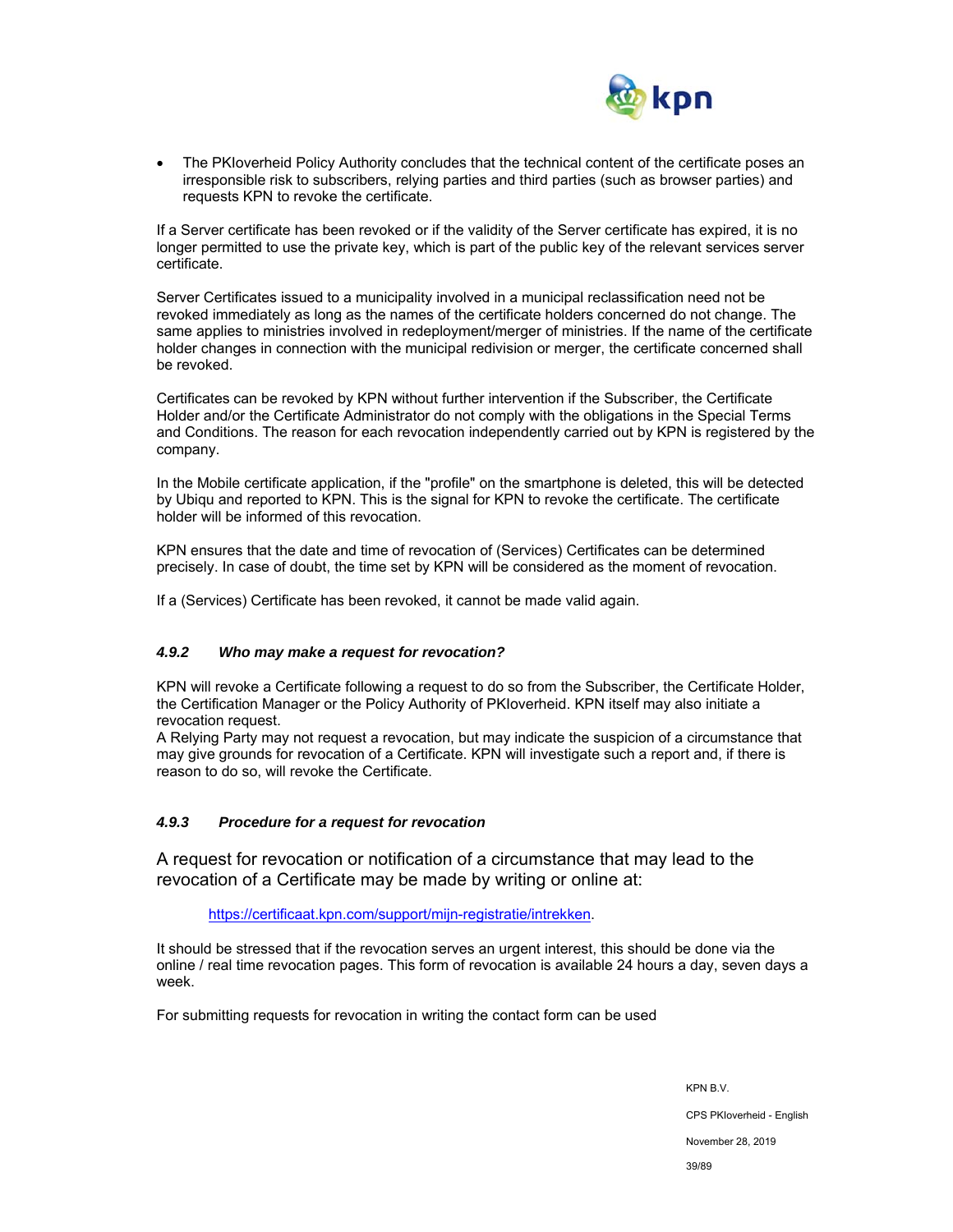

which can be found on the website. In the field 'Betreft' (subject) option '10. Melding omstandigheid intrekking Certificates' should be chosen. (eng:"10. Notification conditions that can lead to revocation").

KPN ensures that the date and time of revocation of Certificates can be determined precisely. In case of doubt, the time set by KPN will be considered as the moment of revocation.

If a Certificate has been revoked, it cannot be made valid again.

If the "profile" on the smartphone is deleted with the Mobile certificate, this will be detected by Ubiqu and automatically notified to KPN, which will treat it as an automatic revocation request. See 4.9.1

### *4.9.4 Duration for processing revocation request*

As indicated, if the revocation has an urgent interest, this should be done electronically via the online / real time revocation pages.

Requests for revocation by letter shall be considered only on the following working day at the earliest and processed within four hours after receipt.

### *4.9.5 Verification conditions when consulting certificate status information*

Relying Parties shall be obliged to verify the current status of a Certificate (revoked/not revoked) against the date stated in the Certificate by the end of validity date and by reference to the Certificate Status Information, linked to the time when the Certificate is/will be used. Certification status information can be obtained by consulting the CRL, OCSP or Directory Service. Relying Parties are also obliged to check the Electronic Signature with which the CRL has been signed, including the associated certification path.

Revoked Certificates shall remain on the CRL until their original validity date has expired. Thereafter, Relying Parties can only verify the status of that Certificate through via KPN's online Directory Service or through OCSP.

If a Relying Party wishes to rely on a certificate that he/she has received from a Court Bailiff (a member of the Royal Netherlands Bailiffs Association), he/she must, in addition to the above mentioned inspections, also check whether the Bailiffs mentioned in the certificate mentioned on the date of use of the certificate by the Court Bailiffs, are listed in the register to which the URL mentioned in the certificate (www.registergerechtsdeurwaarders.nl ) refers.

If the Court Bailiff has been suspended on the date of use of the certificate by the Court Bailiff, the relevant certificate cannot and may not be relied on.

If the register is not available, the Relying Party should independently obtain information from the Royal Netherlands Bailiffs Association (dutch: Koninklijke Beroepsorganisatie van Gerechtsdeurwaarders) in order to determine whether the Bailiffs are listed in the register kept by the Royal Bailiffs Association.

### *4.9.6 CRL issuance frequency*

The update of the CRL is initiated every 60 minutes, after the CRL has been generated, the CRL is published. A CRL is valid for 24 hours.

KPN B.V.

CPS PKIoverheid - English

November 28, 2019

40/89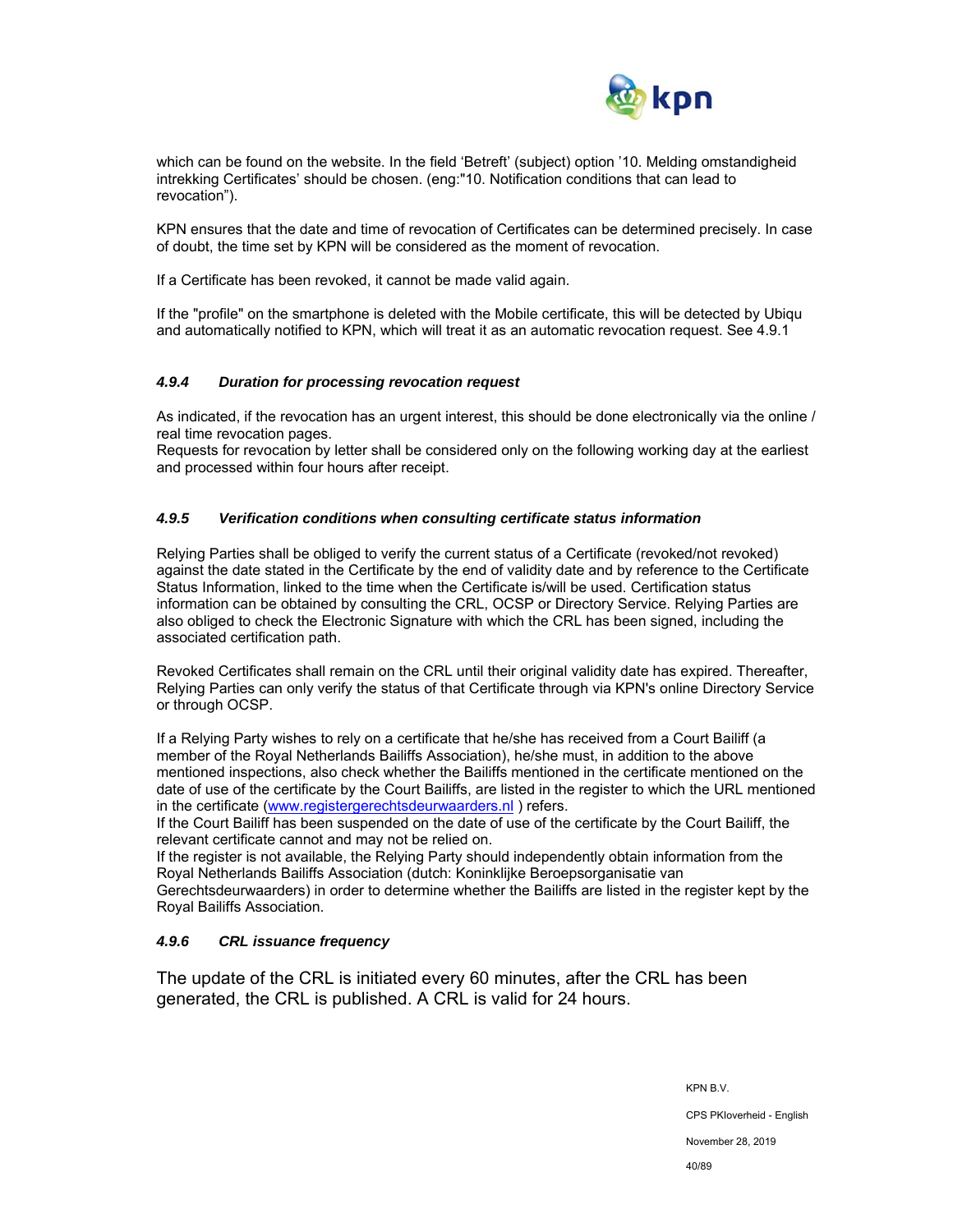

### *4.9.7 Maximum delay for CRL issuance*

KPN will revoke the (Services) Certificate no more than four hours after an authorised online revocation request has been received.

### *4.9.8 Online revocation status check*

In addition to the publication of CRLs, KPN also provides certificate status information via the socalled OCSP. The OCSP configuration is in accordance with IETF RFC 6960.

OCSP validation is an online validation method whereby KPN sends an electronically signed message (OCSP response) to the trustee after the trustee has sent a specific request for status information (OCSP request) to the OCSP service (OCSP responder) of KPN. The requested OCSP response shows the status of the relevant certificate.

The status can contain the following values: good, revoked or unknown. If an OCSP response is not received for any reason, no conclusion can be drawn regarding the status of the certificate. The URL of the OCSP responder with which the revocation status of a Certificate can be validated is shown in the AuthorityInfoAccess.uniformResourceIndicator attribute of the certificate.

An OCSP response is always sent and signed by the OCSP responder. A Relying Party shall verify the signature in the OCSP response with the system certificate included in the OCSP response. This system certificate has been issued by the same Certification Authority (CA) as the CA that issued the Certificate whose status is being requested.

#### **4.10 Certificate Status Service**

The CRL is part of a CA system. This system is available 24 /7 hours a week,

Also, in the event of system failures, service activities or other factors beyond KPN's reach, KPN will ensure that for revocation requests submitted online a new CRL is issued within four hours after this submission. For this purpose, a fall-back location and scenario has been designed, among other things, which is regularly tested in combination with redundant data processing and storage.

In addition to consulting the certificate status via CRL and OCSP, it is also possible to request this via the Directory Service.

#### **4.11 End of subscription**

If a Subscriber wishes to terminate the subscription with KPN, a form entitled' Opzeggen abonnement (Eng: Subscription cancellation)' can be used. Before KPN can terminate the subscription, all Subscriber's Certificates must be revoked.

Those municipalities that cease to exist because of a municipal reclassification or those ministries that cease to exist because of a ministerial reclassification should not terminate their subscription to KPN immediately but ultimately should terminate their subscription. Not directly because in those cases the rights and obligations of the old organization are taken over by the new organization. But in the end, it is because the old organization formally ceases to exist.

> KPN B.V. CPS PKIoverheid - English November 28, 2019 41/89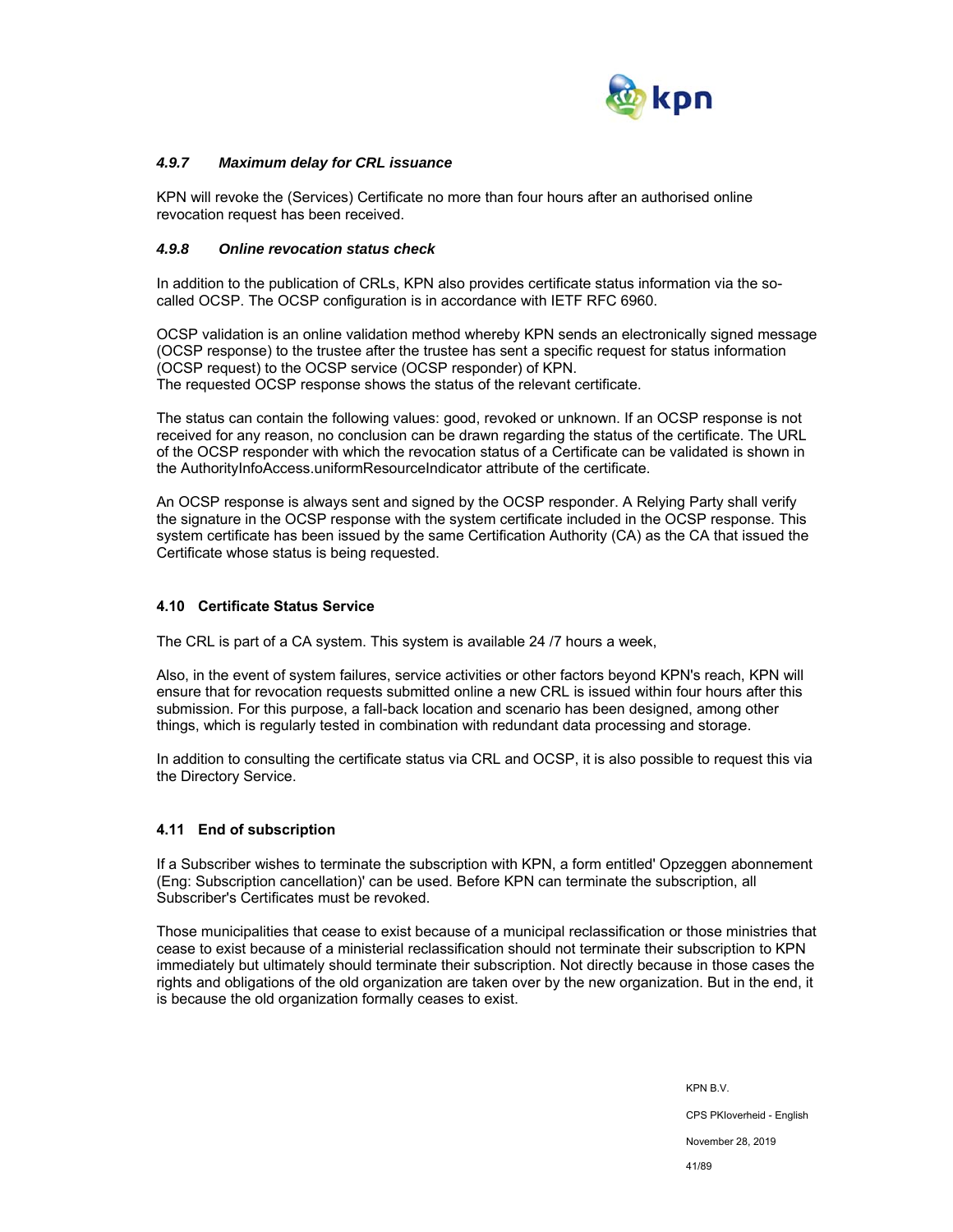

KPN will take receipt of the form, assess its completeness and accuracy and decide on it. Part of this assessment is whether the Subscriber has revoked all Certificates issued to Subscriber. KPN informs the Subscriber about the decision.

Suspension of Certificates is not supported by KPN

### **4.12 Key Escrow and Recovery**

By default, there is no Escrow of Private Keys. There is no possibility to include Private keys related to Signature Certificates and Authenticity Certificates in Escrow.

> KPN B.V. CPS PKIoverheid - English November 28, 2019 42/89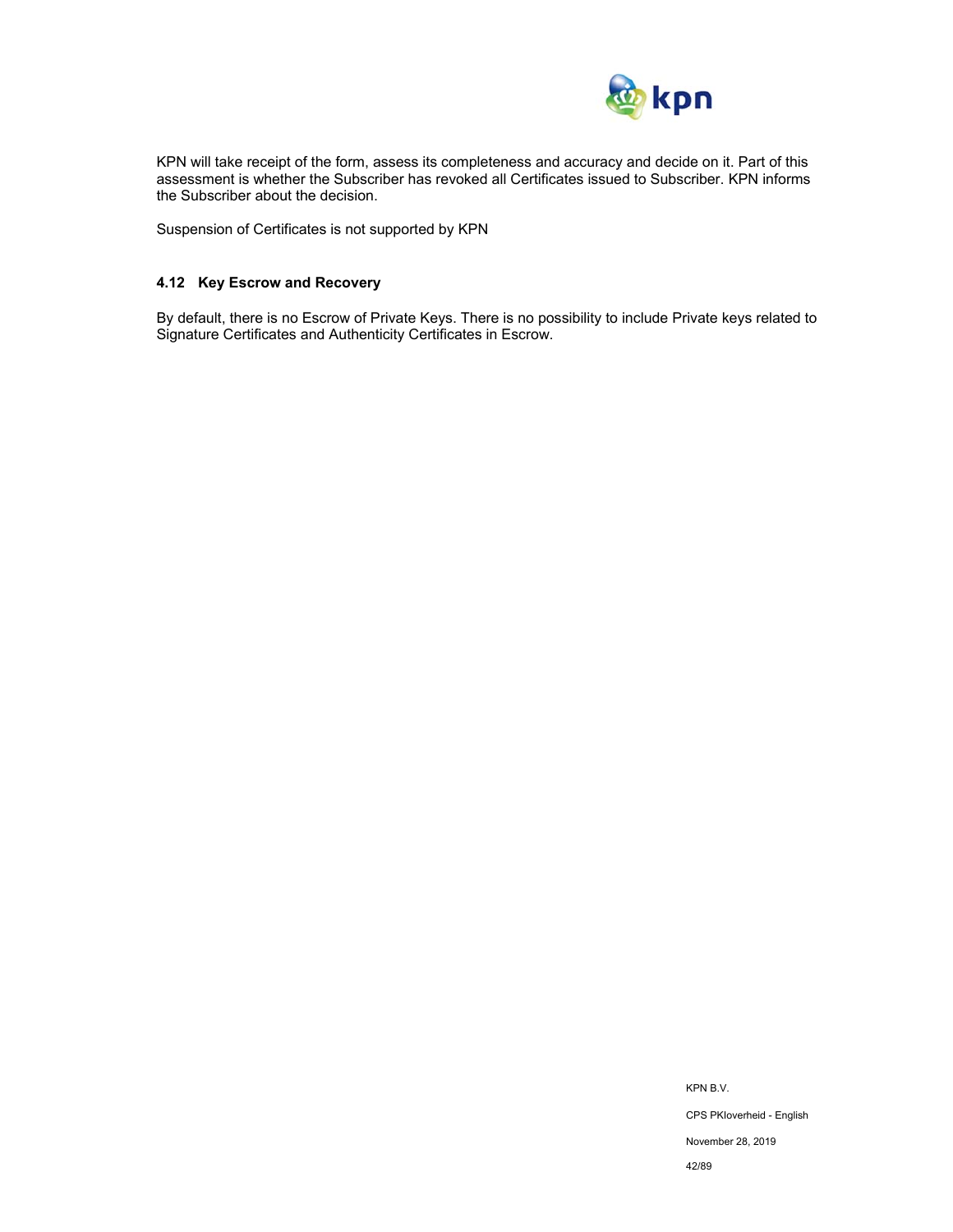

# **5 Facility, Management, and Operational Controls**

KPN's certification service provider business unit is certified against ISO9001:2015, ISO27001:2013, ETSI EN 319 411-1 and ETSI EN 319 411-2. Both the Quality Management System and the Information Security Management System are continuously focused on improving these systems through the PDCA cycle.

### **5.1 Physical security controls**

#### *5.1.1 Location, construction and physical protection*

The certification services are managed in and delivered from a highly secure environment within KPN's computing centre in Apeldoorn. This environment complies with the laws and regulations in force for the government, including the Wet Bescherming Staatsgeheimen 1951 (Eng: Act on the Protection of State Secrets).

Physical access to the secure environment is achieved through a combination of procedural and technical and constructional measures. Access to the building and the secure environment is monitored by electronic (biometric) and visual means. The entrance system of the building records the entry and exit of staff and visitors. The building is monitored by a security company for 7\*24 hours.

The security systems automatically detect attempts at (un)authorized access. The technical measures are supported by various procedures, including movement sensors that monitor persons and materials (for cryptographic key management). The technical infrastructure, including the security systems, is located in protected areas with a designated manager. Access to these areas is registered for audit purposes.

Domestic regulations are in force for the registration and supervision of visitors and service personnel of third parties. Arrangements have been made with service companies for access to certain rooms. In addition, the building management department checks the incoming and outgoing goods (based on accompanying documents).

KPN's secure environment offers standard up to at least five physical barriers to the production environment. For non-production (offline) storage of cryptographic hardware and material, for example, six levels apply.

Improper access to the secure environment requires compromising multiple systems. Depending on the space, this can be a combination of knowledge, QSCD/SUD, biometric data, access guidance and visual inspection. Additional measures include intrusion detection and video recordings. The different access control systems are separated from each other and monitor access to the secure environment. The segregation of duties in combination with five or six physical barriers prevents one individual from gaining access to KPN's critical equipment.

KPN has taken numerous measures to prevent emergencies in the secure environment and/or limit damage. Examples are

- Lightning rod;
- Air conditioning facilities
- Backup of electricity supply by means of an own electrical device;
- Constructional measures (fire resistance, drainage, etc.);

KPN B.V.

CPS PKIoverheid - English

November 28, 2019

43/89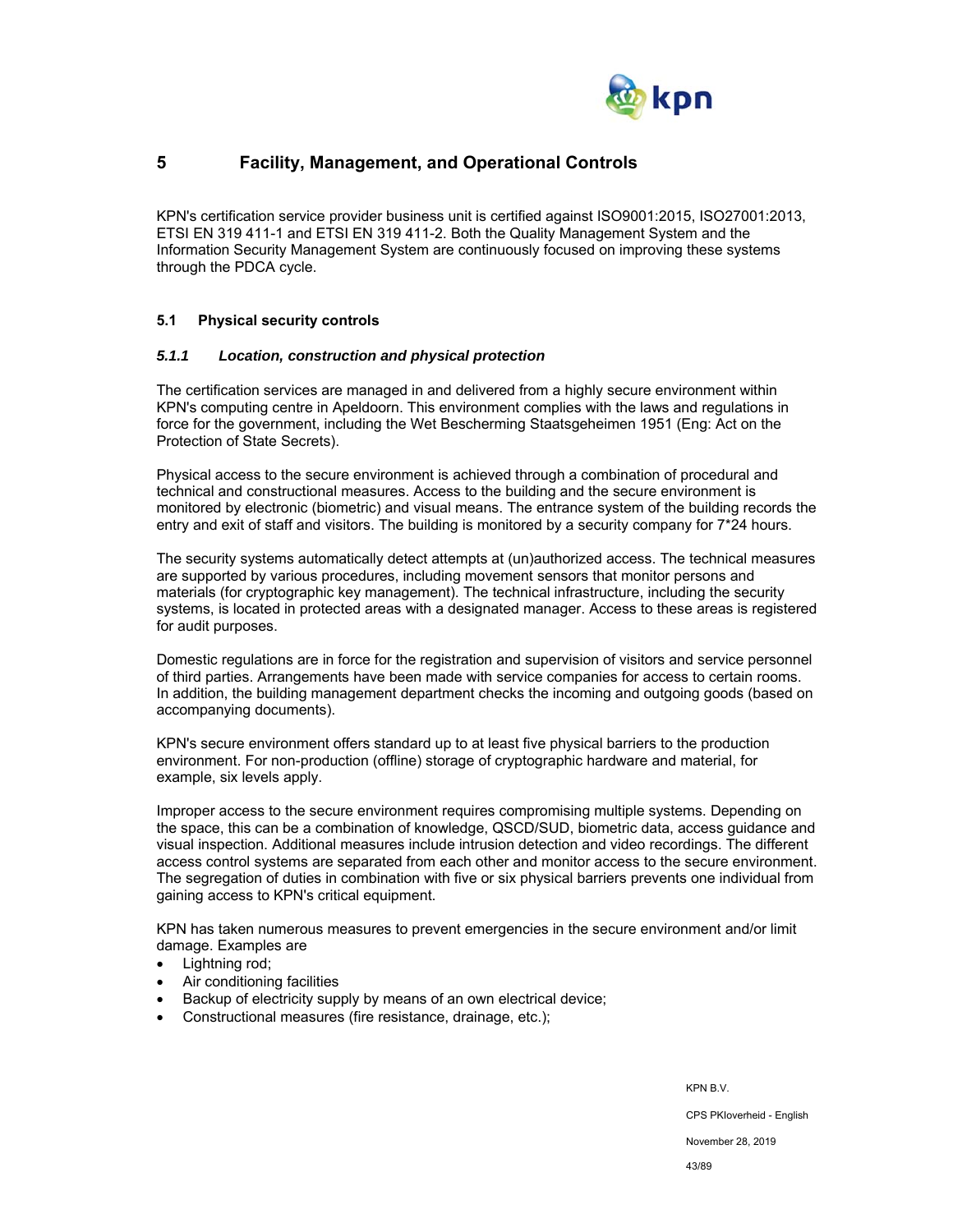

 Fire prevention by means of automatic and manual fire alarm devices. This in combination with targeted, automated fire extinguishing.

The measures are tested on a regular basis. In exceptional cases, an escalation plan shall take effect. The police and fire brigade are familiar with the specific situation regarding KPN's secure environment.

### *5.1.2 Physical Security Certificate Holders/Managers*

No further provisions in the case of Professional Certificates, Personal Certificates or Group Certificates.

If a (EXTENDED VALIDATION) Server certificate is involved, then the key material must have been generated in a Safe Environment and the Private Key must be permanently accommodated therein. For further explanation, see the definition of Safe Environment (Section 1.6).

In the case of the mobile certificate, all status changes - upon application and as a result of use - are centrally logged on the KPN Servers in the secure environment of the KPN data center. The key material is located on an HSM in the same environment.

### *5.1.3 Storage of media*

Storage media from systems used for PKIoverheid Certificates are handled safely within the building to protect them from unauthorized access, damage and theft. Storage media are meticulously removed when no longer needed.

### *5.1.4 Waste disposal*

KPN has signed an agreement with a professional waste disposal company for the safe disposal of waste, used paper and the like. KPN's staff are obliged to dispose of all waste paper in the closed paper containers throughout the building.

### *5.1.5 Off-site backup*

Media containing data and software are also stored in another KPN building, with as a minimum an equivalent level of security.

### **5.2 Procedural Controls**

Security duties and responsibilities, including confidential functions, are documented in job descriptions. These have been drawn up based on the segregation of duties and powers and in which the sensitivity of the function has been established. Where applicable, a distinction has been made in the job descriptions between general functions and specific TSP functions.

Procedures have been drawn up and implemented for all confidential and administrative tasks that affect the provision of Certification Services.

Authorisation of the TSP staff takes place based on the need-to-know principle.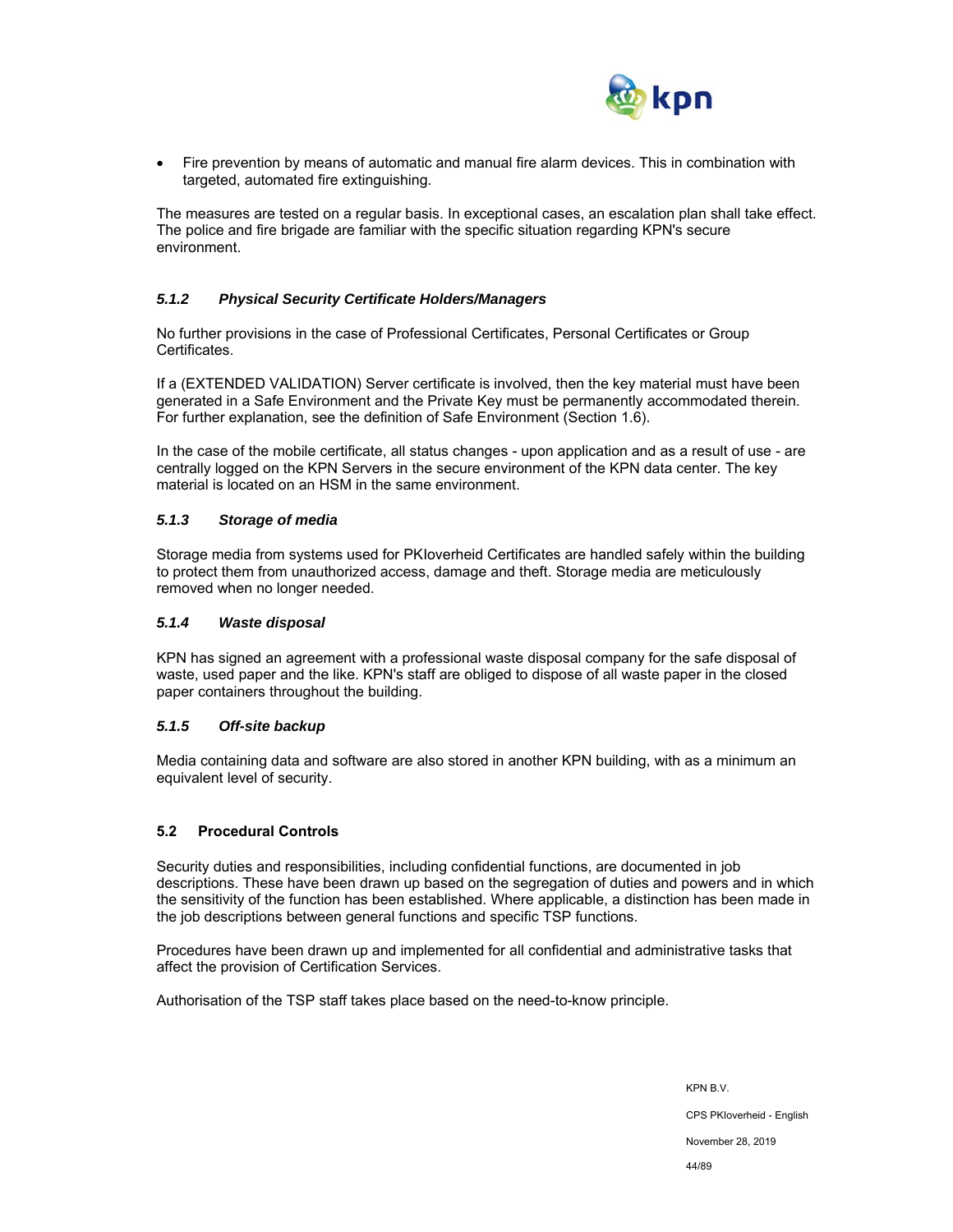

### *5.2.1 Trusted Roles*

KPN has implemented a Trusted Employee Policy. Among other things, this policy describes the job categories and roles for which the status "trusted" is described. This mainly concerns positions involved in the management of certificates and key material, positions involved in system development, management and maintenance and positions in security management, quality management and auditing. See also 5.3.2. Trusted Employee Policy.

### *5.2.2 Number of persons required per task*

Multiple employees are required to carry out certain pre-defined activities in the areas of key, certificate management, system development, maintenance and management. The need to have a certain activity with several people is enforced by means of technical facilities, authorisations in combination with identification/authentication and additional procedures.

### *5.2.3 System Administration Controls*

KPN ensures procedural security through the application of ITIL management processes. ITIL is a methodology for standardizing IT management processes with the aim of bringing, maintaining and where possible improving the quality of these processes to a defined level.

KPN has separate systems for development, testing, acceptance and production. These systems are managed using the ITIL procedures referred to above.

The transfer of software from one environment to another is controlled using the change management procedure. This procedure includes, among other things, maintaining and recording of versions, making changes and emergency repairs to all operational software.

The integrity of all systems and information used for PKIoverheid Certificates is protected against viruses, malicious software and other possible disruptions to service provision through an appropriate combination of physical, logical and organizational measures. These measures are preventive, repressive and corrective in nature. Examples of measures taken include: logging, firewalls, intrusion detection and system redundancy.

KPN has provided for timely and coordinated action to respond quickly to incidents and to limit the impact of security breaches. All incidents shall be reported as soon as possible after they occur.

If an incident or other event in any way could threaten or affect the reliability of the certification service and/or the image of the PKI for the government, this will be reported immediately to the PKIOverheid Policy Authority.

#### *5.2.4 Segregation of Duties*

KPN uses a segregation of duties between executive, decisive and controlling tasks. In addition, there is also a segregation of functions between system management and operation of the systems used for PKIoverheid Certificates, as well as between Security Officer (s), System auditor (s), System administrator (s) and operator (s).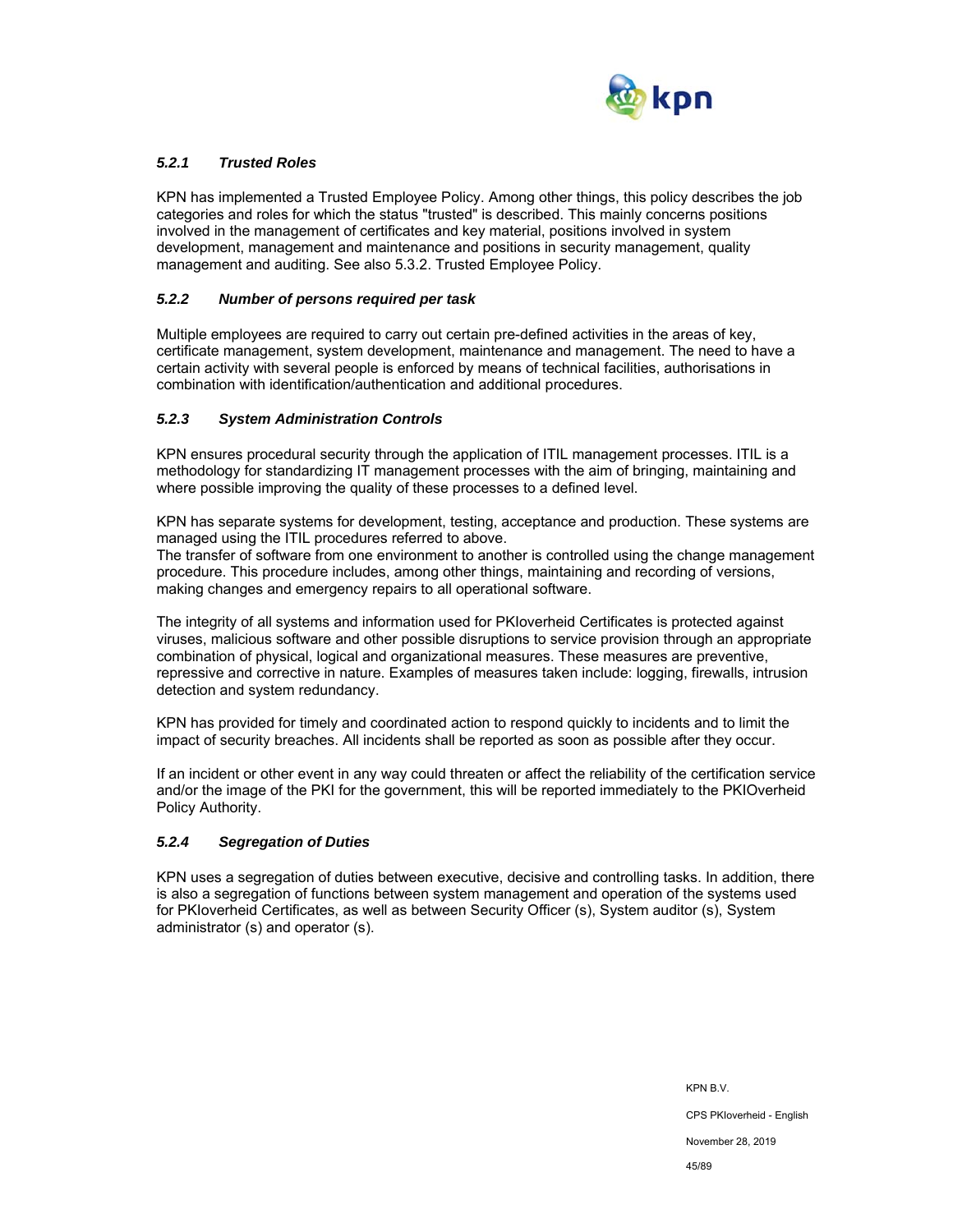

### **5.3 Personnel Controls**

### *5.3.1 Expertise, experience and qualifications*

KPN deploys personnel with sufficient expertise, experience and qualifications to deliver PKIoverheid Certificates.

KPN has determined which knowledge and experience is required for each function to be fulfilled properly. This is maintained, because developments in the field of expertise follow one another quickly. In addition, each employee's knowledge and experience is registered. A training plan is drawn up each year as part of the Planning & Control cycle and, once approved, the budget required to implement the plan is made available. The implementation of the plan is monitored and recorded. Where necessary, the training courses are made compulsory and, where possible, stimulated. Employees are also trained on the job. Employees are trained and trained as widely as possible, on the one hand to be able to use them as widely as possible and, on the other hand, to offer them as much variation in the range of tasks as possible.

The employees are followed by a Performance Management (PPM) cycle consisting of objectives interview, a functioning interview and an assessment interview.

### *5.3.2 Trusted Employee Policy*

KPN has drawn up and implemented a Trusted Employee Policy for its certification services. In formulating and maintaining this policy, the possibilities and impossibilities of generally applicable legislation and regulations such as the Dutch Civil Code, the Wbp and the European eIDAS Regulation and (customer) specific legislation and regulations from, for example, De Nederlandse Bank, the Pension and Insurance Chamber and the PKIoverheid have been carefully considered. This Policy describes in detail how, for example, a pre-employment screening (mandatory for those employees involved in the certification service provision), the issuing of a Statement of Conduct (VOG) pursuant to the Wji (also mandatory) and the conduct of security screening by services such as the General Intelligence and Security Service or the Military Intelligence and Security Service in order to obtain a Statement of No Objections (VGB). The policy also includes the options available to management if an employee or future employee does not wish to cooperate or if the outcome of the investigation is not positive.

Other provisions from the TEP are:

- Personnel who are not employed by KPN can under no circumstances perform any function or role with the status of "familiar" without direct supervision;
- A Trusted function/role may only be performed if the corresponding investigation has been completed, no objections have arisen and the employee has been formally appointed by management.
- Assessing the safety risks during employment is a responsibility of the direct supervisor as part of the PPM cycle.

### **5.4 Audit Logging Procedures**

### *5.4.1 Event logging*

KPN maintains records for audit purposes of the following:

- Creation of accounts;
- Installation of new software or software updates;

KPN B.V.

CPS PKIoverheid - English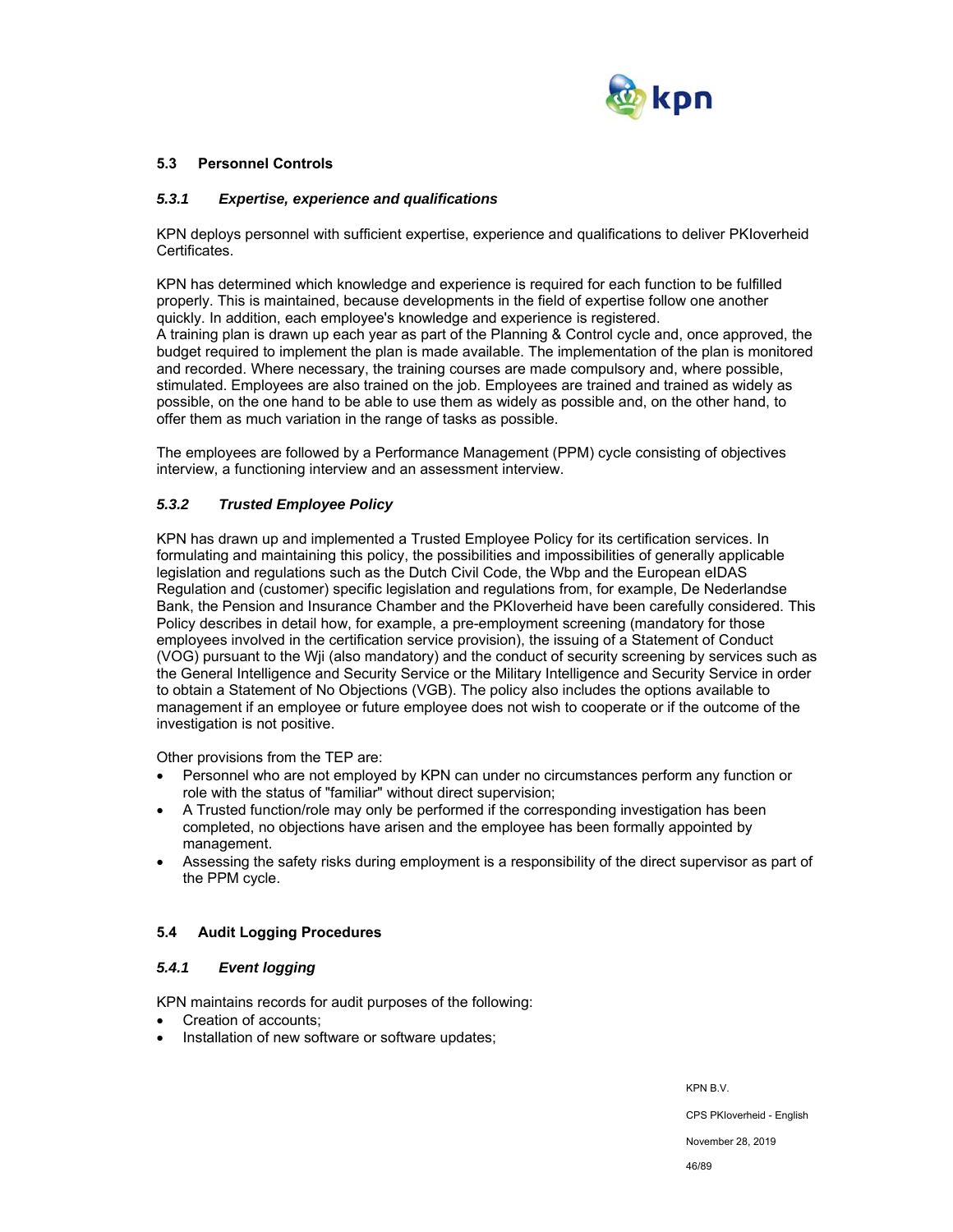

- date and time and other descriptive information concerning backups;
- date and time of all hardware changes;
- Date and time of audit log dumps;
- Closing and (re)start of systems.

Logging takes place at a minimum:

- Routers, firewalls and network system components;
- Database activities and events;
- Transactions;
- Operating systems;
- Access control systems;
- Mail servers.

KPN keeps track of the following events manually or automatically

- Life cycle events with respect to the CA key, including:
	- o generation of keys, backup, storage, recovery, archiving and destruction;
	- o Cryptographic device life cycle events.
- Life cycle events regarding the management of certificates, including:
	- o applications for certificates, issue and revocation;
		- o successful or unsuccessful processing of applications;
	- o generating and issuing Certificates and CRLs.
- Threats, including:
	- o successful and unsuccessful attempts to gain access to the system
	- o PKI and security activities undertaken by personnel;
	- o reading, writing or deleting security-sensitive files or records;
	- o Changes to the security profile;
	- o system crashes, hardware failure, and other irregularities;
	- o firewall and router activities;
	- o Entering and leaving the space of the CA.

The log files contain at least the following data:

- source addresses (IP addresses if available);
- Target addresses (if available);
- Time and date;
- User IDs (if available);
- Name of the event;
- Description of the event.

Audit logs are regularly reviewed to see if there have been significant security or operational events that may require further action.

### *5.4.2 Audit log Retention period*

The log files are stored for at least 18 months and then deleted.

The consolidated (electronic) audit logs, as well as the manual registrations during the period of validity of the Certificate, are retained for a period of at least seven years from the date of expiry of the Certificate.

KPN B.V.

CPS PKIoverheid - English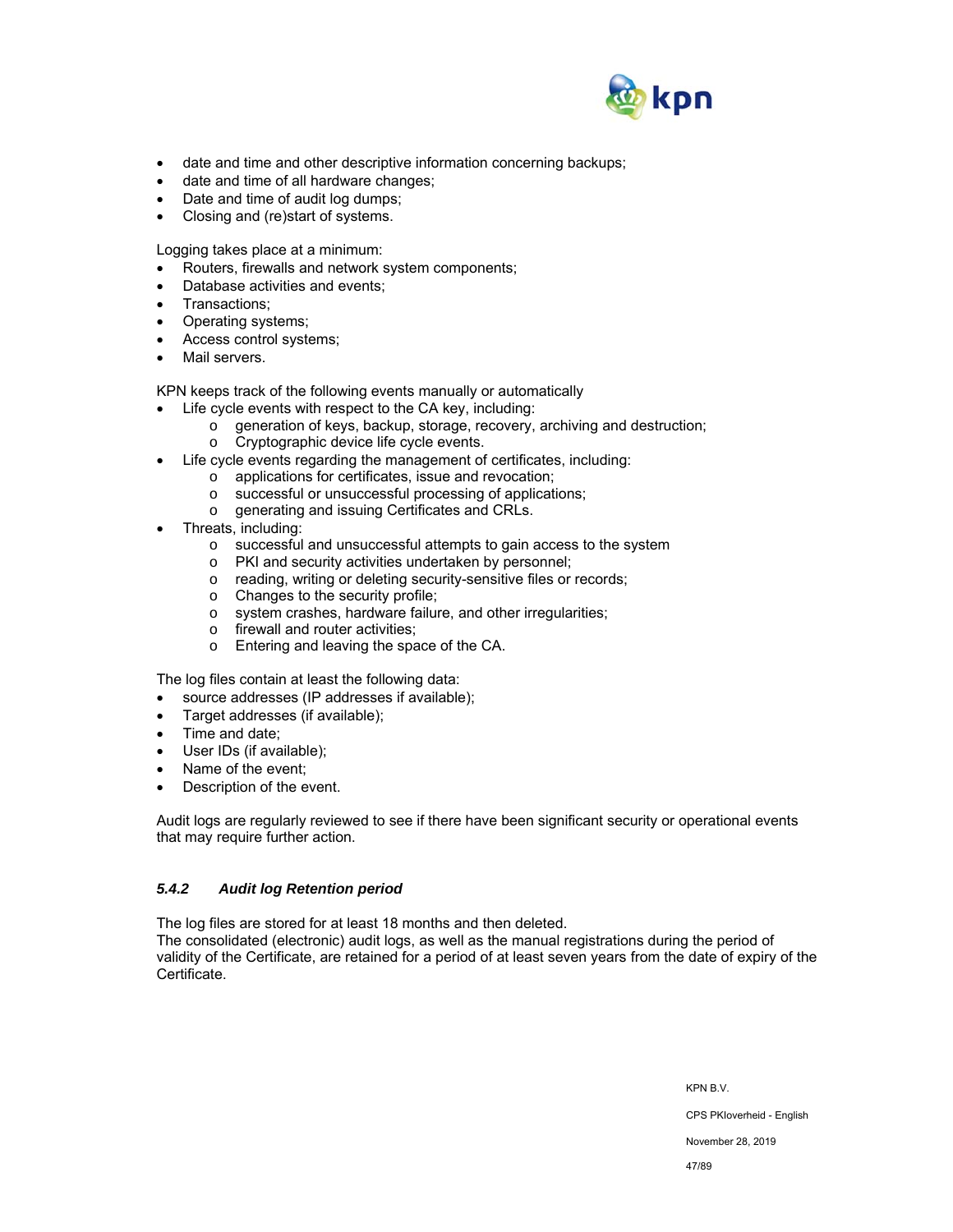

### *5.4.3 Protection of the Audit Log*

Events recorded electronically are recorded in audit logs. This is achieved through an appropriate combination of different types of security measures, including, inter alia, encryption and segregation of duties, protected against unauthorized inspection, alteration, deletion or other undesirable modifications.

Events recorded manually are recorded in files. These files are stored in fire-safe cabinets in a physically safe environment with appropriate access measures.

### *5.4.4 Audit log back up procedures*

Incremental backups of audit logs are created daily, in an automated way, complete backups are created on a weekly basis and are also archived at a remote location.

### **5.5 Records Archival**

### *5.5.1 Archival of events and documents*

KPN records all relevant registration information, including at least

- the certificate application form:
- the details of/over the identity document presented by the Certificate Holder or Certificate Administrator;
- the findings and decision on the application;
- the identity of the validation officer who processed or approved the Certificate Application;
- the method of validating identity documents and establishing identities;
- proof of identification and receipt.

#### *5.5.2 Archive retention period*

KPN retains all relevant documentation and information relating to a Certificate during its term of validity and for a period of at least seven years from the date of expiry of the Certificate.

### *5.5.3 Archive protection*

KPN takes care of the archiving itself. It ensures the integrity and accessibility of the archived data during the retention period.

All equipment and software necessary for accessing the information shall be kept for the same period. KPN ensures a careful and secure way of storage and archiving.

### *5.5.4 Archive back-up procedure*

No further stipulations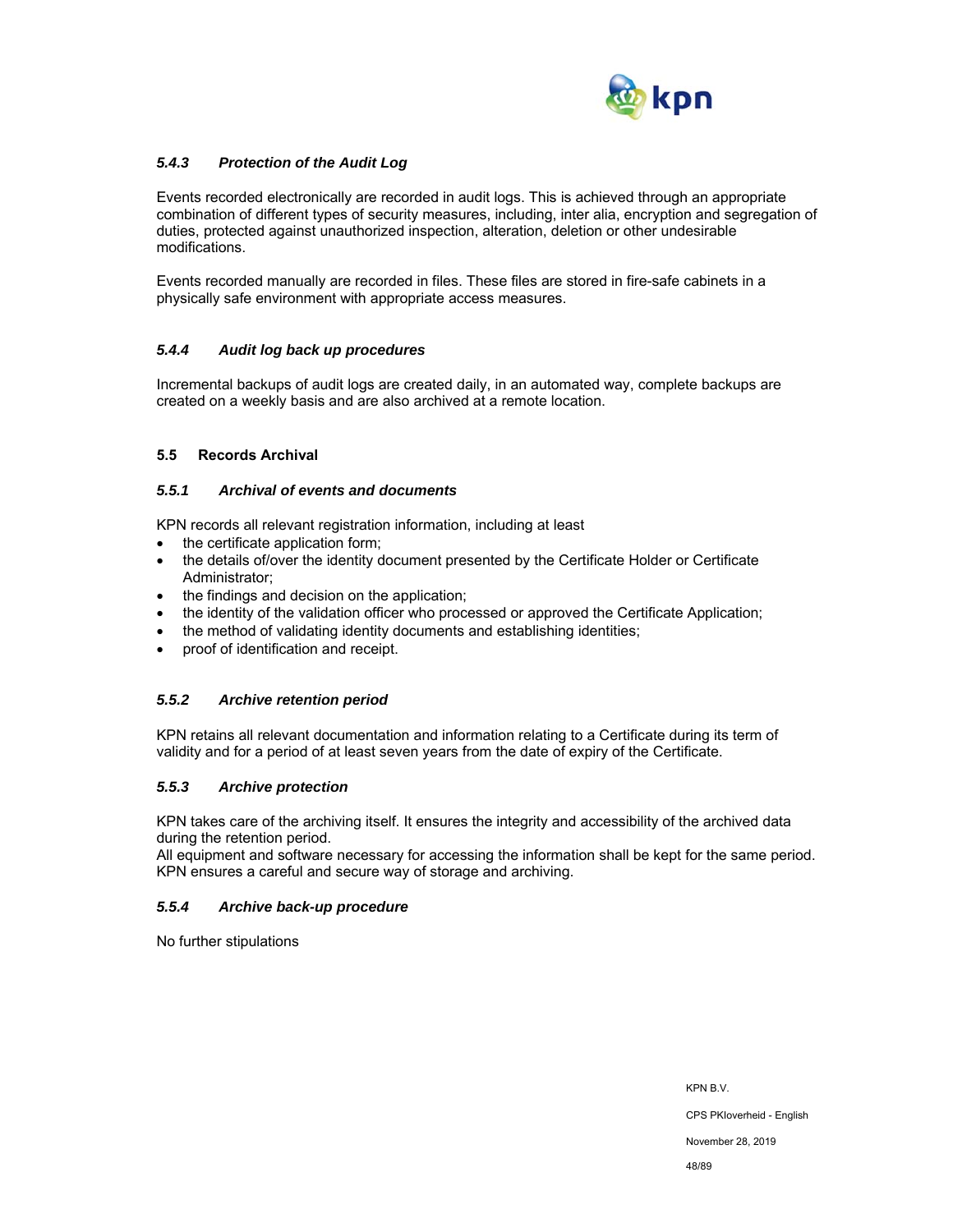

### *5.5.5 Requirements for time-stamping of records*

The precise date and time of relevant events in the life cycle of certificates and keys are recorded. This also applies to important events in the life cycle of the systems used for or supporting certification service delivery.

### **5.6 Key Changeover**

The keys of a CA Certificate are renewed at the same time as renewing that CA Certificate. Old keys remain on the token if the new ones are placed on it. Old tokens are destroyed after the end of their lifetime and the associated archiving period (zeroising).

Keys of Certificate Holders shall not be reused after the expiry of the validity period or after revocation of the associated Certificates.

### **5.7 Compromise and Disaster Recovery**

### *5.7.1 Disaster management*

KPN has implemented procedures to minimise the consequences of any disasters as much as possible. These measures include a contingency plan and a disaster recovery scenario. Compromise of KPN's Private Key is considered to be a disaster. KPN will inform Relying Parties, Subscribers, Certificate Holders and Certificate Managers as soon as possible of the compromise of KPN's Private Key by publishing information about this on its website (see Electronic Storage Site). KPN will also send an e-mail to Subscribers, Certificate Holders and Certificate Managers and inform the Government Policy Authority immediately.

### *5.7.2 Business Continuity*

KPN has set up a complete fallback for its CRL and the online revocation facility. The back-up device is always fully identical to the production environment in terms of software and data and, for example, in the event of a disaster, it can be switched to the back-up device. This switchover is regularly tested. The alternate location is another KPN location (Almere) and has an equivalent level of security.

A contingency scenario was realised for the remaining parts of the CA system. This scenario provides for the realization of a contingency within 24 hours. This scenario is maintained and tested annually.

### **5.8 TSP Termination (CA termination)**

If KPN terminates the certification service delivery, this will be done in accordance with a controlled process as further described in the KPN CA Termination Plan. This termination may be voluntary or involuntary, and the activities to be carried out will depend on it.

Parts of the plan upon termination include the plan:

- Stop issuing new Certificates immediately;
- rewriting, supplementing and publishing the CPS;
- Maintain the revocation status service (CRL/OCSP) for up to 6 months after the expiry date of the last certificate issued has expired or has been terminated by revocation;

KPN B.V.

CPS PKIoverheid - English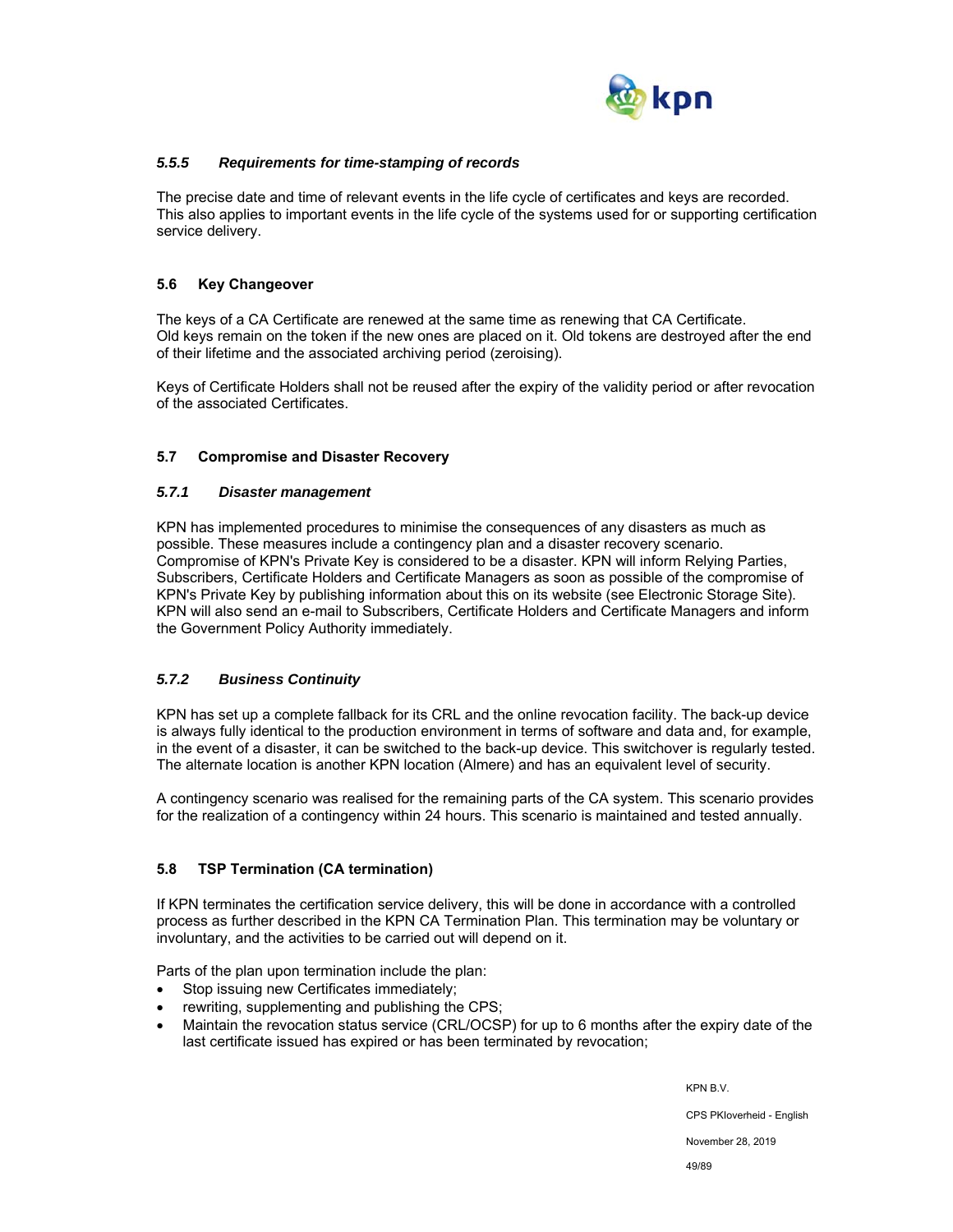

- Destroy or permanently deactivate all private keys used for the service provision in question and permanently destroy all private keys used for that purpose;
- termination and destruction of systems, procedures and non-relevant data;
- an inventory of the data to be retained, necessary in order to provide legal proof of certification;
- Realisation of provisions relating to the transfer of the obligations to other Trust Service Providers, insofar as this is reasonably possible.

KPN has taken out adequate insurance cover for all common business risks to cover the costs of operations under the CA Termination Plan. KPN has established a guarantee institution to cover these costs in the event of bankruptcy.

### *5.8.1 Involuntary termination*

Involuntary termination may be due to the following:<br>• Bankruptcy:

- Bankruptcy;
- Wide loss of confidence in the service, for example due to a major security incident;
- Termination of Agentschap Telecom (AT) registration due to sanction following enforcement or change of legal entity.

Currently, there is limited willingness for TSPs registered with AT to take over (parts of) the certification service from TSPs who involuntarily terminate their TSP service. For this reason, the transfer will consist of the legally required limited service (6 months of CRL/OCSP publication and 7 years of archiving validation files) to another TSP registered with AT. This limited transfer will result in the revocation of all relevant end-user and CA certificates.

### *5.8.2 Voluntary Termination*

In case of voluntary termination, the following activities will also be carried out:

- At least three months in advance, Subscribers, Certificate Holders and Certificate Managers shall be informed of the termination and the manner in which the termination will take place;
- Where reasonably possible, take measures to limit damage that may be caused to Subscribers and Certificate Holders as a result of the termination of the service.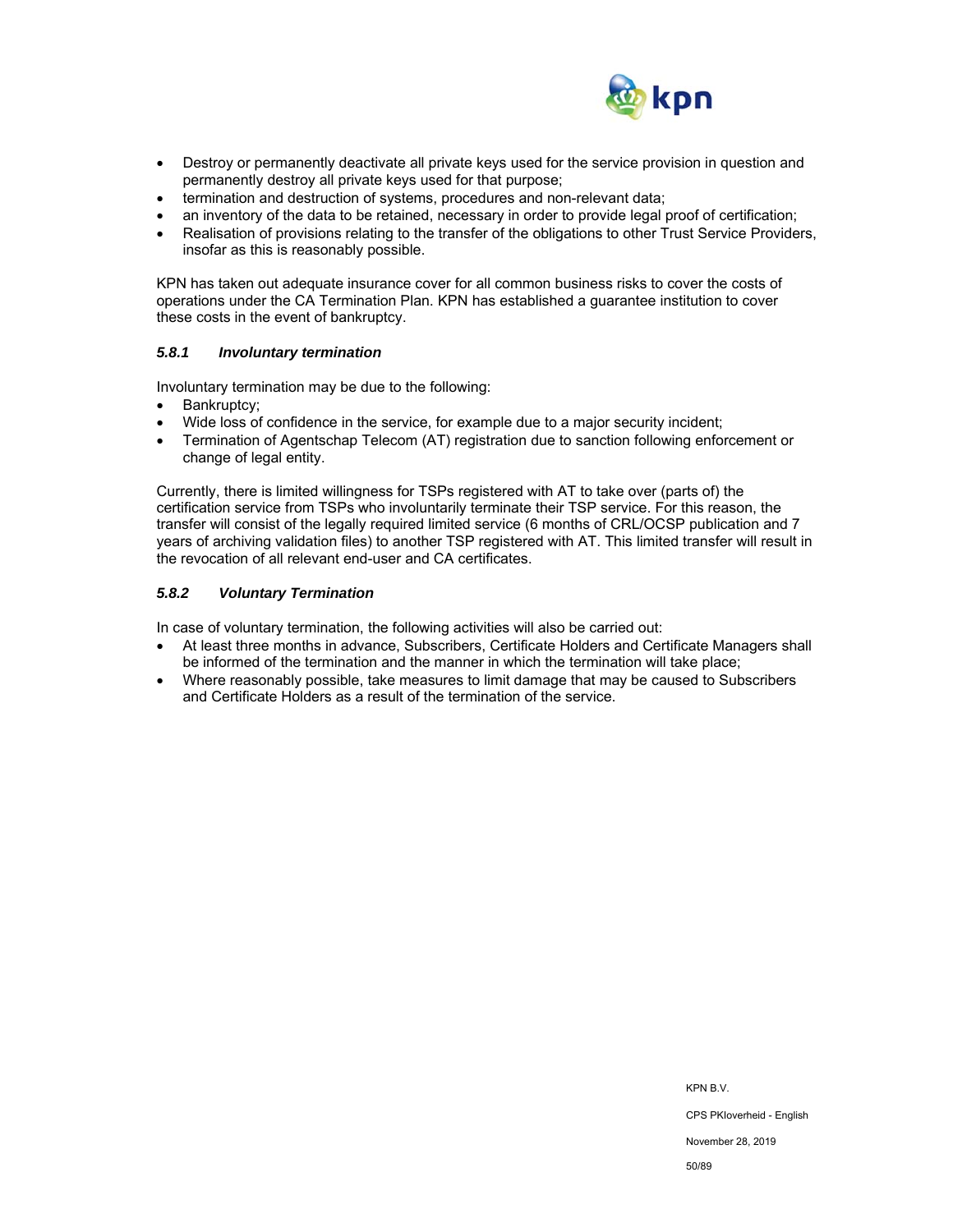

# **6 Technical Security Controls**

### **6.1 Key pair generation and installation**

### *6.1.1 Generation of key pairs*

When generating CA key pairs, KPN uses reliable procedures that are performed within a secure environment that meets objective and internationally recognised standards.

The key generation of KPN CAs used for PKI government Certificates has taken place in an EAL4+ certified HSM, in accordance with ISO 15408 (' Cryptographic module for CSP Signing Operations'). The SHA-1 root (domain Government/Businesses) is based on the signature algorithm' SHA1RSA'. Key pairs keys are 2048 bits asymmetric RSA and the used hashing algorithm is' SHA-1'. and the SHA-2 root (domain organization) is based on the signature algorithm' SHA2RSA'. The keys of the key pairs are 4096 bits of asymmetric RSA and the used hashing algorithm is' SHA-2'.

The key generation for Personal Certificates takes place in QSCD's/SUD's. The key generation for Group Certificates takes place in SUDs. The SHA-2 root (domain organization) uses the signature algorithm' SHA256RSA'. The keys of the key pairs are 2048 bits or higher asymmetric RSA and the used hashing algorithm is' SHA-2'.'

For mobile Smartcard certificates, the key pair is not located on the Smartcard (QSCD), but on an HSM in a specially secured environment of a KPN Datacenter. The app on the certificate holder's phone guarantees that the certificate holder has sole control over the use of the electronic signature.

The Server Certificates must be generated by and under the responsibility of the Subscriber in a Secure Environment.

KPN monitors the QSCD certification status until the end of the certificate's validity period and will take appropriate action in the event of a change in this status, for example by the expiry of the certification validity period or the premature revocation of this certification.

As a first step, the KPN Policy Management Authority (PMA) will be informed of this status change and the PMA will implement any further measures based on the situation found at that time.

When handling and processing applications for a certificate KPN uses secure resources and trustworthy systems generating key pairs and certificates for End Users. These trustworthy systems are provided with a positive CWA 14167-1 audit report.

All Certificates, except for Server Certificates, are generated by a trustworthy system in an QSCD (for personal and professional certificates) or SUD (for Group Certificates). Multiple Certificates can be stored on the QSCD and SUD.

### *6.1.2 Transfer of Private Key and QSCD to Subscriber*

Personal, Professional Certificates or Group Certificates are transferred to the Certificate Holder in the following manner: sending the QSCD or SUD, including the Private Keys created by KPN via a commercial mail company, where the necessary PIN for the QSCD or SUD is issued separately to the Certificate Holder (' out of band'). The Certificate Holder signs for receipt of the QSCD or SUD before he/she is sent the PIN.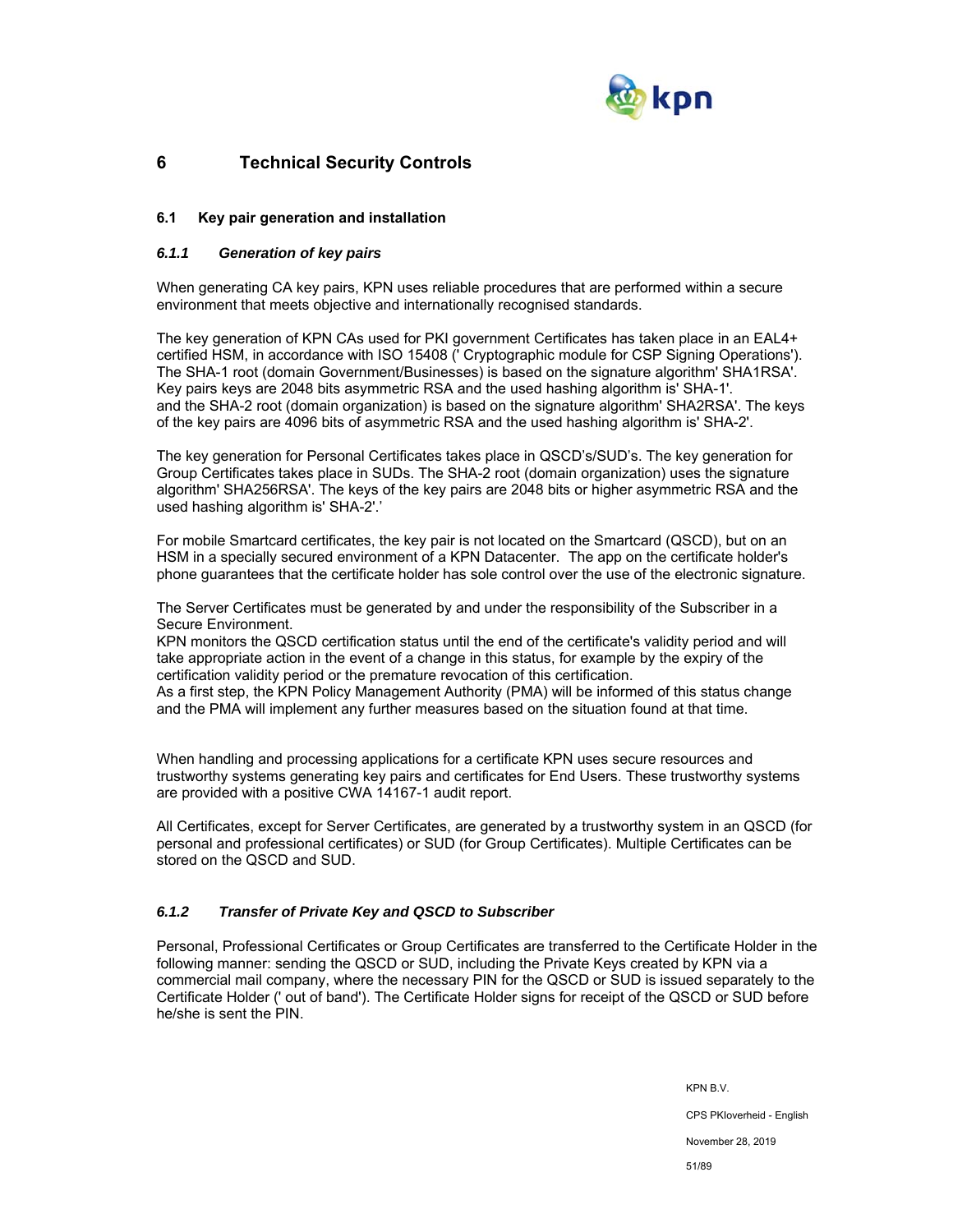

The key pair for which the Public Key is provided with a Server Certificate by KPN is generated by the Subscriber in the Subscriber's Safe Environment. The Private Key remains in that Safe Environment, so it is not transferred.

### *6.1.3 Transfer of Subscriber Public Key*

The key pairs of Personal, Professional and Group Certificates are generated by KPN and are therefore not transferred by the Subscriber to KPN.

The Subscriber does send the Public Key to KPN to have it provided with a Server Certificate. This Public Key is attached to an electronic application form and is linked to a unique Certificate Signing Request number (CSR number). The Public Key link to CSR number is used, after the Public Key has been provided with a Server Certificate, to return the Public Key provided with a Server Certificate by e-mail to the e-mail address mentioned in the Subscriber's Certificate Application request.

### *6.1.4 Transfer of the Public Key from TSP to Confidential Parties*

KPN's Public Keys used for PKIoverheid Certificates are made available to Relying Parties via KPN's Directory Service (see Electronic Storage Site).

### *6.1.5 Key Size*

The key size of a Certificate is at least 1024 bits RSA. However, from 01-01-01-2011, only Certificates with 2048 bits are issued. The key size of a SHA-1 CA Certificate is 2048 bits RSA and of a SHA-2 CA Certificate is 4096 bits.

#### *6.1.6 Generation of Public Key parameters*

No Stipulations.

### *6.1.7 Key pair usage*

For the use of key usage extensions, see section 7.1.4. Certificate Profiles overview.

### *6.1.8 The purpose of key usage (as defined in X. 509 v3)*

The Certificates, including the associated key pairs, are only intended for the purposes described in this CPS and which are included in (the extensions of) the Certificate (field: Key Usage).

#### **6.2 Private Key Protection and Cryptographic Module Engineering Controls**

In the development and use of cryptographic components, KPN ensures that these components meet all the requirements that can be set in terms of security, reliability, application range and mitigation of the susceptibility to interference. The applicable procedures may be assessed based on internationally recognised standards.

> KPN B.V. CPS PKIoverheid - English November 28, 2019 52/89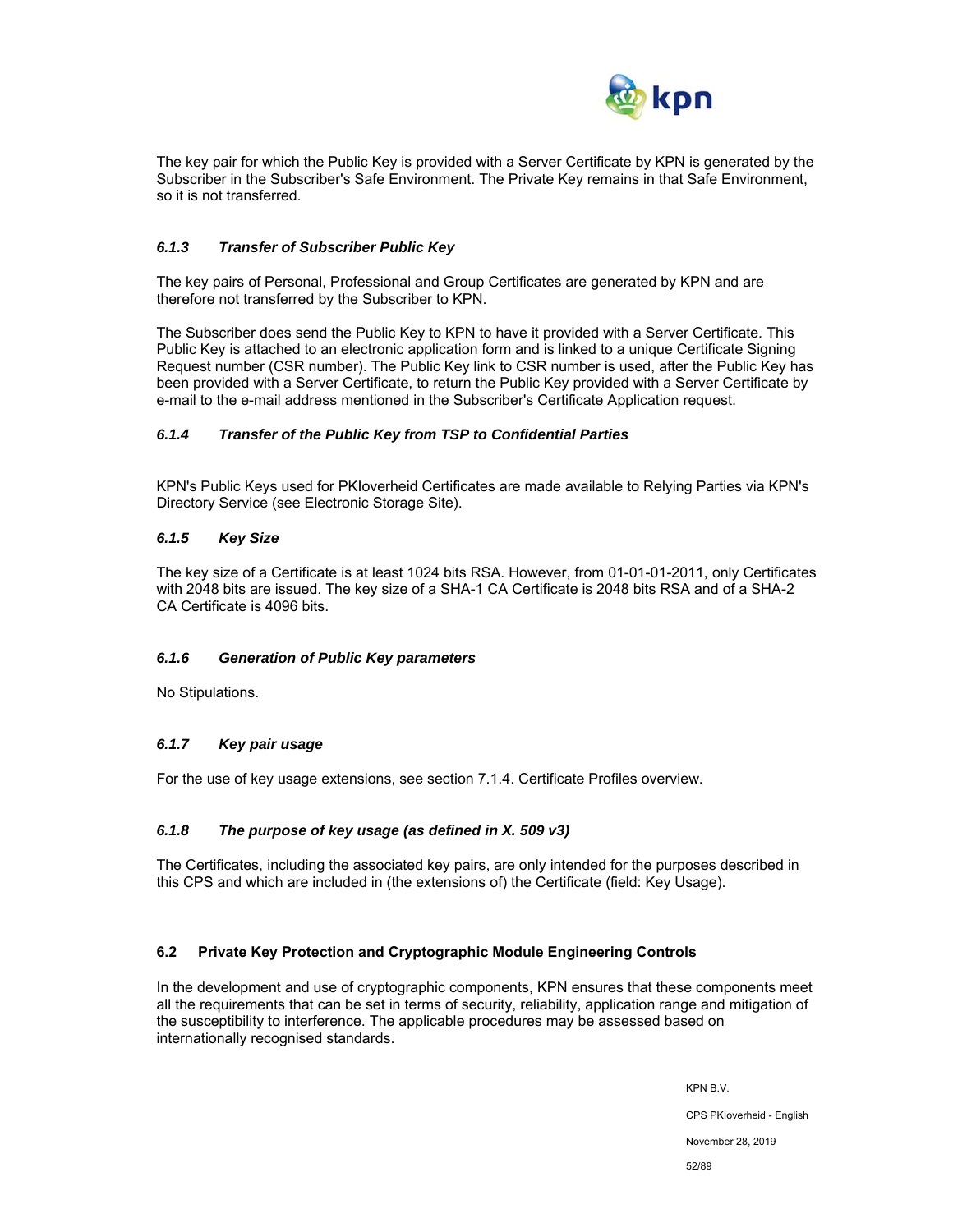

### *6.2.1 Standards required for the cryptographic module*

For operational use, the cryptographic data is stored in an HSM. The HSM is EAL4+ certified. The HSM that is used with the Mobile certificate has an FIPS 140-2 level 3 certification.

The HSMs are supplied by the supplier in tamper-evident bags, which are packaging that make any form of corruption visible. Each consignment shall be checked immediately after its arrival based on the corresponding list sent out-of-band.

KPN applies Key Management procedures to install, activate, backup and restore the Private Keys of KPN CAs, which sign (Services) Certificates and CRLs. These actions are performed simultaneously by at least two employees.

KPN CA Private Keys will be destroyed when this product is decommissioned.

#### *6.2.2 Private Key multi-person control*

The Private Keys associated with KPN's CA Certificates are in principle not readable in one piece. In addition, the cryptographic hardware modules on which they are stored are protected in such a way that multiple persons are required to access them, and they are stored in a secure environment. This Safe Environment is equipped with several layers of security measures of different type (technical, physical and organizational) and nature (preventive, detective, etc.). In order to be able to pass through the security layers, several employees of several departments are required.

#### *6.2.3 Escrow of Private keys of Certificate Holders*

By default, there is no Escrow of Private Keys. If desired, a Subscriber can submit a request to Escrow for Private Keys of Confidentiality (encryption) Certificates and can make agreements about this.

If the Private Key of a Confidentiality Certificate is not taken in escrow, the loss, destruction or other unusability of the Private Key will result in the fact that the data previously encrypted with this certificate can no longer be decoded.

There is no possibility of Escrow of Private Keys related to Signature Certificates and Authentication Certificates.

### *6.2.4 Back-up of private keys*

A backup is made of the Private Keys associated with KPN's CA Certificates. The backup is stored in encrypted form in cryptographic modules and associated storage devices.

No backup will be made of the Private Keys associated with Certificates.

KPN B.V. CPS PKIoverheid - English November 28, 2019 53/89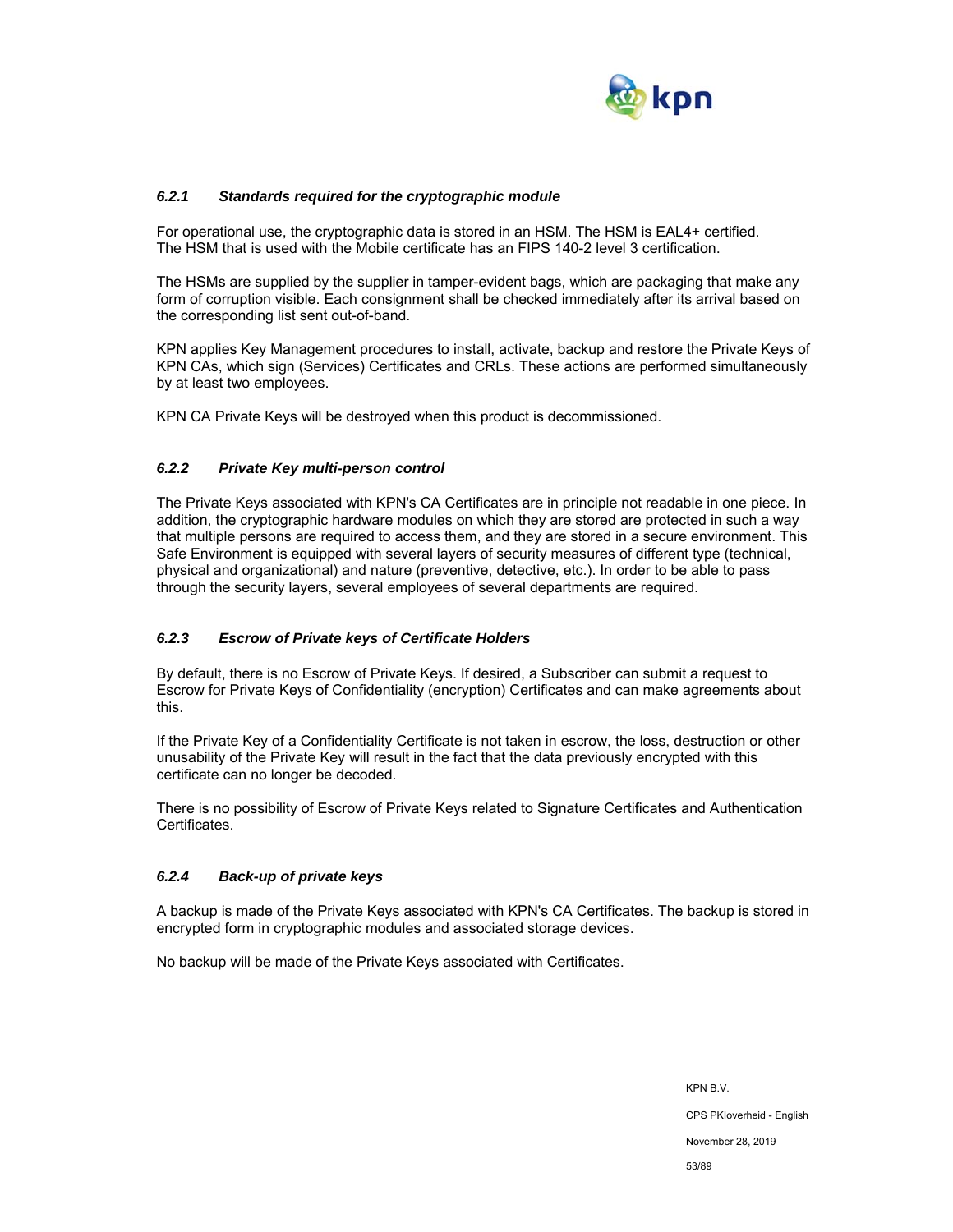

### *6.2.5 Archiving of Private Keys*

Private keys of Certificates are not archived.

### *6.2.6 Access to Private Keys in the cryptographic module*

For the Private Keys belonging to KPN CA Certificates, which are stored in a cryptographic hardware module, access protection is used to ensure that the keys cannot be used outside the module. See 6.2.2.

### *6.2.7 Storage of Private Keys in the cryptographic module*

CA-Private Keys are stored encrypted in hardware cryptographic modules.

### *6.2.8 Activation of Private Keys*

The Private Keys associated with KPN CA Certificates are activated by means of a key ceremony in the presence of the therefore necessary officers.

### *6.2.9 Deactivation of Private Keys*

Under specific circumstances, KPN may determine that the Private Keys are deactivated, subject to the safeguards applicable to them for the sake of due care.

If an QSCD or SUD is lost by the Certificate Holder and returned to KPN by a finder, this QSCD or SUD will be destroyed by KPN, including the Private Key included therein. KPN will then also check whether the relevant Certificates have been revoked and if not, it will do so immediately.

In the case of the mobile certificate, the certificate holder will have to report the loss of his telephone to KPN on basis of which KPN will revoke the certificates.

### *6.2.10 Methods for destruction of Private Keys*

The Private Keys with which Certificates are signed can no longer be used after the end of their life cycle. KPN ensures adequate destruction, avoiding the possibility of tracing the destroyed keys from the remains. If such keys are destroyed, those activities will be logged.

#### *6.2.11 Requirements for safe means of storage and use of certificates*

For those certificates issued on smart cards, i.e. personal certificates, professional certificates and group certificates, the smart cards are certified by CWA 14169 at the EAL4+ level.

In the case of Server Certificates, use is made of the possibility offered by PKIoverheid to protect the keys of a Server Certificate by means of software. This means that the environment in which the keys are generated and stored must be as secure as if they were generated and stored in a SUD. That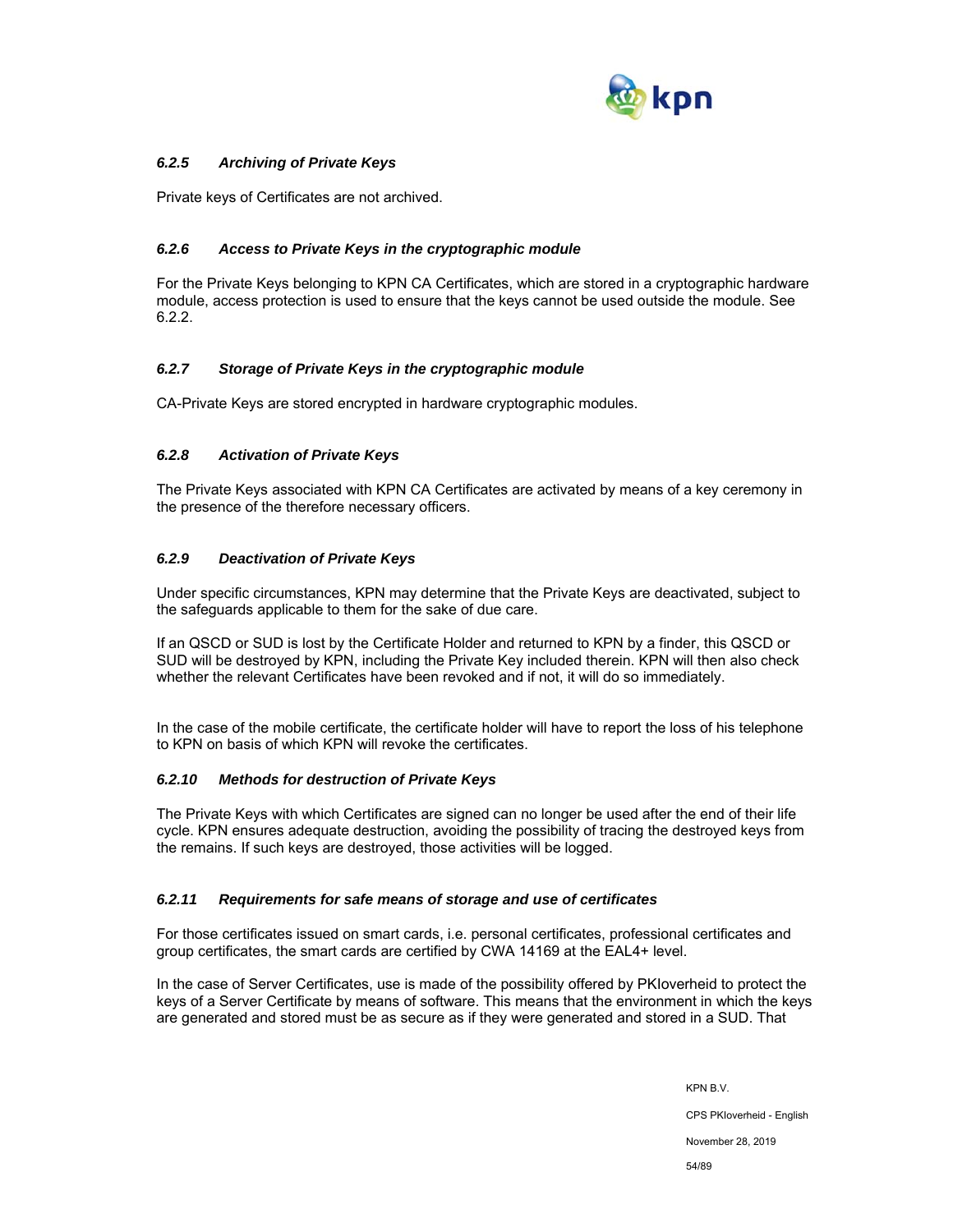

same level of security can be achieved by a combination of appropriate compensatory measures in and for that environment.

Compensatory measures must be of such a quality that it is practically impossible to steal or copy the keys unnoticed. Compensatory measures include a combination of physical access security, logical access security, logging and audit and separation of functions.

When applying for a Server Certificate, the Subscriber declares that the environment in which the keys are generated and stored is sufficiently secure, as described above.

The Special Terms and Conditions stipulate that KPN has the right to carry out an audit of the measures taken.

For mobile certificates, secure storage takes place by means of a secure device in the form of an HSM in the secure environment of a KPN data center, whereby the HSM is certified against FIPS 140.

#### **6.3 Other Aspects of Key Pair Management**

All aspects of key pair management performed by KPN are subject to careful procedures that are consistent with the intended purpose.

### *6.3.1 Archiving of van Public Keys*

Public Keys are archived by KPN for at least seven years after the original validity period of a Certificate has expired. Archiving will take place in a physically secure environment.

### *6.3.2 Period of use for Certificates, Public Key and Private Keys*

Professional and Group Certificates can be selected for a period of 3 or 5 years.

For Standard and Extended Validation Server Certificates, the maximum validity period is 397 days.

For the mobile certificate, the maximum validity period is 1 year.

For the private services server certificate, the maximum validity period is 3 years.

KPN will inform the Subscriber of the expiry of the Certificates issued at his request at least 4 weeks before the expiry of the validity period.

#### **6.4 Activation Data**

### *6.4.1 Generation and Installation of activation data*

The SSCD or SUD, in which the Key pair and its Certificate are stored, is provided with activation data. These PIN and PUK code are generated by a trustworthy system, consists of five characters and is printed on a PIN-mail. After acceptance of the PIN-mail, the system will destroy the PIN and

November 28, 2019

55/89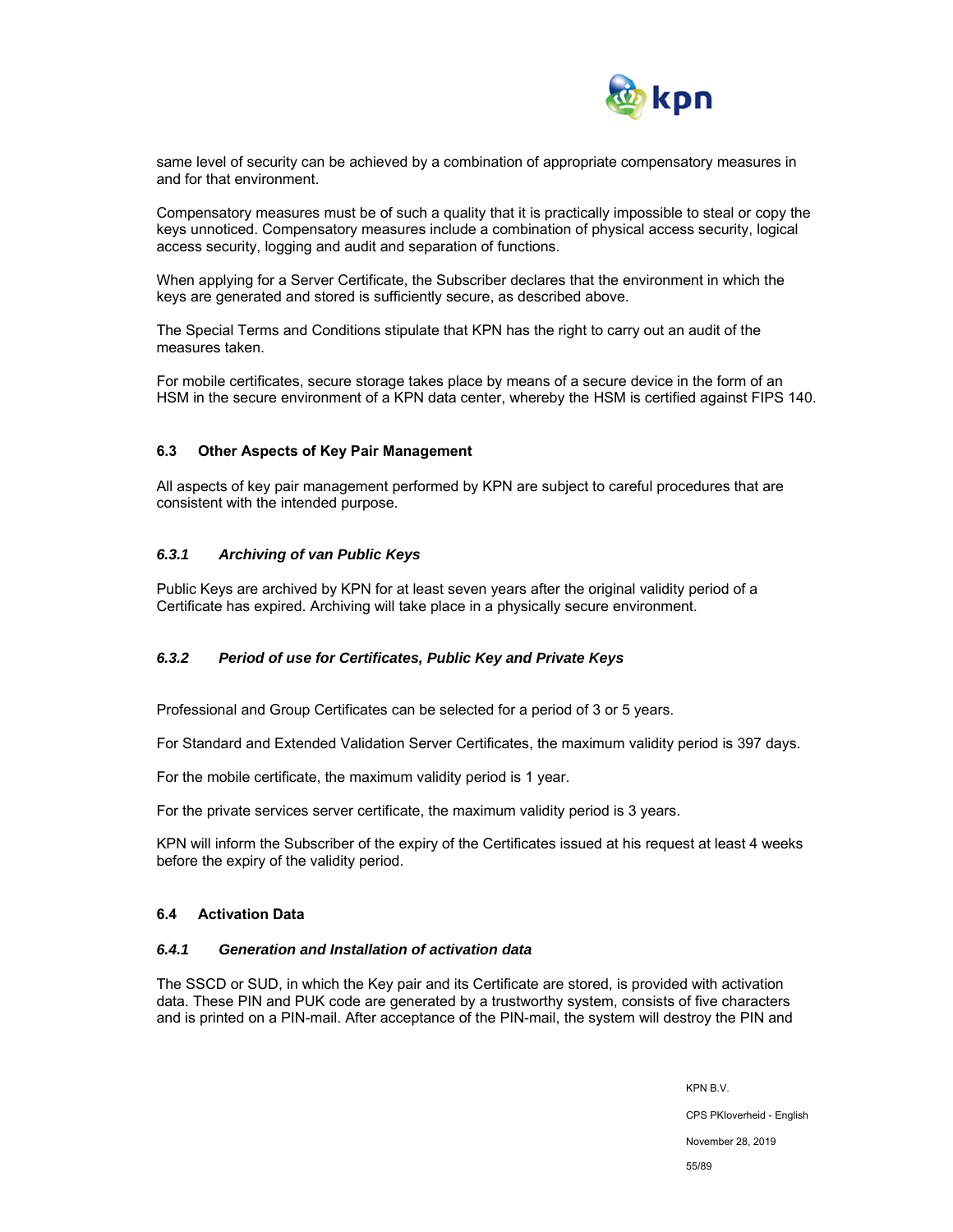

PUK codes. In the time between generation and acceptance, the codes are encrypted by the trustworthy system.

### *6.4.2 Protection of activation data*

The PIN-mail, with the PIN and PUK code printed on it, is sent to the Certificate Holder/Certificate Manager only after the Certificate Holder/Certificate Manager has acknowledged receipt of the QSCD via a Link to KPN. Upon receipt of the PIN and PUK codes, the Certificate Holder/Certificate Manager shall be solely responsible for their protection and confidentiality.

### *6.4.3 Functioning of the activation data*

In order to gain access to the Key Material and Certificate, the Certificate Holder must use the PIN code obtained, belonging to the QSCD or SUD. If the PIN code has been entered incorrectly three times (5 attempts for the mobile certificate), the QSCD or SUD is automatically blocked. In that case, the QSCD or SUD can only be unlocked with the PUK code.

If the PUK code is entered incorrectly three times, the QSCD or SUD will be permanently blocked and will therefore become unusable. For the mobile certificate this is 10 attempts. After that, the mobile certificate is definitively blocked.

### **6.5 Computer security controls**

#### *6.5.1 Specific technical requirements for computer security*

KPN appropriately safeguards the computer systems used for PKIoverheid Certificates against unauthorized access and other threats, including through multi factor authentication.

The integrity of CSP systems and information is protected against viruses, malicious and unauthorized software and other possible sources that could lead to service disruption, by means of an appropriate set of physical, logical and organizational measures. These measures are preventive, detective, repressive and corrective in nature. Examples of measures include: logging, firewalls, intrusion detection and redundancy of systems, system components and network components.

The Directory Service is adequately protected against manipulation and is accessible online. Information about the revocation status can be consulted 24 hours a day and seven days a week.

### *6.5.2 Security Rating*

KPN classifies the resources used based on a risk assessment.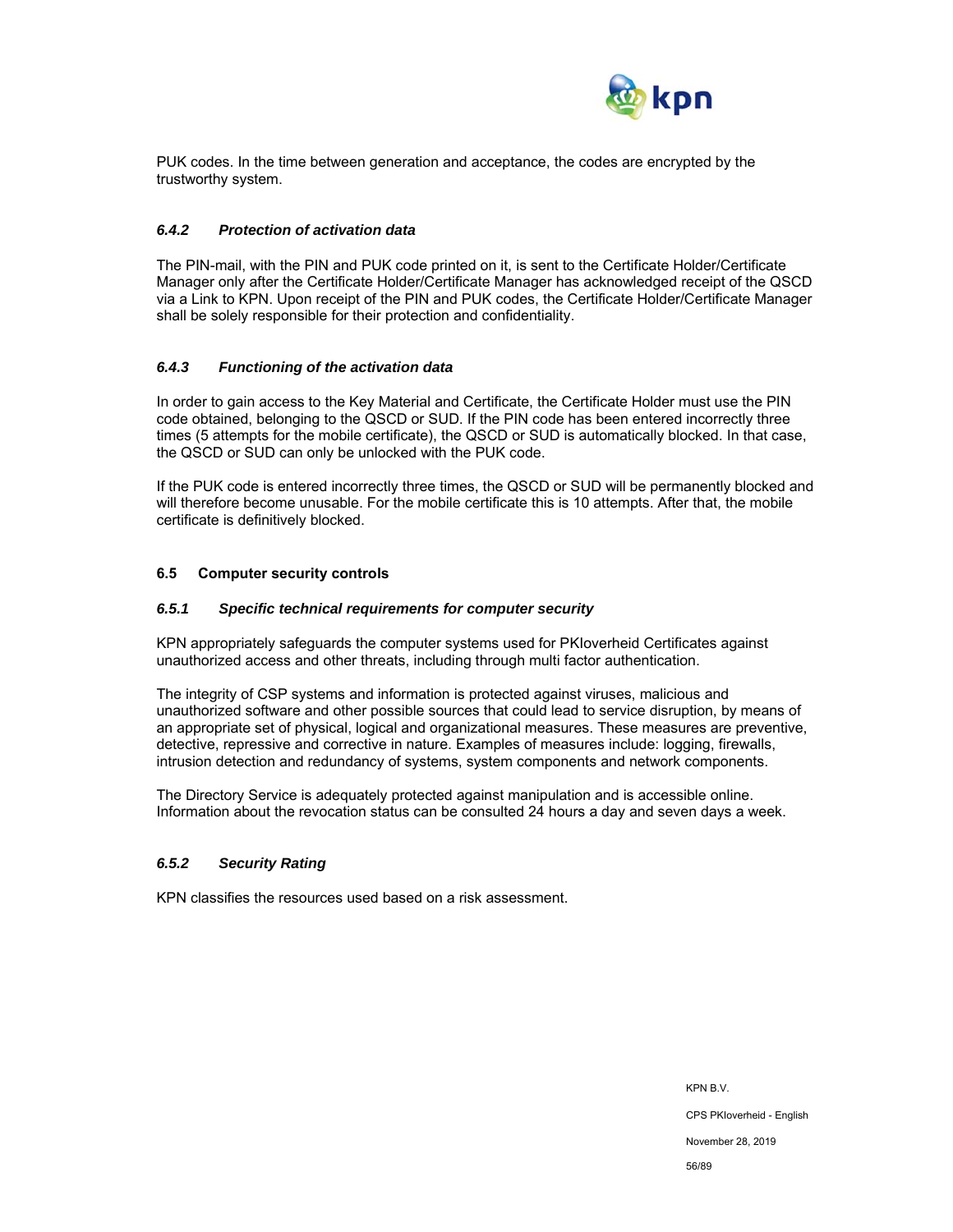

### **6.6 Life Cycle Security Controls**

#### *6.6.1 Controls for system development*

KPN also develops, in part, its own Card Management System (CMS). Although the CMS is obtained from a specialist supplier, it consists of many different, small modules, which can be combined in different order and composition into a working CMS using a system supplied by the supplier. Several developers have been trained in this system, where necessary supported by the supplier.

In the management of the CMS, a separation of functions has been made between the development, user and management organization. This separation of functions has continued in the separate production, testing and development environments. The transition from development, to testing and production environment is managed using the existing change management procedure. This change management procedure includes maintaining and recording versions, changes and emergency repairs of all operational software.

The other CA systems are obtained from reliable suppliers and, like the CMS, are equipped with a CWA 14167-1 audit report or equivalent.

KPN's systems use a trusted source of time.

The capacity utilization is tracked, and forecasts are made of the capacity required in the future to provide sufficient processing power and storage capacity in the future.

#### *6.6.2 Security Management Controls*

Suppliers' software delivery is surrounded by control measures that can be used to determine the integrity and authenticity of the software. A measure used in addition to the measures mentioned in 6.6.1 is the use of hashes.

### **6.7 Network Security Controls**

KPN takes appropriate measures to ensure the stability, reliability and security of the network. This includes, for example, measures to regulate data traffic and to identify and prevent unwanted data traffic, as well as the installation of firewalls to ensure the integrity and exclusivity of the network. These measures are preventive, detective, repressive and corrective in nature. They also include the regular (at least monthly) security scan and (at least annually) a penetration test.

#### **6.8 Time-stamping**

KPN does not provide time-stamping services.

KPN B.V. CPS PKIoverheid - English November 28, 2019 57/89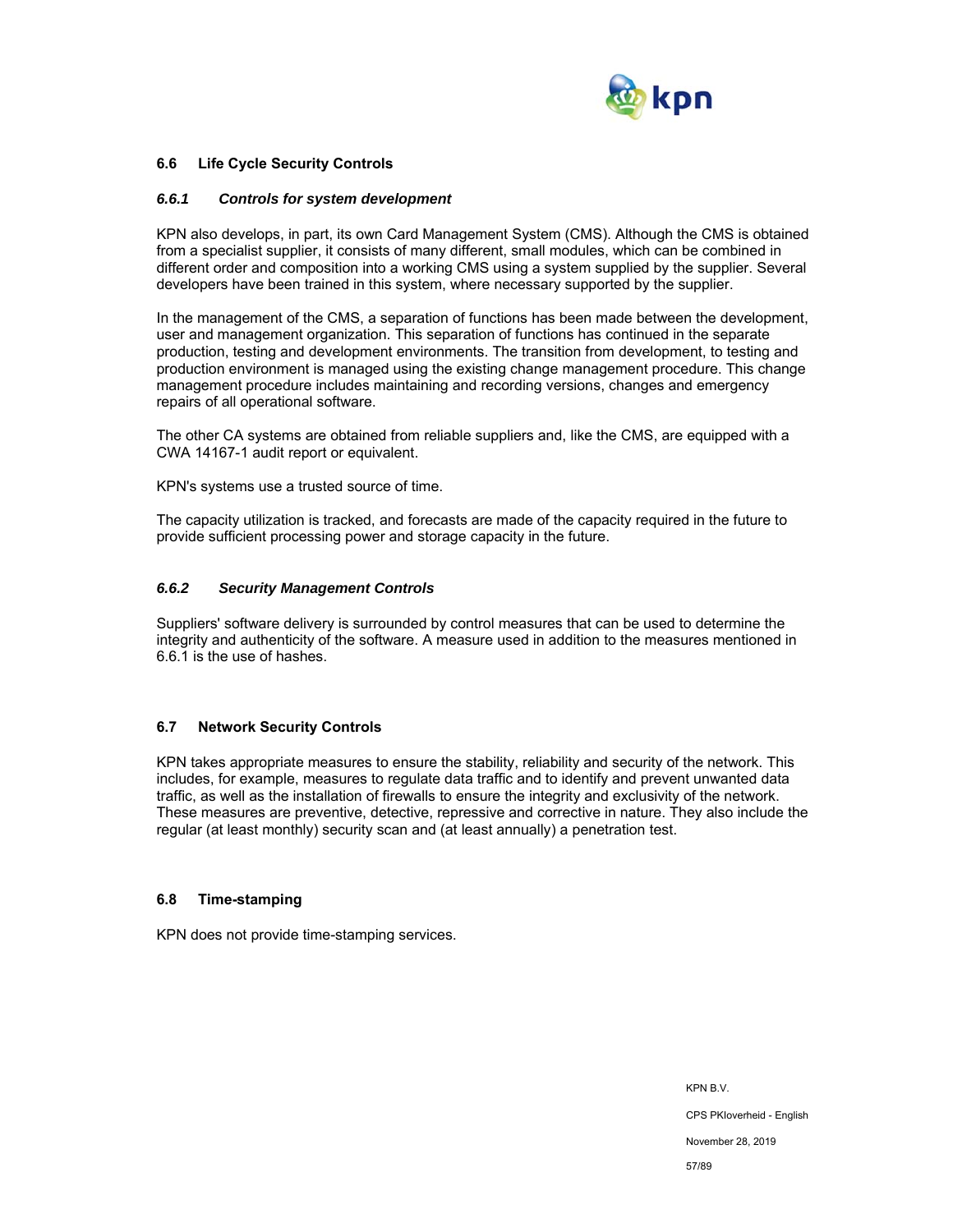

# **7 Certificate-, CRL- en OCSP-profiles**

# **7.1 Certificate profiles**

### *7.1.1 CP OID*

The applicable Certificate Policies can be identified through the following OIDs:

|                                          | Personal and Professional Certificates:                 |                             |  |
|------------------------------------------|---------------------------------------------------------|-----------------------------|--|
|                                          | Domein Overheid/Bedrijven (Domain Government/Companies) |                             |  |
|                                          | 2.16.528.1.1003.1.2.2.1                                 | Authentication certificate  |  |
|                                          | 2.16.528.1.1003.1.2.2.2                                 | Signing certificate         |  |
|                                          | 2.16.528.1.1003.1.2.2.3                                 | Confidentiality certificate |  |
| Domein Organisatie (Domain Organization) |                                                         |                             |  |
|                                          | 2.16.528.1.1003.1.2.5.1                                 | Authentication certificate  |  |
|                                          | 2.16.528.1.1003.1.2.5.2                                 | Signing certificate         |  |
|                                          | 2.16.528.1.1003.1.2.5.3                                 | Confidentiality certificate |  |

### Server certificates:

| Domein Overheid/Bedrijven (Domain Government/Companies) |  |  |
|---------------------------------------------------------|--|--|
| 2.16.528.1.1003.1.2.2.6<br>Server certificate.          |  |  |
| Domein Organisatie (Domain Organization)                |  |  |
| 2.16.528.1.1003.1.2.5.6<br>Server certificate.          |  |  |
|                                                         |  |  |

#### Groupcertificates:

| -----------------                                       |                              |  |  |  |
|---------------------------------------------------------|------------------------------|--|--|--|
| Domein Overheid/Bedrijven(Domain Government/Companies)  |                              |  |  |  |
| Authentication certificate.<br>2.16.528.1.1003.1.2.2.4  |                              |  |  |  |
| Confidentiality certificate.<br>2.16.528.1.1003.1.2.2.5 |                              |  |  |  |
| Domein Organisatie (Domain Organization)                |                              |  |  |  |
| Authentication certificate.<br>2.16.528.1.1003.1.2.5.4  |                              |  |  |  |
| 2.16.528.1.1003.1.2.5.5                                 | Confidentiality certificate. |  |  |  |

### *7.1.2 Overview Certificate Profiles*

The PKIoverheid Certificates are structured according to the PKIX X. 509 v3 standard, whereby extensions can be used. Signature certificates are structured according to the EESSI/ETSI Qualified Certificate Profile. Any extensions within this framework shall also be included in the other Certificates.

KPN B.V.

CPS PKIoverheid - English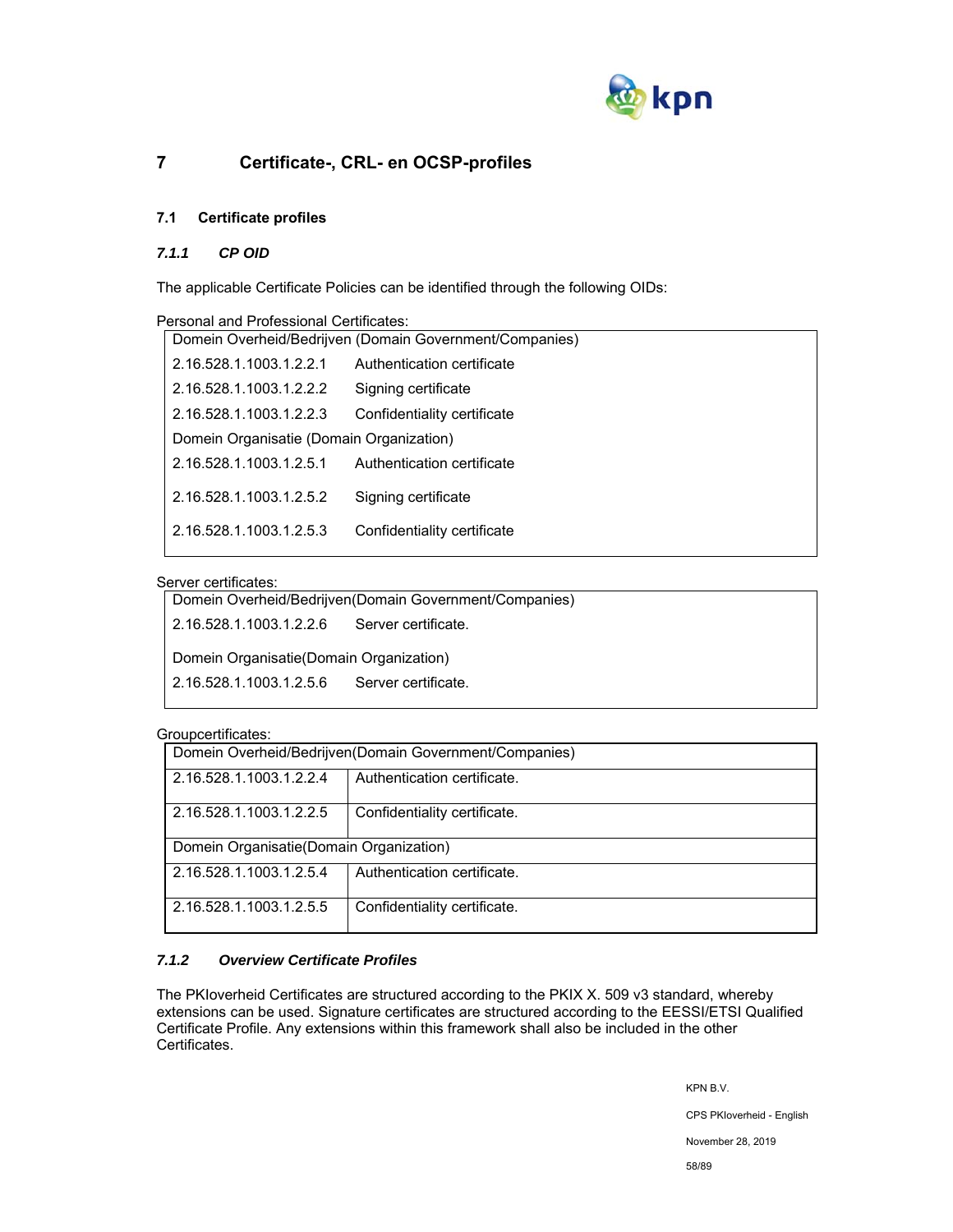

Certificate profiles are drawn up in accordance with Part 3 of the PKI government's Programme of Requirements, in accordance with the Certificate Profile of the Certificate for the Domain Government/Companies and Organization.

The length of the SerialNumber is for the following products:

|  | Personal, Professional and Group Certificates  |          |         |  |
|--|------------------------------------------------|----------|---------|--|
|  | o until 31-03-2016                             | 128 bits |         |  |
|  | $o from 1-04-2016$                             |          | 64 bits |  |
|  | o from 5-03-2019                               |          | 96 bits |  |
|  | o from 23-05-2019                              | 160 bits |         |  |
|  | <b>Server Certificates</b>                     |          |         |  |
|  | o until 31-03-2016                             | 128 bits |         |  |
|  | o from 1-04-2016                               |          | 64 bits |  |
|  | o from 5-03-2019                               |          | 96 bits |  |
|  | o from 23-05-2019                              | 160 bits |         |  |
|  | <b>Extended validation Server Certificates</b> |          |         |  |
|  | o from 10-11-2015                              |          | 64 bits |  |
|  | o from 5-03-2019                               |          | 96 bits |  |
|  | o from 23-05-2019                              | 160 bits |         |  |

### *7.1.3 Personal certificates and Professional Certificates*

### **Basic attributes**

| <b>Field</b>                                                                                                                                                                                                  | value                                                                                                                                                                                                                                                                                                                                                                                                                                                                                                                                                                                                                                                                                                                                                                                                                                                                                                                                                                                                                                                                                                                                                                                                                                                                                        |  |
|---------------------------------------------------------------------------------------------------------------------------------------------------------------------------------------------------------------|----------------------------------------------------------------------------------------------------------------------------------------------------------------------------------------------------------------------------------------------------------------------------------------------------------------------------------------------------------------------------------------------------------------------------------------------------------------------------------------------------------------------------------------------------------------------------------------------------------------------------------------------------------------------------------------------------------------------------------------------------------------------------------------------------------------------------------------------------------------------------------------------------------------------------------------------------------------------------------------------------------------------------------------------------------------------------------------------------------------------------------------------------------------------------------------------------------------------------------------------------------------------------------------------|--|
| Version                                                                                                                                                                                                       | 2(X.509v3)                                                                                                                                                                                                                                                                                                                                                                                                                                                                                                                                                                                                                                                                                                                                                                                                                                                                                                                                                                                                                                                                                                                                                                                                                                                                                   |  |
| SerialNumber                                                                                                                                                                                                  | Unique serial number within the CA                                                                                                                                                                                                                                                                                                                                                                                                                                                                                                                                                                                                                                                                                                                                                                                                                                                                                                                                                                                                                                                                                                                                                                                                                                                           |  |
| The used algorithm under the SHA-1 root (domain Government /Companies)<br>Signature<br>is sha1WithRSAEncryption.<br>The used algorithm under the SHA-2 root (domain Organization)<br>sha256WithRSAEncryption. |                                                                                                                                                                                                                                                                                                                                                                                                                                                                                                                                                                                                                                                                                                                                                                                                                                                                                                                                                                                                                                                                                                                                                                                                                                                                                              |  |
| <b>Issuer</b>                                                                                                                                                                                                 | Contains the name of the CA concerned and is represented by the following<br>attributes: CommonName, OrganizationName en CountryName.<br>There have been / are several CA certificates in use.<br>CA-Certificate with OrganizationName 'PinkRoccade Infrastructure<br>Services BV'. The CommonName contains 'PinkRoccade CSP -<br>Overheid - 'and the designation 'Onweerlegbaarheid CA' of<br>'Vertrouwelijkheid CA' of 'Authenticiteit CA', depending on the type of<br>certificaat. The CountryName is 'NL'.<br>CA-Certificate with OrganizationName 'Getronics PinkRoccade<br>٠<br>Nederland B.V.'. The CommonName contains 'Getronics PinkRoccade<br>PKloverheid CA - Overheid/Bedrijven en Organisatie'. The<br>CountryName is 'NL'.<br>CA-Certificate with OrganizationName 'Getronics Nederland BV'. De<br>٠<br>CommonName contains 'Getronics CSP Organisatie CA - G2. the<br>CountryName is 'NL'.<br>CA-certificate with OrganizationName 'KPN Corporate Market B.V.', the<br>٠<br>Common name contains 'KPN Corporate Market CSP Organisatie CA -<br>G2'. The CountryName is 'NL';<br>CA-certificate with OrganizationName 'KPN Corporate Market B.V.', the<br>٠<br>Common name contains 'KPN Corporate Market PKIoverheid CA-<br>Overheid en Bedrijven' The CountryName is 'NL'. |  |

KPN B.V.

CPS PKIoverheid - English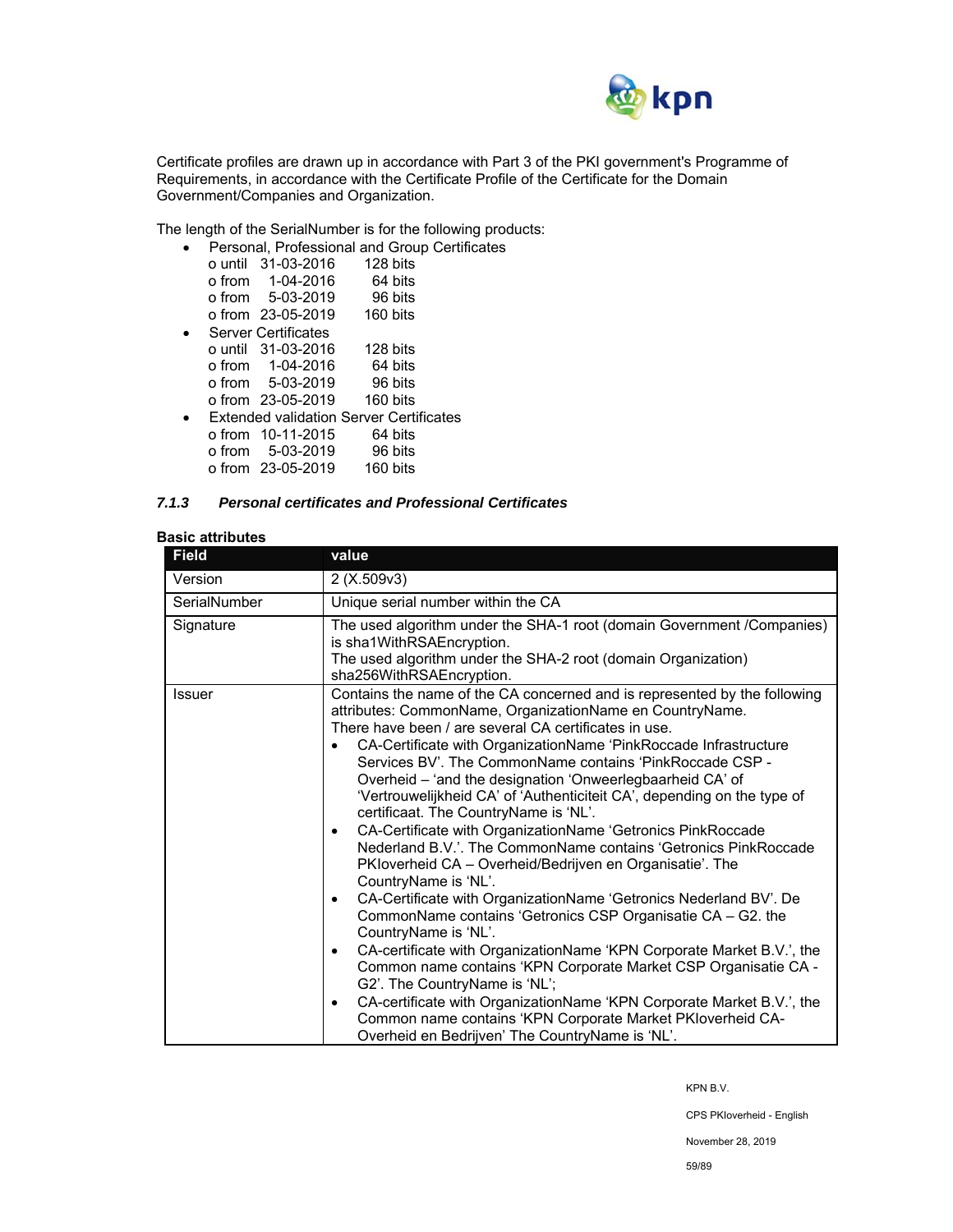

|                      | CA-certificate with OrganizationName 'KPN B.V.', the Common name<br>٠<br>contains 'KPN PKIoverheid CA-Overheid en Bedrijven' The<br>CountryName is 'NL'.<br>CA-certificate with OrganizationName 'KPN B.V.', the Common name<br>٠<br>contains 'KPN BV PKIOverheid Organisatie Persoon CA - G3' with<br>organizationIdentifier = NTRNL-27124701' and CountryName 'NL'                                                                                                                                                                                                    |  |
|----------------------|-------------------------------------------------------------------------------------------------------------------------------------------------------------------------------------------------------------------------------------------------------------------------------------------------------------------------------------------------------------------------------------------------------------------------------------------------------------------------------------------------------------------------------------------------------------------------|--|
| Validity             | see 6.3.2.                                                                                                                                                                                                                                                                                                                                                                                                                                                                                                                                                              |  |
| Subject              | The subject's name is displayed as a Distinguished Name (DN), and is<br>represented by at least the following attributes:<br>CountryName;<br>٠<br>CommonName;<br>OrganizationName;<br>Title<br>SerialNumber (subjectSerialnumber).<br>The attributes used to describe the subject name it in a unique way.<br>The CountryName attribute is set to a two-letter country code according to<br>ISO 3166.<br>The Title attribute shall only be filled with the Recognised Profession title of<br>the Certificate Holder if a Professional Certificate has been applied for. |  |
| subjectPublicKeyInfo | Contains the PublicKey of the Subject                                                                                                                                                                                                                                                                                                                                                                                                                                                                                                                                   |  |

### **Standard extensions**

| <b>Field</b>               | <b>Critical</b> | value                                                                                                                                                                                                                                                                                                                                                      |
|----------------------------|-----------------|------------------------------------------------------------------------------------------------------------------------------------------------------------------------------------------------------------------------------------------------------------------------------------------------------------------------------------------------------------|
| AuthorityKeyIdentifier     | No.             | Keyldentifier is set to 160 bit SHA-1 hash                                                                                                                                                                                                                                                                                                                 |
| SubjectKeyIdentifier       | No.             | Keyldentifier is set to 160 bit SHA-1 hash                                                                                                                                                                                                                                                                                                                 |
| KeyUsage                   | <b>Yes</b>      | The digital signature bit is included in Authenticity<br>Certificates.<br>The keyEncipherment, dataEncipherment and keyAgreement<br>bits are included in Confidentiality Certificates.<br>In Signing Certificates, the non-Repudiation bit is included.                                                                                                    |
| <b>BasicConstraints</b>    | Yes             | The CA bit is set to 'False' en pathLenConstraint to 'none'                                                                                                                                                                                                                                                                                                |
| <b>CertificatePolicies</b> | No.             | Domain Government/Companies<br>Authhentication certificates contain the OID<br>2.16.528.1.1003.1.2.2.1.<br>Signing certificates contain the<br>OID 2.16.528.1.1003.1.2.2.2.<br>Confidentiality Certificates contain the OID<br>2.16.528.1.1003.1.2.2.3.<br>Domain Organization<br>Authhentication certificates contain the OID<br>2.16.528.1.1003.1.2.5.1. |

KPN B.V.

CPS PKIoverheid - English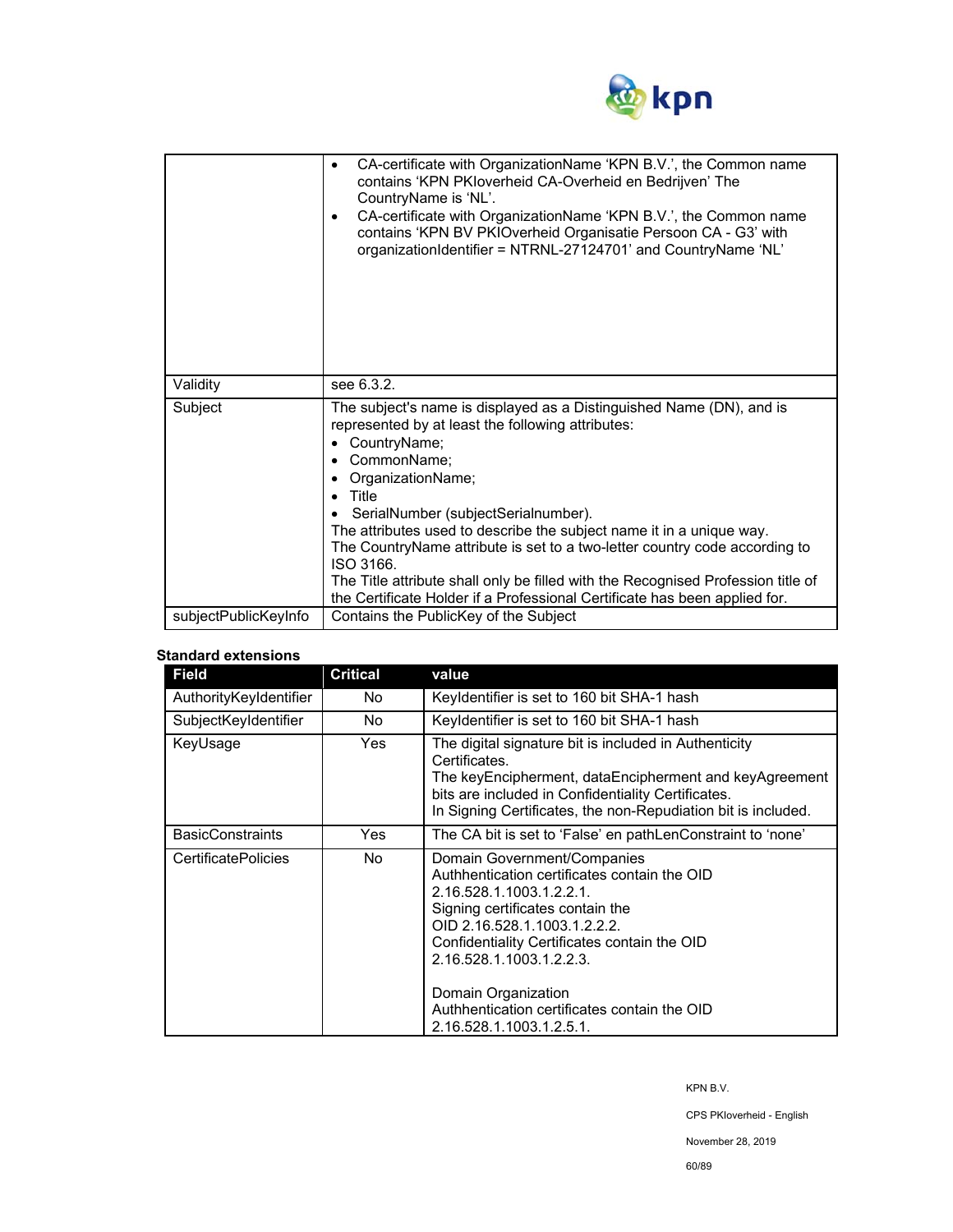

| SubjectAltName               | <b>No</b> | Signing certificates contain the OID<br>2.16.528.1.1003.1.2.5.2.<br>Confidentiality Certificates contain the OID<br>2.16.528.1.1003.1.2.5.3.<br>All types of Certificates contain a link to the CPS and a user<br>text.<br>The user memo contains a message that in case the<br><job_title> field is filled with a Recognised Profession is a<br/>Professional Certificate. When using his certificates, the<br/>Certificate Holder shall act on account of his profession. This<br/>with reference to this CPS.<br/>In the case of a professional certificate issued to a member<br/>of the Royal Netherlands Bailiffs Association, the following<br/>URL is mentioned here:<br/>www.registergerechtsdeurwaarders.nl. This URL refers to the<br/>bailiff's register. This register must be consulted before<br/>relying on the certificate received.<br/>This includes<br/>the subject's e-mail address;<br/><math>\bullet</math><br/>the OID of the CA concerned;<br/><math display="inline">\bullet</math><br/>The subject serial number of the Certificate Holder.<br/><math display="inline">\bullet</math><br/>The OID of the concerning CA is one of the following:<br/>PinkRoccade CSP CA belonging to the Certificate type;<br/>- Authentication 2.16.528.1.1003.1.3.2.2.1,<br/>- Signing 2.16.528.1.1003.1.3.2.2.2,<br/>- confidentiality 2.16.528.1.1003.1.3.2.2.3<br/>or the Getronics PinkRoccade PKIoverheid CA -<br/><math display="inline">\bullet</math><br/>Overheid/Bedrijven en Organisatie CA;<br/>2.16.528.1.1003.1.3.2.2.5<br/>or the Getronics CSP Organisatie CA - G2;<br/><math display="inline">\bullet</math><br/>2.16.528.1.1003.1.3.5.4.1.<br/>or the KPN CSP Overheid/Bedrijven CA:<br/><math display="inline">\bullet</math><br/>2.16.528.1.1003.1.3.2.7.1<br/>or the KPN CSP Organisatie CA - G2;<br/><math display="inline">\bullet</math><br/>2.16.528.1.1003.1.3.5.9.1<br/>In addition, in the authentication certificate, an 'othername'<br/>MAY be included for use with Single Sign On (SSO).</job_title> |
|------------------------------|-----------|--------------------------------------------------------------------------------------------------------------------------------------------------------------------------------------------------------------------------------------------------------------------------------------------------------------------------------------------------------------------------------------------------------------------------------------------------------------------------------------------------------------------------------------------------------------------------------------------------------------------------------------------------------------------------------------------------------------------------------------------------------------------------------------------------------------------------------------------------------------------------------------------------------------------------------------------------------------------------------------------------------------------------------------------------------------------------------------------------------------------------------------------------------------------------------------------------------------------------------------------------------------------------------------------------------------------------------------------------------------------------------------------------------------------------------------------------------------------------------------------------------------------------------------------------------------------------------------------------------------------------------------------------------------------------------------------------------------------------------------------------------------------------------------------------------------------------------------------------------------------------------------------------------------------------------------------------------------------------------------------------------------------------------------------------|
| <b>CrIDistributionPoints</b> | No        | Contains the URI value from which the CRL belonging to the<br>Certificate type can be retrieved.                                                                                                                                                                                                                                                                                                                                                                                                                                                                                                                                                                                                                                                                                                                                                                                                                                                                                                                                                                                                                                                                                                                                                                                                                                                                                                                                                                                                                                                                                                                                                                                                                                                                                                                                                                                                                                                                                                                                                 |
| ExtendedKeyUsage             | No        | Authentication certificates can contain this extension. This<br>extension makes it possible to use the Certificate for<br>Windows Smartcard Logon, among other things.                                                                                                                                                                                                                                                                                                                                                                                                                                                                                                                                                                                                                                                                                                                                                                                                                                                                                                                                                                                                                                                                                                                                                                                                                                                                                                                                                                                                                                                                                                                                                                                                                                                                                                                                                                                                                                                                           |
| AuthorityInfoAccess          | No        | Contains the URI value of the OCSP responder, which<br>belongs to the certificate type. The OCSP response allows<br>real-time status information about the relevant Certificate to<br>be requested.                                                                                                                                                                                                                                                                                                                                                                                                                                                                                                                                                                                                                                                                                                                                                                                                                                                                                                                                                                                                                                                                                                                                                                                                                                                                                                                                                                                                                                                                                                                                                                                                                                                                                                                                                                                                                                              |

KPN B.V.

CPS PKIoverheid - English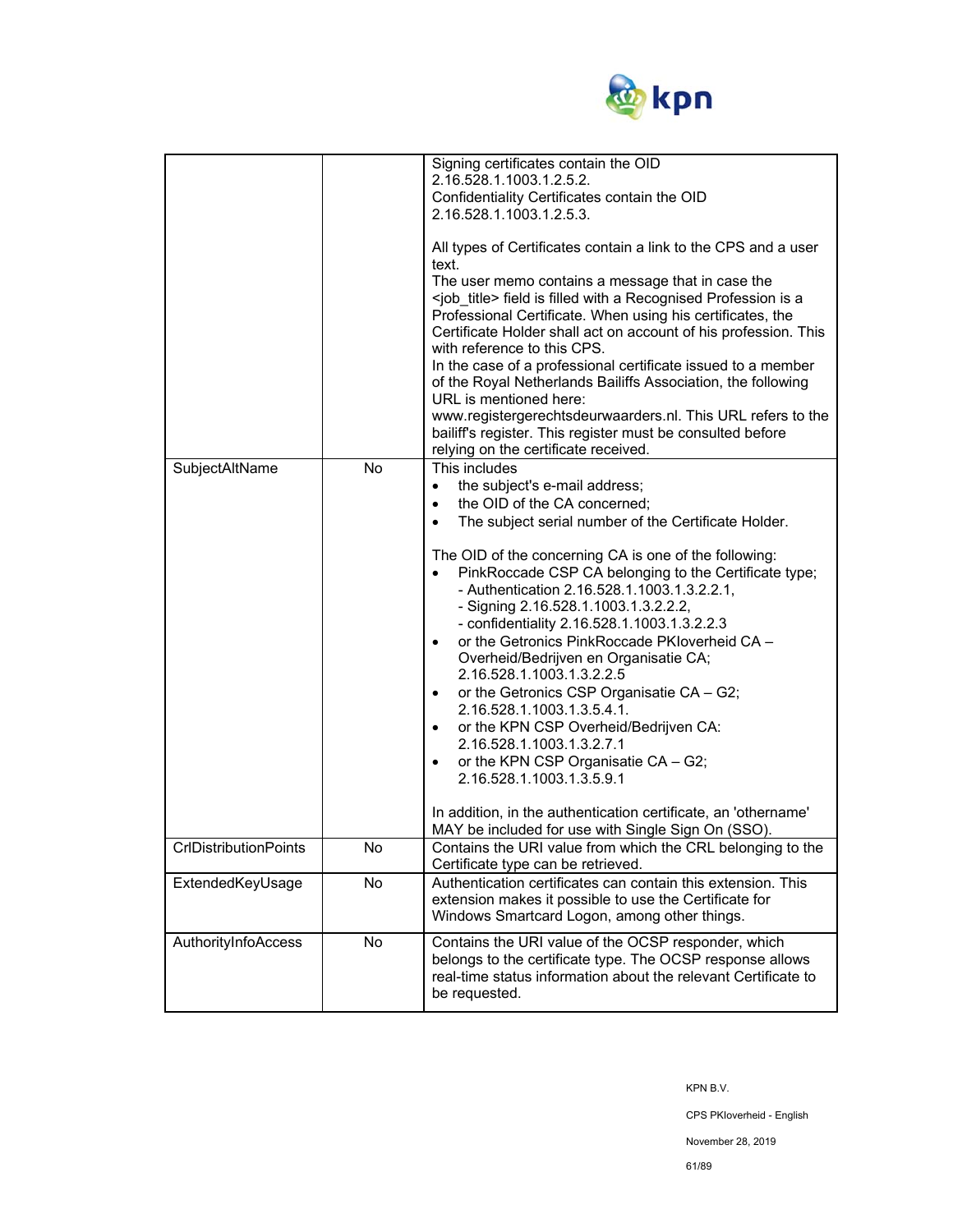

### **Private extensions**

| Field        | Critical | Value                                                                                                                                                                                                                                                                      |
|--------------|----------|----------------------------------------------------------------------------------------------------------------------------------------------------------------------------------------------------------------------------------------------------------------------------|
| QCStatements | No.      | Certificates for the electronic signature<br>MUST indicate that they are issued as<br>qualified certificates complying with annex I<br>of EU regulation 920/2014. This compliance<br>is indicated by including the id-etsi-qcsQcCompliance<br>statement in this extension. |

# *7.1.4 Group certificates*

| field        | value                                                                                                                                                                                                                                                                                                                                                                                                                                                                                                                                                                                                                                                                                                                                                                                                                                                                                                                                                                                                                                                                                                                                                                                                                                                                                                                                                                                                                                                                                                                                                                                                                                                                                                                              |  |  |
|--------------|------------------------------------------------------------------------------------------------------------------------------------------------------------------------------------------------------------------------------------------------------------------------------------------------------------------------------------------------------------------------------------------------------------------------------------------------------------------------------------------------------------------------------------------------------------------------------------------------------------------------------------------------------------------------------------------------------------------------------------------------------------------------------------------------------------------------------------------------------------------------------------------------------------------------------------------------------------------------------------------------------------------------------------------------------------------------------------------------------------------------------------------------------------------------------------------------------------------------------------------------------------------------------------------------------------------------------------------------------------------------------------------------------------------------------------------------------------------------------------------------------------------------------------------------------------------------------------------------------------------------------------------------------------------------------------------------------------------------------------|--|--|
| Version      | 2 (X.509v3)                                                                                                                                                                                                                                                                                                                                                                                                                                                                                                                                                                                                                                                                                                                                                                                                                                                                                                                                                                                                                                                                                                                                                                                                                                                                                                                                                                                                                                                                                                                                                                                                                                                                                                                        |  |  |
| SerialNumber | Unique serial number within the CA                                                                                                                                                                                                                                                                                                                                                                                                                                                                                                                                                                                                                                                                                                                                                                                                                                                                                                                                                                                                                                                                                                                                                                                                                                                                                                                                                                                                                                                                                                                                                                                                                                                                                                 |  |  |
| Signature    | The used algorithm under the SHA-1 root (domain Government<br>/Companies) is sha1WithRSAEncryption.<br>The used algorithm under the SHA-2 root (domain Organization)<br>sha256WithRSAEncryption.                                                                                                                                                                                                                                                                                                                                                                                                                                                                                                                                                                                                                                                                                                                                                                                                                                                                                                                                                                                                                                                                                                                                                                                                                                                                                                                                                                                                                                                                                                                                   |  |  |
| Issuer       | Contains the name of the CA concerned and is represented by the<br>following attributes: CommonName, OrganizationName en CountryName.<br>There have been / are several CA certificates in use.<br>CA-Certificate with OrganizationName 'PinkRoccade Infrastructure<br>$\bullet$<br>Services BV'. The CommonName contains 'PinkRoccade CSP -<br>Overheid - 'and the designation 'Onweerlegbaarheid CA' of<br>'Vertrouwelijkheid CA' of 'Authenticiteit CA', depending on the type of<br>certificaat. The CountryName is 'NL'.<br>CA-Certificate with OrganizationName 'Getronics PinkRoccade<br>$\bullet$<br>Nederland B.V.'. The CommonName contains 'Getronics<br>PinkRoccade PKIoverheid CA - Overheid/Bedrijven en Organisatie'.<br>The CountryName is 'NL'.<br>CA-Certificate with OrganizationName 'Getronics Nederland BV'. De<br>$\bullet$<br>CommonName contains 'Getronics CSP Organisatie CA - G2. the<br>CountryName is 'NL'.<br>CA-certificate with OrganizationName 'KPN Corporate Market B.V.',<br>$\bullet$<br>the Common name contains 'KPN Corporate Market CSP Organisatie<br>CA - G2'. The CountryName is 'NL';<br>CA-certificate with OrganizationName 'KPN Corporate Market B.V.',<br>$\bullet$<br>the Common name contains 'KPN Corporate Market PKIoverheid CA-<br>Overheid en Bedrijven' The CountryName is 'NL'.<br>CA-certificate with OrganizationName 'KPN B.V.', the Common name<br>$\bullet$<br>contains 'KPN PKloverheid CA-Overheid en Bedrijven' The<br>CountryName is 'NL'.<br>CA-certificate with OrganizationName 'KPN B.V.', the Common name<br>$\bullet$<br>contains 'KPN BV PKIOverheid Organisatie Services CA - G3' with<br>organizationIdentifier = NTRNL-27124701' and CountryName 'NL' |  |  |

KPN B.V.

CPS PKIoverheid - English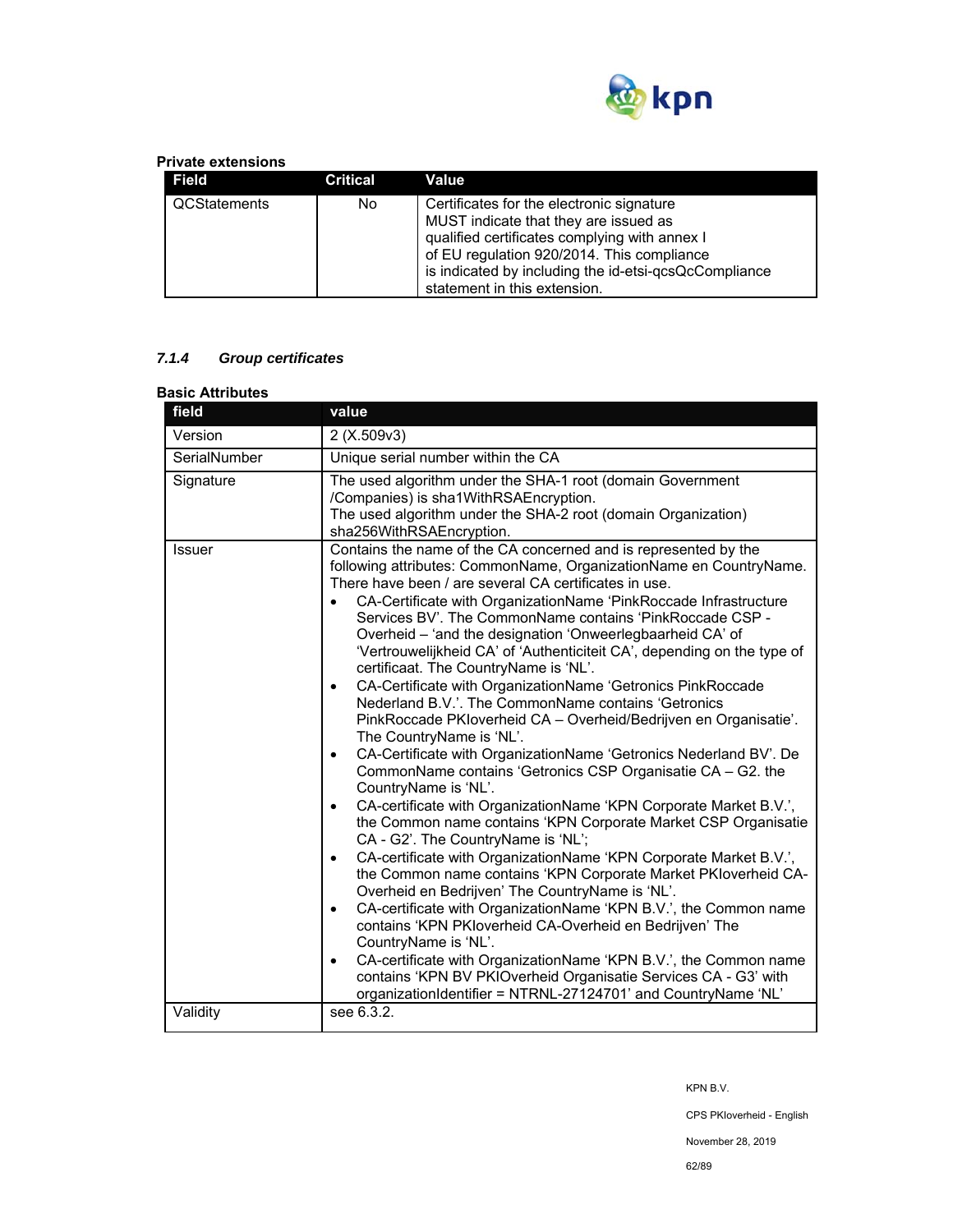

| Subject              | The subject's name is displayed as a Distinguished Name (DN), and is<br>represented by at least the following attributes:<br>CountryName;<br>CommonName:<br>٠<br>OrganizationName;<br>٠<br>SerialNumber (subject serial number);<br>٠<br>State:<br>Locality.                                                   |
|----------------------|----------------------------------------------------------------------------------------------------------------------------------------------------------------------------------------------------------------------------------------------------------------------------------------------------------------|
|                      | The attribute OrganizationUnit can also be included as an option.<br>The CommonName contains the name of the Service, for example a DNS<br>or group name. The attributes describe the subject name in a unique way.<br>The CountryName attribute is set to a two-letter country code according<br>to ISO 3166. |
| subjectPublicKeyInfo | Public Key of the Subject                                                                                                                                                                                                                                                                                      |

# **Standard Extensions**

| <b>Field</b>               | <b>Critical</b> | value                                                                                                                                                                                                                                                                                                                                                                                                                                         |
|----------------------------|-----------------|-----------------------------------------------------------------------------------------------------------------------------------------------------------------------------------------------------------------------------------------------------------------------------------------------------------------------------------------------------------------------------------------------------------------------------------------------|
| AuthorityKeyIdentifier     | <b>No</b>       | Keyldentifier is set to 160 bit SHA-1 hash                                                                                                                                                                                                                                                                                                                                                                                                    |
| SubjectKeyIdentifier       | <b>No</b>       | Keyldentifier is set to 160 bit SHA-1 hash                                                                                                                                                                                                                                                                                                                                                                                                    |
| KeyUsage                   | Yes             | The digital signature bit is included in Authenticity<br>Certificates.<br>The keyEncipherment, dataEncipherment and<br>keyAgreement bits are included in Confidentiality<br>Certificates                                                                                                                                                                                                                                                      |
| <b>BasicConstraints</b>    | Yes             | The CA bit is set to 'False' and pathLenConstraint to<br>'none'                                                                                                                                                                                                                                                                                                                                                                               |
| <b>CertificatePolicies</b> | <b>No</b>       | Domain Government/Companies<br>Authentication certificates contain the OID<br>2.16.528.1.1003.1.2.2.4.<br>Confidentiality Certificates contain the OID<br>2.16.528.1.1003.1.2.2.5).<br>Domain Organization<br>Authentication certificates contain the OID<br>2.16.528.1.1003.1.2.4.4.<br>Confidentiality Certificates contain the OID<br>2.16.528.1.1003.1.2.4.5).<br>All types of certificates contain a link to the CPS and a<br>user text. |
| SubjectAltName             | <b>No</b>       | Herein the OID of the CA:<br>PinkRoccade CSP Services CA;<br>$\bullet$<br>2.16.528.1.1003.1.3.2.2.4;<br>of de Getronics PinkRoccade PKIoverheid CA -<br>$\bullet$<br>Overheid/Bedrijven en Organisatie CA;<br>2.16.528.1.1003.1.3.2.2.5;                                                                                                                                                                                                      |

KPN B.V.

CPS PKIoverheid - English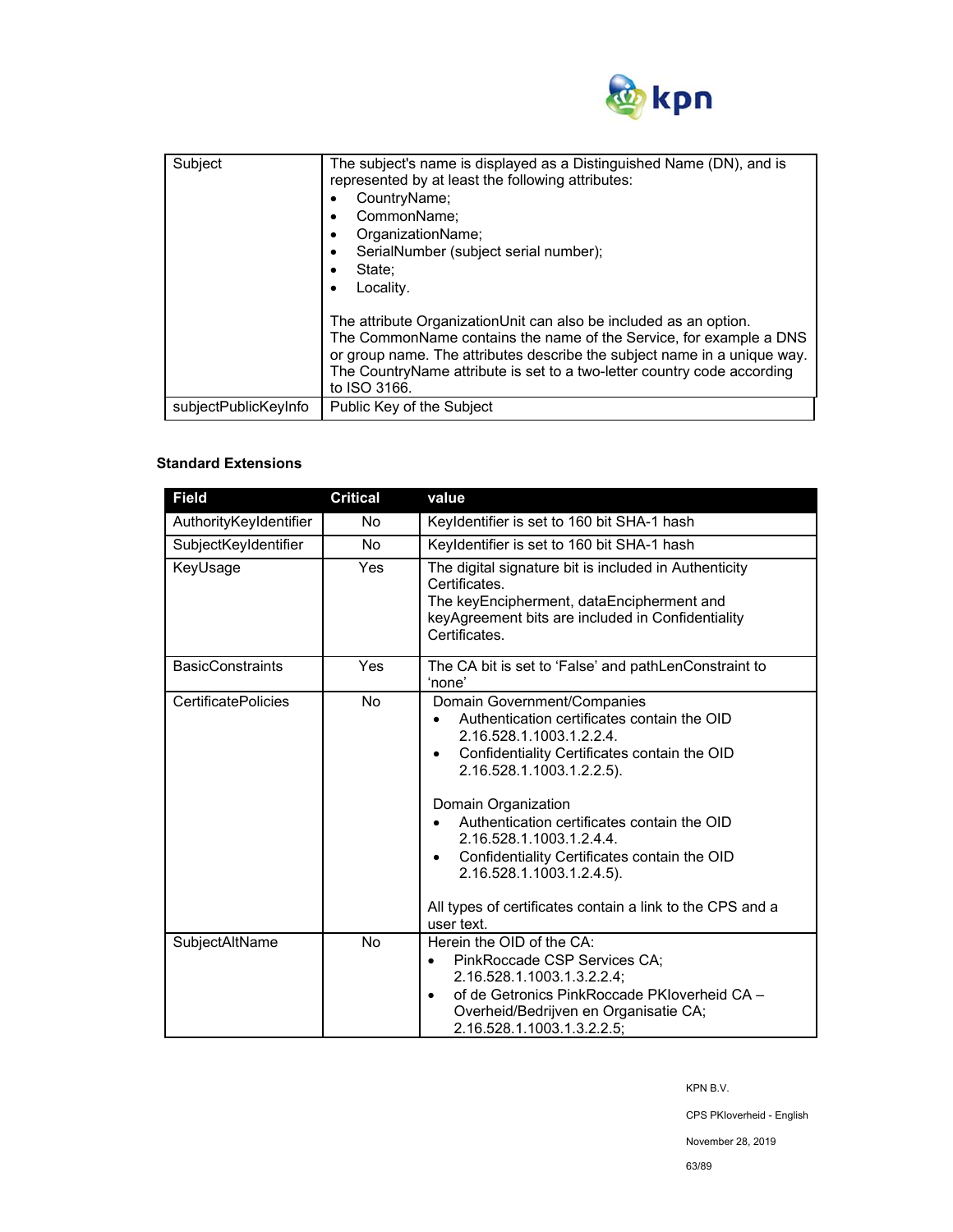

|                              |     | of de Getronics CSP Organisatie CA – G2;<br>2.16.528.1.1003.1.3.5.4.1<br>and the Subject number of the Certificate Holder are<br>stated<br>Confidentiality Certificates and Authentication Certificates<br>also include the Subject's e-mail address. |
|------------------------------|-----|-------------------------------------------------------------------------------------------------------------------------------------------------------------------------------------------------------------------------------------------------------|
| <b>CrIDistributionPoints</b> | No. | Contains the URI value of the relevant CRL, which                                                                                                                                                                                                     |
|                              |     | belongs to the certificate type, can be retrieved.                                                                                                                                                                                                    |
| ExtendedKeyUsage             | No. | Group Certificates can contain this extension, which<br>makes it possible to use the Certificate for Windows<br>Smartcard Logon and Codesigning among others.                                                                                         |
| AuthorityInfoAccess          | No. | Contains the URI value of the OCSP responder, which<br>belongs to the certificate type. The OCSP response allows<br>real-time status information about the relevant Certificate<br>to be requested.                                                   |

# *7.1.5 (Standard) Server certificates*

| <b>Field</b>  | <b>Value</b>                                                                                                                                                                                                                                                                                                                                                                                                                                                                                                                                                                                                                                                                                                                                                                                                                                                                                                                                                                                                                                                                                                                                                                  |  |  |
|---------------|-------------------------------------------------------------------------------------------------------------------------------------------------------------------------------------------------------------------------------------------------------------------------------------------------------------------------------------------------------------------------------------------------------------------------------------------------------------------------------------------------------------------------------------------------------------------------------------------------------------------------------------------------------------------------------------------------------------------------------------------------------------------------------------------------------------------------------------------------------------------------------------------------------------------------------------------------------------------------------------------------------------------------------------------------------------------------------------------------------------------------------------------------------------------------------|--|--|
| Version       | 2 (X.509v3)                                                                                                                                                                                                                                                                                                                                                                                                                                                                                                                                                                                                                                                                                                                                                                                                                                                                                                                                                                                                                                                                                                                                                                   |  |  |
| SerialNumber  | Unique serial number within the CA                                                                                                                                                                                                                                                                                                                                                                                                                                                                                                                                                                                                                                                                                                                                                                                                                                                                                                                                                                                                                                                                                                                                            |  |  |
| Signature     | The used algorithm under the SHA-1 root (domain Government<br>/Companies) is sha1WithRSAEncryption.<br>The used algorithm under the SHA-2 root (domain Organization)                                                                                                                                                                                                                                                                                                                                                                                                                                                                                                                                                                                                                                                                                                                                                                                                                                                                                                                                                                                                          |  |  |
| <b>Issuer</b> | sha256WithRSAEncryption.<br>Contains the name of the CA concerned and is represented by the<br>following attributes: CommonName, OrganizationName and<br>CountryName.<br>There are/(have been) several CA certificates in use.<br>CA-Certificate with OrganizationName 'PinkRoccade Infrastructure<br>Services BV'. The CommonName contains 'PinkRoccade CSP -<br>Overheid - ' and the designation 'Onweerlegbaarheid CA' of<br>'Vertrouwelijkheid CA' of 'Authenticiteit CA', depending on the type of<br>certificate. The CountryName is set to 'NL'.<br>CA-Certificate with OrganizationName 'Getronics PinkRoccade<br>$\bullet$<br>Nederland B.V.'. The CommonName contains 'Getronics<br>PinkRoccade PKIoverheid CA - Overheid/Bedrijven en Organisatie'.<br>The CountryName is set to 'NL'.<br>CA-Certificate with OrganizationName 'Getronics Nederland BV'. The<br>٠<br>CommonName contains 'Getronics CSP Organisatie CA - G2. The<br>CountryName is set to 'NL'<br>CA-certificate with OrganizationName 'KPN Corporate Market B.V.',<br>$\bullet$<br>The Common name contains 'KPN Corporate Market CSP<br>Organisatie CA - G2' and the CountryName is set to 'NL'; |  |  |

KPN B.V.

CPS PKIoverheid - English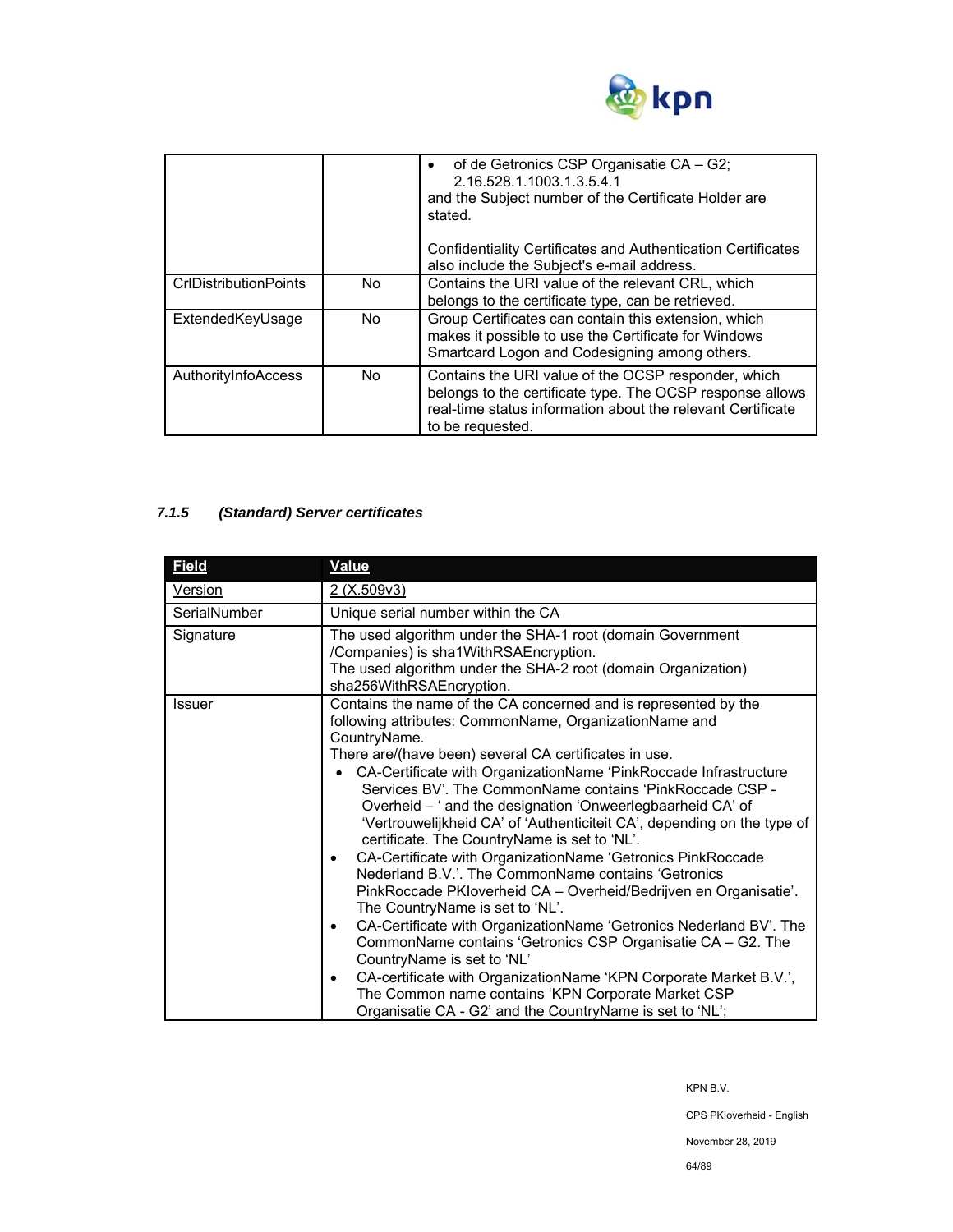

| Validity             | CA-certificate with OrganizationName 'KPN Corporate Market B.V.',<br>٠<br>the Common name contains 'KPN Corporate Market PKIoverheid CA-<br>Overheid en Bedrijven' and the CountryName is set to 'NL'.<br>CA-certificate with OrganizationName 'KPN B.V.', the Common name<br>٠<br>contains 'KPN PKloverheid CA-Overheid en Bedrijven' and the<br>CountryName is set to 'NL'.<br>CA-certificate with OrganizationName 'KPN B.V.', the Common name<br>$\bullet$<br>contains 'KPN BV PKloverheid Organisatie Server CA - G3' met<br>organizationIdentifier ' NTRNL-27124701' and the CountryName 'NL'<br>see 6.3.2. |  |
|----------------------|-------------------------------------------------------------------------------------------------------------------------------------------------------------------------------------------------------------------------------------------------------------------------------------------------------------------------------------------------------------------------------------------------------------------------------------------------------------------------------------------------------------------------------------------------------------------------------------------------------------------|--|
| Subject              | $CN = $<br>SERIALNUMBER = < subjectserialnumber > (optional)<br>$OU =$ < part of subscriber's organization > (optional)<br>$L = <$ city ><br>$ST = <$ province ><br>$O = \langle$ subscriber's organization ><br>$C = <$ country code ><br>The CountryName attribute is set to a two-letter country code according<br>to ISO 3166.                                                                                                                                                                                                                                                                                |  |
|                      |                                                                                                                                                                                                                                                                                                                                                                                                                                                                                                                                                                                                                   |  |
| subjectPublicKeyInfo | Contains the Public Key of the Subject                                                                                                                                                                                                                                                                                                                                                                                                                                                                                                                                                                            |  |

### **Standard extensions**

| <b>Field</b>               | <b>Critical</b> | Value                                                                                                                                                                                                                                                                                                                                                                                                                                                                                                        |
|----------------------------|-----------------|--------------------------------------------------------------------------------------------------------------------------------------------------------------------------------------------------------------------------------------------------------------------------------------------------------------------------------------------------------------------------------------------------------------------------------------------------------------------------------------------------------------|
| AuthorityKeyIdentifier     | No              | Keyldentifier is set to 160 bit SHA-1 hash                                                                                                                                                                                                                                                                                                                                                                                                                                                                   |
| SubjectKeyIdentifier       | No              | Keyldentifier is set to 160 bit SHA-1 hash                                                                                                                                                                                                                                                                                                                                                                                                                                                                   |
| KeyUsage                   | Yes             | n/a                                                                                                                                                                                                                                                                                                                                                                                                                                                                                                          |
| <b>CertificatePolicies</b> | No.             | Domain Organization<br>Server certificates contain the OID<br>2.16.528.1.1003.1.2.5.6.<br>All types of certificates contain a link to the CPS and a<br>user text.                                                                                                                                                                                                                                                                                                                                            |
| SubjectAltName             | <b>No</b>       | This field contains the OID of the CA of either<br>PinkRoccade CSP Services CA:<br>or the Getronics PinkRoccade PKIoverheid CA -<br>Government/Businesses and Organization CA;<br>or the Getronics CSP Organization CA - G2;<br>or KPN BV PKloverheid Organization Server CA -<br>G3'<br>and the subject number of the certificate holder.<br>In server certificates, the primary name of the service and,<br>if applicable, the additional names of the service are<br>included in SubjectAltname. dNSName. |

KPN B.V.

CPS PKIoverheid - English

November 28, 2019

65/89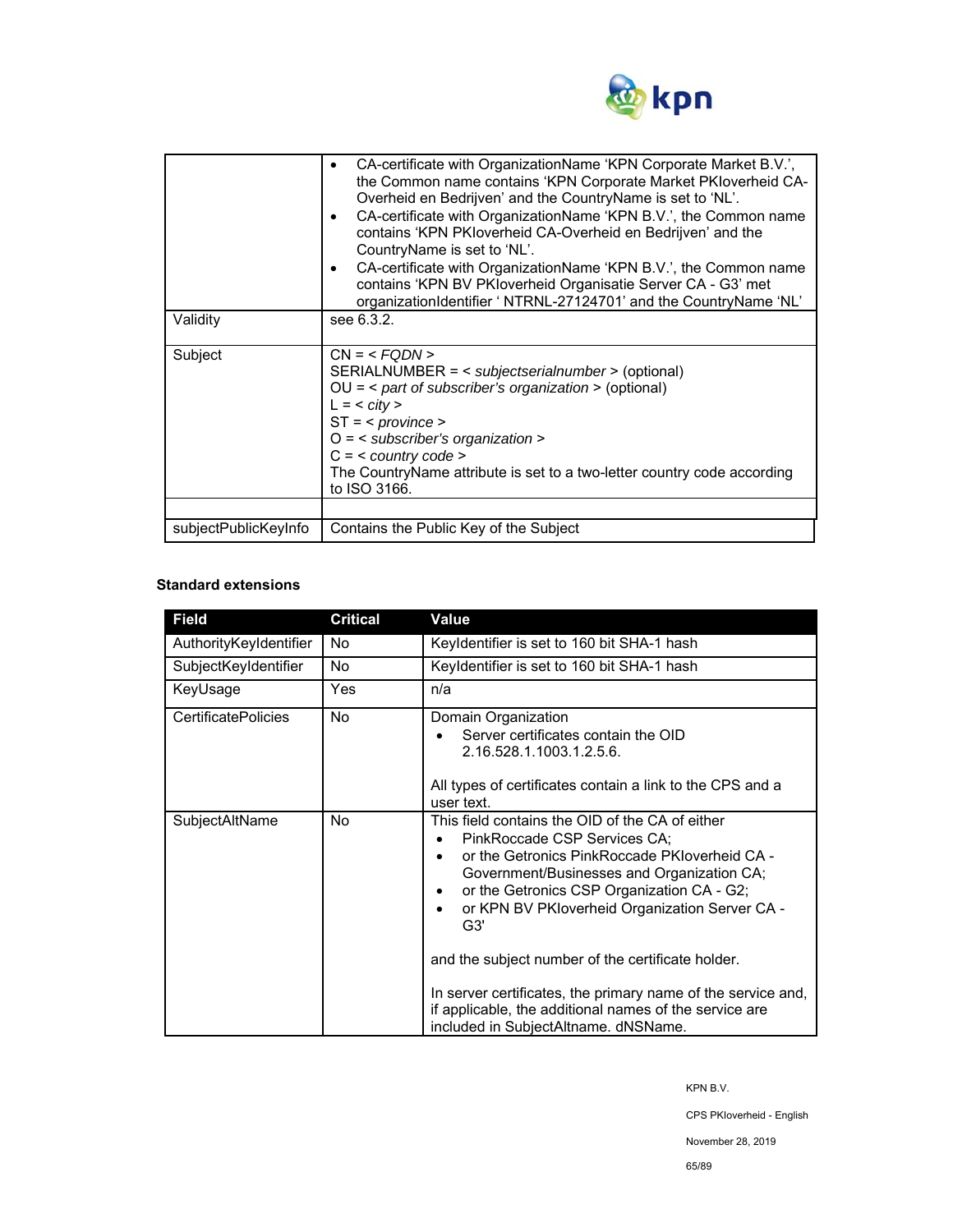

| <b>CrIDistributionPoints</b> | No  | Contains the URI value where the CRL, belonging to this<br>type of Certificate, can be retrieved                                                                                                   |
|------------------------------|-----|----------------------------------------------------------------------------------------------------------------------------------------------------------------------------------------------------|
| ExtendedKeyUsage             | No  | Server certificates may contain this extension, which<br>makes it possible to use the Certificate for server and<br>client authentication as well as email security.                               |
| AuthorityInfoAccess          | No. | Contains the URI value of the OCSP responder, which<br>belongs to the certificate type. The OCSP response<br>allows you to request real-time status information about<br>the relevant Certificate. |

### *7.1.6 Extended Validation Server certificates*

| <b>Field</b> | Value                                                                                                                                                                                            |
|--------------|--------------------------------------------------------------------------------------------------------------------------------------------------------------------------------------------------|
| Version      | 2(X.509v3)                                                                                                                                                                                       |
| SerialNumber | Unique serial number within the CA                                                                                                                                                               |
| Issuer       | CN = KPN Corporate Market Staat der Nederlanden<br>EV CA O = KPN Corporate Market B.V.<br>$C = NL$<br>As of April 1, 2016:<br>CN = KPN Staat der Nederlanden EV<br>$CA O = KPN B.V.$<br>$C = NL$ |
| Validity     | see 6.3.2.                                                                                                                                                                                       |
| Subject      | $CN = SERIALNUMBER = ∩ =OU =L = plaatsS = C$                                                                                                                                                     |

| Field                   | Essential | Value                                                           |
|-------------------------|-----------|-----------------------------------------------------------------|
| AuthorityKeyIdentifie   | No.       | Keyldentifier is set to 160 bit SHA-1 hash of KPN CSP           |
| SubjectKeyIdentifier    | No.       | Keyldentifier is set to 160 bit SHA-1 hash of the               |
| KeyUsage                | Yes       | n/a                                                             |
| <b>BasicConstraints</b> | Yes.      | The CA bit is set to 'False' and pathLenConstraint to<br>'none' |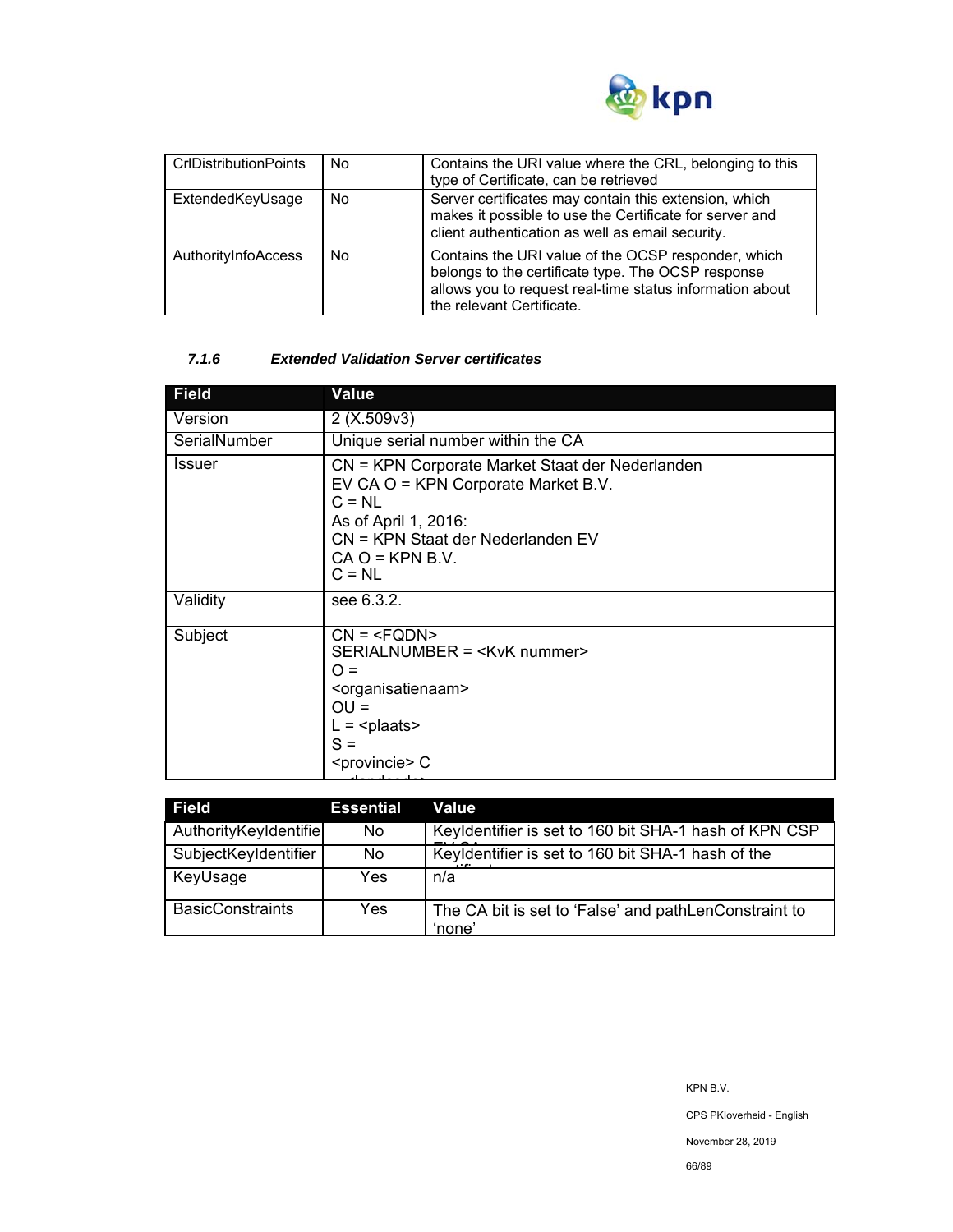

| <b>CertificatePolicies</b>   | No. | 2.16.528.1.1003.1.2.7 (Extended Validation CP)<br>https://certificaat.kpn.com/elektronische-opslagplaats                                                                                          |
|------------------------------|-----|---------------------------------------------------------------------------------------------------------------------------------------------------------------------------------------------------|
| SubjectAltName               | No. | $d$ NSName $CN = Multiple FQDNs may be used in this field. TheseFQDNs MUST all come from the same domain nameranne$                                                                               |
| <b>CrIDistributionPoints</b> | No. | Contains the URI value where the CRL, belonging to<br>this type of Certificate, can be retrieved                                                                                                  |
| ExtendedKeyUsage             | No. | serverAuth OID id-kp 1 Set (1.3.6.1.5.5.7.3.1)<br>clientAuth OID id-kp 2 Set (1.3.6.1.5.5.7.3.2)                                                                                                  |
| AuthorityInfoAccess          | No. | Contains the URI value of the OCSP responder, which<br>belongs to the certificate type. The OCSP response<br>allows you to request real-time status information<br>about the relevant Certificate |

### *7.1.7 Private Services Server certificates*

### **Basic attributes**

| <b>Field</b>  | Value                                                                                                                       |  |  |
|---------------|-----------------------------------------------------------------------------------------------------------------------------|--|--|
| Version       | 2(X.509v3)                                                                                                                  |  |  |
| SerialNumber  | Unique serial number within the CA                                                                                          |  |  |
| <b>Issuer</b> | CN = KPN PKloverheid Private Services CA - G1<br>$O =$ KPN B.V.<br>$C = NL$                                                 |  |  |
| Validity      | see 6.3.2.                                                                                                                  |  |  |
| Subject       | $CN = SERIALNUMBER = O = \langleorganisatienaam>OU =L = S = C = 1.3.6.1.4.1.311.60.2.1.3 = NL22.5.4.15 = businessCategory>$ |  |  |

### **Standard extensions**

| Field                  | <b>Essential</b> | Value                                                             |
|------------------------|------------------|-------------------------------------------------------------------|
| AuthorityKeyIdentifier | . No             | 160-bit SHA-1 Hash value of the KPN Private Services<br>Server CA |
| SubjectKeyIdentifier   | No               | 160-bit SHA-1 Hash value of the certificate                       |
| KeyUsage               | Yes              | n/a                                                               |

CPS PKIoverheid - English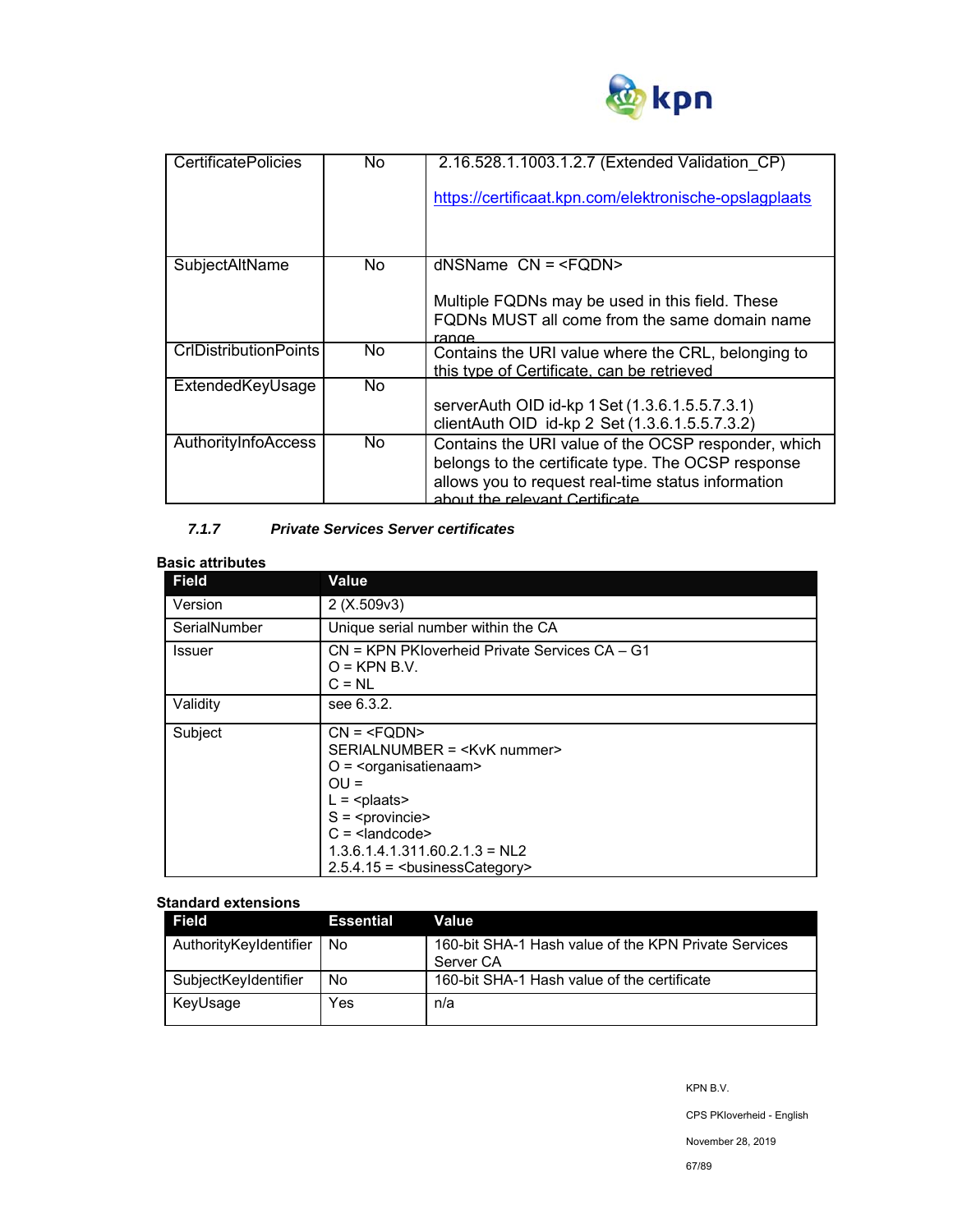

| <b>BasicConstraints</b>      | Yes | The CA bit is set to 'False' and pathLenConstraint to                                                                                                                                              |
|------------------------------|-----|----------------------------------------------------------------------------------------------------------------------------------------------------------------------------------------------------|
|                              |     | 'none'                                                                                                                                                                                             |
| <b>CertificatePolicies</b>   | No. | 2.16.528.1.1003.1.2.8.6 (Private Services CP)                                                                                                                                                      |
|                              |     | https://certificaat.kpn.com/elektronische-opslagplaats                                                                                                                                             |
| SubjectAltName               | No. | $d$ NSName $CN = $                                                                                                                                                                                 |
|                              |     | Multiple FQDNs may be used in this field. These FQDNs<br>MUST all come from the same domain name range.                                                                                            |
| <b>CrIDistributionPoints</b> | No  | Contains the URI value where the CRL, belonging to this<br>type of Certificate, can be retrieved                                                                                                   |
| ExtendedKeyUsage             | No. | serverAuth OID id-kp 1 Set (1.3.6.1.5.5.7.3.1)<br>clientAuth OID id-kp 2 Set (1.3.6.1.5.5.7.3.2)                                                                                                   |
| AuthorityInfoAccess          | No. | Contains the URI value of the OCSP responder, which<br>belongs to the certificate type. The OCSP response<br>allows you to request real-time status information about<br>the relevant Certificate. |

### **7.2 CRL-profiles**

The CRL (or more recent status information) used for the PKIoverheid Certificates is structured in such a way that it can easily be the subject of validation processes.

KPN may adjust the CRL's layout and format, as well as the principle underlying the CRL, in accordance with the interests of the parties involved.

### *7.2.1 Personal certificates and Recognized Profession Certificates*

| Attributes         |                                                                                                                                                                                                         |
|--------------------|---------------------------------------------------------------------------------------------------------------------------------------------------------------------------------------------------------|
| <b>Field</b>       | Value                                                                                                                                                                                                   |
| Version            | 1 (X.509 version 2)                                                                                                                                                                                     |
| signatureAlgorithm | The algorithm used is under the SHA-1 root (Domain Government /<br>Businesses) sha-1 WithRSAEncryption.<br>The algorithm used is under the SHA-2 root (domain Organization) sha-2<br>WithRSAEncryption. |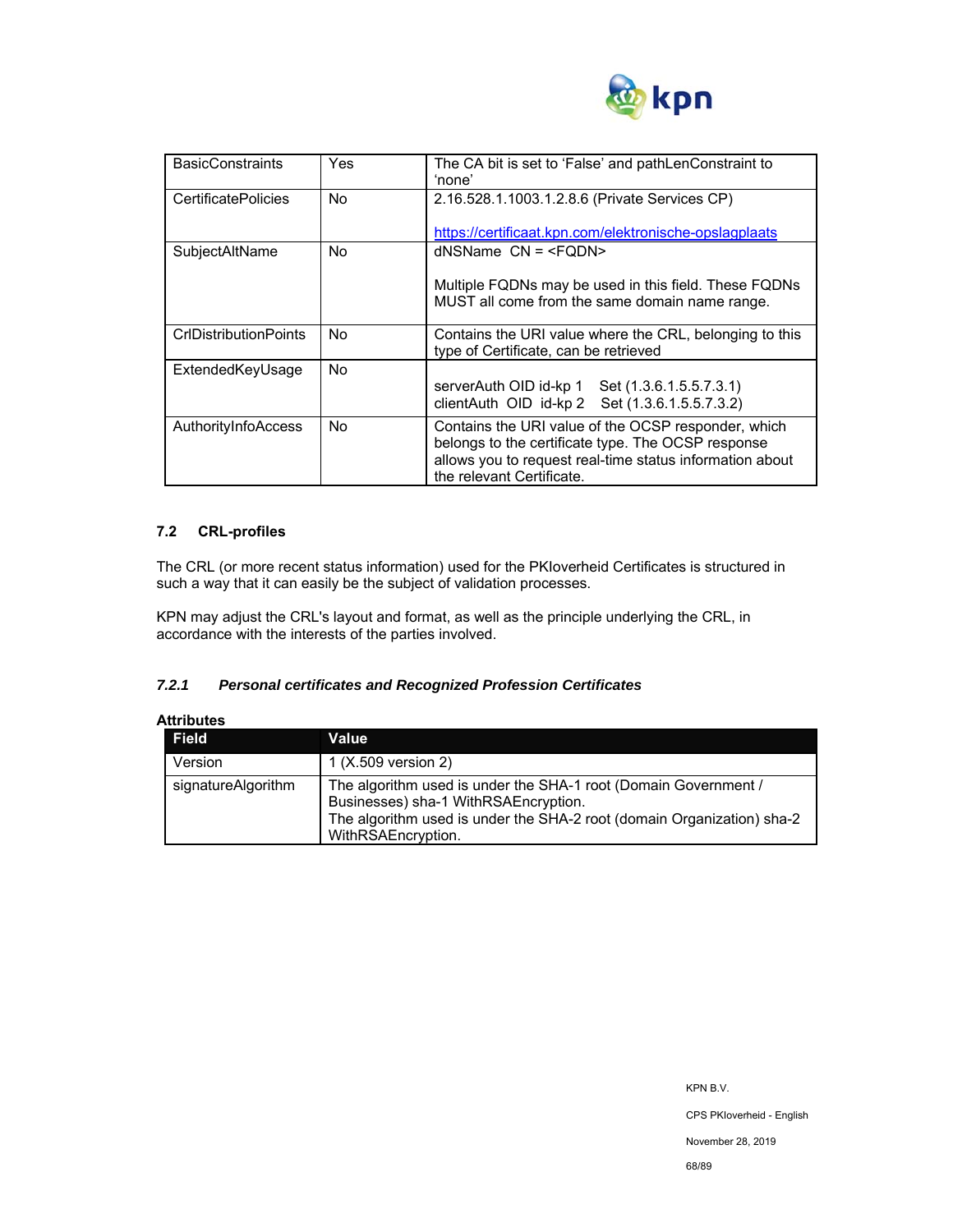

| Issuer               | Contains the name of the CA concerned and is represented by the<br>following attributes: CommonName, OrganizationName and<br>CountryName.<br>There are/(have been) several CA certificates in use.<br>• CA-Certificate with OrganizationName 'PinkRoccade Infrastructure<br>Services BV'. The CommonName contains 'PinkRoccade CSP -<br>Overheid - ' and the designation 'Onweerlegbaarheid CA' of<br>'Vertrouwelijkheid CA' of 'Authenticiteit CA', depending on the type of<br>certificate. The CountryName is set to 'NL'.<br>CA-Certificate with OrganizationName 'Getronics PinkRoccade<br>Nederland B.V.'. The CommonName contains 'Getronics PinkRoccade<br>PKloverheid CA - Overheid/Bedrijven en Organisatie'. The<br>CountryName is set to 'NL'.<br>CA-Certificate with OrganizationName 'Getronics Nederland BV'. The<br>$\bullet$<br>CommonName contains 'Getronics CSP Organisatie CA - G2. The<br>CountryName is set to 'NL'.<br>CA-certificate with OrganizationName 'KPN Corporate Market B.V.',<br>$\bullet$<br>the Common name contains 'KPN Corporate Market CSP Organisatie<br>CA - G2' and the CountryName is set to 'NL';<br>CA-certificate with OrganizationName 'KPN Corporate Market B.V.',<br>$\bullet$<br>The Common name contains 'KPN Corporate Market PKloverheid CA-<br>Overheid en Bedrijven' and the CountryName is set to 'NL'.<br>CA-certificate with OrganizationName 'KPN B.V.', The Common name<br>٠<br>contains 'KPN PKIoverheid CA-Overheid en Bedrijven' and the<br>CountryName is set to 'NL'.<br>CA-certificate with OrganizationName 'KPN B.V.', The Common name<br>$\bullet$<br>contains 'KPN BV PKIOverheid Organisatie Persoon CA - G3' met<br>organizationIdentifier = NTRNL-27124701' and the CountryName is |
|----------------------|---------------------------------------------------------------------------------------------------------------------------------------------------------------------------------------------------------------------------------------------------------------------------------------------------------------------------------------------------------------------------------------------------------------------------------------------------------------------------------------------------------------------------------------------------------------------------------------------------------------------------------------------------------------------------------------------------------------------------------------------------------------------------------------------------------------------------------------------------------------------------------------------------------------------------------------------------------------------------------------------------------------------------------------------------------------------------------------------------------------------------------------------------------------------------------------------------------------------------------------------------------------------------------------------------------------------------------------------------------------------------------------------------------------------------------------------------------------------------------------------------------------------------------------------------------------------------------------------------------------------------------------------------------------------------------------------------------------------------------------------------------------|
|                      | set to 'NL'                                                                                                                                                                                                                                                                                                                                                                                                                                                                                                                                                                                                                                                                                                                                                                                                                                                                                                                                                                                                                                                                                                                                                                                                                                                                                                                                                                                                                                                                                                                                                                                                                                                                                                                                                   |
| effective date       | date of issuance                                                                                                                                                                                                                                                                                                                                                                                                                                                                                                                                                                                                                                                                                                                                                                                                                                                                                                                                                                                                                                                                                                                                                                                                                                                                                                                                                                                                                                                                                                                                                                                                                                                                                                                                              |
| next update          | This is the date of issue plus 24 hours, the CRL update is initiated every<br>60 minutes and published after generation.                                                                                                                                                                                                                                                                                                                                                                                                                                                                                                                                                                                                                                                                                                                                                                                                                                                                                                                                                                                                                                                                                                                                                                                                                                                                                                                                                                                                                                                                                                                                                                                                                                      |
| revoked certificates | The revoked certificates with certificate serial number and date of<br>revocation and possible reason for revocation.                                                                                                                                                                                                                                                                                                                                                                                                                                                                                                                                                                                                                                                                                                                                                                                                                                                                                                                                                                                                                                                                                                                                                                                                                                                                                                                                                                                                                                                                                                                                                                                                                                         |

### **Extensions**

| Field                  | <b>Critical</b> | Value                       |
|------------------------|-----------------|-----------------------------|
| AuthorityKevIdentifier | No              | contains 160-bit SHA-1 hash |

### *7.2.2 Group certificates*

**Attributes** 

| <br>Field          | <b>Value</b>                |
|--------------------|-----------------------------|
| $\cdot$<br>/ersion | $\sqrt{2}$<br><u>_</u><br>— |

CPS PKIoverheid - English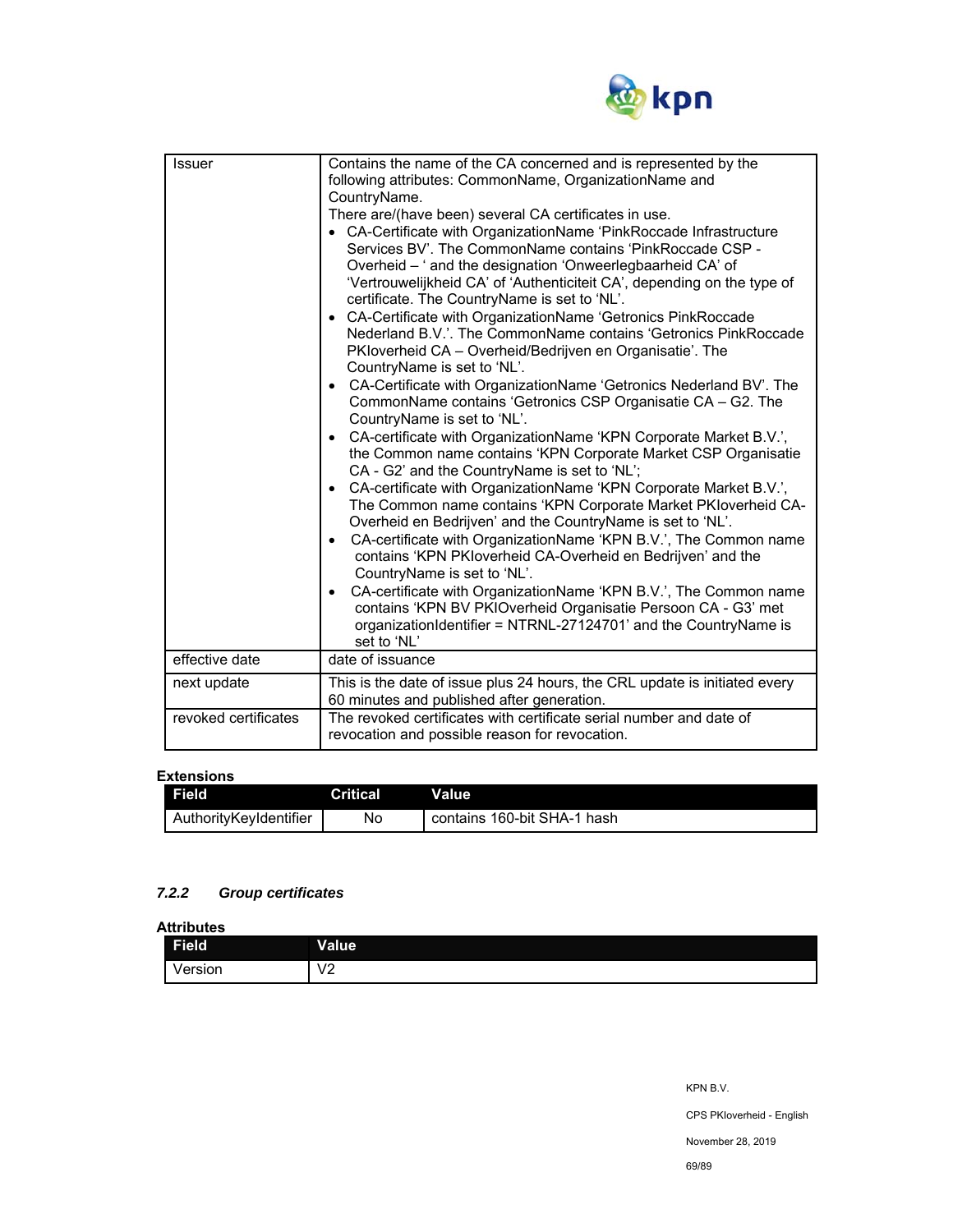

| <b>Issuer</b>      | Contains the name of the CA concerned and is represented by the following<br>attributes: CommonName, OrganizationName and CountryName.<br>There are/(have been) several CA certificates in use.<br>• CA-Certificate with OrganizationName 'PinkRoccade Infrastructure<br>Services BV'. The CommonName contains 'PinkRoccade CSP -<br>Overheid - ' and the designation 'Onweerlegbaarheid CA' of<br>'Vertrouwelijkheid CA' or 'Authenticiteit CA', depending on the type of<br>certificate. The CountryName is set to 'NL'.<br>• CA-Certificate with OrganizationName 'Getronics PinkRoccade<br>Nederland B.V.'. The CommonName contains 'Getronics PinkRoccade<br>PKloverheid CA - Overheid/Bedrijven en Organisatie'. The<br>CountryName is set to 'NL'.<br>• CA-Certificate with OrganizationName 'Getronics Nederland BV'. The<br>CommonName contains 'Getronics CSP Organisatie CA - G2. The<br>CountryName is set to 'NL'.<br>• CA-certificate with OrganizationName 'KPN Corporate Market B.V.', the<br>Common name contains 'KPN Corporate Market CSP Organisatie CA -<br>G2'. The CountryName is set to 'NL';<br>CA-certificate with OrganizationName 'KPN Corporate Market B.V.', The<br>Common name contains 'KPN Corporate Market PKIoverheid CA-<br>Overheid en Bedrijven'. The CountryName is set to 'NL'.<br>CA-certificate with OrganizationName 'KPN B.V.', The Common name<br>$\bullet$<br>contains 'KPN PKloverheid CA-Overheid en Bedrijven'. The<br>CountryName is set to 'NL'.<br>CA-certificate with OrganizationName 'KPN B.V.', The Common name<br>$\bullet$<br>contains 'KPN BV PKIOverheid Organisatie Services CA - G3' with<br>organizationIdentifier = NTRNL-27124701'. The CountryName is set to<br>'NL' |
|--------------------|----------------------------------------------------------------------------------------------------------------------------------------------------------------------------------------------------------------------------------------------------------------------------------------------------------------------------------------------------------------------------------------------------------------------------------------------------------------------------------------------------------------------------------------------------------------------------------------------------------------------------------------------------------------------------------------------------------------------------------------------------------------------------------------------------------------------------------------------------------------------------------------------------------------------------------------------------------------------------------------------------------------------------------------------------------------------------------------------------------------------------------------------------------------------------------------------------------------------------------------------------------------------------------------------------------------------------------------------------------------------------------------------------------------------------------------------------------------------------------------------------------------------------------------------------------------------------------------------------------------------------------------------------------------------------------------------------------------------------------------|
| effective date     | Date of issuance                                                                                                                                                                                                                                                                                                                                                                                                                                                                                                                                                                                                                                                                                                                                                                                                                                                                                                                                                                                                                                                                                                                                                                                                                                                                                                                                                                                                                                                                                                                                                                                                                                                                                                                       |
| next update        | This is the date of issue plus 24 hours, the CRL update is initiated every 60<br>minutes and published after generation.                                                                                                                                                                                                                                                                                                                                                                                                                                                                                                                                                                                                                                                                                                                                                                                                                                                                                                                                                                                                                                                                                                                                                                                                                                                                                                                                                                                                                                                                                                                                                                                                               |
| signatureAlgorithm | The algorithm used is under the SHA-1 root (Domain Government /<br>Businesses) sha-1 With RSAEncryption.<br>The algorithm used is under the SHA-2 root (domain Organization) sha-2<br>With RSAEncryption.                                                                                                                                                                                                                                                                                                                                                                                                                                                                                                                                                                                                                                                                                                                                                                                                                                                                                                                                                                                                                                                                                                                                                                                                                                                                                                                                                                                                                                                                                                                              |

### **CRL extensions**

| . Field <b>I</b> | Value                                                                              |
|------------------|------------------------------------------------------------------------------------|
|                  | Authority Keyldentifier   Contains 160 bit sha-1 hash of the Public Key of the CA. |
| l CRL Number     | Contains an integer indicating the sequence number of the relevant CRL.            |

# **Revocation List entry fields**

| Field           | Value                                                          |
|-----------------|----------------------------------------------------------------|
| ∣ Serial Number | Contains certificate serial number of the revoked certificate. |
| Revocation Date | Contains date and time of revocation.                          |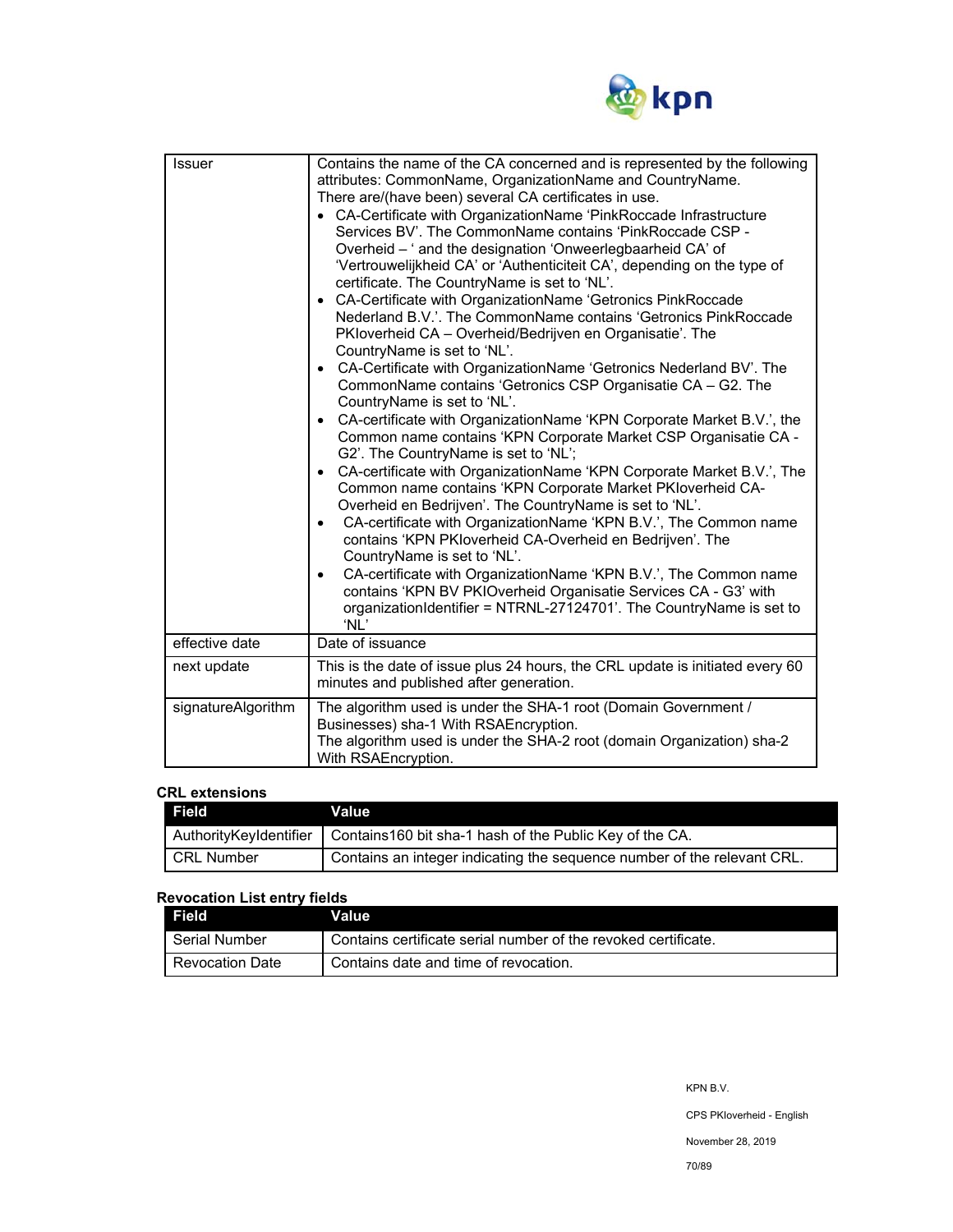

### *7.2.3 Server certificates*

| Attributes         |                                                                                                                                                                                                                                                                                                                                                                                                                                                                                                                                                                                                                                                                                                                                                                                                                                                                                                                                                                                                                                                                                                                                                                                                                                                                                                                                                                                                                                                                                                                                                                                                                                                                                                                                                                         |  |
|--------------------|-------------------------------------------------------------------------------------------------------------------------------------------------------------------------------------------------------------------------------------------------------------------------------------------------------------------------------------------------------------------------------------------------------------------------------------------------------------------------------------------------------------------------------------------------------------------------------------------------------------------------------------------------------------------------------------------------------------------------------------------------------------------------------------------------------------------------------------------------------------------------------------------------------------------------------------------------------------------------------------------------------------------------------------------------------------------------------------------------------------------------------------------------------------------------------------------------------------------------------------------------------------------------------------------------------------------------------------------------------------------------------------------------------------------------------------------------------------------------------------------------------------------------------------------------------------------------------------------------------------------------------------------------------------------------------------------------------------------------------------------------------------------------|--|
| <b>Field</b>       | <b>Value</b>                                                                                                                                                                                                                                                                                                                                                                                                                                                                                                                                                                                                                                                                                                                                                                                                                                                                                                                                                                                                                                                                                                                                                                                                                                                                                                                                                                                                                                                                                                                                                                                                                                                                                                                                                            |  |
| Version            | V <sub>2</sub>                                                                                                                                                                                                                                                                                                                                                                                                                                                                                                                                                                                                                                                                                                                                                                                                                                                                                                                                                                                                                                                                                                                                                                                                                                                                                                                                                                                                                                                                                                                                                                                                                                                                                                                                                          |  |
| Issuer             | Contains the name of the CA concerned and is represented by the following<br>attributes: CommonName, OrganizationName and CountryName.<br>There are/(have been) several CA certificates in use.<br>• CA-Certificate with OrganizationName 'PinkRoccade Infrastructure<br>Services BV'. The CommonName contains 'PinkRoccade CSP -<br>Overheid - ' and the designation 'Onweerlegbaarheid CA' or<br>'Vertrouwelijkheid CA' or 'Authenticiteit CA', depending on the type of<br>certificate. The CountryName is set to 'NL'.<br>• CA-Certificate with OrganizationName 'Getronics PinkRoccade<br>Nederland B.V.'. The CommonName contains 'Getronics PinkRoccade<br>PKloverheid CA - Overheid/Bedrijven en Organisatie'. The<br>CountryName is set to 'NL'.<br>CA-Certificate with OrganizationName 'Getronics Nederland BV'. The<br>$\bullet$<br>CommonName contains 'Getronics CSP Organisatie CA - G2. The<br>CountryName is set to 'NL'.<br>CA-certificate with OrganizationName 'KPN Corporate Market B.V.',<br>$\bullet$<br>The Common name contains 'KPN Corporate Market CSP Organisatie<br>CA - G2'. The CountryName is set to 'NL';<br>CA-certificate with OrganizationName 'KPN Corporate Market B.V.',<br>$\bullet$<br>The Common name contains 'KPN Corporate Market PKIoverheid CA-<br>Overheid en Bedrijven'. The CountryName is set to 'NL'.<br>CA-certificate with OrganizationName 'KPN B.V.', The Common name<br>$\bullet$<br>contains 'KPN PKloverheid CA-Overheid en Bedrijven'. The<br>CountryName is set to 'NL'.<br>CA-certificate with OrganizationName 'KPN B.V.', The Common name<br>$\bullet$<br>contains 'KPN BV PKloverheid Organisatie Server CA - G3' with<br>organizationIdentifier = NTRNL-27124701'. The CountryName is set to<br>'NL' |  |
| effective date     | Date of issuance                                                                                                                                                                                                                                                                                                                                                                                                                                                                                                                                                                                                                                                                                                                                                                                                                                                                                                                                                                                                                                                                                                                                                                                                                                                                                                                                                                                                                                                                                                                                                                                                                                                                                                                                                        |  |
| next update        | This is the date of issue plus 24 hours, the CRL update is initiated every 60<br>minutes and published after generation.                                                                                                                                                                                                                                                                                                                                                                                                                                                                                                                                                                                                                                                                                                                                                                                                                                                                                                                                                                                                                                                                                                                                                                                                                                                                                                                                                                                                                                                                                                                                                                                                                                                |  |
| signatureAlgorithm | The algorithm used is under the SHA-1 root (Domain Government /<br>Business) sha1WithRSAEncryption.<br>The algorithm used is under the SHA-2 root (domain Organization)<br>sha256WithRSAEncryption.                                                                                                                                                                                                                                                                                                                                                                                                                                                                                                                                                                                                                                                                                                                                                                                                                                                                                                                                                                                                                                                                                                                                                                                                                                                                                                                                                                                                                                                                                                                                                                     |  |

### **CRL extensions**

| <b>Field</b>           | Value                                                                   |
|------------------------|-------------------------------------------------------------------------|
| AuthorityKeyIdentifier | Contains 160-bit sha-1 hash of the Public Key of the CA.                |
| CRL Number             | Contains an integer indicating the sequence number of the relevant CRL. |

### **Revocation List entry fields**

| <b>Field</b>         | Value                                                              |
|----------------------|--------------------------------------------------------------------|
| <b>Serial Number</b> | Contains the certificate serial number of the revoked certificate. |

KPN B.V.

CPS PKIoverheid - English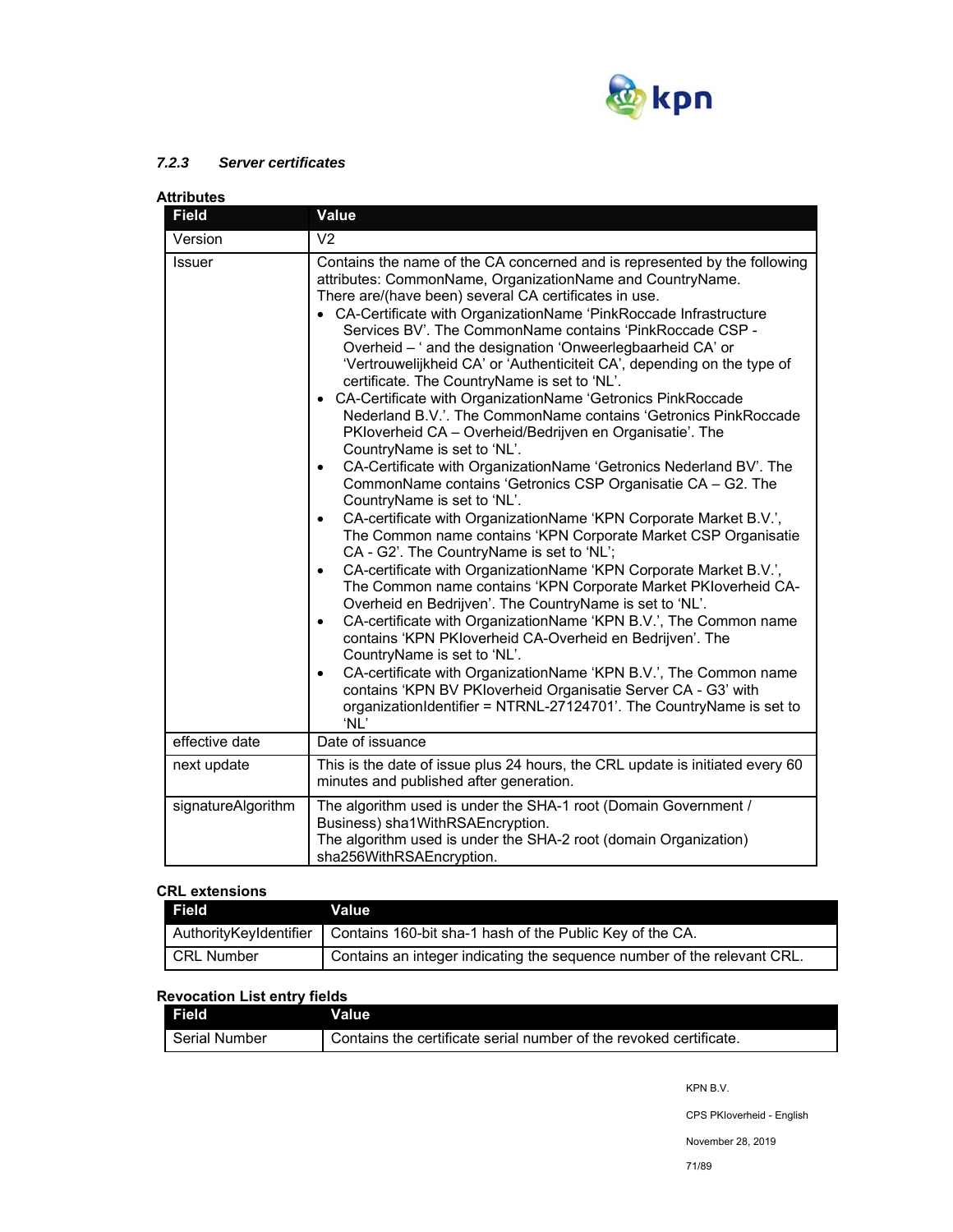

| Jate<br>evocauc<br>п | revocation.<br>∴ontain⊂<br>time<br>-anc<br>nt<br>пате<br>air |
|----------------------|--------------------------------------------------------------|
|                      |                                                              |

### *7.2.4 CRL Extended Validation Server certificates*

# *Attributes*

| <b>Field</b>       | <b>Value</b>                                                                                                                                                                        |
|--------------------|-------------------------------------------------------------------------------------------------------------------------------------------------------------------------------------|
| Version            | V <sub>2</sub>                                                                                                                                                                      |
| <b>Issuer</b>      | CN = KPN Corporate Market Staat der Nederlanden<br>EV CA O = KPN Corporate Market B.V.<br>$C = NL$<br>As of 1 April 2016:<br>CN = KPN Staat der Nederlanden EV<br>$CA O = KPN B.V.$ |
| effective date     | Date of issuance                                                                                                                                                                    |
| next update        | This is the date of issue plus 24 hours, the CRL update is initiated<br>every 60 minutes and published after generation.                                                            |
| signatureAlgorithm | The algorithm used is under de SHA-2 root (domain<br>Organisatie) sha256WithRSAEncryption.                                                                                          |

# **CRL extensions**

| Field             | Value                                                                          |
|-------------------|--------------------------------------------------------------------------------|
|                   | Authority Keyldentifie Contains 160-bit sha-1 hash of the Public Key of the CA |
| <b>CRL Number</b> | Contains an integer indicating the sequence number of the relevant<br>I CRL.   |

### **Revocation List entry fields**

| <b>Field</b>    | Value                                                                |
|-----------------|----------------------------------------------------------------------|
| l Serial Number | I Contains the certificate serial number of the revoked certificate. |
| Revocation Date | Contains date and time of revocation.                                |

### *7.2.5 CRL profile Private Services Server certificates*

### **Attributes**

| <b>Field</b>  | Value                                                                            |
|---------------|----------------------------------------------------------------------------------|
| Version       | V2                                                                               |
| <b>Issuer</b> | $CN = KPN$ PK loverheid Private Services $CA - G1$<br>$Q = KPN B.V.$<br>$C = NL$ |

KPN B.V.

CPS PKIoverheid - English

November 28, 2019

72/89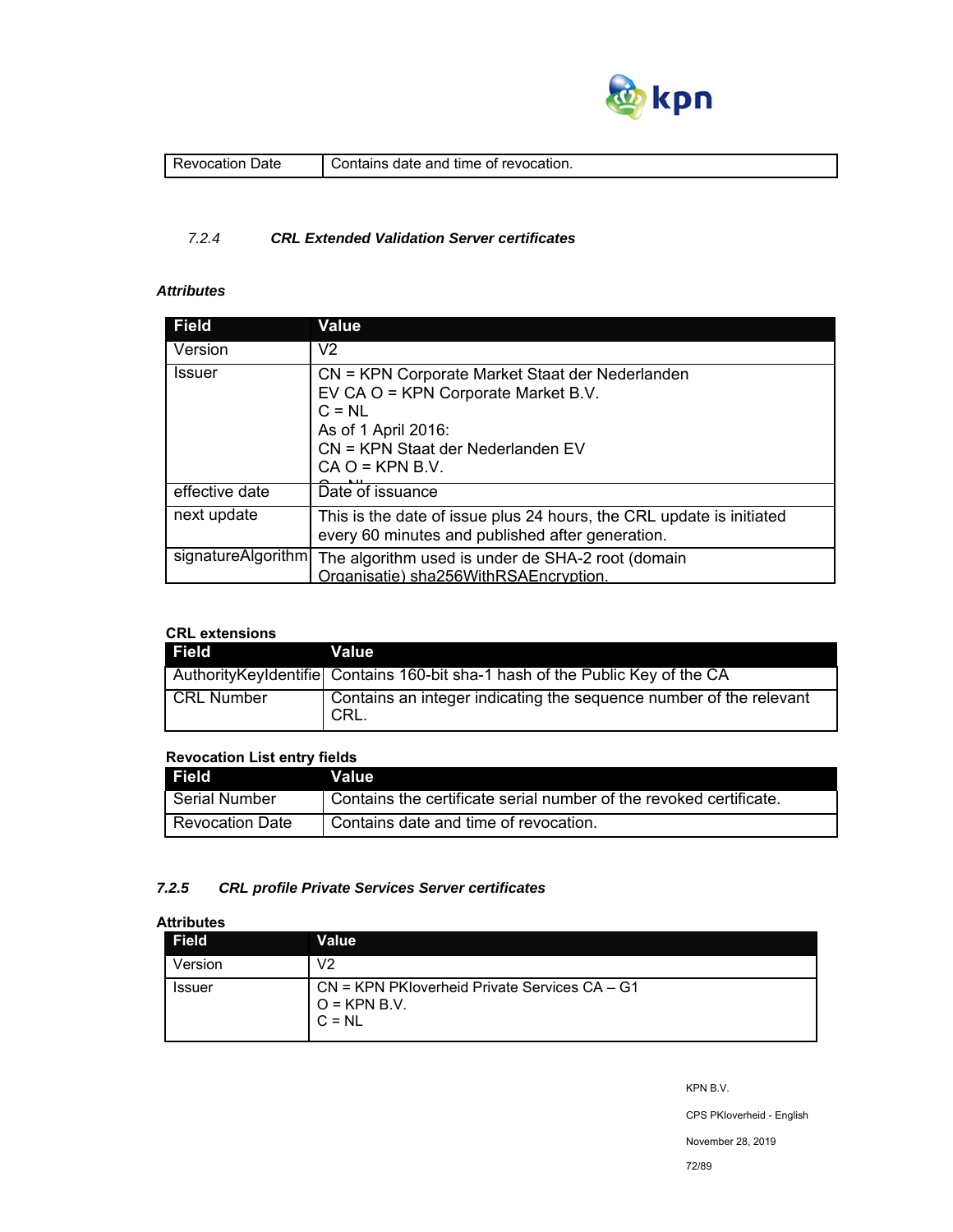

| effective date     | Date of issuance                                                                                                         |
|--------------------|--------------------------------------------------------------------------------------------------------------------------|
| next update        | This is the date of issue plus 24 hours, the CRL update is initiated every 60<br>minutes and published after generation. |
| signatureAlgorithm | The algorithm used is under de SHA-2 root (domain Organisatie)<br>sha256WithRSAEncryption.                               |

## **CRL extensions**

| <b>Field</b>      | Value                                                                            |
|-------------------|----------------------------------------------------------------------------------|
|                   | AuthorityKeyIdentifier   Contains 160-bit sha-1 hash of the Public Key of the CA |
| <b>CRL Number</b> | Contains an integer indicating the sequence number of the relevant CRL.          |

## **Revocation List entry fields**

| Field                  | Value                                                              |
|------------------------|--------------------------------------------------------------------|
| Serial Number          | Contains the certificate serial number of the revoked certificate. |
| <b>Revocation Date</b> | Contains date and time of revocation.                              |

# **7.3 OCSP-profiles**

The OCSP Responder conforms to RFC 6960.

## *7.3.1 OCSP-profile Server certificates G3*

| <b>Base Certificate</b> | Value                                                                                                                      |
|-------------------------|----------------------------------------------------------------------------------------------------------------------------|
| Version                 |                                                                                                                            |
| serial number           | SHA1 hash of public key                                                                                                    |
| <b>Issuer DN</b>        | $C = NL$<br>$O=KPN B.V.$<br>OI=NTRNL-27124701<br>CN=KPN BV PKIoverheid Organisatie Server CA - G3                          |
| Subject DN              | $C = NL$<br>$O=KPN B.V.$<br>CN= KPN BV PKloverheid Organisatie Server CA - G3 OCSP n-<br>$(n=1, 2, 3)$ , $(1=$ volgnummer) |
| notBefore               | yymmdd0000002 (Date of Key Ceremony)                                                                                       |
| notAfter                | 2001dd235959Z (3 years)<br>(yymmdd)                                                                                        |
| Public Key Algorithm    | Sha256withRSAEncryption (1 2 840 113549 1 1 11)                                                                            |
| Public Key Length       | 2048                                                                                                                       |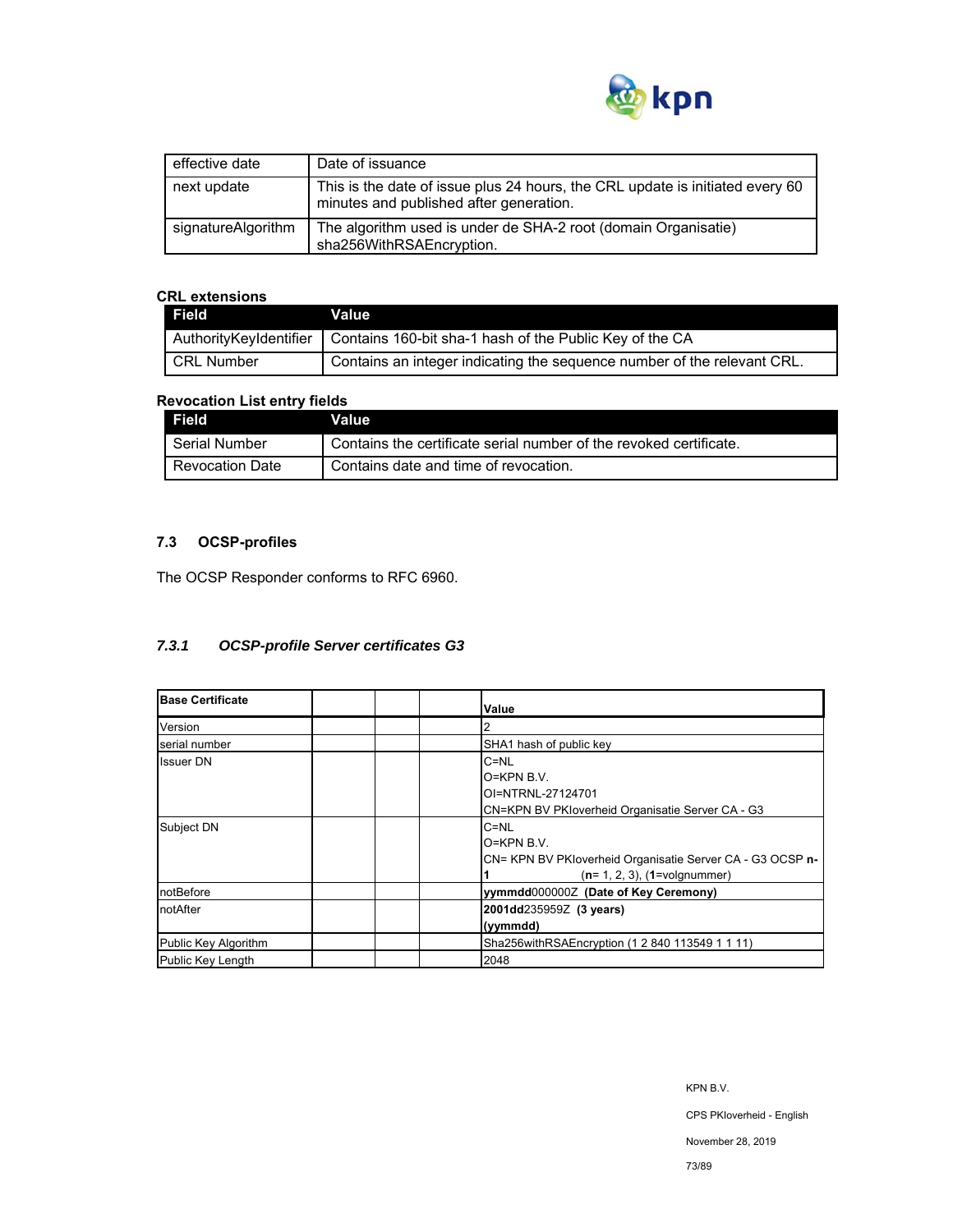

| <b>Standard Extensions</b>   | <b>OID</b>               | Includ<br>e             | <b>Criticality</b> | Value                                                                                                                                |
|------------------------------|--------------------------|-------------------------|--------------------|--------------------------------------------------------------------------------------------------------------------------------------|
| basicConstraints             | {id-ce 19}               | $\overline{\mathsf{x}}$ | <b>TRUE</b>        | n/a                                                                                                                                  |
| cA                           |                          |                         |                    | Clear                                                                                                                                |
| pathLenConstraint            |                          |                         |                    | n/a                                                                                                                                  |
| keyUsage                     | $\{id-ce 15\}$           | $\mathbf{x}$            | <b>TRUE</b>        | n/a                                                                                                                                  |
| digitalSignature             |                          |                         |                    | Set                                                                                                                                  |
| certificatePolicies          | {id-ce 32}               | $\mathbf{x}$            | <b>FALSE</b>       | n/a                                                                                                                                  |
| policyIdentifiers            |                          |                         |                    | 2.16.528.1.1003.1.2.5.6                                                                                                              |
| policyQualifiers             |                          |                         |                    | N/A                                                                                                                                  |
| policyQualifierID            |                          |                         |                    | 1.3.6.1.5.5.7.2.1                                                                                                                    |
| Qualifier                    |                          |                         |                    | https://certificaat.kpn.com/pkioverheid/cps                                                                                          |
| policyQualifiers             |                          |                         |                    | N/A                                                                                                                                  |
| policyQualifierID            |                          |                         |                    | 1.3.6.1.5.5.7.2.2                                                                                                                    |
| Qualifier                    |                          |                         |                    | Op dit certificaat is de PKIoverheid CPS van KPN van<br>toepassing. (eng = This certificate is subject to KPN's<br>PKloverheid CPS.) |
| SubjectKeyIdentifier         | $\{id-ce 14\}$           | Ιx                      | <b>FALSE</b>       | n/a                                                                                                                                  |
| Keyldentifier                |                          |                         |                    | Method-1                                                                                                                             |
| AuthorityKeyIdentifier       | $\{id-ce 35\}$           | $\mathbf{x}$            | <b>FALSE</b>       | n/a                                                                                                                                  |
| Keyldentifier                |                          |                         |                    | Hash of public key of Issuing CA                                                                                                     |
| <b>CrIDistributionPoints</b> | $\{id-ce 31\}$           | $\mathbf{x}$            | <b>FALSE</b>       | n/a                                                                                                                                  |
| <b>DistributionPoint</b>     |                          |                         |                    | n/a                                                                                                                                  |
| Full Name (URI)              |                          |                         |                    | http://crl.managedpki.com/KPNBVPKloverheidOrganisatiePersoo                                                                          |
|                              |                          |                         |                    | nCAG3/LatestCRL.crl                                                                                                                  |
| extendedKeyUsage             | {id-ce 37 } x            |                         | <b>TRUE</b>        | n/a                                                                                                                                  |
| Key Purpose                  |                          |                         |                    | 1.3.6.1.5.5.7.3.9                                                                                                                    |
| <b>Private Extensions</b>    | <b>OID</b>               | Includ<br>е             | <b>Criticality</b> | Value                                                                                                                                |
| id-pkix-ocsp-nocheck         | 1.3.6.1.5.5<br>.7.48.1.5 | $\mathsf{I}$            | <b>FALSE</b>       | 05 00 (Null)                                                                                                                         |

KPN B.V.

CPS PKIoverheid - English

November 28, 2019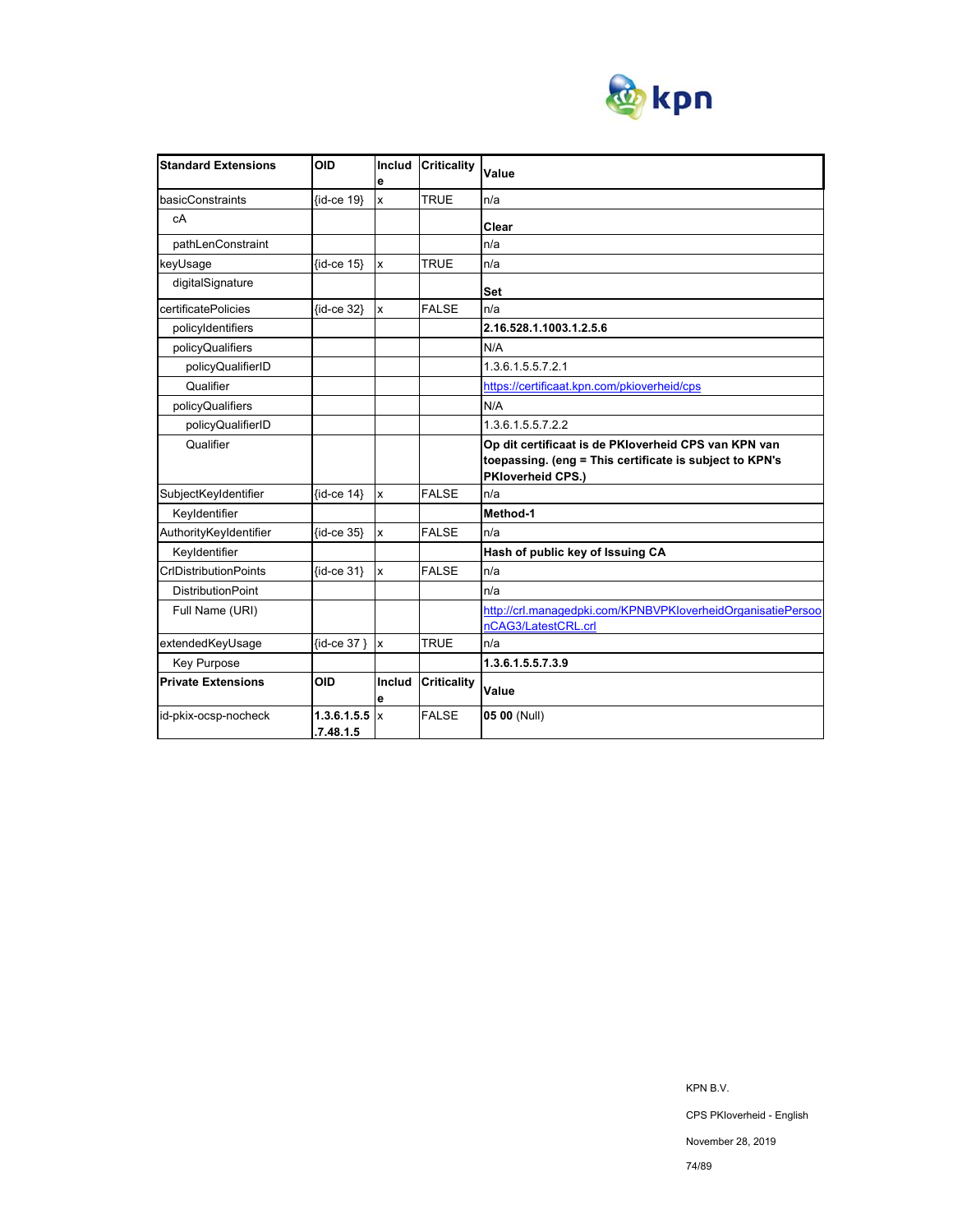

## **8 Compliance Audit and Other Assessment**

Since November 1, 2002, KPN B. V. (one of its predecessors) has been certified by KPMG Certification b. v. against the' TTP. NL Scheme for management system certification of Trust Service Providers issuing Qualified Certificates for Electronic Signatures, Public Key Certificates, Website Certificates and / or Time-stamp tokens' against ETSI TS 101 456 and thus fulfilled the requirements of the dutch law for Electronic Signatures. The ETSI TS 101 456 Certificate was extended on the same date in the years 2005,2008,2011 and 2014 by the certification body BSI Management Systems.

Since 2014, KPN has also been certified against ETSI TS 102 042.

Among other things, the Scheme specifies the frequency with which the audit is carried out, the requirements that the certifying body must meet and how non-conformities are dealt with. A certifying body must be accredited by the Accreditation Board before it can certify.

### **eIDAS**

On July 1, 2016, the European Regulation (REGULATION (EU) No 910/2014 OF THE EUROPEAN PARLIAMENT AND OF THE COUNCIL of 23 July 2014 on electronic identification and trust services for electronic transactions in the internal market and repealing Directive 1999/93/EC) entered into force.

This decree replaces the Dutch Electronic Signature Act.

Because this regulation sets out the requirements regarding the frequency of the audit and accreditation, the afore mentioned TTP. NL Scheme lapses on that date.

In February 2016, the previous ETSI certifications ETSI TS 101 456 and ETSI TS 102 042 were also replaced by ETSI certifications ETSI EN 319 411-2 and ETSI EN 319 411-1 respectively. KPN also complies with the relevant parts of the PKI government's Programme of Requirements as stated in the Programme of Requirements (see https://www.logius.nl/english/pkioverheid ). This can be demonstrated by means of an audit report issued by BSI Management Systems b. v, A copy of the ETSI EN 319 411-2 and ETSI TS 102 042 certificate can be found on the KPN site (see Electronic Storage Site). The audit reports drawn up by the auditors concerned are secret from a security point of view. They are not made available to third parties and can only be viewed on request and under strict confidentiality.

With effect from 10 March 2017, the Netherlands Radiocommunications Agency (hereinafter AT) has been designated as statutory supervisor of the eIDAS ordinance. KPN is registered as a Trust Service Provider (TSP) with the Netherlands Radiocommunications Agency, as a certified publisher of Qualified Certificates to the public.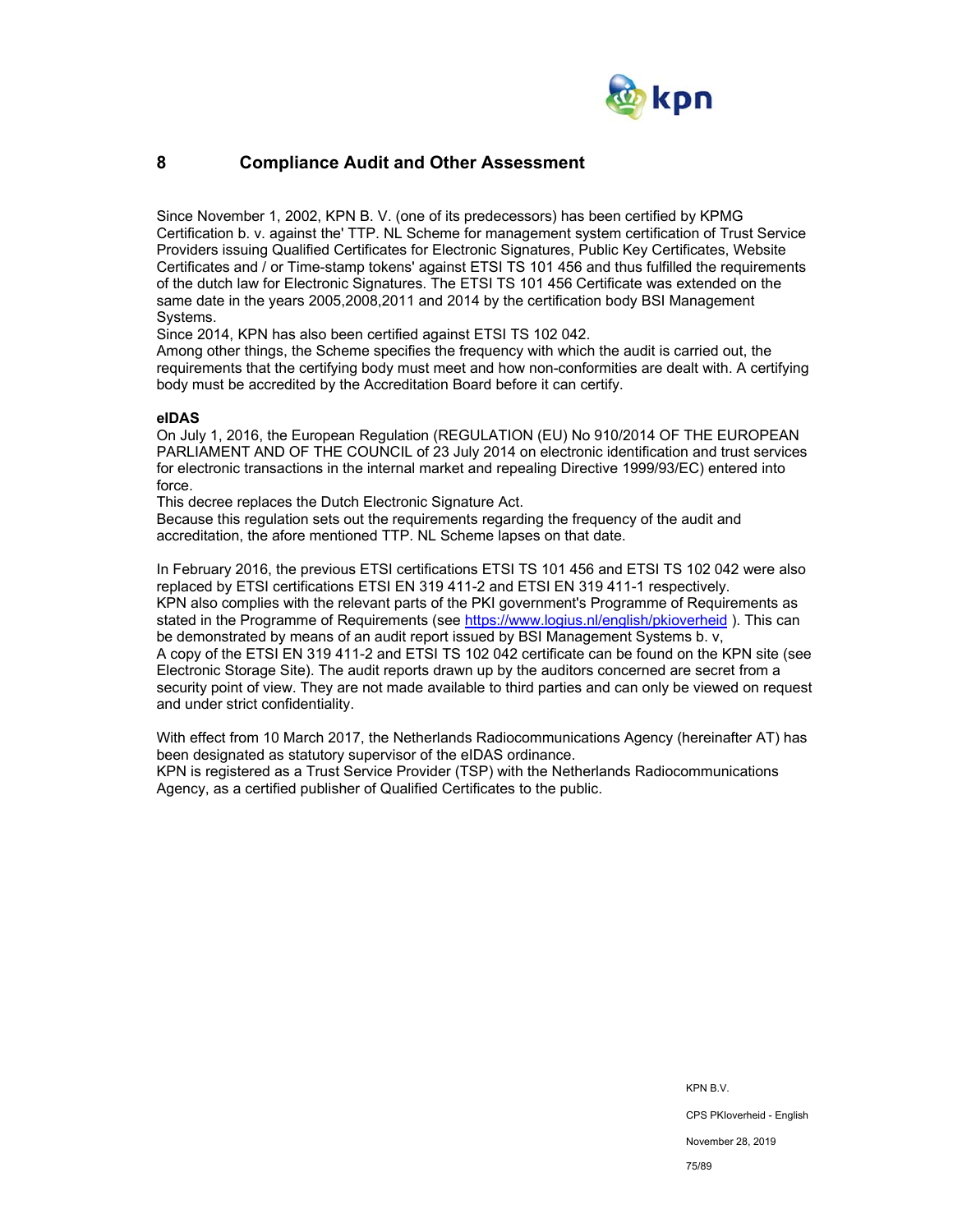

## **9 Other Business and Legal Matters**

KPN is the ultimately responsible Trust Service Provider. KPN is also responsible for those parts that are outsourced to other organizations.

KPN has outsourced the identification of certificate holders and certificate managers to AMP B. V.

## **9.1 Fees**

No further stipulations.

## **9.2 Financial Responsibility**

KPN has put in place adequate arrangements, including insurance, to cover liabilities related to the provision of the service in question. In addition, KPN has the financial stability and resources necessary for sound business operations.

## **9.3 Confidentiality of Business Information**

The financial statements of KPN B.V. are integrated in the financial statements of Koninklijke KPN N.V. As a publicly listed company, it is the Royal KPN N.V. not allowed to provide financial data outside the regular reports and official channels.

## *9.3.1 Listing of information considered confidential*

The following shall be regarded as confidential, inter alia:

- agreements with, inter alia, Subscriber' s;
- Internal procedures for handling and processing Subscription, Certificate applications and revocation requests;
- data on systems and infrastructures;
- PIN, PUK and revocation codes;
- Internal security procedures and measures;
- audit reports;
- Private keys.

For personal data, see 9.4.2 Confidential personal data.

### *9.3.2 List of information considered as non-confidential*

No further stipulations.

## *9.3.3 Responsibility not to provide data*

KPN has formulated a policy for all information relating to security issues (see, for example, 9.3.1.). This policy states, among other things, that this information is confidential and is only made available based on the need-to-know principle. This also means that, in principle, this information is only made

KPN B.V.

CPS PKIoverheid - English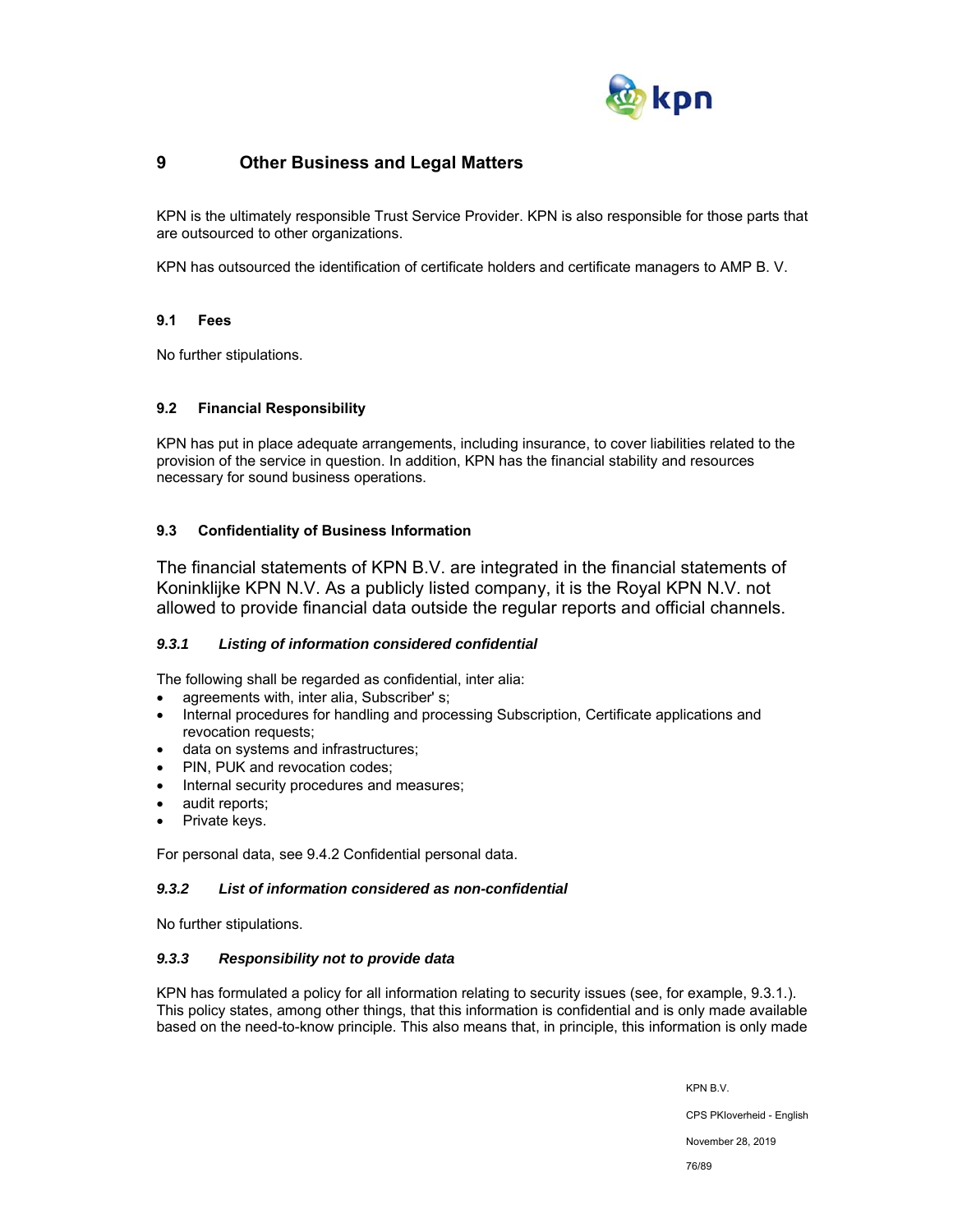

available for inspection to third parties within the KPN building, but only to the extent that there is a clear need for this (for example an audit) and always under strict confidentiality.

#### **9.4 Privacy of Personal Information**

KPN complies with the requirements of the Wbp (dutch: Act on Privacy). KPN has registered with the Dutch Data Protection Authority (College Bescherming Persoonsgegevens) as being responsible for processing personal data for the purpose of certification services.

#### *9.4.1 Privacy Statement*

KPN has formulated a privacy statement for, among other things, its certification services. The statement describes how KPN deals with personal data. The privacy statement is made available via KPN's website (see Repository).

### *9.4.2 Confidential personal data*

The following personal data are considered confidential and will not be provided to third parties:

- Subscriber details;
- certificate application details and certificate application treatment details;
- certificate application processing data;
- certificate revocation details;
- notifications of circumstances which may lead to revocation;

### *9.4.3 Non-confidential data*

The published data of certificates is publicly available. The information that is made available in respect of published and revoked certificates is limited to the limits set out in Chapter 7 ' Certificate, CRL and OCSP profiles' of this CPS

Information on revocation of certificates is available through the CRL. This information provided only concerns the certificate number, the moment of revocation and status (valid/revoked) of the certificate.

#### *9.4.4 Responsibility to protect Private Keys*

KPN is responsible for protecting private CA keys.

The responsibility for protecting the Private Key of the Certificate Holder and thus for the QSCD/SUD on which it is stored lies up to and including transfer of the QSCD/SUD with KPN and after transfer with the Certificate Holder/Certificate Manager. As a result, the responsibility for protecting the PIN and PUK codes that secure the smart card also lies with KPN up to and including the transfer of the PIN mail with KPN and after transfer with the Certificate Holder/Certificate Manager.

The Subscriber creates the key pair for which he requests a server certificate. The Subscriber is responsible for creating and storing the relevant Private Key in his or her Safe Environment, the Subscriber is also responsible for the Safe Environment itself.

In the case of the mobile certificate, no private key transfer will take place. This private key is stored on the HSM in the secure environment of KPN. The responsibility for the protection of the PUK code lies with KPN until the transfer of the PIN mailer. After that, the certificate holder is responsible for setting up a PIN code and securing it.

> KPN B.V. CPS PKIoverheid - English November 28, 2019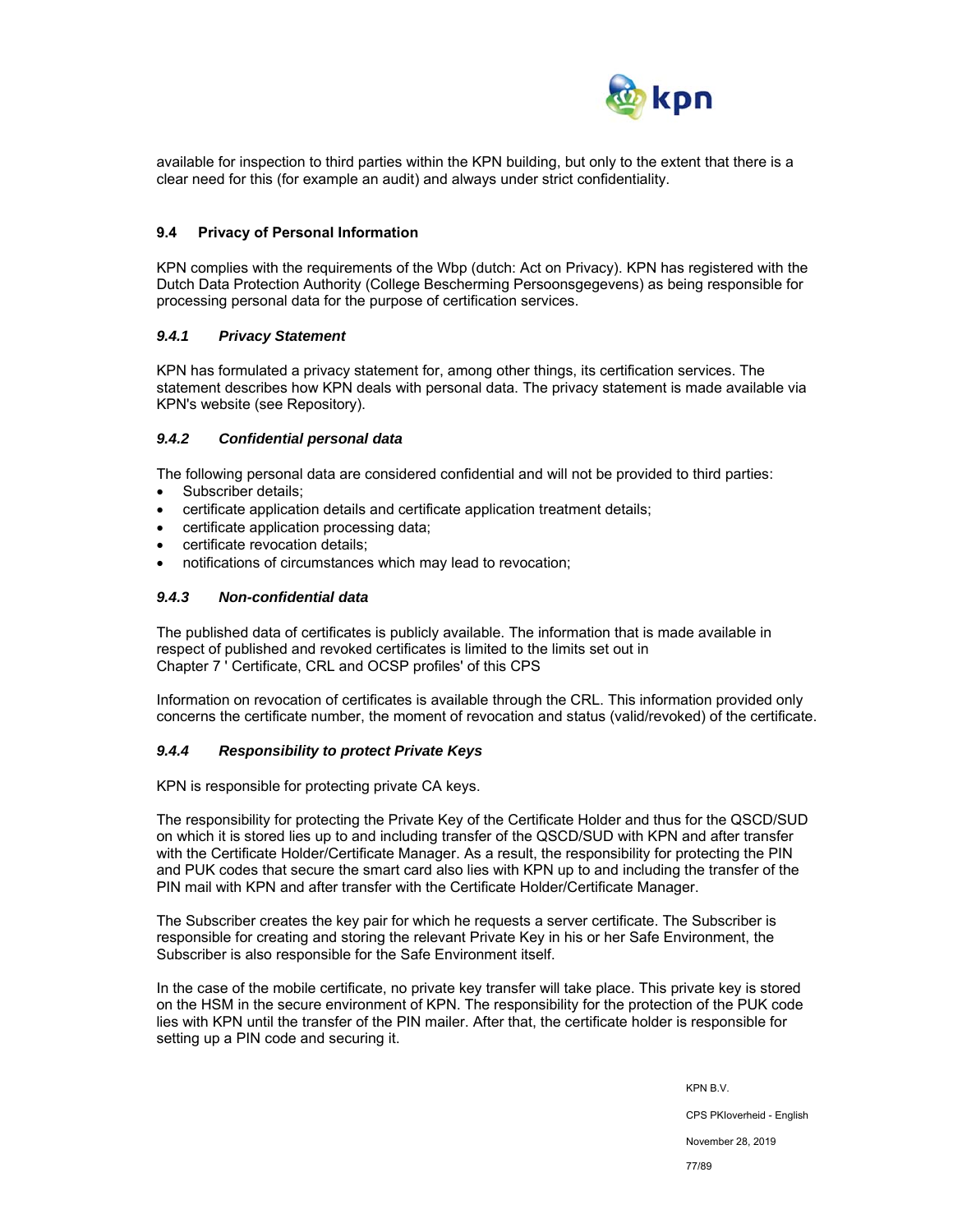

## *9.4.5 Notification of use and consent to the use of personal data*

The Certificate Holder, the Certificate Manager and Subscriber grant permission for publication of certificate data by consent to the Special Terms and Conditions. The completion of an application procedure by the Certificate Holder is considered by KPN as permission for the publication of the data in the Certificate.

### *9.4.6 Provision of information as a result of a legally valid summons*

KPN does not provide confidential data to investigating officers, except insofar as Dutch legislation and regulations require KPN to do so and only upon presentation of a legally valid summons.

## *9.4.7 Provision of private law evidence*

The Certificate and the information supplied with the Certificate Application shall continue to be stored for a further period specified to the Subscriber and/or Certificate Holder and insofar as necessary to provide proof of certification in the legal process. Confidential data will only be provided to parties other than the Subscriber and the Certificate Holder for the purpose of evidence, with the prior written consent of the Subscriber or the Certificate Holder.

### *9.4.8 Provision of information at the request of the owner*

KPN will provide the Subscriber and/or Certificate Manager or Certificate Holder with the personal data concerning him/her, upon request. Upon request, KPN provides the Subscriber with personal data of a Certificate Manager or Certificate Holder who has received a Certificate on behalf of the Subscriber.

KPN is entitled to charge an appropriate fee for each provision.

## *9.4.9 Disclosure of information with respect to revocation of a certificate*

Information on revocation of Certificates is available through the CRL. The information given there only concerns the Certificate number and the moment of revocation.

#### *9.4.10 Other circumstances which may lead to the provision of information*

No further Stipulations.

## **9.5 Intellectual property rights**

The intellectual property rights of this CPS are vested in KPN.

Property rights relating to the Certificate, QSCD and SUD shall also remain vested in KPN and its licensors after issuance, including intellectual property rights. The same applies to documentation provided by KPN's services, including this CPS.

## **9.6 Obligations and Warranties**

In the Special Terms and Conditions, the manner in which KPN and the parties involved must deal with obligations and guarantees is set out.

> KPN B.V. CPS PKIoverheid - English November 28, 2019 78/89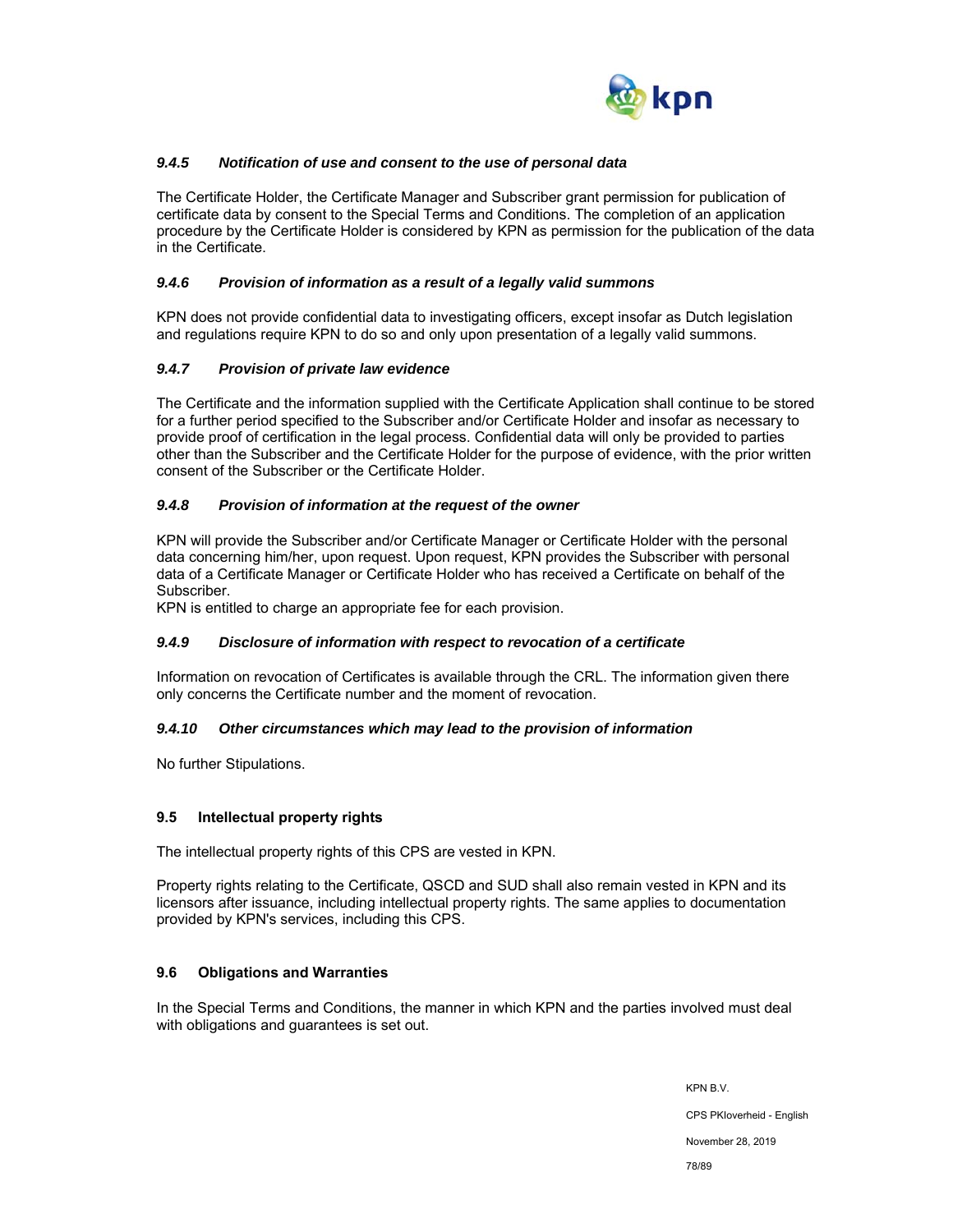

## **9.7 Restrictions on warranties**

In the Special Terms and Conditions, the manner in which KPN and the parties involved must deal with the restrictions in guarantees is included.Limitations of Liability

### *9.7.1 Liability of KPN*

KPN accepts liability for PKIoverheid Certificates as set out in the Special Terms and Conditions.

### *9.7.2 Limitations of Liability to the relying Party*

KPN's liability to Relying Parties is limited in the manner described in the Special Terms and Conditions.

#### **9.8 Indemnities**

No further stipulations.

## **9.9 Term and Termination**

The special conditions include the manner in which KPN deals with termination.

#### **9.10 Individual notices and communications with participants**

KPN communicates with stakeholders in various ways. This is done verbally (telephone), mainly through the employees of the Validation department who, among other things, process and handle the Certificate applications. This department can be reached by calling +31 (0)88 661 05 00.

Communication also takes place in writing via this CPS and for example the certificate application forms used, all of which are accompanied by a detailed explanation. There is also the possibility of raising questions or other matters via e-mail address pkivalidation@kpn.com

The listed documents and many other information are available in the Electronic Storage.

#### **9.11 Amendments**

#### *9.11.1 Amendment procedure*

KPN has the right to amend or supplement the CPS. The operation of the current CPS is assessed at least annually by KPN's PMA. Subscribers, Certificate Holders, Certificate Managers and Confidential Parties may comment on the content of the CPS and submit it to KPN's PMA (pkisupport@kpn.com). If, based on this, it is determined that changes to the CPS are necessary, the PMA will implement these changes in accordance with the change management process set up for this purpose.

Amendments to the CPS are approved by KPN's PMA. Changes of an editorial nature or obvious clerical and/or spelling errors can enter into force without prior notice and are recognizable by

> KPN B.V. CPS PKIoverheid - English November 28, 2019 79/89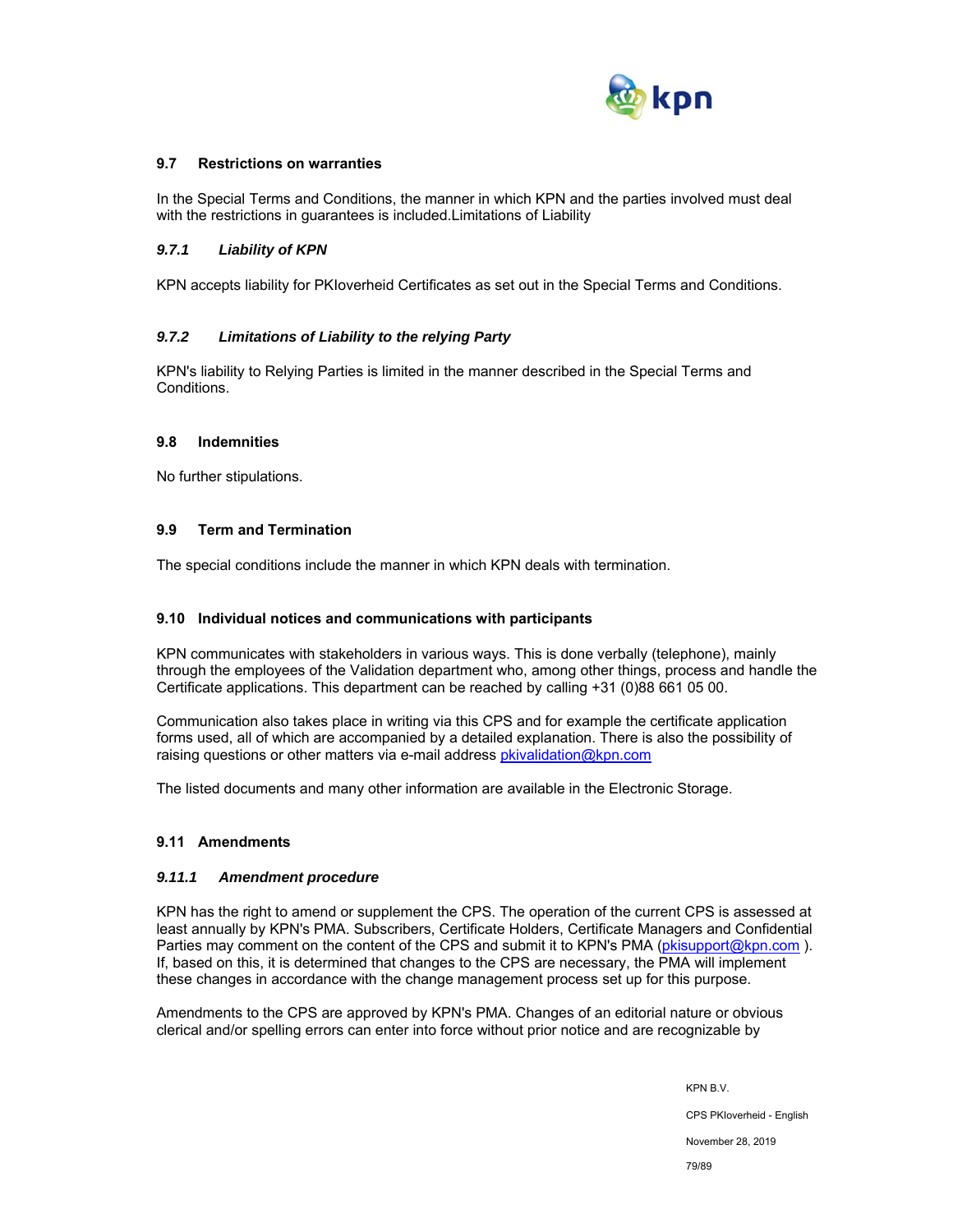

increasing the version number by 0.1 (1.1 > 1.2). In the event of major changes, a new version will be produced, recognizable by increasing the version number by 1 (1.0 > 2.0).

#### *9.11.2 Notification of amendments*

Amendments to the CPS are announced on KPN's website (see Electronic Storage Recordings). This is done two weeks before the CPS's starting date of validity. This starting date of validity is stated on the cover page of this CPS.

#### **9.12 Dispute Resolution Procedures**

Complaints are dealt with by means of a Complaint procedure. These complaints can be reported by telephone and by e-mail to the Service Desk. A web form is available on the website for this purpose, which can be used to submit a complaint, among other things. https://certificaat.kpn.com/support/

Telephone: 088-6610621 (working days from 9:00 to 17:00 E-mail: Servicedesk.sbr@KPN.com

KPN makes every effort to provide you with the best possible service. However, it is possible that you are not satisfied with our services. In that case, there is a possibility to appeal about the handling of your complaint. You can reach this procedure via : https://www.kpn.com/zakelijk/service/klachtindienen-over-kpn-zakelijk.htm

#### **9.13 Governing Law**

The eIDAS regulation governs KPN's certification services within the PKIoverheid, insofar as it concerns the Qualified Certificates (non-repudiation).

KPN's services are also governed exclusively by Dutch law.

#### **9.14 Compliance with Applicable Law**

No further stipulations

#### **9.15 Miscellaneous Provisions**

No further stipulations

#### **9.16 Other Provisions**

No further stipulations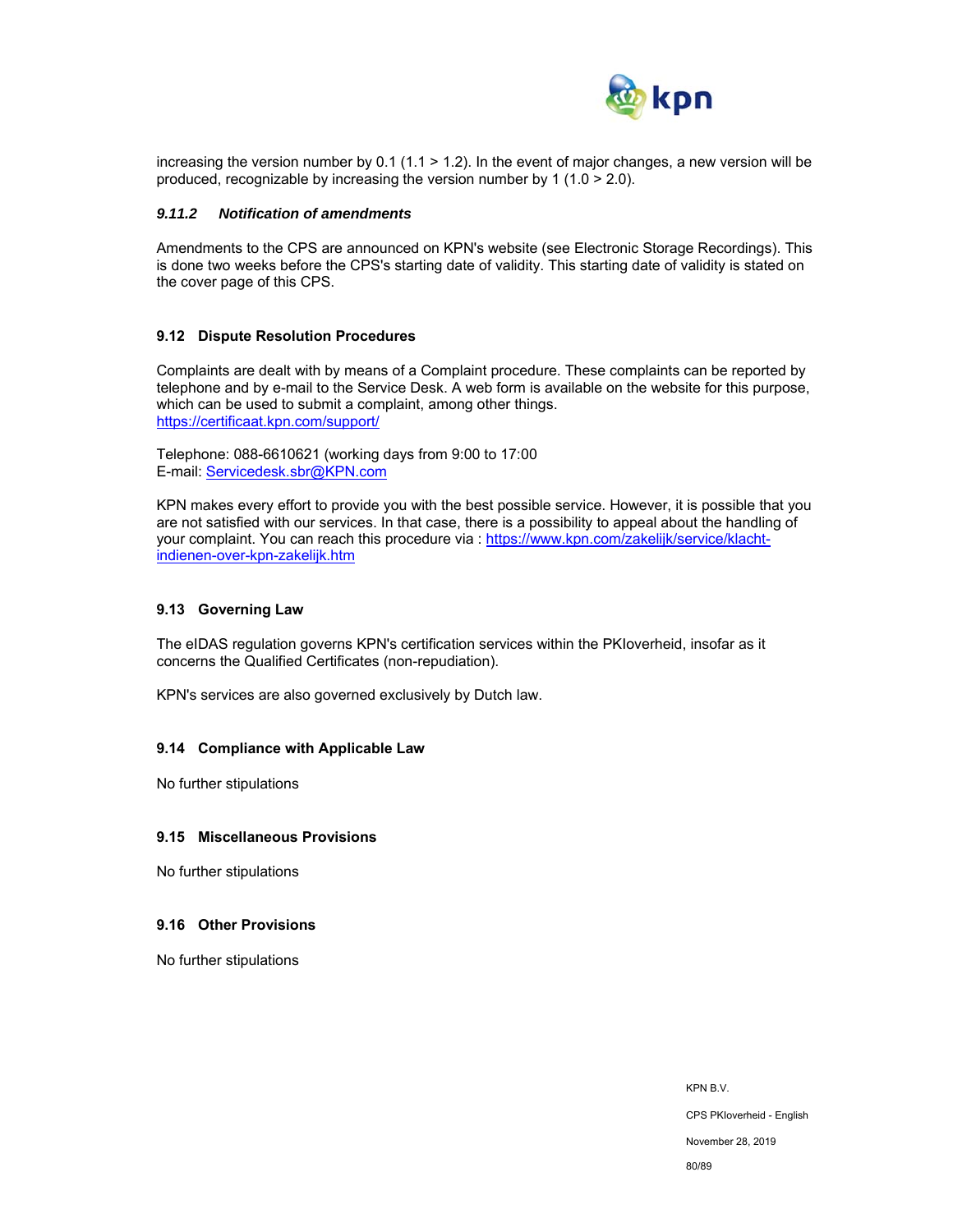

## **Appendix 1 Definitions**

**Advanced Electronic Signature**: an Electronic Signature that meets the following requirements:

(a) it is uniquely linked to the signatory;

(b) it makes it possible to identify the signatory;

(c) it is established by means which the signatory can maintain under his sole control;

(d) it shall be linked to the electronic file to which it relates in such a way that any subsequent alteration of the data can be detected.

**Applicant**: a natural person (Recognized Profession Certificates) or legal entity (Organisation-linked Certificates) who submits a Certificate Application for the issuance of a Certificate to KPN. The Applicant does not have to be the same party as the Subscriber or the Certificate Holder, but is one of both.

**Asymmetric Key Pair**: a Public Key and Private Key within the public key cryptography that are mathematically connected in such a way that the Public Key and the Private Key are each other's counterparts. If one key is used to encrypt, the other key must be used to decrypt and vice versa.

**Authentication**: (1) Checking an identity prior to transmission of information; (2) verifying the accuracy of a message or sender.

**Authenticity certificate**: Certificate certifying the Public Key of the key pair used for identification and authentication services.

**Authorised representative:** A natural person authorised to represent an organisation. The power of representation may derive from the law or from a power of attorney. There may also be several natural persons, e. g. a board of an association, who are authorised to represent an organisation.

**CA Certificate:** a Certificate of a Certification Authority.

**CA Key**: the key pair, Private and Public Key of a Certification Authority.

**Certificate**: the Public Key of an End User, together with additional information. A Certificate is enciphered with the Private Key of the Certification Authority that issued the Public Key, making the Certificate unalterable.

Certificates can be grouped in different ways. Firstly, there is the distinction between Organizational Certificates and Professional Certificates. Certificates for Organisation-linked Certificates are requested by an organisational entity, which is a Subscriber at KPN, for a Certificate Holder who is part of or has a relationship with that organisational entity. The Certificate Holder shall use the Certificate on behalf of the organisation.

For Professional Certificates, they are applied for by a practitioner of a Recognised Appeal, who in that capacity is a Subscriber himself or herself, but at the same time also a Certificate Holder. The Certificate Holder shall use the Certificate on account of his profession.

The Organisation-specific Certificates are subdivided into Personal Certificates and Services Certificates. The Services Certificates can in turn be divided into Group and Server Certificates.

**Certificate Application**: the request submitted by an Applicant for the issue of a Certificate by KPN.

**Certificate Administrator**: (Certificate Manager) a natural person who is authorized to apply for, install, manage and/or revoke a Server Certificate or Group Certificate on behalf of the Subscriber and for the benefit of the Certificate Holder. The certificate administrator carries out actions that the certificate holder himself is not capable of doing.

> KPN B.V. CPS PKIoverheid - English November 28, 2019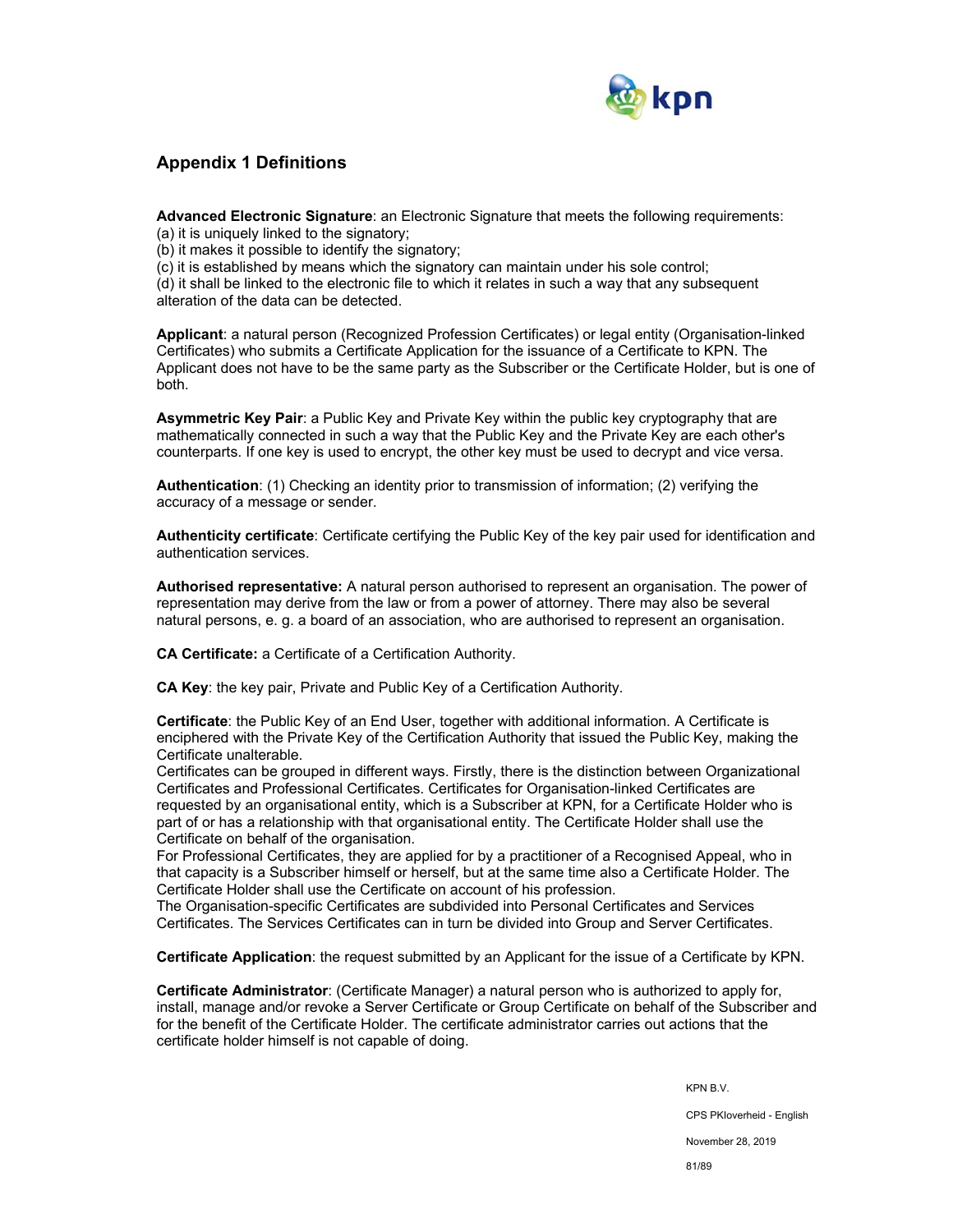

**Certificate Holder**: an entity that is identified in a Certificate as the holder of the Private Key belonging to the Public Key given in the Certificate.

In principle, there are two types of Certificate Holders: the organisation-specific Certificate Holder and the professionally related Certificate Holder. The organisation-specific Certificate Holder is part of an organisational entity in which the organisational entity is the Subscriber who applies for Certificates for the Certificate Holder and in which the Certificate Holder may use these Certificates on behalf of the Subscriber. The professional certificate holder is a practitioner of a recognized profession, who in that capacity becomes a Subscriber at KPN and applies for Certificates for himself. In the case of the professional Certificates, the Subscriber is the Certificate Holder, the Subscriber and the Certificate Holder are the same person.

**Certificate Profile**: a description of the content of a Certificate. Each type of Certificate (signature, confidentiality, etc.) has its own interpretation and thus its own description - in which there are, for example, agreements on naming and the like.

**Certificate Policy** (CP): a named set of rules indicating the applicability of a Certificate for a particular community and/or application class with common security requirements. Using a CP, Subscribers and Confidential Parties can determine how much confidence they can place in the relationship between the Public Key and the identity of the Public Key holder. The applicable CP's are included in the PKIoverheid Programme of Requirements (PoR). This concerns the part 3a Certificate Policy - Domain Government/Businesses and Organisation and the part 3b Certificate Policy - Services, appendix to CP Domain Government/Businesses and Organisation.

**Certificate Revocation List**: (CRL): a publicly accessible and consultable list of revoked Certificates, signed and made available by the issuing TSP

**Certification Authority** (CA): an organisation that generates and revokes Certificates. The functioning as CA is a partial activity carried out under the responsibility of the TSP. In this respect, KPN therefore both operates as a CA and a TSP (CSP)

**Certification services**: the issuing, management and revocation of Certificates by Trust Service Providers.

**Certification Practice Statement** (CPS): a document describing the procedures followed and measures taken by a CSP in relation to all aspects of the service provision. The CPS describes how the CSP(TSP) meets the requirements as stated in the applicable CP.

**Certification Practice Statement PKIoverheid** (CPS PKIoverheid: the CPS in question, as applicable to the issue by KPN of PKIoverheid Certificates and their use.

**Certification Service Provider**: a natural or legal person whose function is to provide and manage Certificates and key information, including the associated media (QSCD, SUD). The Certification Service Provider also has the final responsibility for providing the Certification Services, whether it carries out the actual activities itself or subcontracts them to others.

**Confidentiality certificate**: Certificate certifying the Public Key of the key pair used for confidentiality services.

#### **Country code TopLevelDomain** (ccTLD) code

The ccTLD (country code Top Level Domain) is the domain name extension for a country or independent territory. A ccTLD consists of the 2-letter country code defined according to the ISO 3166-1 standard. For instance: .nl .be .de.

KPN B.V.

CPS PKIoverheid - English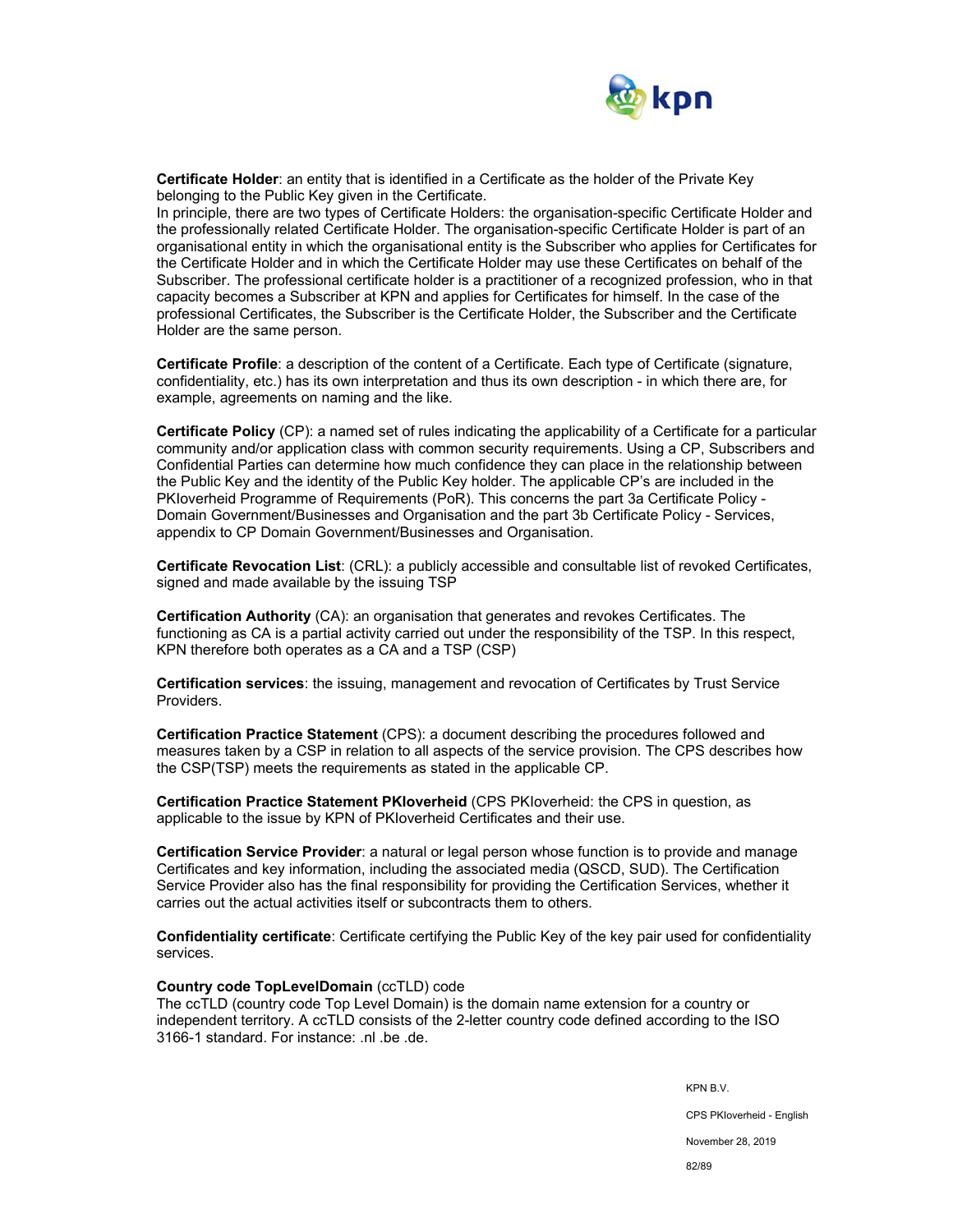

**Data for the creation of Electronic Signatures**: see Signature Creation Data.

**Data for verifying an Electronic Signature**: see Signature Verification Data.

**Digital Signature**: see Advanced Electronic Signature.

**Directory Service**: a service from (or with the cooperation of) a CSP that makes Certificates issued by the CA available and accessible online for the benefit of consulting or trusting parties.

**End User**: a natural or legal person who performs one or more of the following roles within the PKIoverheid: Subscriber, Certificate Holder or Confidential Party. In view of the limited distinctive character of this term, it is not used in the CPS, except in so far as it concerns the prescribed structure of the document (i.e. headings, etc.).

**Electronic Signature**: electronic data that are attached to or logically associated with other electronic data and are used as a means of authentication. The Electronic Signature is used to ensure that electronic correspondence and transactions can compete on two important points with the timehonoured "signature on paper". By placing an Electronic Signature, it is certain that someone who claims to have signed a document has actually done so.

**Electronic Storage**: location where relevant information regarding KPN's services can be found. See: https://certificaat.kpn.com/support/downloads/

**Escrow (Key-Escrow**): A method to generate a copy of the Private Key for the purpose of access to encrypted data by authorised parties during the issuance of a Certificate and its secure storage.

#### **Fully Qualified Domain Name (FQDN)**

A Fully Qualified Domain Name (FQDN) as defined by PKIoverheid is a full name registered in the Internet Domain Name System (DNS) with which a server on the Internet is unique to identify and address. With this definition, an FQDN includes all DNS nodes up to and including the name of the relevant Top-Level Domain (TLD) and an FQDN is registered in the Internet DNS under a DNS Resource Record (RR) of type' IN A' and/or' IN AAAA' and/or' IN CNAME'.

Examples of FQDNs are www.logius.nl webmail. com. nl local. logius. nl server1. local. local. logius. nl Logius. nl (subject to registration under a DNS RR of type' IN A' and/or' IN AAAA' and/or' IN CNAME').

**Generic TopLevelDomain (gTLD**):The gTLD is a generic top-level domain (generic Top Level Domain), a domain name extension that does not belong to a particular country and that can be registered in principle by anyone anywhere in the world.

**Government:** Within the context of PKIoverheid, government is/are considered to be government or government organisations:

- all of the national government, the provinces, the municipalities, the partnerships based on the Act on Common Regulations and the Water Boards;
- implementing organisations and services such as inspections, benefits and expenditure services and police services;
- Judiciary;
- independent administrative bodies as listed in the ZBO register

KPN B.V. CPS PKIoverheid - English November 28, 2019 83/89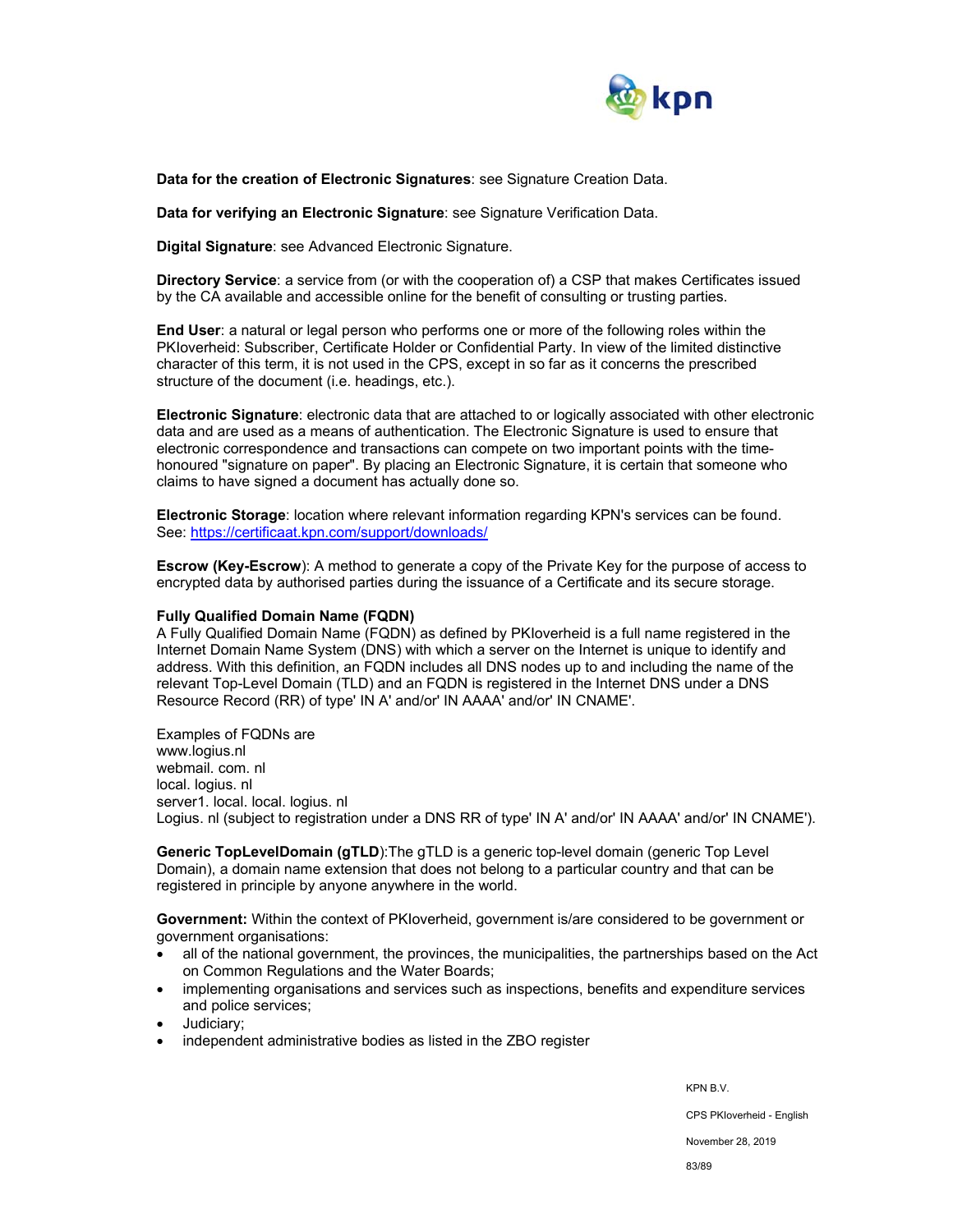

**GovernmentCA**: a CA that is the RootCA within the hierarchy of the PKI government. In a technical sense, it is the central point of trust within the hierarchy and is controlled by the Government Policy Authority.

**Government Identification Numbe**r (dutch: OverheidsIdentificatieNr OIN): Identification number from the Digikoppeling Service Register. This is a register for government organisations. If governmental organizations want to participate in Digikoppeling, a government facility for improving electronic communication between governmental organizations, they must, when applying for a Server Certificate, prove their existence with an extract from the Digikoppeling Service Register and the OIN is included in their Server Certificate.

**Government Policy Authority**: the highest policy-making authority within the hierarchy of the PKI government that controls the Government-CCA.

**Group Certificate**: a combination of two Non-Qualified Certificates, stored on a SUD, which together support the functions of confidentiality and authenticity and fulfil the following requirements: (a) they have been spent on a service or function, forming part of the Subscriber (organisational entity); and

(b) they have been issued on the basis of the Certificate Policy Services in force within the PKI government (PoR Part 3b)

**Hardware Security Module**: The peripherals used on the server side to accelerate cryptographic processes. The creation of keys should be considered in particular.

**KPN Special Terms and Conditions PKIoverheid Certificates**: the Special Terms and Conditions, which apply to all parties involved in the issue and use of PKIoverheid Certificates.

**Mobile Certificate:** The means by which KPN provides an eIDAS qualified signature certificate and an authentication certificate that is under "sole control" of the certificate holder using his mobile phone. The key material is securely stored on systems managed by KPN in a secure environment. As a result, the certificate holder no longer needs a Smartcard or USB token to sign documents with a qualified signature, but a mobile phone with an activated Mobile certificate and an application that is connected to the corresponding signing service.

**Non-qualified Certificate**: a Certificate that does not meet the requirements for a Qualified Certificate.

**Object Identifier (OID):** A sequence of numbers that uniquely and permanently identifies an object.

**Online Certificate Status Protocol** (OCSP): a method to check the validity of Certificates online (and in real time). This method may be used as an alternative to consulting the CRL.

#### **Organization-specific certificates**

There are two different types of organisational certificates:

- 1. for persons;
- 2. for services.

Ad. 1

In the case of organisation-specific certificates for persons, the certificate holder is part of an organisational entity. The certificate holder has the power to make a particular transaction on behalf of that organisational entity.

> KPN B.V. CPS PKIoverheid - English November 28, 2019 84/89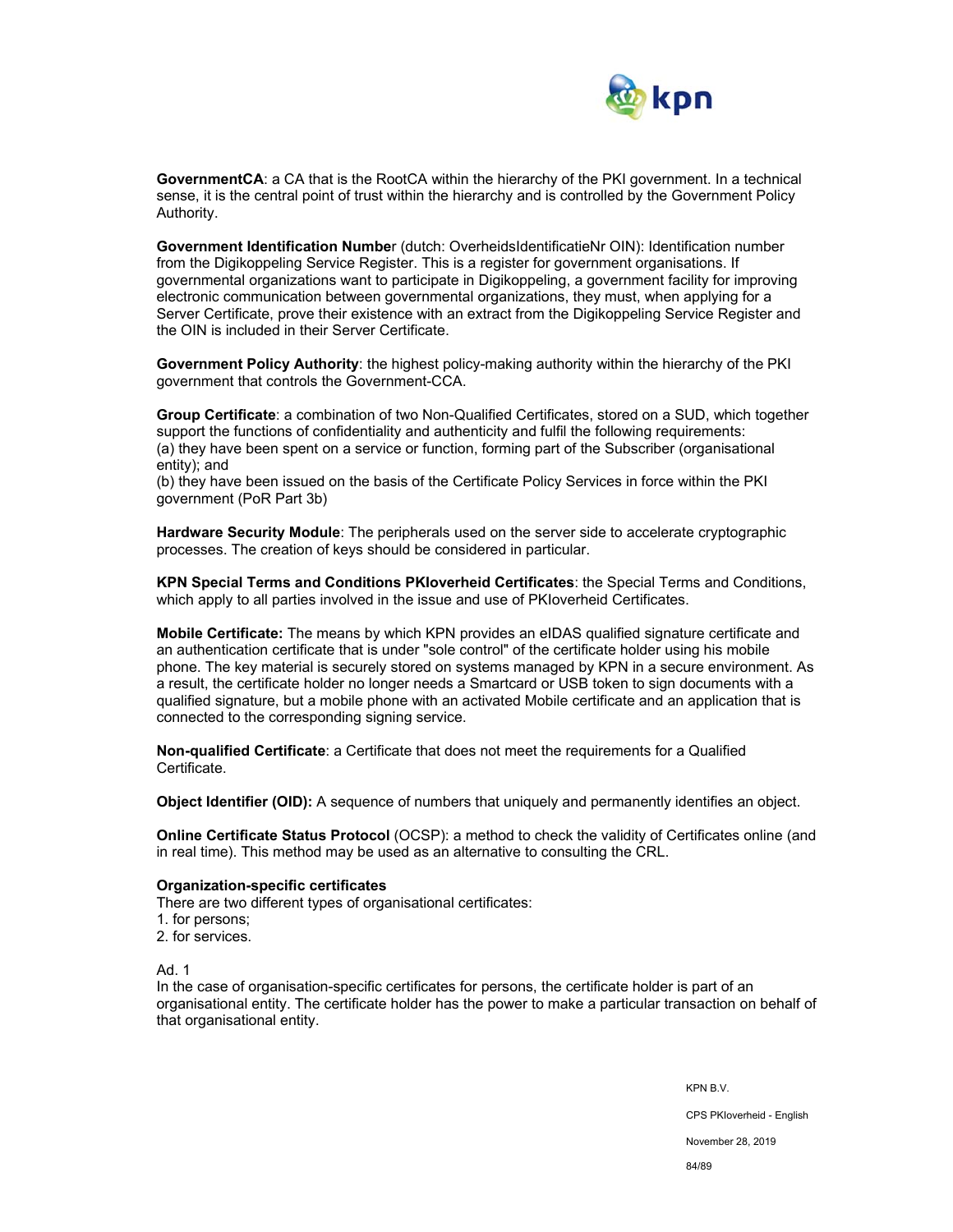

Ad 2

In the case of organisation-specific certificates for services, the certificate holder is :

- an apparatus or a system (non-natural person), operated by or on behalf of an organisational entity; or
- a function of an organisational entity.

## **Personal certificates:**

The certificate holder will be a natural person in the case of personal certificates. The certificate holder is either part of an organisational entity for which a subscriber is the contracting party (organisational certificate holder), or the person practising a recognised profession and in that capacity itself a subscriber and thus the contracting party (professional certificate holder) or a citizen and, in that capacity, a subscriber and thus the contracting party.

**PKI for the government**, the Public Key Infrastructure of the State of the Netherlands (also known as the PKI government): a system of agreements that allows generic and large-scale use of the Electronic Signature, and also facilitates remote and remote identification. Confidential communication. The arrangement system is owned by the Minister of the Interior and Kingdom Relations and is managed by the Policy Authority PKIoverheid.

**PKIoverheid Certificate**: a Certificate issued by KPN under the PKIoverheid certificate.

**Policy Management Authority**: the organisational entity within KPN responsible for developing. maintaining and formally establishing service-related documents, including the CPS.

**Private IP address:** An Internet Protocol address (IP address) is an identification number assigned to each device (e. g. computer, printer) participating in a computer network that uses the Internet Protocol (TCP/IP) for communication purposes.

Private IP addresses are not routable on the internet and are reserved for private networks. The IPv4's IPv4 address range reserved or kept available for private use is (see RFC 1918):

- 10.0.0.0 10.255.255.255;
- 172.16.0.0 172.31.255.255;
- 192.168.0.0 192.168.255.255;

In addition, the 169.254.0.0.0 -169.254.255.255.255 series is reserved for Automatic Private IP Addressing (APIPA). These IP addresses may not be used on the Internet.

The IPv6 is the IP address range reserved or kept available for private use (see RFC 4193): fc00: /7

In addition, the series of fe80: /10 is reserved for Automatic Private IP Addressing (APIPA). These IP addresses may not be used on the Internet.

**Private Key**: the key of an asymmetric key pair that should only be known to its holder and kept strictly secret. Within the framework of the PKIoverheid, the Private Key is used by the Certificate Holder to identify himself electronically, to place his Electronic Signature or to decipher an encrypted message.

**Professional Certificate**: a combination of two Non-Qualified Certificates stored on an SSCD, which together support the functions of authenticity and confidentiality, as well as a Qualified Certificate that supports the function of non-repudiation, and which are issued exclusively to a practitioner of a Recognised Profession.

The Certificates shall comply with the following requirements:

KPN B.V.

CPS PKIoverheid - English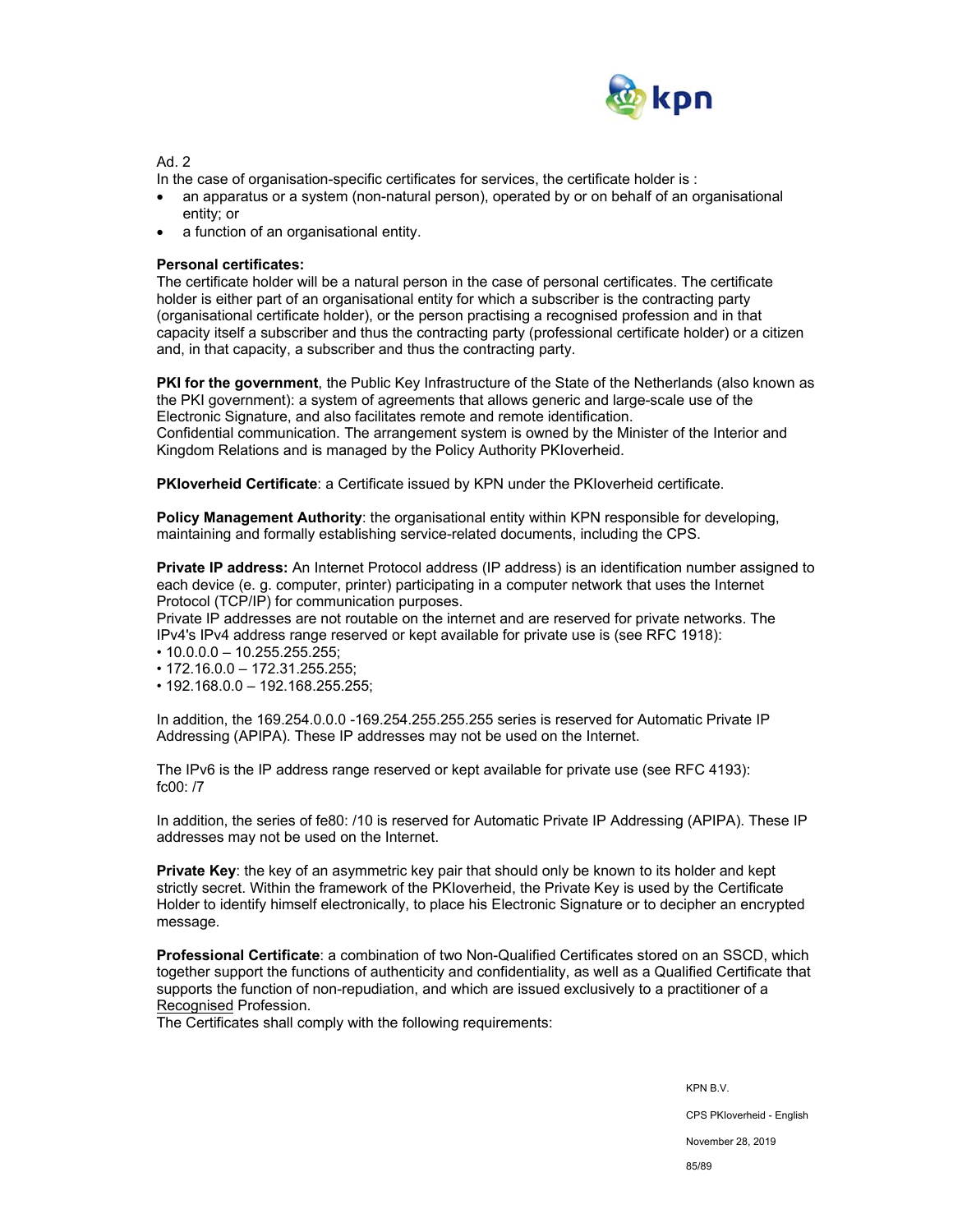

(a) they have been issued to a natural person, who uses the Certificate or is going to use it for his or her profession; and

(b) they have been issued on the basis of the Certificate Policy Domain of Government/Businesses and Organisation Certificate (PoR Part 3a) applicable within the PKI government.

**Public IP address:** Public IP addresses are unique worldwide and can be routable, visible and accessible from the Internet.

**Public Key Infrastructure** (PKI): the organisation, procedures and technology required to issue, use and manage Certificates.

**Public Key**: the key of an asymmetric key pair that can become public

published. The Public Key is used to check the identity of the owner of the asymmetric key pair, to check the Electronic Signature of the owner of the asymmetric key pair and to encrypt information for a third party.

**Qualified Certificate**: A Certificate that meets the requirements set out in REGULATION (EU) No 910/2014 OF THE EUROPEAN PARLIAMENT (eIDAS) and has been issued by a Trust Service Provider that meets the requirements set out in this Regulation. The Certificate must also apply to the application of the Qualified Electronic Signature.

**Qualified Electronic Signature**: an Electronic Signature that meets the following requirements:

(a) it is uniquely linked to the signatory;

(b) it makes it possible to identify the signatory;

(c) it is established by means which the signatory can maintain under his sole control;

(d) it shall be linked to the electronic file to which it relates in such a way that any subsequent alteration of the data can be detected;

(e) it is based on a Qualified Certificate as referred to in REGULATION (EU) No 910/2014 OF THE EUROPEAN PARLIAMENT (eIDAS);

(f) it has been generated by a secure means for the creation of Electronic Signatures as referred to in REGULATION (EU) No 910/2014 OF THE EUROPEAN PARLIAMENT (eIDAS).

**Qualified Signature Creation Device** (QSCD): a means for the creation of Electronic Signatures that meets the requirements of REGULATION (EU) No 910/2014 OF THE EUROPEAN PARLIAMENT (eIDAS). An QSCD is used for personal and professional certificates. An QSCD can be a smart card or a USB token, for example.

**Recognised profession:** Professional certificate holders must exercise a recognised profession in order to apply for Certificates within the PKI government. In this context, a recognised profession is a profession which is mentioned in the program of PKI government requirements as a Recognised profession.

**Relying Party**: the natural or legal person who is the recipient of a Certificate and who acts in confidence in that Certificate.

**Root**: the central part of a (PKI) hierarchy from which the entire hierarchy and its level of reliability are displayed.

**Root certificate**: the Root-CA Certificate. This is the Certificate belonging to the place where trust in all Certificates issued within the PKI government originates. There is no higher CA from which confidence is derived. This Certificate is signed by the Certificate Holder (within the PKI government this is the GovernmentCA) itself. All underlying Certificates are issued by the holder of the Stam Certificate.

KPN B.V.

CPS PKIoverheid - English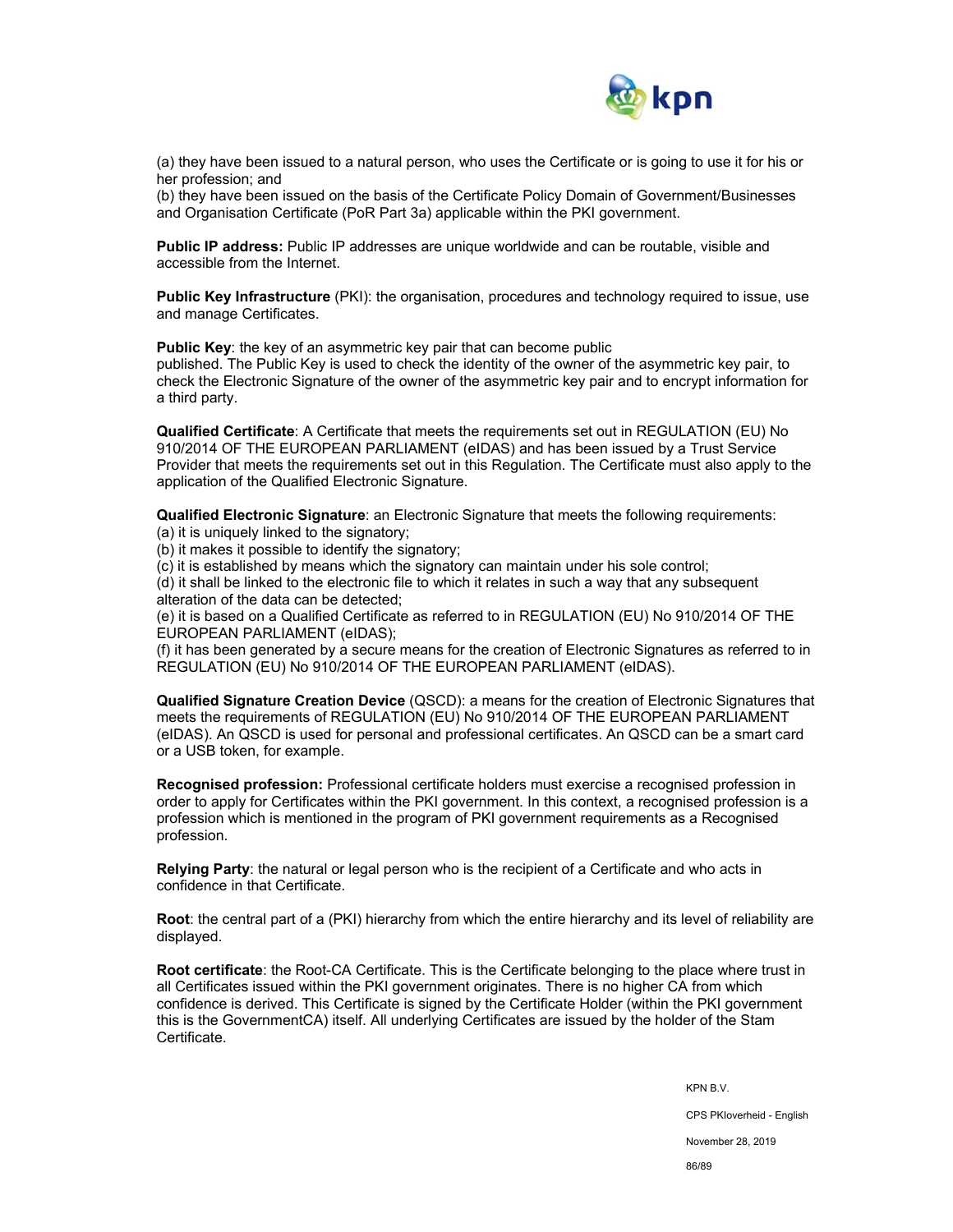

**Root Certification Authority** (Root-CA): a CA which is the centre of common trust in a PKI hierarchy. The Certificate of the Root-CA (the Root-CA (the Root Certificate of Stam Certificate) is self-signed, as a result of which it is not possible to authenticate the source of the signature on this Certificate, only the integrity of the content of the Certificate. However, the Root-CA is trusted based on, for example, CP and other documents. The Root-CA does not necessarily have to be positioned at the top of a hierarchy.

**Secure User Device** (SUD): a means that contains the users private key (s), protects this key (s) from compromise and performs authentication or decryption on behalf of the user. A QSCD is used for service certificates. Also, a QSCD can be a smart card or a USB token.

A smart card or USB token is called QSCD if it can be used to create electronic signatures, i. e. if it carries qualified certificates. If a smart card or USB token service contains certificates, it is called a SUD.

**Server Certificate**: A Non-qualified Certificate stored within the Subscriber's Secure Environment that supports the functions of authenticity and confidentiality and meets the following requirements: (a) it has been issued to a server, being part of the Subscriber (organisational entity); and (b) it has been issued based on the Certificate Policy Services in force within the PKI government (PoR Part 3b).

**Services Certificate**: A certificate that links a function or device, such as a server, to a legal entity or other organisation. A Services Certificate can be a Server Certificate, if a device is linked to an organization, or a Group Certificate, if a function is linked to an organization.

**Secure Means of Creating Electronic Signatures**: see Secure Signature Creation Device.

**Secure Environment**: The environment of the system that contains server certificate keys. Within this environment it is permitted to protect the keys in software, rather than in a SUD. Compensatory measures for this must be of such a quality that it is practically impossible to steal or copy the keys unnoticed. Compensatory measures include a combination of physical access security, logical access security, logging, audit and separation of functions.

**Signature Creation Data**: unique data, such as codes or private cryptographic keys, used by the signatory to create an Electronic Signature.

**Signature Creation Device**: configured software or hardware used to implement the data for the creation of Electronic Signatures.

**Signature creation tool**: see Signature Creation Device.

**Signature Verification Data**: data, such as codes or cryptographic Public Keys, used to verify an Electronic Signature.

**Subscriber**: the natural person (Recognized Profession Certificates or legal entity (Organisation related Certificates) who enters into an agreement with KPN to effectuate the issue of PKIoverheid Certificates to Certificates to Certificates Holders designated by the Subscriber.

**Trust service provider** (TSP): Provider of trust services. Since the European Regulation eIDAS the common name for CSP. see Certification Service Provider.

> KPN B.V. CPS PKIoverheid - English November 28, 2019 87/89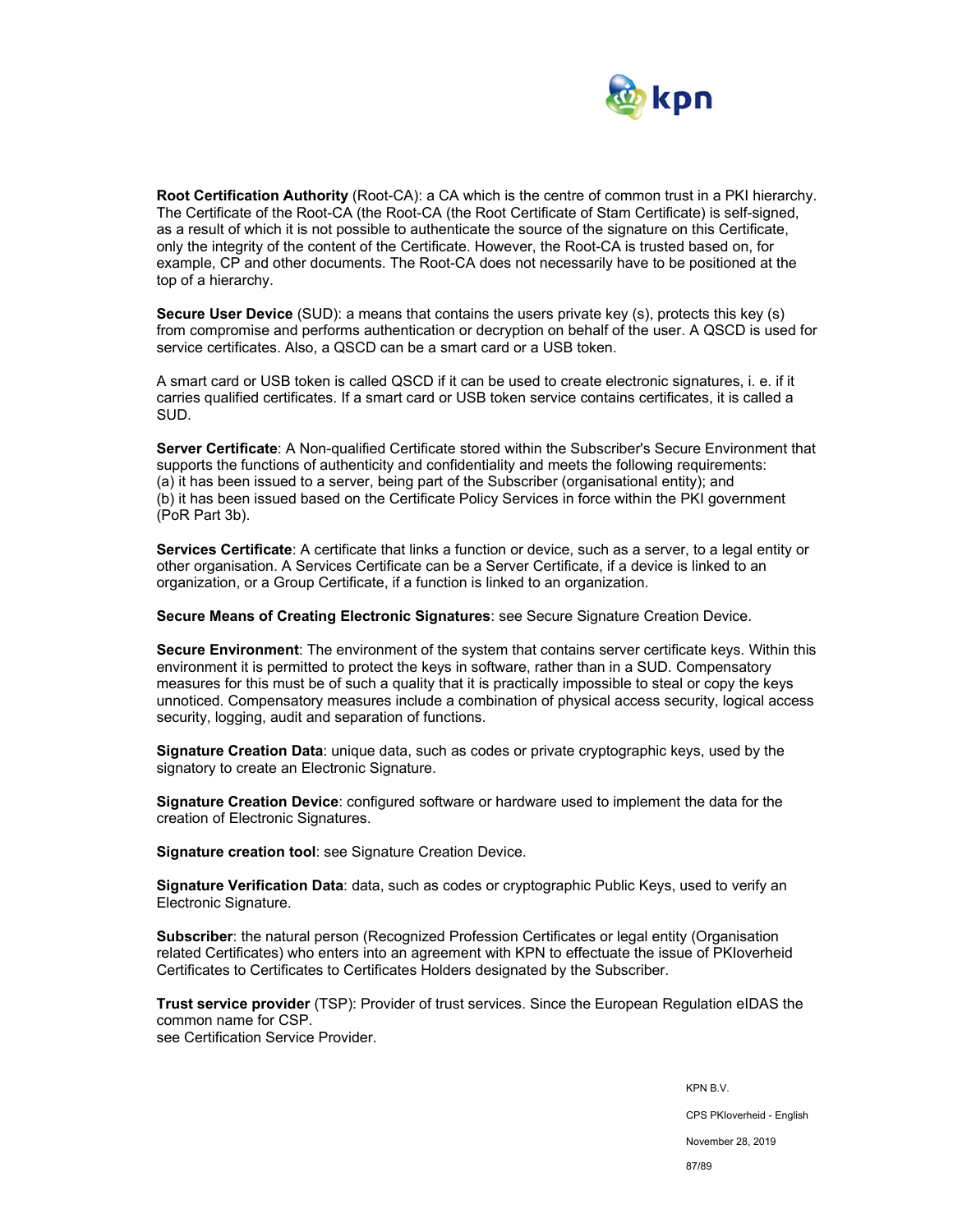

**Non-repudiation**: the property of a message to demonstrate that certain events or actions have taken place, such as sending and receiving electronic documents.

**X. 509**: an ISO standard that defines a basis for the electronic format of Certificates.

KPN B.V. CPS PKIoverheid - English November 28, 2019 88/89